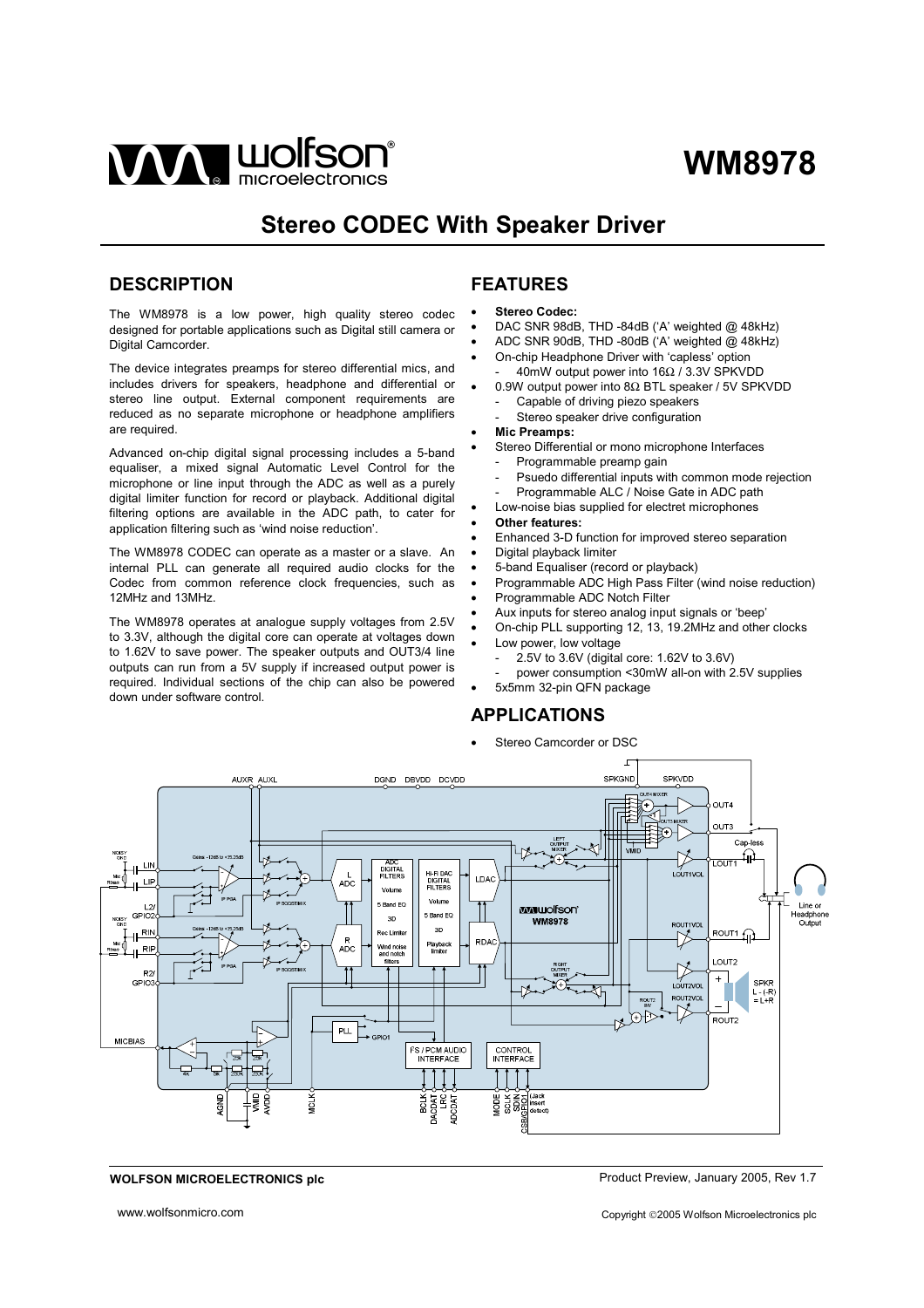# **TABLE OF CONTENTS**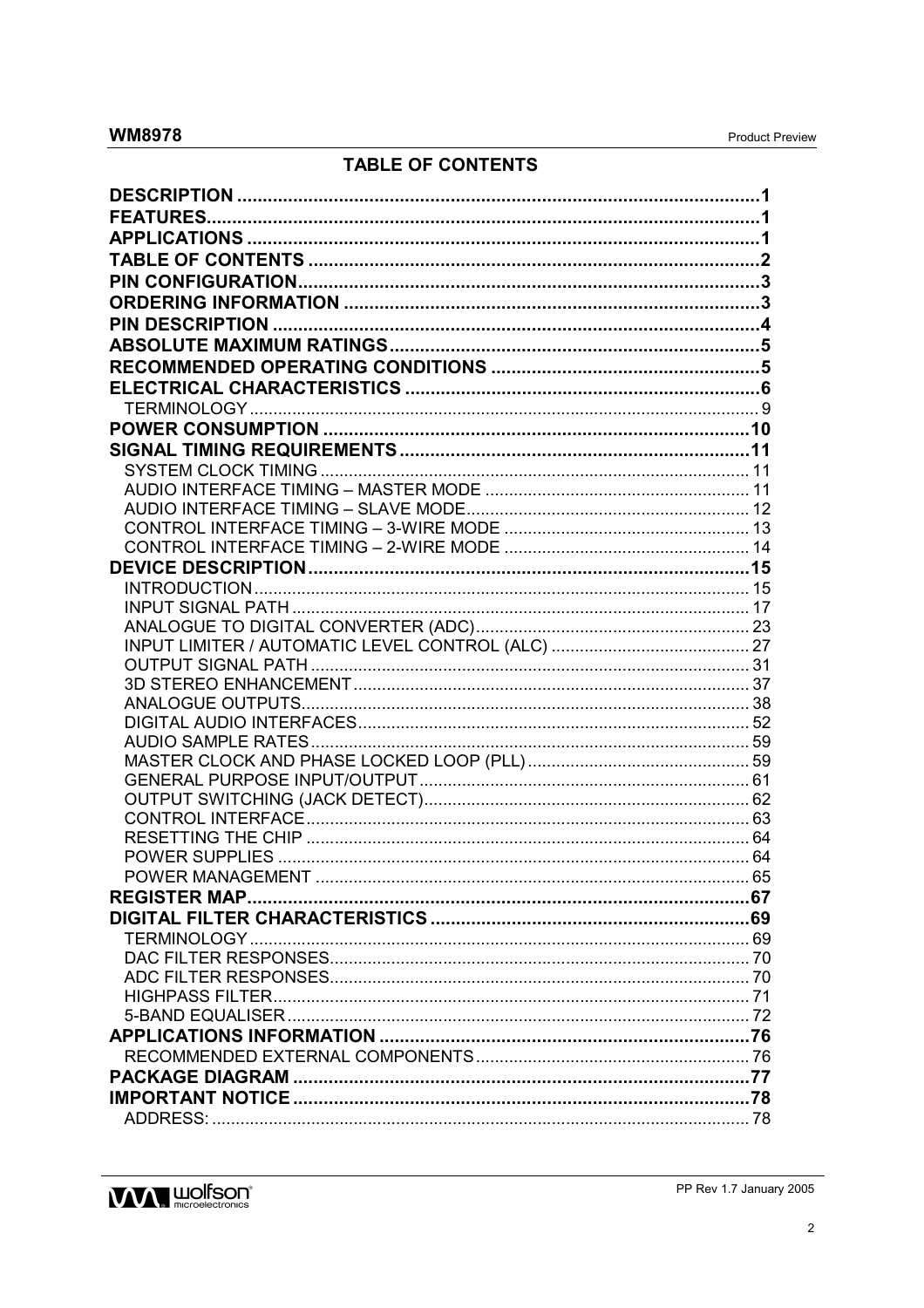## **PIN CONFIGURATION**



## **ORDERING INFORMATION**

| <b>ORDER CODE</b> | <b>TEMPERATURE</b><br><b>RANGE</b> | <b>PACKAGE</b>                                                     | <b>MOISTURE</b><br><b>SENSITIVITY LEVEL</b> | <b>PEAK SOLDERING</b><br><b>TEMPERATURE</b> |
|-------------------|------------------------------------|--------------------------------------------------------------------|---------------------------------------------|---------------------------------------------|
| WM8978GEFL/V      | -25°C to +85°C                     | $32$ -pin QFN $(5 \times 5 \text{ mm})$<br>(lead free)             | MSL3                                        | $260^{\circ}$ C                             |
| WM8978GEFL/RV     | -25°C to +85°C                     | 32-pin QFN $(5 \times 5 \text{ mm})$<br>(lead free, tape and reel) | MSL3                                        | $260^{\circ}$ C                             |

**Note:** 

Reel quantity = 3,500

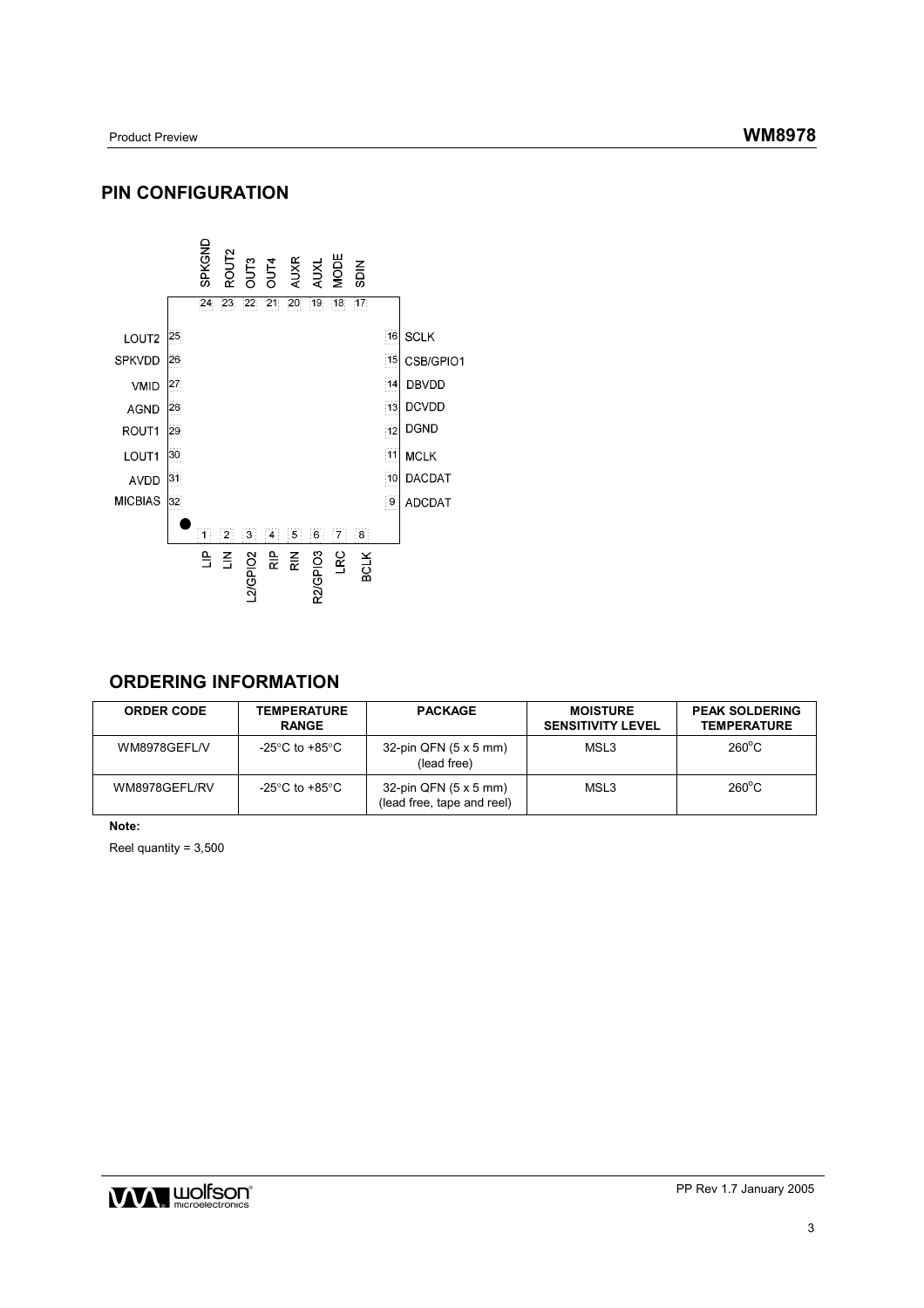## **PIN DESCRIPTION**

| PIN            | <b>NAME</b>                       | <b>TYPE</b>            | <b>DESCRIPTION</b>                                                                   |
|----------------|-----------------------------------|------------------------|--------------------------------------------------------------------------------------|
| 1              | <b>LIP</b>                        | Analogue input         | Left Mic Pre-amp positive input                                                      |
| $\overline{2}$ | LIN                               | Analogue input         | Left Mic Pre-amp negative input                                                      |
| 3              | L2/GPIO2                          | Analogue input         | Left channel line input/secondary mic pre-amp positive input/GPIO pin                |
| 4              | <b>RIP</b>                        | Analogue input         | Right Mic Pre-amp positive input                                                     |
| 5              | <b>RIN</b>                        | Analogue input         | Right Mic Pre-amp negative input                                                     |
| 6              | R <sub>2</sub> /GPIO <sub>3</sub> | Analogue input         | Right channel line input/secondary mic pre-amp positive input/GPIO pin               |
| $\overline{7}$ | <b>LRC</b>                        | Digital Input / Output | DAC and ADC Sample Rate Clock                                                        |
| 8              | <b>BCLK</b>                       | Digital Input / Output | Digital Audio Port Clock                                                             |
| 9              | <b>ADCDAT</b>                     | Digital Input          | ADC Digital Audio Data Output                                                        |
| 10             | <b>DACDAT</b>                     | Digital Input          | DAC Digital Audio Data Input                                                         |
| 11             | <b>MCLK</b>                       | Digital Input          | Master Clock Input                                                                   |
| 12             | <b>DGND</b>                       | Supply                 | Digital ground                                                                       |
| 13             | <b>DCVDD</b>                      | Supply                 | Digital core logic supply                                                            |
| 14             | <b>DBVDD</b>                      | Supply                 | Digital buffer (I/O) supply                                                          |
| 15             | CSB/GPIO1                         | Digital Input / Output | 3-Wire MPU Chip Select / General purpose input/output 1                              |
| 16             | <b>SCLK</b>                       | Digital Input / Output | 3-Wire MPU Clock Input / 2-Wire MPU Clock Input                                      |
| 17             | SDIN                              | Digital Input / Output | 3-Wire MPU Data Input / 2-Wire MPU Data Input                                        |
| 18             | <b>MODE</b>                       | Digital Input          | <b>Control Interface Selection</b>                                                   |
| 19             | <b>AUXL</b>                       | Analogue input         | Left Auxillary input                                                                 |
| 20             | <b>AUXR</b>                       | Analogue input         | <b>Right Auxillary input</b>                                                         |
| 21             | OUT4                              | Analogue Output        | Buffered midrail Headphone pseudo-ground, or Right line output or MONO<br>mix output |
| 22             | OUT3                              | Analogue Output        | Buffered midrail Headphone pseudo-ground, or Left line output                        |
| 23             | ROUT2                             | Analogue Output        | Second right output, or BTL speaker driver positive output                           |
| 24             | <b>SPKGND</b>                     | Supply                 | Speaker ground (feeds speaker amp and OUT3/OUT4)                                     |
| 25             | LOUT <sub>2</sub>                 | Analogue Output        | Second left output, or BTL speaker driver negative output                            |
| 26             | <b>SPKVDD</b>                     | Supply                 | Speaker supply (feed speaker amp only)                                               |
| 27             | <b>VMID</b>                       | Reference              | Decoupling for ADC and DAC reference voltage                                         |
| 28             | <b>AGND</b>                       | Supply                 | Analogue ground (feeds ADC and DAC)                                                  |
| 29             | ROUT1                             | Analogue Output        | Headphone Output Right                                                               |
| 30             | LOUT1                             | Analogue Output        | Headphone Output Left                                                                |
| 31             | <b>AVDD</b>                       | Supply                 | Analogue supply (feeds ADC and DAC)                                                  |
| 32             | <b>MICBIAS</b>                    | Analoque Output        | Microphone Bias                                                                      |

### **Note:**

It is recommended that the QFN ground paddle should be connected to analogue ground on the application PCB.

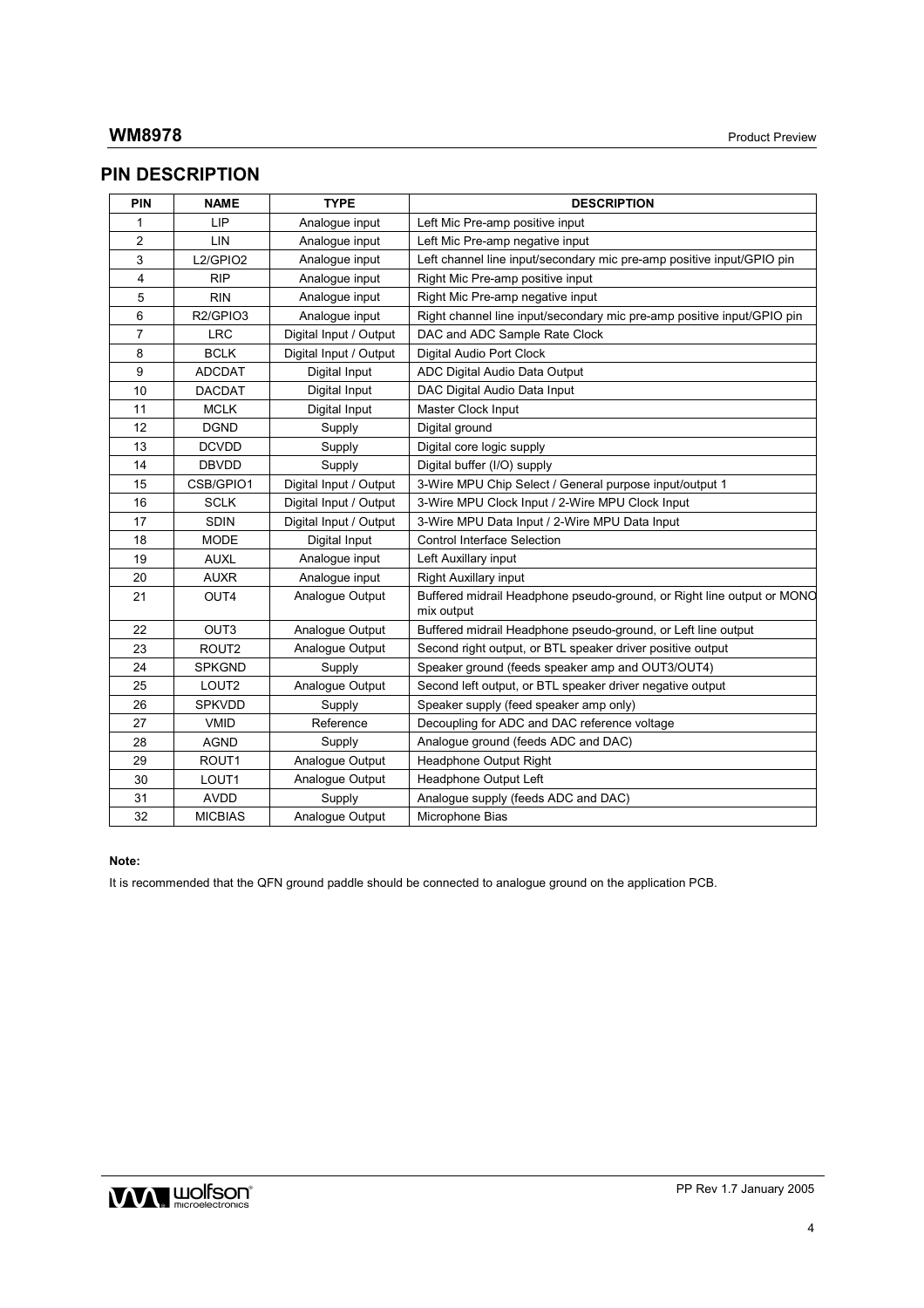## **ABSOLUTE MAXIMUM RATINGS**

Absolute Maximum Ratings are stress ratings only. Permanent damage to the device may be caused by continuously operating at or beyond these limits. Device functional operating limits and guaranteed performance specifications are given under Electrical Characteristics at the test conditions specified.



ESD Sensitive Device. This device is manufactured on a CMOS process. It is therefore generically susceptible to damage from excessive static voltages. Proper ESD precautions must be taken during handling and storage of this device.

Wolfson tests its package types according to IPC/JEDEC J-STD-020B for Moisture Sensitivity to determine acceptable storage conditions prior to surface mount assembly. These levels are:

MSL1 = unlimited floor life at <30°C / 85% Relative Humidity. Not normally stored in moisture barrier bag. MSL2 = out of bag storage for 1 year at <30°C / 60% Relative Humidity. Supplied in moisture barrier bag. MSL3 = out of bag storage for 168 hours at <30°C / 60% Relative Humidity. Supplied in moisture barrier bag.

The Moisture Sensitivity Level for each package type is specified in Ordering Information.

| <b>CONDITION</b>                       | <b>MIN</b>            | MAX              |  |
|----------------------------------------|-----------------------|------------------|--|
| DBVDD, DCVDD, AVDD supply voltages     | $-0.3V$               | $+3.63V$         |  |
| SPKVDD supply voltage                  | $-0.3V$               | $+7V$            |  |
| Voltage range digital inputs           | <b>DGND -0.3V</b>     | $DVDD +0.3V$     |  |
| Voltage range analogue inputs          | AGND -0.3V            | $AVDD +0.3V$     |  |
| Storage temperature prior to soldering | 30°C max / 85% RH max |                  |  |
| Storage temperature after soldering    | -65°C                 | +150 $\degree$ C |  |

**Notes** 

1. Analogue and digital grounds must always be within 0.3V of each other.

2. All digital and analogue supplies are completely independent from each other.

## **RECOMMENDED OPERATING CONDITIONS**

| <b>PARAMETER</b>              | <b>SYMBOL</b>      | <b>TEST</b><br><b>CONDITIONS</b> | <b>MIN</b> | <b>TYP</b> | <b>MAX</b> | <b>UNIT</b> |
|-------------------------------|--------------------|----------------------------------|------------|------------|------------|-------------|
| Digital supply range (Core)   | <b>DCVDD</b>       |                                  | 1.62       |            | 3.6        |             |
| Digital supply range (Buffer) | <b>DBVDD</b>       |                                  | 1.8        |            | 3.6        |             |
| Analogue core supply range    | AVDD               |                                  | 2.5        |            | 3.6        |             |
| Analogue output supply range  | <b>SPKVDD</b>      |                                  | 2.5        |            | 5.5        |             |
| Ground                        | DGND, AGND, SPKGND |                                  |            |            |            |             |

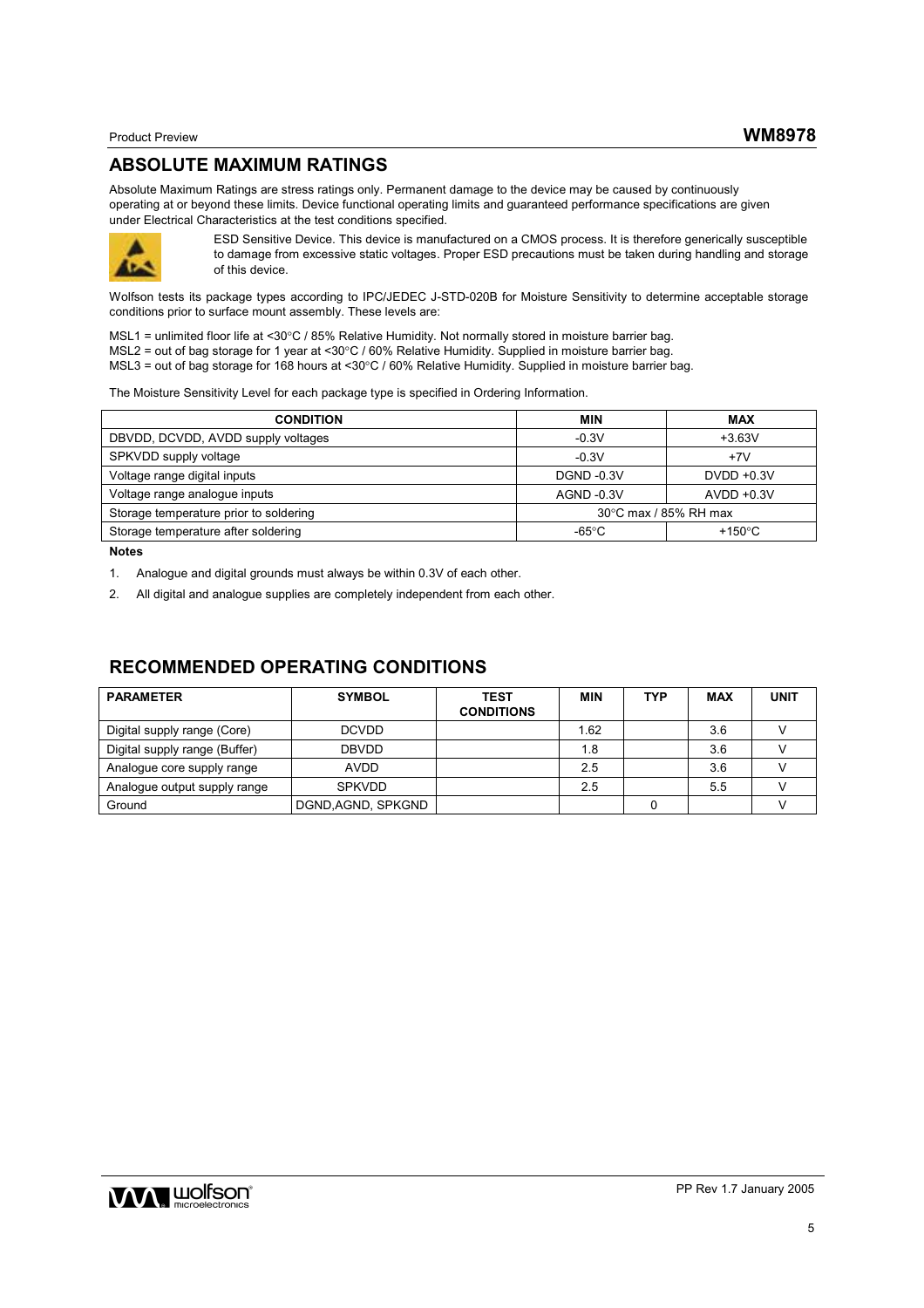# **ELECTRICAL CHARACTERISTICS**

## **Test Conditions**

DCVDD=1.8V, AVDD=DBVDD=SPKVDD = 3.3V,  $T_A = +25^{\circ}C$ , 1kHz signal, fs = 48kHz, 24-bit audio data unless otherwise stated.

| <b>PARAMETER</b>                                                                 | <b>SYMBOL</b>      | <b>TEST CONDITIONS</b>                                    | <b>MIN</b> | <b>TYP</b>           | <b>MAX</b> | <b>UNIT</b> |
|----------------------------------------------------------------------------------|--------------------|-----------------------------------------------------------|------------|----------------------|------------|-------------|
| Microphone Preamp Inputs (LIP, LIN, RIP, RIN, L2, R2)                            |                    |                                                           |            |                      |            |             |
| Full-scale Input Signal Level -                                                  | <b>VINFS</b>       | PGABOOST = 0dB                                            |            | 1.0                  |            | <b>Vrms</b> |
| note this changes with AVDD<br>(Note 1)                                          |                    | $INPPGAVOL = OdB$                                         |            | $\Omega$             |            | dBV         |
| Mic PGA equivalent input noise                                                   | At 35.25dB         |                                                           |            | TBD                  |            | uV          |
|                                                                                  | gain               |                                                           |            |                      |            |             |
| Input resistance                                                                 | R <sub>MICIN</sub> | Gain set to 35.25dB                                       |            | 1.6                  |            | kΩ          |
|                                                                                  | R <sub>MICIN</sub> | Gain set to 0dB                                           |            | 47                   |            | kΩ          |
|                                                                                  | $R_{MICIN}$        | Gain set to -12dB                                         |            | 75                   |            | kΩ          |
|                                                                                  | $R_{MICIP}$        | $MICP2INPPGA = 1$                                         |            | 94                   |            | kΩ          |
|                                                                                  | R <sub>MICIP</sub> | $MICP2INPPGA = 0$                                         |            | <b>TBD</b>           |            | kΩ          |
| Input Capacitance                                                                | $C_{MICIN}$        |                                                           |            | 10                   |            | pF          |
| Recommended coupling cap                                                         | $C_{\text{COUP}}$  |                                                           |            | 220                  |            | рF          |
| MIC Programmable Gain Amplifier (PGA)                                            |                    |                                                           |            |                      |            |             |
| Programmable Gain                                                                |                    |                                                           | $-12$      |                      | 35.25      | dВ          |
| Programmable Gain Step Size                                                      |                    | Guaranteed monotonic                                      |            | 0.75                 |            | dB          |
| Mute Attenuation                                                                 |                    |                                                           |            | <b>TBD</b>           |            | dВ          |
| Selectable Input Gain Boost (0/+20dB)                                            |                    |                                                           |            |                      |            |             |
| Gain Boost on PGA input                                                          |                    | Boost disabled                                            |            | $\Omega$             |            | dВ          |
|                                                                                  |                    | Boost enabled                                             |            | 20                   |            | dВ          |
| Gain range from AUXL/R or<br>L/R2 input to boost/mixer                           |                    |                                                           | $-12$      |                      | $+6$       | dB          |
| Gain step size to boost/mixer                                                    |                    |                                                           |            | 3                    |            | dВ          |
| <b>Auxilliary Analogue Inputs (AUXL, AUXR)</b>                                   |                    |                                                           |            |                      |            |             |
| Full-scale Input Signal Level<br>$(0dB)$ – note this changes with<br><b>AVDD</b> | <b>VINFS</b>       |                                                           |            | AVDD/3.3<br>$\Omega$ |            | Vrms<br>dBV |
| Input Resistance                                                                 | RAUXINLMIN         | Left Input boost and mixer                                |            | 4.3                  |            | kΩ          |
| (Note 2)                                                                         |                    | enabled, at max gain                                      |            |                      |            |             |
|                                                                                  | RAUXINLTYP         | Left Input boost and mixer<br>enabled, at 0dB gain        |            | 8.6                  |            | kΩ          |
|                                                                                  | RAUXINLMAX         | Left Input boost and mixer<br>enabled, at min gain        |            | 39.1                 |            | kΩ          |
|                                                                                  | RAUXINRMIN         | Right Input boost, mixer and<br>beep enabled, at max gain |            | 3                    |            | kΩ          |
|                                                                                  | RAUXINRTYP         | Right Input boost, mixer and<br>beep enabled, at 0dB gain |            | 6                    |            | kΩ          |
|                                                                                  | RAUXINRMAX         | Right Input boost, mixer and<br>beep enabled, at min gain |            | 29                   |            | kΩ          |
| Input Capacitance                                                                | $C_{\text{MICIN}}$ |                                                           |            | 10                   |            | pF          |
| <b>Automatic Level Control (ALC)</b>                                             |                    |                                                           |            |                      |            |             |
| <b>Target Record Level</b>                                                       |                    |                                                           | $-28.5$    |                      | -6         | dB          |
| Programmable gain                                                                |                    |                                                           | $-12$      |                      | 35.25      |             |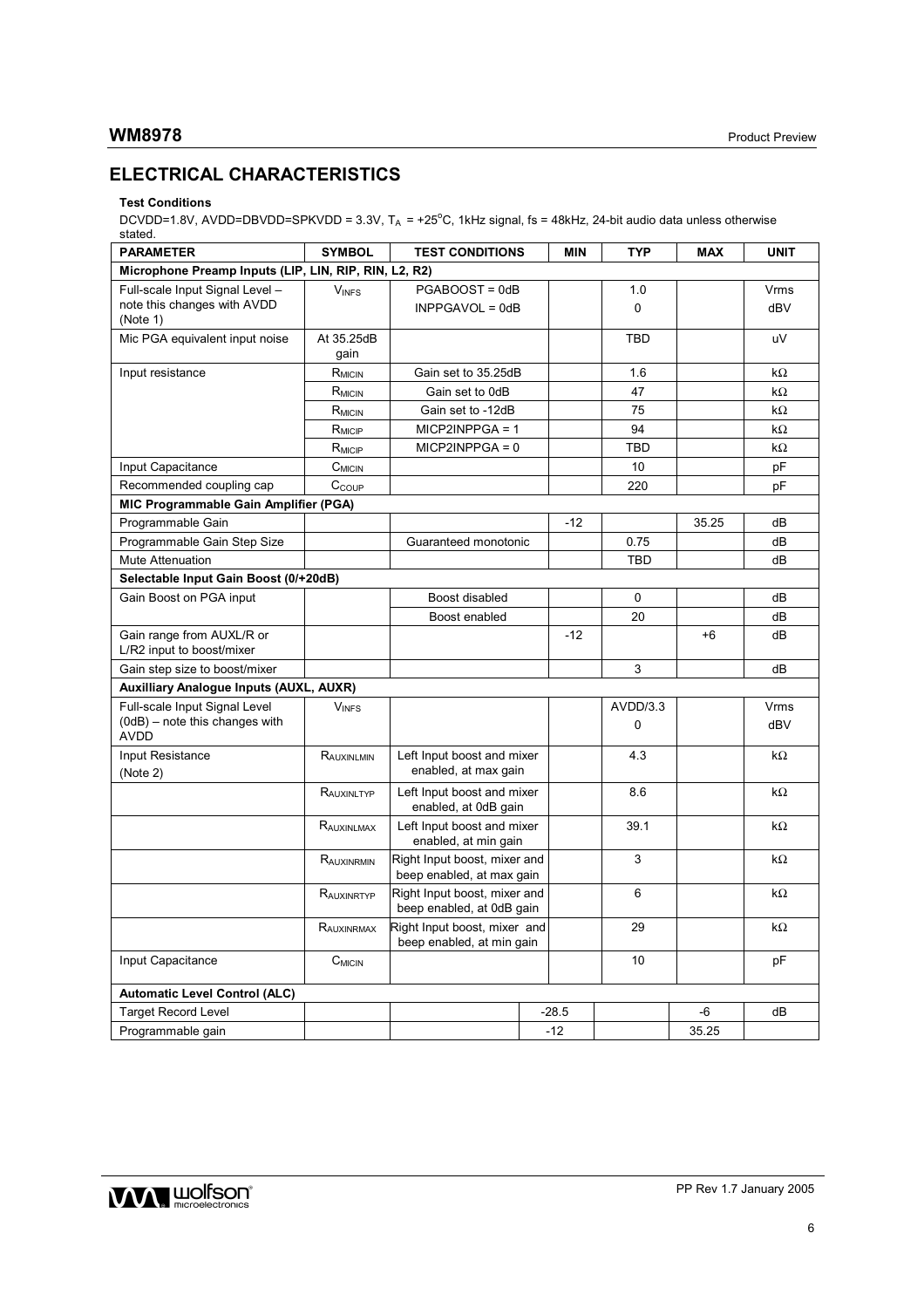# Product Preview **WM8978**

## **Test Conditions**

DCVDD=1.8V, AVDD=DBVDD=SPKVDD = 3.3V, T<sub>A</sub> = +25<sup>o</sup>C, 1kHz signal, fs = 48kHz, 24-bit audio data unless otherwise stated.

| <b>PARAMETER</b>                                                                     | <b>SYMBOL</b>    | <b>TEST CONDITIONS</b>                | <b>MIN</b> | <b>TYP</b>                            | <b>MAX</b> | <b>UNIT</b> |
|--------------------------------------------------------------------------------------|------------------|---------------------------------------|------------|---------------------------------------|------------|-------------|
| Gain Hold Time (Note 3,5)                                                            | <b>THOLD</b>     | $MCLK = 12.288MHz$                    |            | $0, 2.67, 5.33, 10.67, \ldots, 43691$ | ms         |             |
|                                                                                      |                  | (Note 3)                              |            | (time doubles with each step)         |            |             |
| Gain Ramp-Up (Decay) Time                                                            | $t_{\text{DCY}}$ | ALCMODE=0 (ALC),                      |            | $3.3, 6.6, 13.1, \ldots, 3360$        |            | ms          |
| (Note 4,5)                                                                           |                  | MCLK=12.288MHz<br>(Note 3)            |            | (time doubles with each step)         |            |             |
|                                                                                      |                  | ALCMODE=1 (limiter).                  |            | $0.73, 1.45, 2.91, \ldots, 744$       |            |             |
|                                                                                      |                  | MCLK=12.288MHz<br>(Note 3)            |            | (time doubles with each step)         |            |             |
| Gain Ramp-Down (Attack) Time                                                         | $t_{\text{ATK}}$ | ALCMODE=0 (ALC),                      |            | $0.83, 1.66, 3.33, \ldots, 852$       |            | ms          |
| (Note 4,5)                                                                           |                  | MCLK=12.288MHz<br>(Note 3)            |            | (time doubles with each step)         |            |             |
|                                                                                      |                  | ALCMODE=1 (limiter),                  |            | $0.18, 0.36, 0.73, \ldots, 186$       |            |             |
|                                                                                      |                  | MCLK=12.288MHz<br>(Note 3)            |            | (time doubles with each step)         |            |             |
| <b>Mute Attenuation</b>                                                              |                  |                                       |            | <b>TBD</b>                            |            | dB          |
| Analogue to Digital Converter (ADC)                                                  |                  |                                       |            |                                       |            |             |
| Signal to Noise Ratio (Note 6,7)                                                     |                  | A-weighted, 0dB gain                  |            | 90                                    |            | dB          |
| <b>Total Harmonic Distortion</b>                                                     |                  | full-scale, 0dB gain                  |            | -80                                   |            | dB          |
| (Note 8)                                                                             |                  |                                       |            |                                       |            |             |
| Channel Separation (Note 9)                                                          |                  | 1kHz input signal                     |            | 100                                   |            | dB          |
| Digital to Analogue Converter (DAC) to Line-Out (LOUT1, ROUT1 with 10kΩ / 50pF load) |                  |                                       |            |                                       |            |             |
| Full-scale output                                                                    |                  | PGA gains set to 0dB,<br>OUT34BOOST=0 |            | AVDD/3.3                              |            | Vrms        |
|                                                                                      |                  | PGA gains set to 0dB,                 |            | 1.5x                                  |            |             |
|                                                                                      |                  | OUT34BOOST=1                          |            | (AVDD/3.3)                            |            |             |
| Signal to Noise Ratio (Note 6,7)                                                     | <b>SNR</b>       | A-weighted                            | TBD        | 98                                    |            | dB          |
| <b>Total Harmonic Distortion</b>                                                     | <b>THD</b>       | $R_L$ = 10k $\Omega$                  |            | -84                                   |            | dB          |
| (Note 8)                                                                             |                  | full-scale signal                     |            |                                       |            |             |
| Channel Separation (Note 9)                                                          |                  | 1kHz signal                           | 80         | 100                                   |            | dB          |
| Output Mixers (LMX1, RMX1)                                                           |                  |                                       |            |                                       |            |             |
| PGA gain range into mixer                                                            |                  |                                       | $-15$      | 0                                     | $+6$       | dB          |
| PGA gain step into mixer                                                             |                  |                                       |            | 3                                     |            | dB          |
| Analogue Outputs (LOUT1, ROUT1, LOUT2, ROUT2)                                        |                  |                                       |            |                                       |            |             |
| Programmable Gain range                                                              |                  |                                       | $-57$      | 0                                     | $+6$       | dB          |
| Programmable Gain step size                                                          |                  | Monotonic                             |            | $\mathbf{1}$                          |            | dB          |
| Mute attenuation                                                                     |                  | 1kHz, full scale signal               |            | 85                                    |            | dB          |
| Headphone Output (LOUT1, ROUT1 with 320 load)                                        |                  |                                       |            |                                       |            |             |
| 0dB full scale output voltage                                                        |                  |                                       |            | AVDD/3.3                              |            | <b>Vrms</b> |
| Signal to Noise Ratio                                                                | <b>SNR</b>       | A-weighted                            | <b>TBD</b> | 93                                    |            | dB          |
| <b>Total Harmonic Distortion</b>                                                     | <b>THD</b>       | $R_L$ = 16 $\Omega$ , Po=20mW         |            | 0.008                                 |            | %           |
|                                                                                      |                  | AVDD=3.3V                             |            | -81                                   |            | dB          |
|                                                                                      |                  | $R_L$ = 32 $\Omega$ , Po=20mW         |            | 0.007                                 |            | %           |
|                                                                                      |                  | AVDD=3.3V                             |            | $-83$                                 |            | dB          |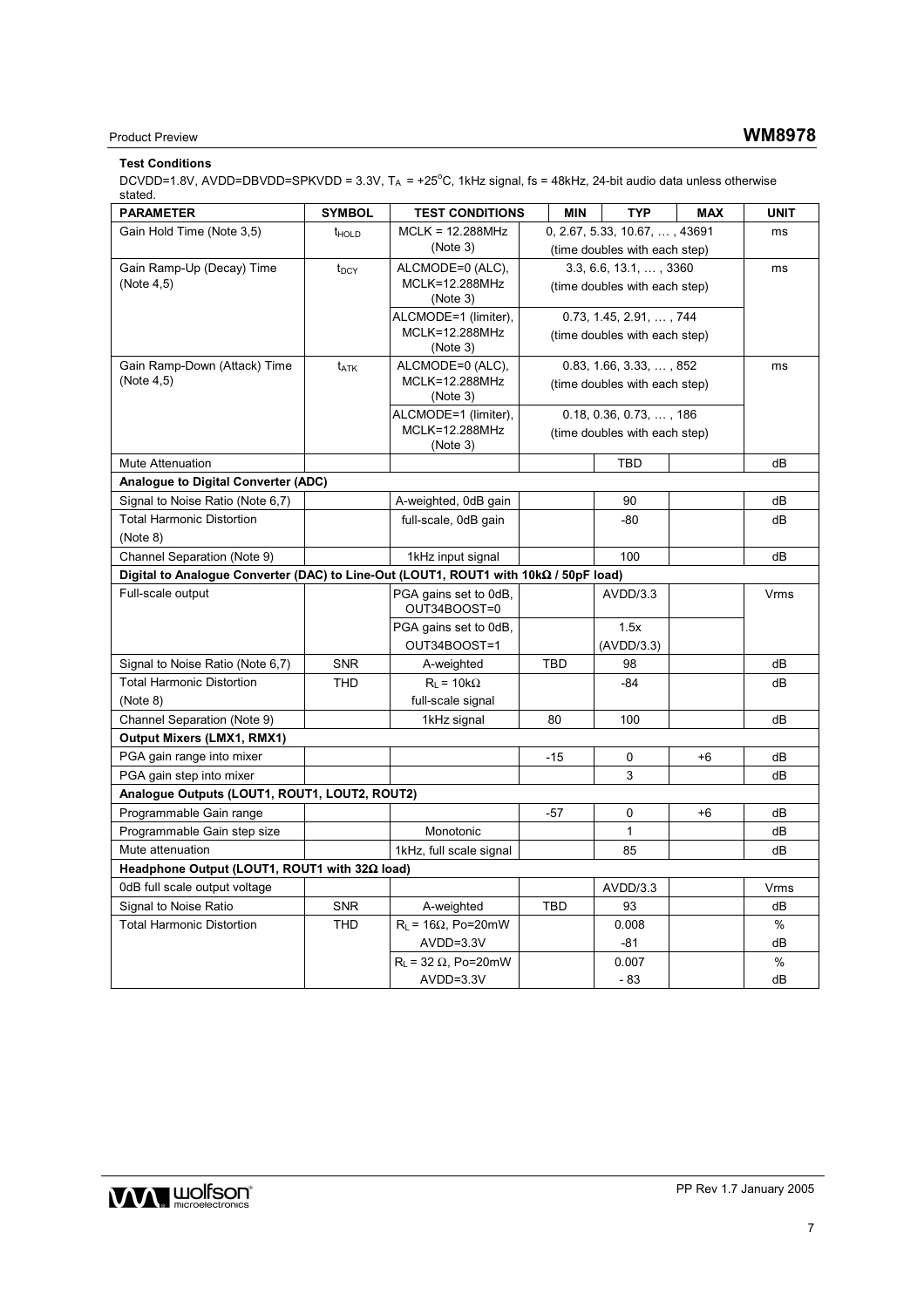## **Test Conditions**

DCVDD=1.8V, AVDD=DBVDD=SPKVDD = 3.3V, T<sub>A</sub> = +25<sup>o</sup>C, 1kHz signal, fs = 48kHz, 24-bit audio data unless otherwise stated.

| <b>PARAMETER</b>                                                   | <b>SYMBOL</b>   | <b>TEST CONDITIONS</b>                             | <b>MIN</b>         | <b>TYP</b>                                                  | <b>MAX</b>         | <b>UNIT</b> |
|--------------------------------------------------------------------|-----------------|----------------------------------------------------|--------------------|-------------------------------------------------------------|--------------------|-------------|
| Speaker Output (LOUT2, ROUT2 with 8Ω bridge tied load, INVROUT2=1) |                 |                                                    |                    |                                                             |                    |             |
| Full scale output voltage, 0dB                                     |                 | SPKBOOST=0                                         |                    | SPKVDD/3.3                                                  |                    | <b>Vrms</b> |
| gain. (Note 10)                                                    |                 | SPKBOOST=1                                         |                    | (SPKVDD/3.3)*1.5                                            |                    |             |
| <b>Output Power</b>                                                | $P_{O}$         |                                                    |                    | Output power is very closely correlated with THD; see below |                    |             |
| <b>Total Harmonic Distortion</b>                                   | <b>THD</b>      | $P_0 = 180$ mW, R <sub>L</sub> = 8Ω,               |                    | 0.3                                                         |                    | %           |
|                                                                    |                 | SPKVDD=3.3V                                        |                    | -50                                                         |                    | dB          |
|                                                                    |                 | $P_{\Omega}$ =400mW, $R_{\text{L}}$ = 8 $\Omega$ , |                    | 1.0                                                         |                    | $\%$        |
|                                                                    |                 | SPKVDD=3.3V                                        |                    | -40                                                         |                    | dB          |
|                                                                    |                 | $P_{\Omega}$ =360mW, R <sub>L</sub> = 8 $\Omega$ , |                    | 0.3                                                         |                    | %           |
|                                                                    |                 | SPKVDD=5V                                          |                    | -50                                                         |                    | dB          |
|                                                                    |                 | $P_{\Omega}$ =800mW, R <sub>L</sub> = 8 $\Omega$ , |                    | $\mathbf{1}$                                                |                    | %           |
|                                                                    |                 | SPKVDD=5V                                          |                    | $-40$                                                       |                    | dB          |
| Signal to Noise Ratio                                              | <b>SNR</b>      | SPKVDD=3.3V,                                       |                    | 90                                                          |                    | dB          |
|                                                                    |                 | $R_L = 8\Omega$                                    |                    |                                                             |                    |             |
|                                                                    |                 | SPKVDD=5V,                                         |                    | 90                                                          |                    | dB          |
|                                                                    |                 | $R_L = 8\Omega$                                    |                    |                                                             |                    |             |
| Power Supply Rejection Ratio                                       |                 |                                                    |                    | 50                                                          |                    | dB          |
| OUT3/OUT4 outputs (with $10k\Omega$ / 50pF load)                   |                 |                                                    |                    |                                                             |                    |             |
| Full-scale output voltage, 0dB                                     |                 | OUT3BOOST=0/                                       |                    | SPKVDD/3.3                                                  |                    | <b>Vrms</b> |
| gain (Note 10)                                                     |                 | OUT4BOOST=0                                        |                    |                                                             |                    |             |
|                                                                    |                 | OUT3BOOST=1                                        |                    | (SPKVDD/3.3)*1.5                                            |                    | <b>Vrms</b> |
|                                                                    |                 | OUT4BOOST=1                                        |                    |                                                             |                    |             |
| Signal to Noise Ratio (Note 6,7)                                   | <b>SNR</b>      | A-weighted                                         | <b>TBD</b>         | 98                                                          |                    | dB          |
| <b>Total Harmonic Distortion</b>                                   | <b>THD</b>      | $R_L$ = 10 k $\Omega$                              |                    | $-84$                                                       |                    | dB          |
| (Note 8)                                                           |                 | full-scale signal                                  |                    |                                                             |                    |             |
| Channel Separation (Note 9)                                        |                 | 1kHz signal                                        | 80                 | 100                                                         |                    | dB          |
| <b>Microphone Bias</b>                                             |                 |                                                    |                    |                                                             |                    |             |
| <b>Bias Voltage</b>                                                | <b>VMICBIAS</b> | MBVSEL=0                                           |                    | $0.9*$ AVDD                                                 |                    | V           |
|                                                                    |                 | MBVSEL=1                                           |                    | $0.75^*$ AVDD                                               |                    | $\vee$      |
| <b>Bias Current Source</b>                                         | <b>IMICBIAS</b> |                                                    |                    |                                                             | 3                  | mA          |
| <b>Output Noise Voltage</b>                                        | Vn              | 1K to 20kHz                                        |                    | 15                                                          |                    | nV/√Hz      |
| Digital Input / Output                                             |                 |                                                    |                    |                                                             |                    |             |
| Input HIGH Level                                                   | V <sub>IH</sub> |                                                    | $0.7 \times$ DBVDD |                                                             |                    | V           |
| Input LOW Level                                                    | $V_{IL}$        |                                                    |                    |                                                             | $0.3 \times$ DBVDD | V           |
| Output HIGH Level                                                  | $V_{OH}$        | $IOL=1mA$                                          | $0.9 \times$ DBVDD |                                                             |                    | V           |
| Output LOW Level                                                   | VOL             | $IOH-1mA$                                          |                    |                                                             | 0.1xDBVDD          | V           |
| Input capacitance                                                  |                 |                                                    |                    | TBD                                                         |                    | pF          |
| Input leakage                                                      |                 |                                                    |                    | TBD                                                         |                    | pA          |

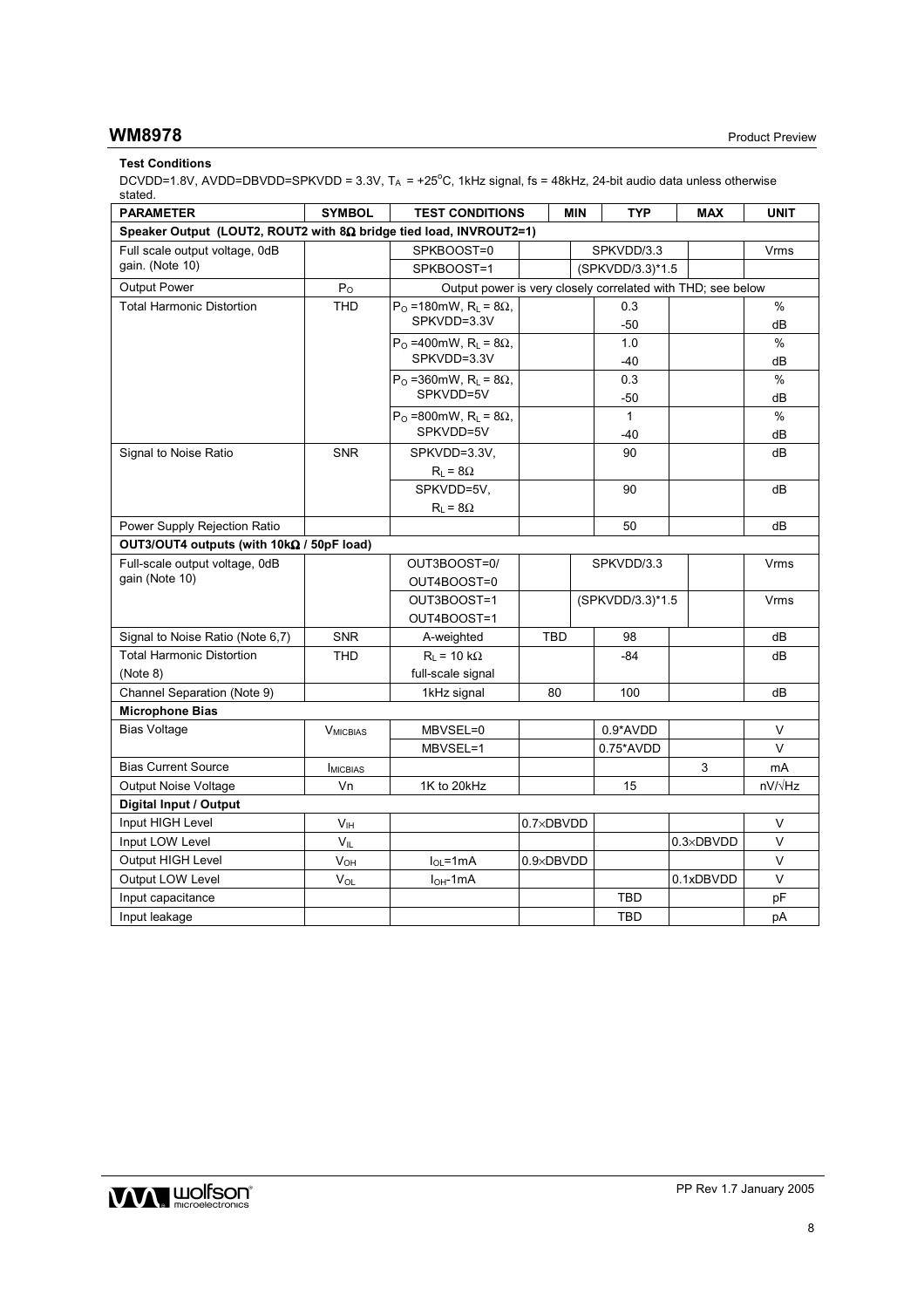- 1. Input level to RIP and LIP in pseudo-differential configurations is limited to a maximum of -3dB or THD+N performance will be reduced.
- 2. Note when BEEP path is not enabled then AUXL and AUXR have the same input impedances.
- 3. Hold Time is the length of time between a signal detected being too quiet and beginning to ramp up the gain. It does not apply to ramping down the gain when the signal is too loud, which happens without a delay.
- 4. Ramp-up and Ramp-Down times are defined as the time it takes for the PGA to sweep across 90% of its gain range.
- 5. All hold, ramp-up and ramp-down times scale proportionally with MCLK
- 6. Signal-to-noise ratio (dB) SNR is a measure of the difference in level between the full scale output and the output with no signal applied. (No Auto-zero or Automute function is employed in achieving these results).
- 7. Dynamic range (dB) DR is a measure of the difference between the highest and lowest portions of a signal. Normally a THD+N measurement at 60dB below full scale. The measured signal is then corrected by adding the 60dB to it. (e.g. THD+N @ -60dB= -32dB, DR= 92dB).
- 8. THD+N (dB) THD+N is a ratio, of the rms values, of (Noise + Distortion)/Signal.
- 9. Channel Separation (dB) Also known as Cross-Talk. This is a measure of the amount one channel is isolated from the other. Normally measured by sending a full scale signal down one channel and measuring the other.
- 10. The maximum output voltage can be limited by the speaker power supply. If OUT3BOOST, OUT4BOOST or SPKBOOST is set then SPKVDD should be 1.5xAVDD to prevent clipping taking place in the output stage (when PGA gains are set to 0dB).

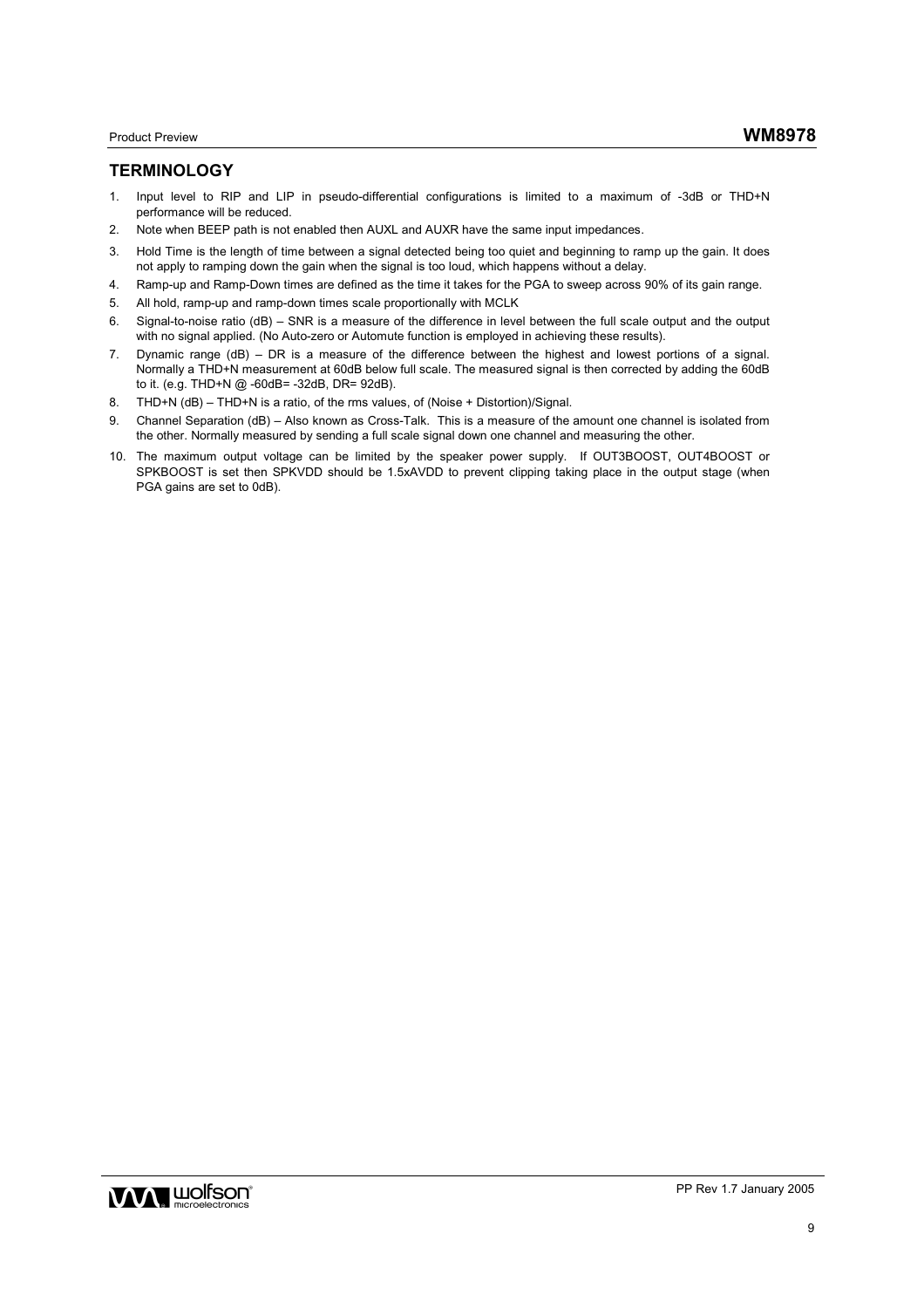## **POWER CONSUMPTION**

Estimated supply currents for typical scenarios are shown below.

For more information on estimated supply current of individual blocks, see "Estimated Supply Currents" section.

Unless otherwise specified, all supply voltages are 3.3V.

| MODE                                      | <b>AVDD</b> | <b>DCVDD</b> | <b>UNITS</b> |
|-------------------------------------------|-------------|--------------|--------------|
| Off                                       |             |              | mA           |
| Sleep (VREF maintained)                   | 0.1         |              | mA           |
| Stereo Record (8kHz,                      | 8.1         | 0.8          | mA           |
| PLL enabled)                              |             |              |              |
| Stereo HP Playback (44.1kHz, PLL enabled) | 6.6         | 4.3          | mA           |

**Table 1 Power Consumption** 

### **Notes:**

1. DBVDD Supply current is not shown, as this is determined by loading on the digital I/O pins.

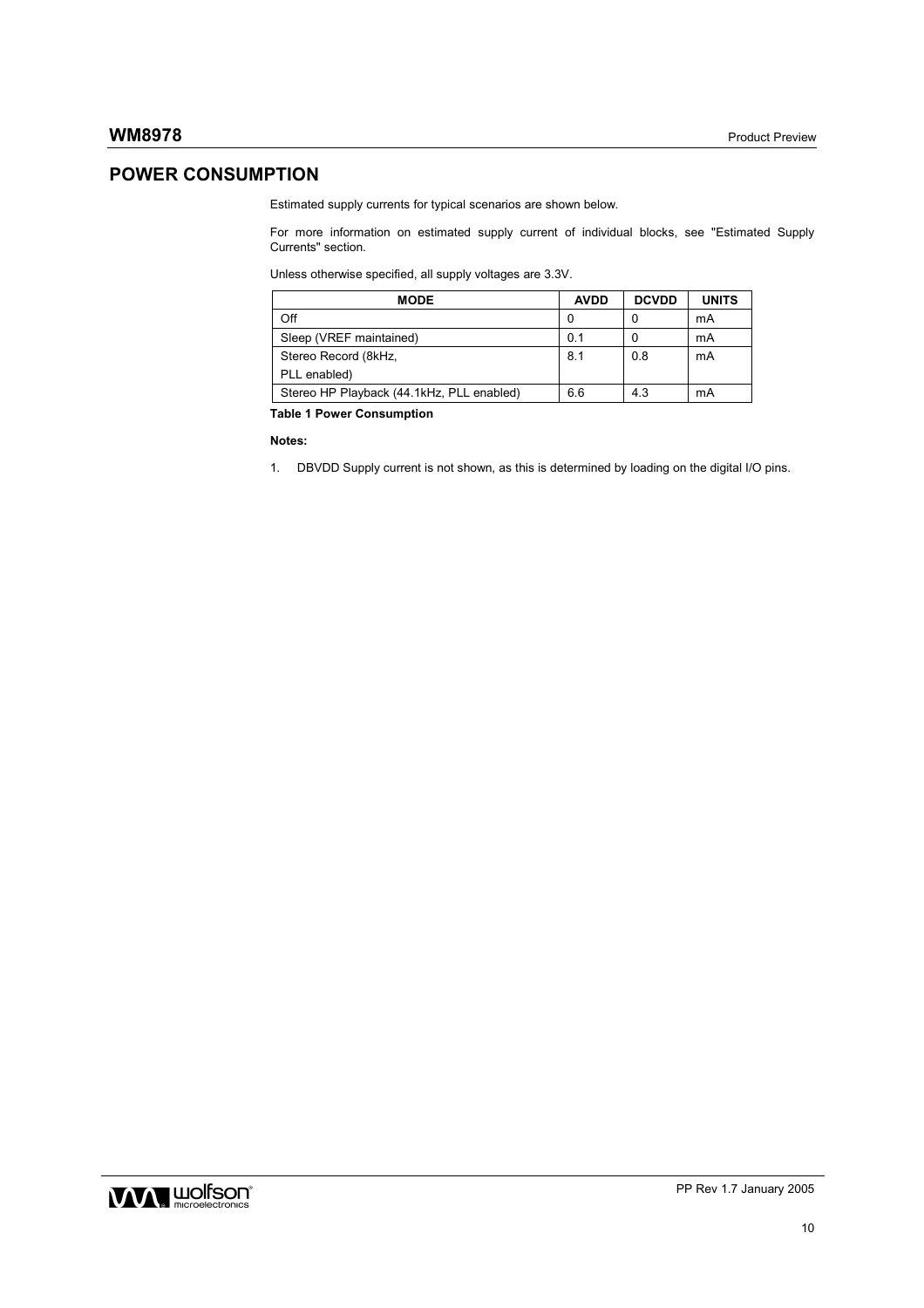## **SIGNAL TIMING REQUIREMENTS**

## **SYSTEM CLOCK TIMING**



### **Figure 1 System Clock Timing Requirements**

#### **Test Conditions**

DCVDD=1.8V, DBVDD=AVDD=SPKVDD=3.3V, DGND=AGND=SPKGND=0V, T<sub>A</sub> = +25°C, Slave Mode fs = 48kHz, MCLK = 256fs, 24-bit data, unless otherwise stated.

| <b>PARAMETER</b>                       | <b>SYMBOL</b> | MIN   | TYP | MAX   | <b>UNIT</b> |
|----------------------------------------|---------------|-------|-----|-------|-------------|
| <b>System Clock Timing Information</b> |               |       |     |       |             |
| MCLK System clock cycle time           | <b>LMCLKY</b> | Tbd   |     |       | ns          |
| MCLK duty cycle                        | I MCLKDS      | 60:40 |     | 40:60 |             |

## **AUDIO INTERFACE TIMING – MASTER MODE**



**Figure 2 Digital Audio Data Timing – Master Mode (see Control Interface)** 

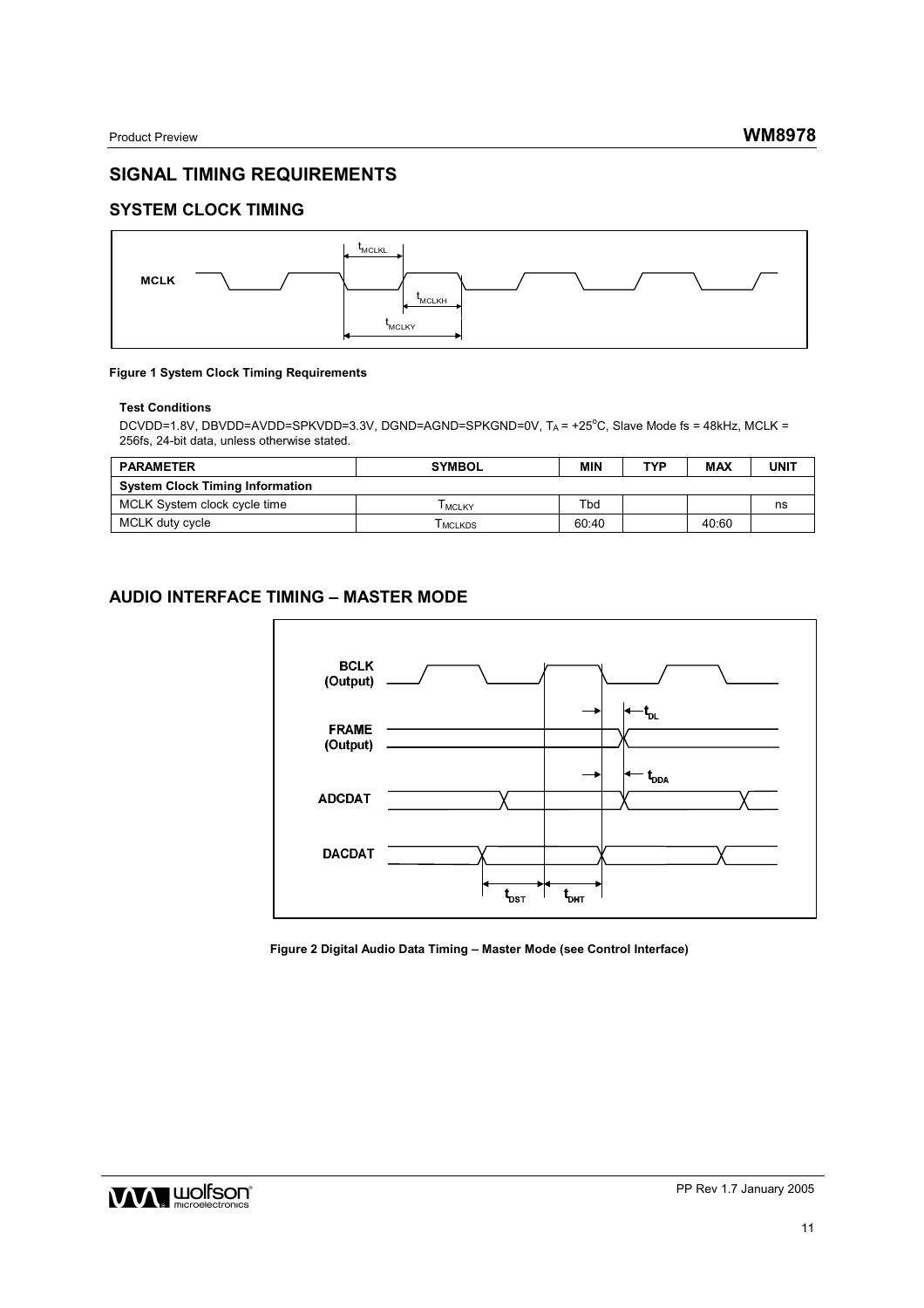## **Test Conditions**

| DCVDD=1.8V. DBVDD=AVDD=SPKVDD=3.3V. DGND=AGND=SPKGND=0V. T <sub>a</sub> =+25 <sup>o</sup> C. Slave Mode. fs=48kHz. |  |  |  |
|--------------------------------------------------------------------------------------------------------------------|--|--|--|
| MCLK=256fs, 24-bit data, unless otherwise stated.                                                                  |  |  |  |

| <b>PARAMETER</b>                                | <b>SYMBOL</b>           | MIN | TYP | MAX | UNIT |
|-------------------------------------------------|-------------------------|-----|-----|-----|------|
| <b>Audio Data Input Timing Information</b>      |                         |     |     |     |      |
| FRAME propagation delay from BCLK falling edge  | I <sub>DL</sub>         |     |     | 10  | ns   |
| ADCDAT propagation delay from BCLK falling edge | <b>t</b> <sub>DDA</sub> |     |     | 10  | ns   |
| DACDAT setup time to BCLK rising edge           | t <sub>DST</sub>        | 10  |     |     | ns   |
| DACDAT hold time from BCLK rising edge          | t <sub>DHT</sub>        | 10  |     |     | ns   |

## **AUDIO INTERFACE TIMING – SLAVE MODE**



#### **Figure 3 Digital Audio Data Timing – Slave Mode**

### **Test Conditions**

DCVDD=1.8V, DBVDD=AVDD=SPKVDD=3.3V, DGND=AGND=SPKGND=0V, T<sub>A</sub>=+25°C, Slave Mode, fs=48kHz, MCLK= 256fs, 24-bit data, unless otherwise stated.

| <b>PARAMETER</b>                                | <b>SYMBOL</b>     | <b>MIN</b> | <b>TYP</b> | MAX | <b>UNIT</b> |
|-------------------------------------------------|-------------------|------------|------------|-----|-------------|
| <b>Audio Data Input Timing Information</b>      |                   |            |            |     |             |
| <b>BCLK</b> cycle time                          | t <sub>BCY</sub>  | 50         |            |     | ns          |
| BCLK pulse width high                           | $t_{\text{BCH}}$  | 20         |            |     | ns          |
| BCLK pulse width low                            | $t_{BCL}$         | 20         |            |     | ns          |
| FRAME set-up time to BCLK rising edge           | t <sub>LRSU</sub> | 10         |            |     | ns          |
| FRAME hold time from BCLK rising edge           | t <sub>LRH</sub>  | 10         |            |     | ns          |
| DACDAT hold time from BCLK rising edge          | t <sub>DH</sub>   | 10         |            |     | ns          |
| ADCDAT propagation delay from BCLK falling edge | t <sub>DD</sub>   |            |            | 10  | ns          |

**Note:** 

BCLK period should always be greater than or equal to MCLK period.

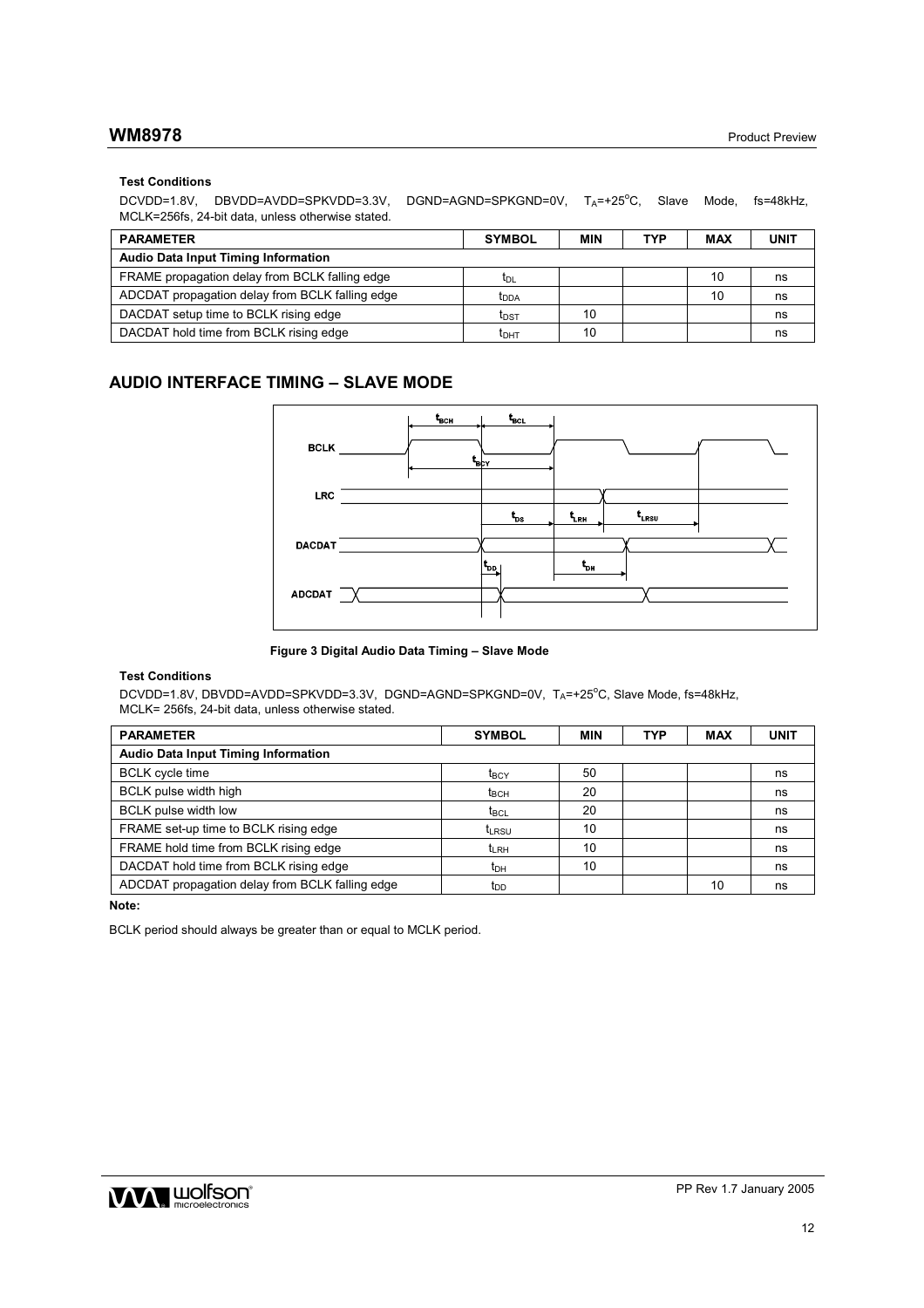## **CONTROL INTERFACE TIMING – 3-WIRE MODE**



**Figure 4 Control Interface Timing – 3-Wire Serial Control Mode** 

#### **Test Conditions**

 $DCVDD = 1.8V$ ,  $DBVDD = AVDD = SPKVDD = 3.3V$ ,  $DGND = AGND = SPKGND = 0V$ ,  $T_A = +25^{\circ}C$ , Slave Mode, fs=48kHz, MCLK = 256fs, 24-bit data, unless otherwise stated.

| <b>PARAMETER</b>                              | <b>SYMBOL</b>                | <b>MIN</b> | <b>TYP</b> | <b>MAX</b> | <b>UNIT</b> |
|-----------------------------------------------|------------------------------|------------|------------|------------|-------------|
| Program Register Input Information            |                              |            |            |            |             |
| SCLK rising edge to CSB rising edge           | tscs                         | 80         |            |            | ns          |
| SCLK pulse cycle time                         | tscy                         | 200        |            |            | ns          |
| SCLK pulse width low                          | t <sub>SCL</sub>             | 80         |            |            | ns          |
| SCLK pulse width high                         | $t_{\scriptstyle\text{SCH}}$ | 80         |            |            | ns          |
| SDIN to SCLK set-up time                      | t <sub>DSU</sub>             | 40         |            |            | ns          |
| SCLK to SDIN hold time                        | $t_{\text{DHO}}$             | 40         |            |            | ns          |
| CSB pulse width low                           | $t_{\text{CSL}}$             | 40         |            |            | ns          |
| CSB pulse width high                          | $t_{\text{CSH}}$             | 40         |            |            | ns          |
| CSB rising to SCLK rising                     | tcss                         | 40         |            |            | ns          |
| Pulse width of spikes that will be suppressed | $t_{\rm ps}$                 | 0          |            | 5          | ns          |

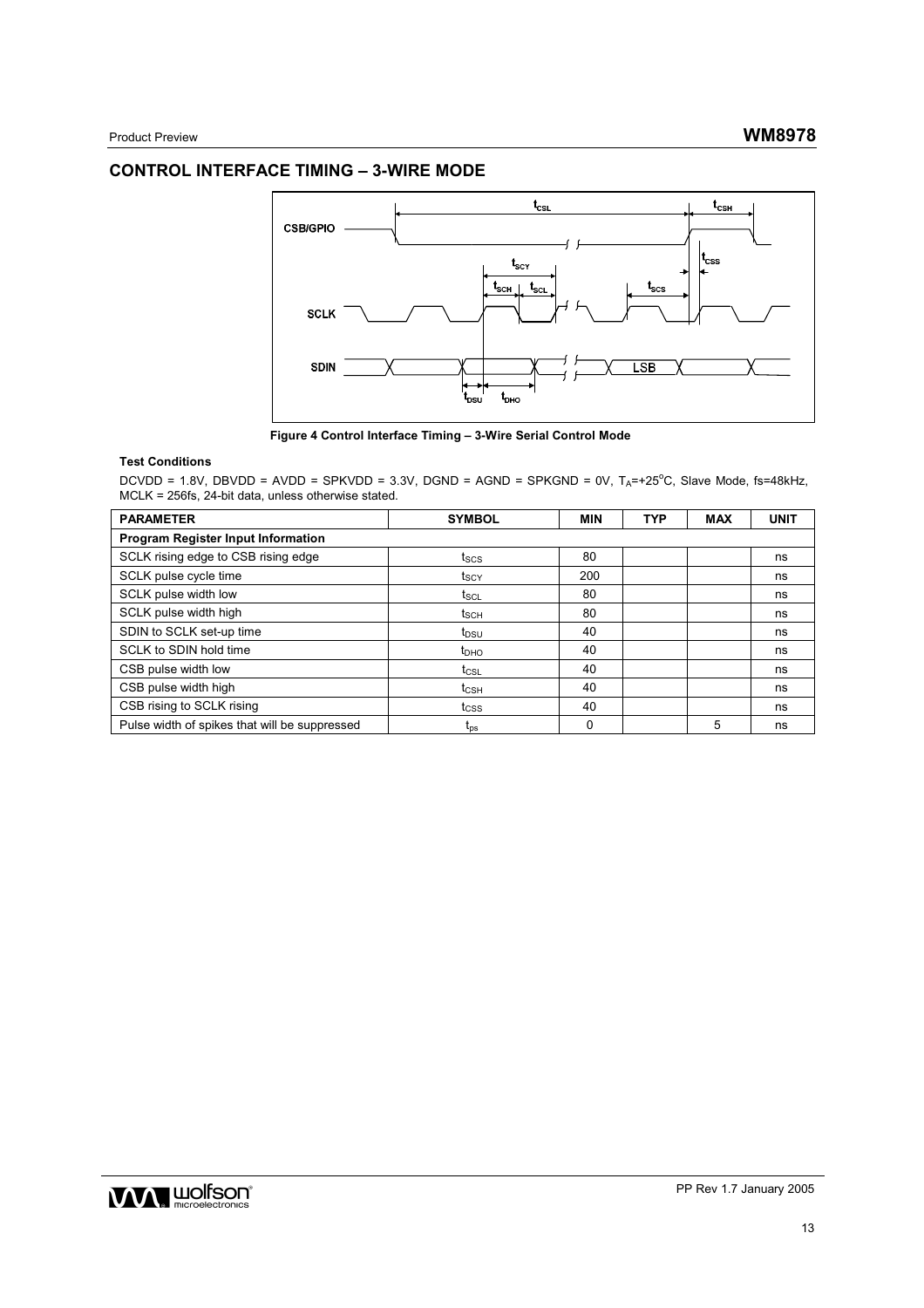## **CONTROL INTERFACE TIMING – 2-WIRE MODE**



**Figure 5 Control Interface Timing – 2-Wire Serial Control Mode** 

#### **Test Conditions**

DCVDD=1.8V, DBVDD=AVDD=SPKVDD=3.3V, DGND=AGND=SPKGND=0V, T<sub>A</sub>=+25<sup>o</sup>C, Slave Mode, fs=48kHz, MCLK = 256fs, 24-bit data, unless otherwise stated.

| <b>PARAMETER</b>                              | <b>SYMBOL</b>  | <b>MIN</b> | TYP | <b>MAX</b> | <b>UNIT</b> |
|-----------------------------------------------|----------------|------------|-----|------------|-------------|
| <b>Program Register Input Information</b>     |                |            |     |            |             |
| <b>SCLK Frequency</b>                         |                | $\Omega$   |     | 400        | kHz         |
| <b>SCLK Low Pulse-Width</b>                   | t1             | 1.3        |     |            | us          |
| <b>SCLK High Pulse-Width</b>                  | t2             | 600        |     |            | ns          |
| Hold Time (Start Condition)                   | $t_3$          | 600        |     |            | ns          |
| Setup Time (Start Condition)                  | t4             | 600        |     |            | ns          |
| Data Setup Time                               | $t_{5}$        | 100        |     |            | ns          |
| SDIN, SCLK Rise Time                          | t <sub>6</sub> |            |     | 300        | ns          |
| SDIN, SCLK Fall Time                          | t7             |            |     | 300        | ns          |
| Setup Time (Stop Condition)                   | tg             | 600        |     |            | ns          |
| Data Hold Time                                | t9             |            |     | 900        | ns          |
| Pulse width of spikes that will be suppressed | $t_{\rm{os}}$  |            |     | 5          | ns          |

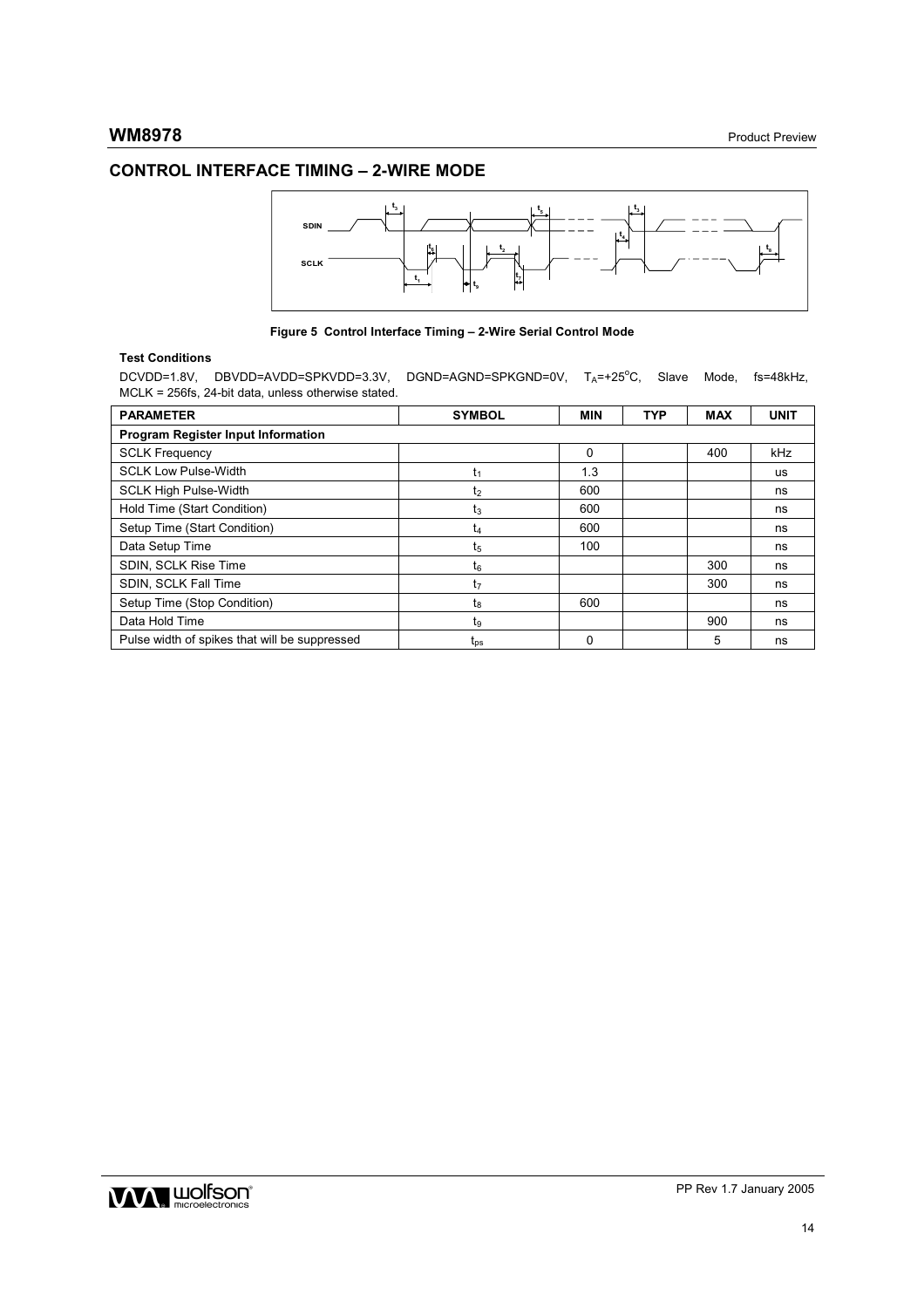# **DEVICE DESCRIPTION**

## **INTRODUCTION**

The WM8978 is a low power audio codec combining a high quality stereo audio DAC and ADC, with flexible line and microphone input and output processing. Applications for this device include stereo digital camcorders, and digital still cameras with either mono or stereo record and playback capability.

#### **FEATURES**

The chip offers great flexibility in use, and so can support many different modes of operation as follows:

#### **MICROPHONE INPUTS**

Two pairs of stereo microphone inputs are provided, allowing for a pair of stereo microphones to be pseudo-differentially connected, with user defined gain using internal resistors. The provision of the common mode input pin for each stereo input allows for rejection of common mode noise on the microphone inputs (level depends on gain setting chosen). A microphone bias is output from the chip which can be used to bias both microphones. The signal routing can be configured to allow manual adjustment of mic levels, or indeed to allow the ALC loop to control the level of mic signal that is transmitted.

Total gain through the microphone paths of up to +55.25dB can be selected.

#### **PGA AND ALC OPERATION**

A programmable gain amplifier is provided in the input path to the ADC. This may be used manually or in conjunction with a mixed analogue/digital automatic level control (ALC) which keeps the recording volume constant.

#### **LINE INPUTS (AUXL, AUXR)**

The inputs, AUXL and AUXR, can be used as a stereo line input or as an input for warning tones (or 'beeps') etc. These inputs can be summed into the record paths, along with the microphone preamp outputs, so allowing for mixing of audio with 'backing music' etc as required.

#### **ADC**

The stereo ADC uses a multi-bit high-order oversampling architecture to deliver optimum performance with low power consumption.

#### **HI-FI DAC**

The hi-fi DAC provides high quality audio playback suitable for all portable audio hi-fi type applications, including MP3 players and portable disc players of all types.

#### **OUTPUT MIXERS**

Flexible mixing is provided on the outputs of the device. A stereo mixer is provided for the stereo headphone or line outputs, LOUT1/ROUT1, and additional summers on the OUT3/OUT4 outputs allow for an optional differential or stereo line output on these pins. Gain adjustment PGAs are provided for the LOUT1/ROUT1 and LOUT2/ROUT2 outputs, and signal switching is provided to allow for all possible signal combinations. The output buffers can be configured in several ways, allowing support of up to three sets of external transducers; ie stereo headphone, BTL speaker, and BTL earpiece may be connected simultaneously. Thermal implications should be considered before simultaneous full power operation of all outputs is attempted.

Alternatively, if a speaker output is not required, the LOUT2 and ROUT2 pins might be used as a stereo headphone driver, (disable output invert buffer on ROUT2). In that case two sets of headphones might be driven, or the LOUT2 and ROUT2 pins used as a line output driver.

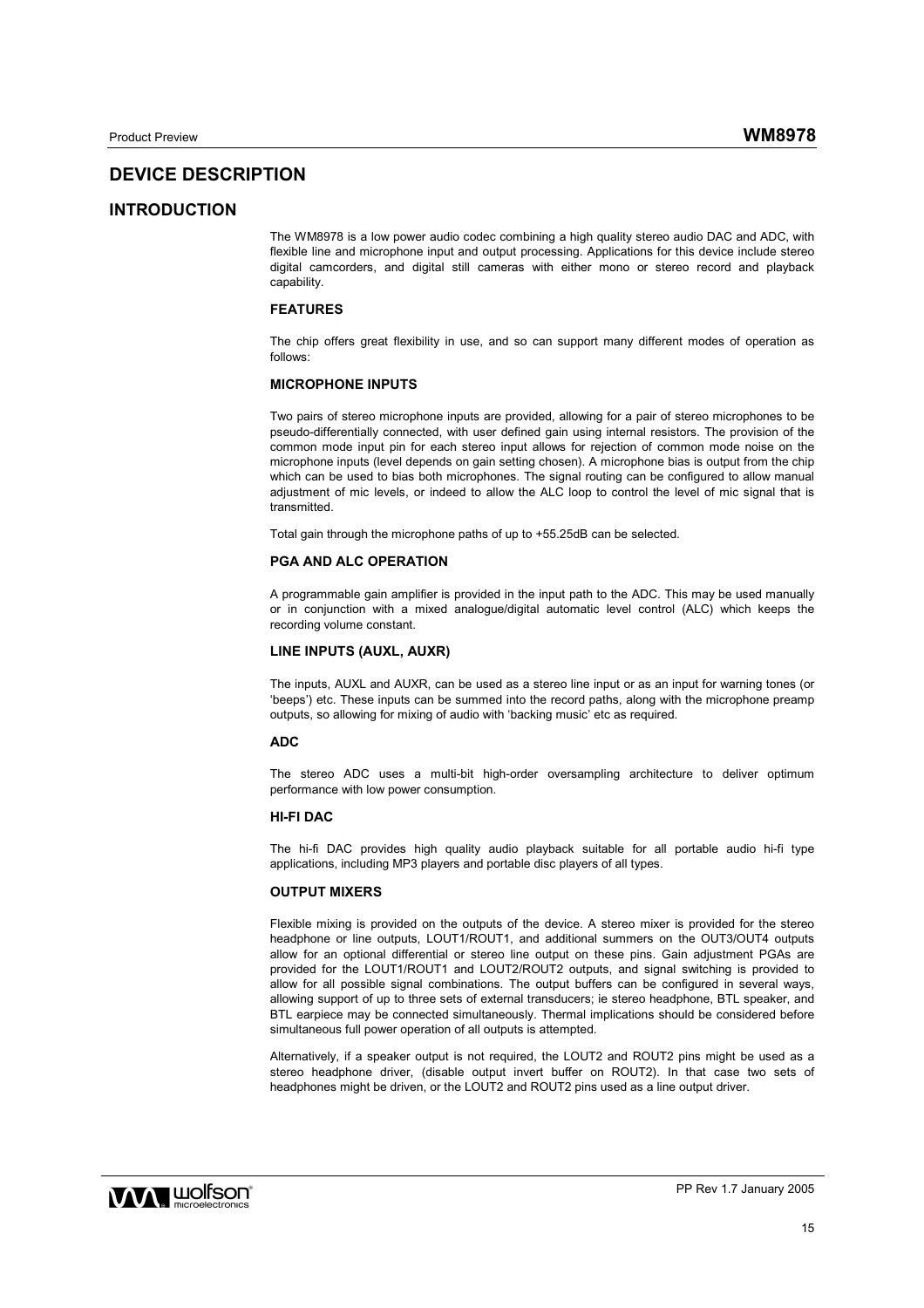OUT3 and OUT4 can be configured to provide an additional stereo lineout from the output of the DACs, the mixers or the input microphone boost stages. Alternatively OUT4 can be configured as a mono mix of left and right DACs or mixers, or simply a buffered version of the chip midrail reference voltage. OUT3 can also be configured as a buffered VMID output. This voltage may then be used as a headphone 'pseudo ground' allowing removal of the large AC coupling capacitors often used in the output path.

### **AUDIO INTERFACES**

The WM8978 has a standard audio interface, to support the transmission of stereo data to and from the chip. This interface is a 3 wire standard audio interface which supports a number of audio data formats including I2S, DSP/PCM Mode (a burst mode in which LRC sync plus 2 data packed words are transmitted), MSB-First, left justified and MSB-First, right justified, and can operate in master or slave modes.

#### **CONTROL INTERFACES**

To allow full software control over all its features, the WM8978 offers a choice of 2 or 3 wire MPU control interface. It is fully compatible and an ideal partner for a wide range of industry standard microprocessors, controllers and DSPs.

Selection between the modes is via the MODE pin. In 2 wire mode, the address of the device is fixed as 0011010.

#### **CLOCKING SCHEMES**

WM8978 offers the normal audio DAC clocking scheme operation, where 256fs MCLK is provided to the DAC and ADC.

A PLL is included which may be used to generate these clocks in the event that they are not available from the system controller. This PLL uses an input clock, typically the 12MHz USB or ilink clock, to generate high quality audio clocks. If this PLL is not required for generation of these clocks, it can be reconfigured to generate alternative clocks which may then be output on the GPIO pins and used elsewhere in the system.

#### **POWER CONTROL**

The design of the WM8978 has given much attention to power consumption without compromising performance. It operates at very low voltages, includes the ability to power off any unused parts of the circuitry under software control, and includes standby and power off modes.

#### **OPERATION SCENARIOS**

Flexibility in the design of the WM8978 allows for a wide range of operational scenarios, some of which are proposed below:

Stereo Camcorder; The provision of two stereo microphone preamplifiers, allows support for both internal and external microphones. All drivers for speaker, headphone and line output connections are integrated. The selectable 'application filters' after the ADC provide for features such as 'wind noise' reduction, or mechanical noise reducing filters.

Stereo Digital still camera recording; Support for digital stereo recording is similar to the camcorder case. But additionally if the DSC supports MP3 playback, and perhaps recording, the ability of the ADCs to support full 48ks/s high quality stereo recording increases device flexibility.

Mono Digital still camera; Full control over device functionality, and power control is provided, allowing for the case of mono DSC recording, when half of the ADC and mic and line functionality may be disabled to save power. In the mono case, the single ADC channel of audio data is sent out over both Left and Right channels of the audio interface when normal I2S type interface format is used. In the case where DSP mode is used, and mono data is being sent, only the signal channel of mono data is sent.

#### **ANALOG FM TUNER SUPPORT**

An analog stereo FM tuner might be connected to the Line inputs of WM8978, and the stereo signal listened to via headphones, or recorded, simultaneously if required.

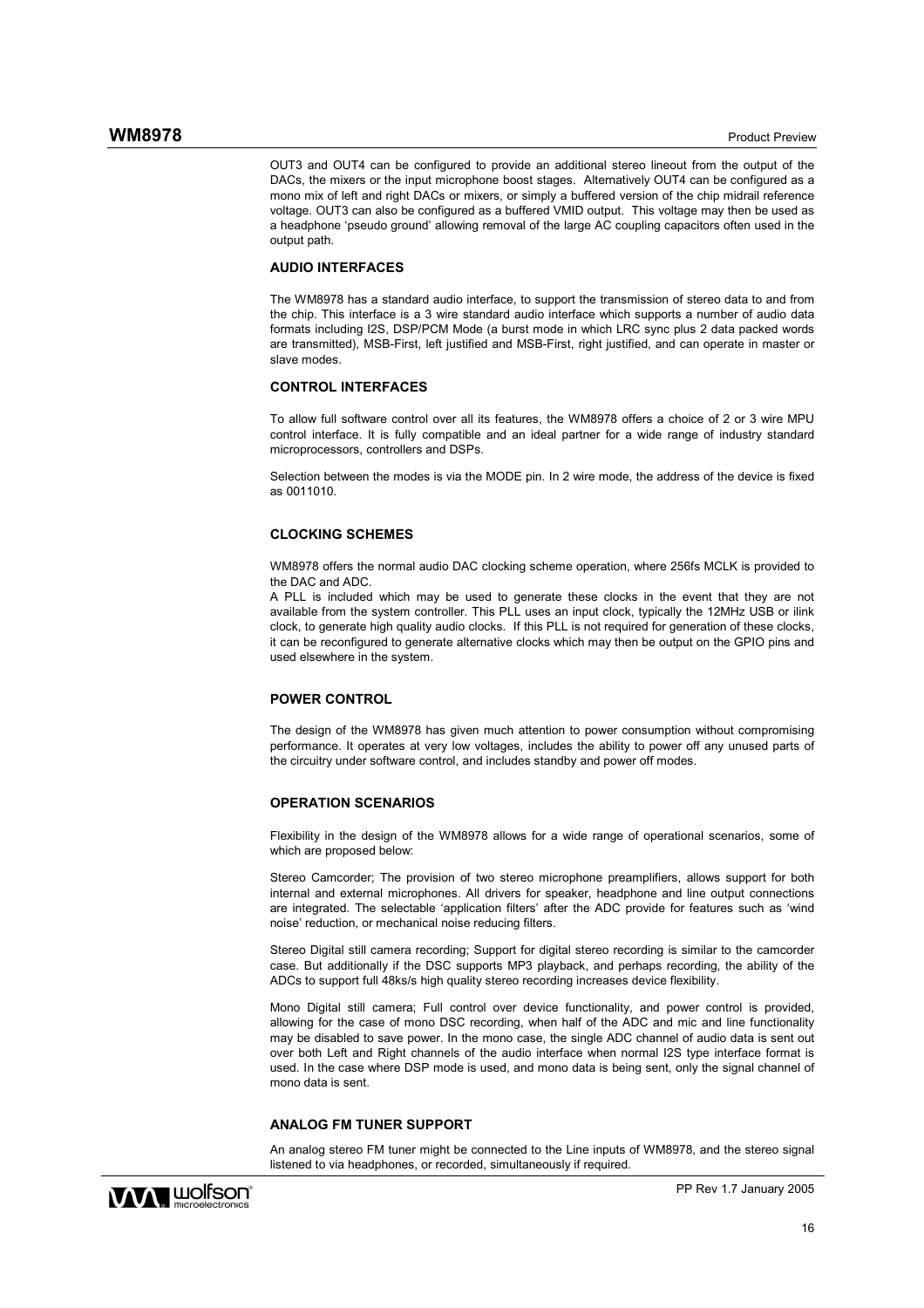## **INPUT SIGNAL PATH**

The WM8978 has a number of flexible analogue inputs. There are two input channels, Left and Right, each of which consists of an input PGA stage followed by a boost/mix stage which drives into the hi-fi ADC. Each input path has three input pins which can be configured in a variety of ways to accommodate single-ended, differential or dual differential microphones. There are two auxiliary input pins which can be fed into to the input boost/mix stage as well as driving into the output path. A bypass path exists from the output of the boost/mix stage into the output left/right mixers.

#### **MICROPHONE INPUTS**

The WM8978 can accommodate a variety of microphone configurations including single ended and differential inputs. The inputs to the left differential input PGA are LIN, LIP and L2. The inputs to the right differential input PGA are RIN, RIP and R2.

In single-ended microphone input configuration the microphone signal should be input to LIN or RIN and the internal NOR gate configured to clamp the non-inverting input of the input PGA to VMID.



**Figure 6 Microphone Input PGA Circuit** 

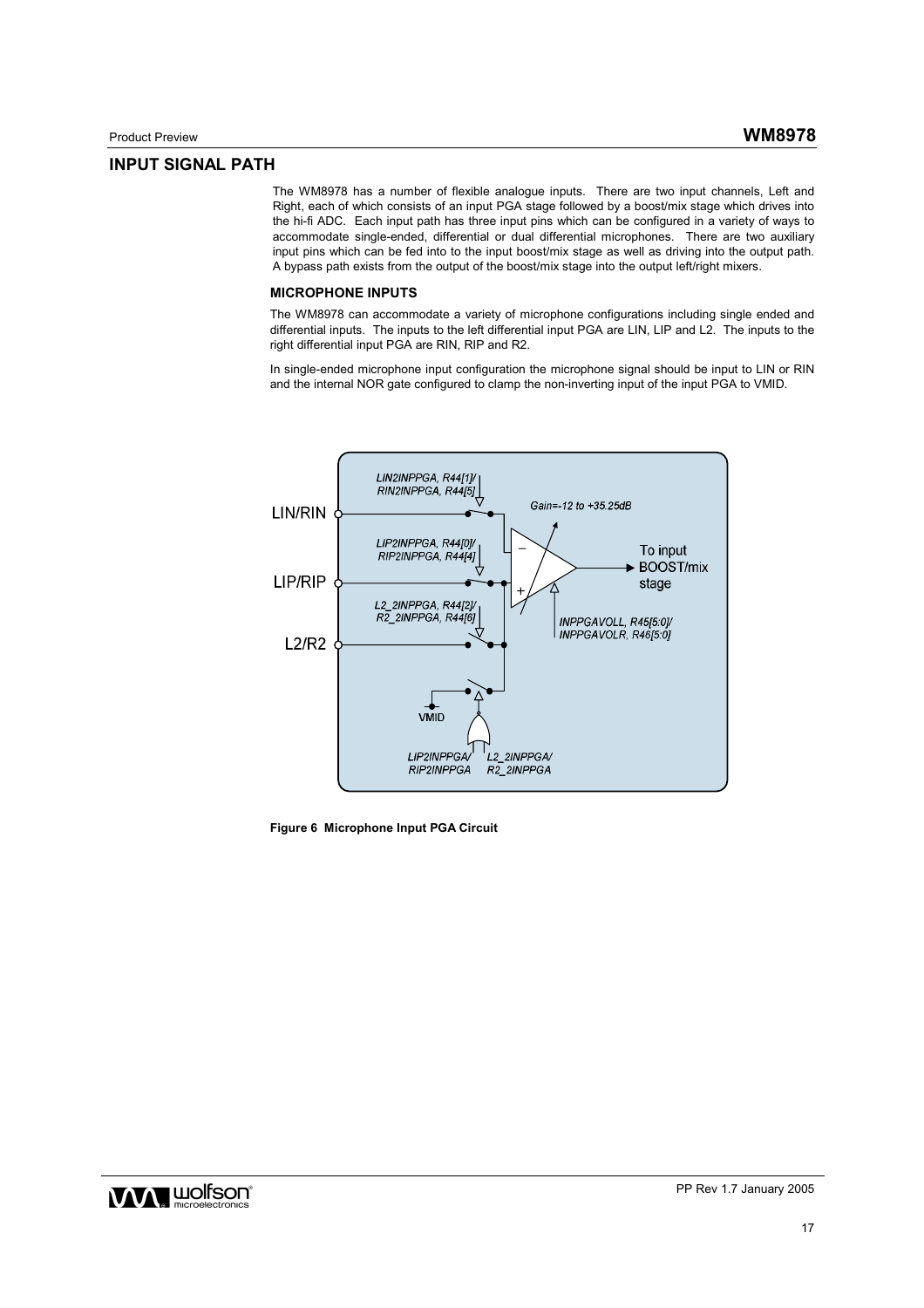| <b>REGISTER</b><br><b>ADDRESS</b>     | BIT | <b>LABEL</b>     | <b>DEFAULT</b> | <b>DESCRIPTION</b>                                                |
|---------------------------------------|-----|------------------|----------------|-------------------------------------------------------------------|
| R <sub>2</sub><br>Power<br>Management | 2   | <b>INPPGAENL</b> | 0              | Left channel input PGA enable<br>$0 =$ disabled<br>$1 =$ enabled  |
| 2                                     | 3   | <b>INPPGAENR</b> | 0              | Right channel input PGA enable<br>$0 =$ disabled<br>$1 =$ enabled |

**Table 2 Input PGA Enable Register Settings** 

| <b>REGISTER</b><br><b>ADDRESS</b> | <b>BIT</b>              | LABEL      | <b>DEFAULT</b> | <b>DESCRIPTION</b>                                                                                                |
|-----------------------------------|-------------------------|------------|----------------|-------------------------------------------------------------------------------------------------------------------|
| R44<br>Input<br>Control           | 0                       | LIP2INPPGA | 1              | Connect LIP pin to left channel input PGA<br>amplifier positive terminal.<br>$0 = LIP$ not connected to input PGA |
|                                   |                         |            |                | 1 = input PGA amplifier positive terminal<br>connected to LIP (constant input<br>impedance)                       |
|                                   | $\mathbf{1}$            | LIN2INPPGA | 1              | Connect LIN pin to left channel input PGA<br>negative terminal.                                                   |
|                                   |                         |            |                | 0=LIN not connected to input PGA                                                                                  |
|                                   |                         |            |                | 1=LIN connected to input PGA amplifier<br>negative terminal.                                                      |
|                                   | $\overline{2}$          | L2 2INPPGA | 0              | Connect L2 pin to left channel input PGA<br>positive terminal.                                                    |
|                                   |                         |            |                | 0=L2 not connected to input PGA                                                                                   |
|                                   |                         |            |                | 1=L2 connected to input PGA amplifier<br>positive terminal (constant input<br>impedance).                         |
|                                   | $\overline{\mathbf{4}}$ | RIP2INPPGA | $\mathbf{1}$   | Connect RIP pin to right channel input<br>PGA amplifier positive terminal.                                        |
|                                   |                         |            |                | $0 = RIP$ not connected to input PGA                                                                              |
|                                   |                         |            |                | 1 = right channel input PGA amplifier<br>positive terminal connected to RIP<br>(constant input impedance)         |
|                                   | 5                       | RIN2INPPGA | $\mathbf{1}$   | Connect RIN pin to right channel input<br>PGA negative terminal.                                                  |
|                                   |                         |            |                | 0=RIN not connected to input PGA                                                                                  |
|                                   |                         |            |                | 1=RIN connected to right channel input<br>PGA amplifier negative terminal.                                        |
|                                   | 6                       | R2 2INPPGA | $\mathbf{0}$   | Connect R2 pin to right channel input PGA<br>positive terminal.                                                   |
|                                   |                         |            |                | 0=R2 not connected to input PGA                                                                                   |
|                                   |                         |            |                | 1=R2 connected to input PGA amplifier<br>positive terminal (constant input<br>impedance).                         |

**Table 3 Input PGA Control** 

#### **INPUT PGA VOLUME CONTROLS**

The input microphone PGAs have a gain range from -12dB to +35.25dB in 0.75dB steps. The gain from the LIN/RIN input to the PGA output and from the L2/R2 amplifier to the PGA output are always common and controlled by the register bits INPPGAVOLL/R[5:0]. These register bits also effect the LIP pin when LIP2INPPGA=1, the L2 pin when L2\_2INPPGA=1, the RIP pin when RIP2INPPGA=1 and the L2 pin when L2\_2INPPGA=1.

When the Automatic Level Control (ALC) is enabled the input PGA gains are controlled automatically and the INPPGAVOLL/R bits should not be used.

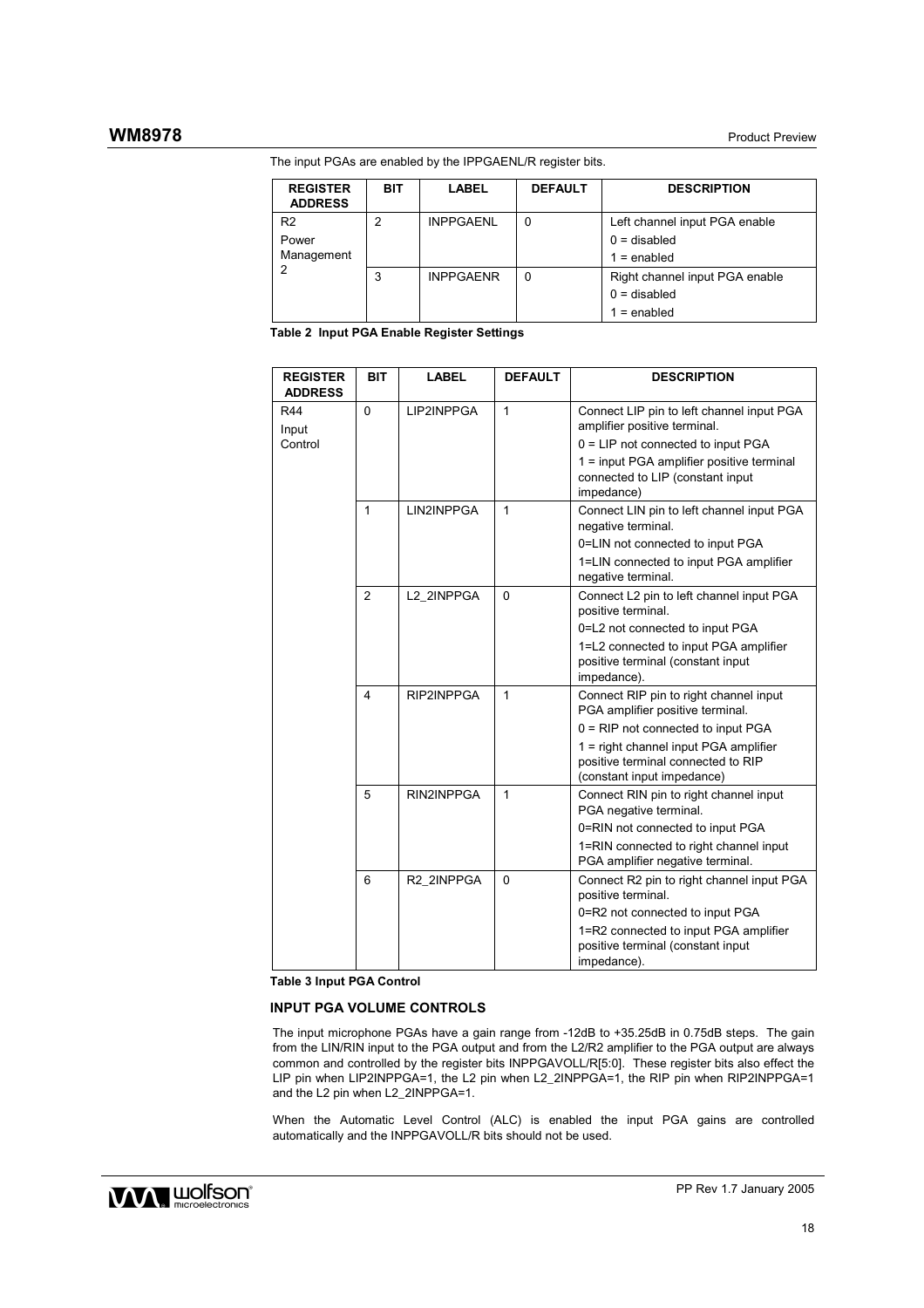| <b>REGISTER</b><br><b>ADDRESS</b>                         | BIT            | <b>LABEL</b>        | <b>DEFAULT</b> | <b>DESCRIPTION</b>                                                                                                                                                          |
|-----------------------------------------------------------|----------------|---------------------|----------------|-----------------------------------------------------------------------------------------------------------------------------------------------------------------------------|
| R45<br>Left channel<br>input PGA<br>volume<br>control     | 5:0            | <b>INPPGAVOLL</b>   | 010000         | Left channel input PGA volume<br>$000000 = -12dB$<br>$000001 = -11.25db$<br>$010000 = 0dB$<br>$111111 = 35.25dB$                                                            |
|                                                           | 6              | <b>INPPGAMUTEL</b>  | 0              | Mute control for left channel input PGA:<br>0=Input PGA not muted, normal<br>operation<br>1=Input PGA muted (and disconnected<br>from the following input BOOST stage).     |
|                                                           | 7              | <b>INPPGAZCL</b>    | 0              | Left channel input PGA zero cross<br>enable:<br>0=Update gain when gain register<br>changes<br>1=Update gain on 1 <sup>st</sup> zero cross after<br>gain register write.    |
|                                                           | 8              | <b>INPPGAUPDATE</b> | Not<br>latched | INPPGAVOLL and INPPGAVOLR<br>volume do not update until a 1 is written<br>to INPPGAUPDATE (in reg 45 or 46)                                                                 |
| R46<br>Right<br>channel<br>input PGA<br>volume<br>control | 5:0            | <b>INPPGAVOLR</b>   | 010000         | Right channel input PGA volume<br>$000000 = -12dB$<br>$000001 = -11.25db$<br>$010000 = 0dB$<br>$111111 = +35.25dB$                                                          |
|                                                           | 6              | <b>INPPGAMUTER</b>  | 0              | Mute control for right channel input<br>PGA:<br>0=Input PGA not muted, normal<br>operation<br>1=Input PGA muted (and disconnected<br>from the following input BOOST stage). |
|                                                           | $\overline{7}$ | <b>INPPGAZCR</b>    | 0              | Right channel input PGA zero cross<br>enable:<br>0=Update gain when gain register<br>changes<br>1=Update gain on 1 <sup>st</sup> zero cross after<br>gain register write.   |
|                                                           | 8              | <b>INPPGAUPDATE</b> | Not<br>latched | INPPGAVOLL and INPPGAVOLR<br>volume do not update until a 1 is written<br>to INPPGAUPDATE (in reg 45 or 46)                                                                 |
| R32<br>ALC control<br>1                                   | 8:7            | <b>ALCSEL</b>       | 00             | ALC function select:<br>00=ALC off<br>01=ALC right only<br>10=ALC left only<br>11=ALC both on                                                                               |

**Table 4 Input PGA Volume Control** 

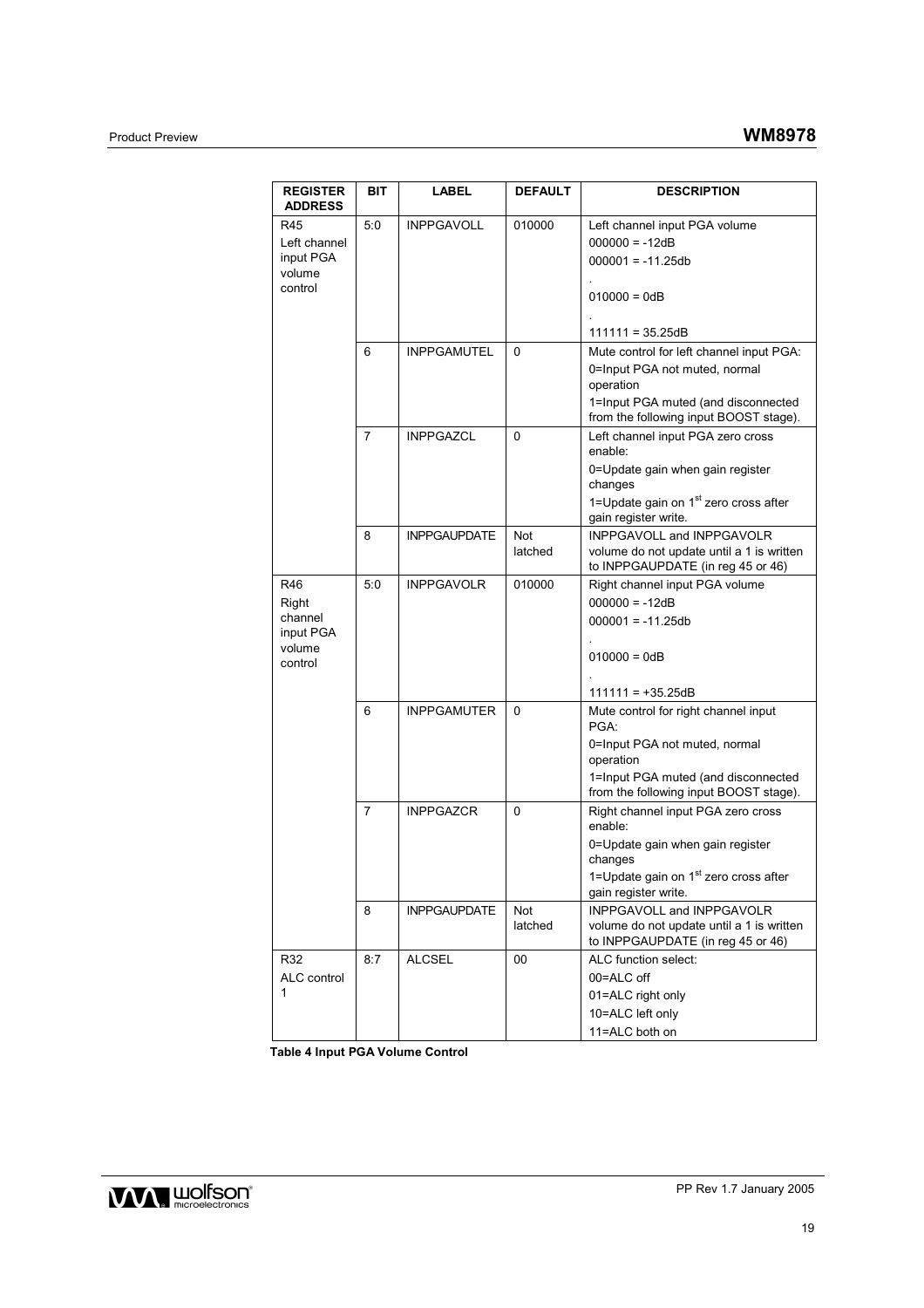#### **AUXILLIARY INPUTS**

There are two auxilliary inputs, AUXL and AUXR which can be used for a variety of purposes such as stereo line inputs or as a 'beep' input signal to be mixed with the outputs.

The AUXL/R inputs can be used as a line input to the input BOOST stage which has gain adjust of - 12dB to +6dB in 3dB steps (plus off). See the INPUT BOOST section for further details.

The AUXL/R inputs can also be mixed into the output channel mixers, with a gain of -15dB to +6dB plus off.

In addition the AUXR input can be summed into the Right speaker output path (ROUT2) with a gain adjust of -15 to +6dB. This allows a 'beep' input to be output on the speaker outputs only without affecting the headphone or lineout signals.

#### **INPUT BOOST**

Each of the stereo input PGA stages is followed by an input BOOST circuit. The input BOOST circuit has 3 selectable inputs: the input microphone PGA output, the AUX amplifier output and the L2/R2 input pin (can be used as a line input, bypassing the input PGA). These three inputs can be mixed together and have individual gain boost/adjust as shown in Figure 7.



#### **Figure 7 Input Boost Stage**

The input PGA paths can have a +20dB boost (PGABOOSTL/R=1) , a 0dB pass through (PGABOOSTL/R=0) or be completely isolated from the input boost circuit (INPPGAMUTEL/R=1).

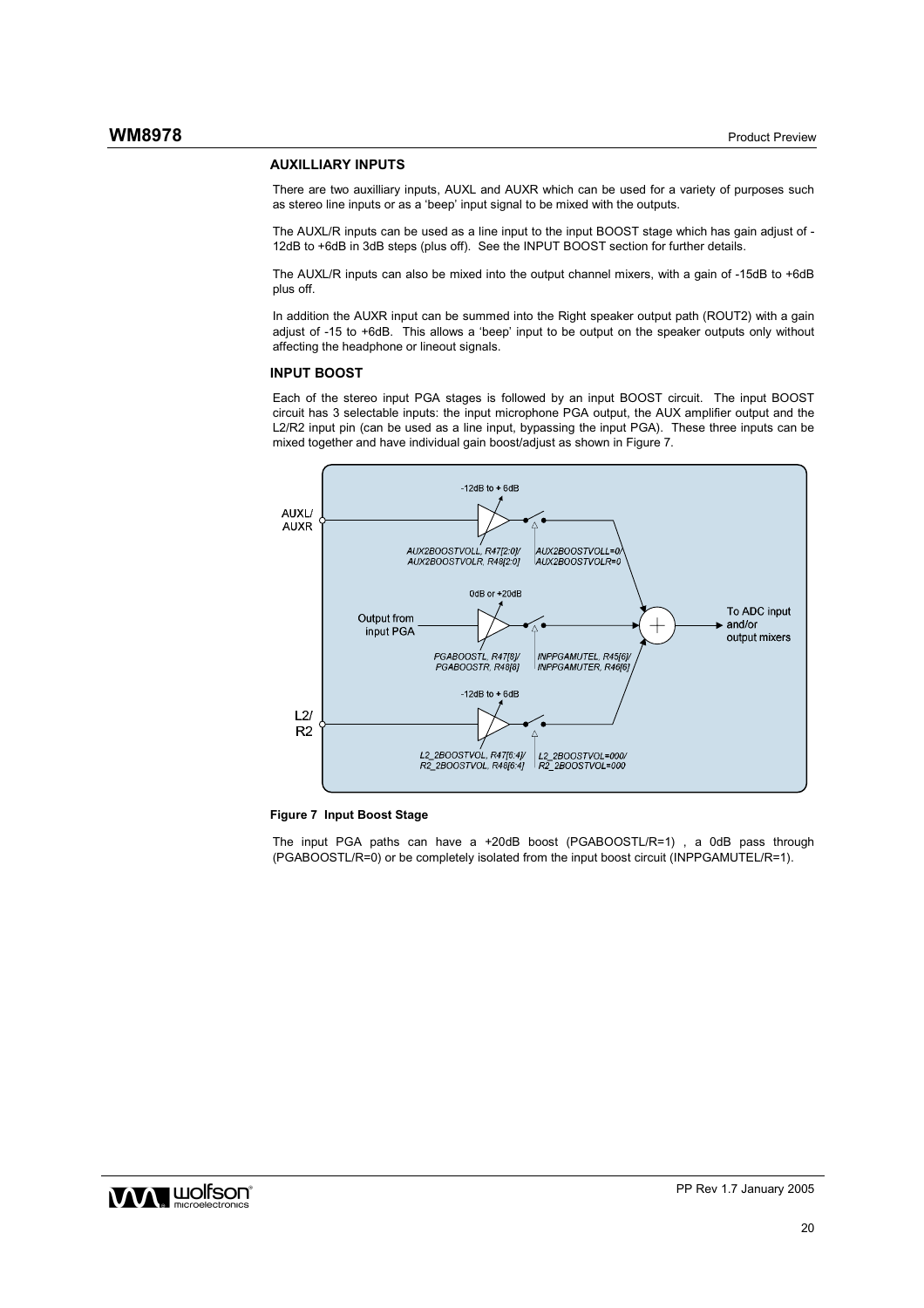| <b>REGISTER</b><br><b>ADDRESS</b> | <b>BIT</b> | <b>LABEL</b>     | <b>DEFAULT</b> | <b>DESCRIPTION</b>                                              |
|-----------------------------------|------------|------------------|----------------|-----------------------------------------------------------------|
| <b>R47</b><br>Left Input          | 8          | <b>PGABOOSTL</b> |                | Boost enable for left channel input<br>PGA:                     |
| <b>BOOST</b><br>control           |            |                  |                | $0 = PGA$ output has $+0dB$ gain<br>through input BOOST stage.  |
|                                   |            |                  |                | $1 = PGA$ output has $+20dB$ gain<br>through input BOOST stage. |
| <b>R48</b><br>Right Input         | 8          | <b>PGABOOSTR</b> |                | Boost enable for right channel input<br>PGA:                    |
| <b>BOOST</b><br>control           |            |                  |                | $0 = PGA$ output has $+0dB$ gain<br>through input BOOST stage.  |
|                                   |            |                  |                | $1 = PGA$ output has $+20dB$ gain<br>through input BOOST stage. |

**Table 5 Input BOOST Stage Control** 

The Auxilliary amplifier path to the BOOST stages is controlled by the AUXL2BOOSTVOL[2:0] and AUXR2BOOSTVOL[2:0] register bits. When AUXL2BOOSTVOL/AUXR2BOOSTVOL=000 this path is completely disconnected from the BOOST stage. Settings 001 through to 111 control the gain in 3dB steps from -12dB to +6dB.

The L2/R2 path to the BOOST stage is controlled by the LIP2BOOSTVOL[2:0] and the RIP2BOOSTVOL[2:0] register bits. When L2\_2BOOSTVOL/R2\_2BOOSTVOL=000 the L2/R2 input pin is completely disconnected from the BOOST stage. Settings 001 through to 111 control the gain in 3dB steps from -12dB to +6dB.

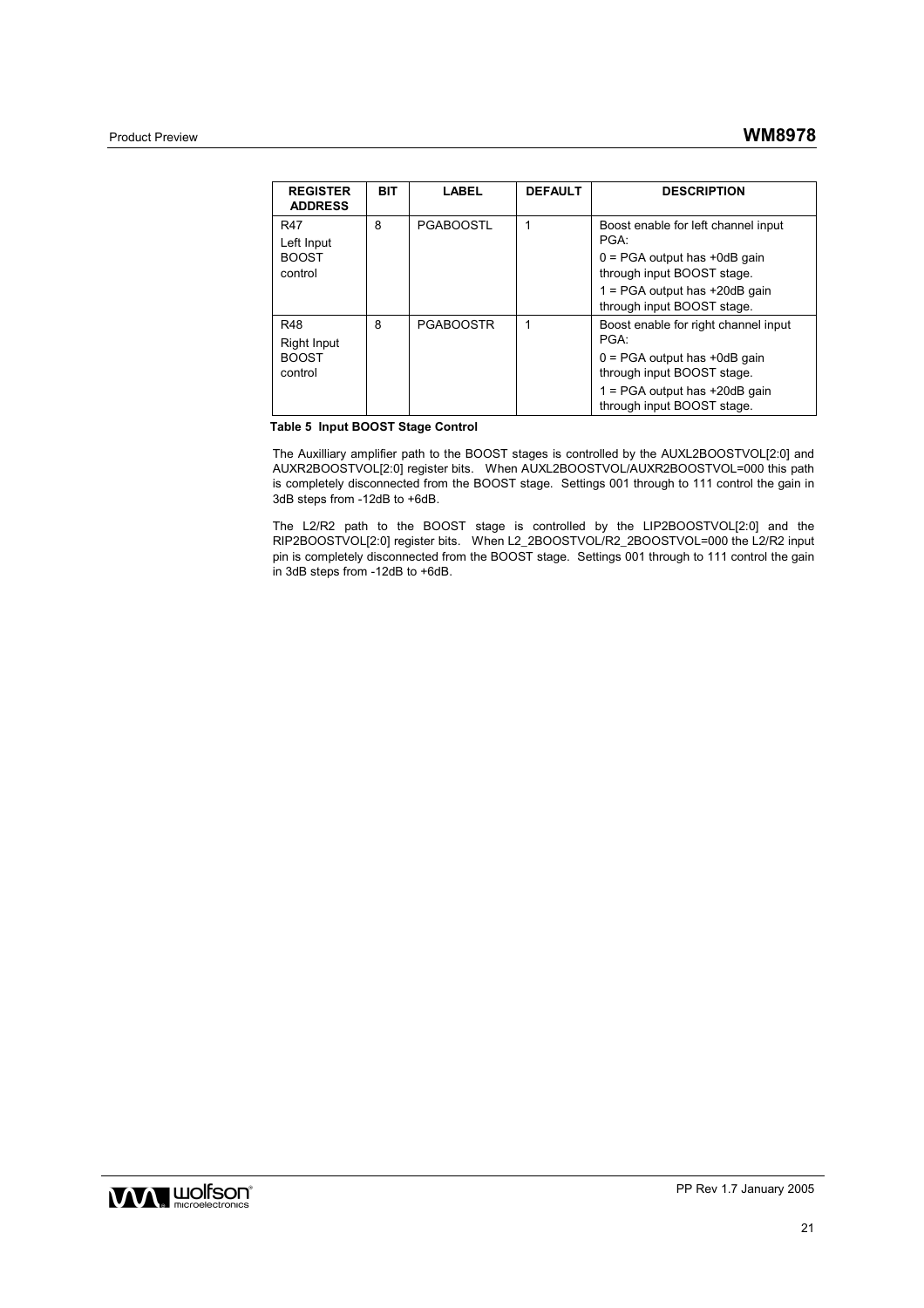| <b>REGISTER</b><br><b>ADDRESS</b>              | BIT | LABEL                    | <b>DEFAULT</b> | <b>DESCRIPTION</b>                                                                                                                                                                                                                                       |
|------------------------------------------------|-----|--------------------------|----------------|----------------------------------------------------------------------------------------------------------------------------------------------------------------------------------------------------------------------------------------------------------|
| R47<br>Left channel<br>Input BOOST<br>control  | 2:0 | AUXL2BOOSTVOL            | 000            | Controls the auxilliary amplifer to<br>the left channel input boost stage:<br>000=Path disabled (disconnected)<br>001=-12dB gain through boost<br>stage<br>010 =- 9dB gain through boost<br>stage<br>$\cdots$<br>111=+6dB gain through boost<br>stage    |
|                                                | 6:4 | L2 2BOOSTVOL             | 000            | Controls the L2 pin to the left<br>channel input boost stage:<br>000=Path disabled (disconnected)<br>001=-12dB gain through boost<br>stage<br>010=-9dB gain through boost<br>stage<br>.<br>111=+6dB gain through boost<br>stage                          |
| R48<br>Right channel<br>Input BOOST<br>control | 2:0 | AUXR2BOOSTVOL            | 000            | Controls the auxilliary amplifer to<br>the right channel input boost<br>stage:<br>000=Path disabled (disconnected)<br>001=-12dB gain through boost<br>stage<br>010=-9dB gain through boost<br>stage<br>$\ddotsc$<br>111=+6dB gain through boost<br>stage |
|                                                | 6:4 | R <sub>2</sub> 2BOOSTVOL | 000            | Controls the R2 pin to the right<br>channel input boost stage:<br>000=Path disabled (disconnected)<br>001=-12dB gain through boost<br>stage<br>010=-9dB gain through boost<br>stage<br>.<br>111=+6dB gain through boost<br>stage                         |

**Table 6 Input BOOST Stage Control** 

The BOOST stage is enabled under control of the BOOSTEN register bit.

| <b>REGISTER</b><br><b>ADDRESS</b> | <b>BIT</b> | <b>LABEL</b>    | <b>DEFAULT</b> | <b>DESCRIPTION</b>               |
|-----------------------------------|------------|-----------------|----------------|----------------------------------|
| R <sub>2</sub>                    | 4          | <b>BOOSTENL</b> | 0              | Left channel Input BOOST enable  |
| Power                             |            |                 |                | $0 =$ Boost stage OFF            |
| management                        |            |                 |                | $1 =$ Boost stage ON             |
| 2                                 | 5          | <b>BOOSTENR</b> | 0              | Right channel Input BOOST enable |
|                                   |            |                 |                | $0 =$ Boost stage OFF            |
|                                   |            |                 |                | $1 =$ Boost stage ON             |

**Table 7 Input BOOST Enable Control** 

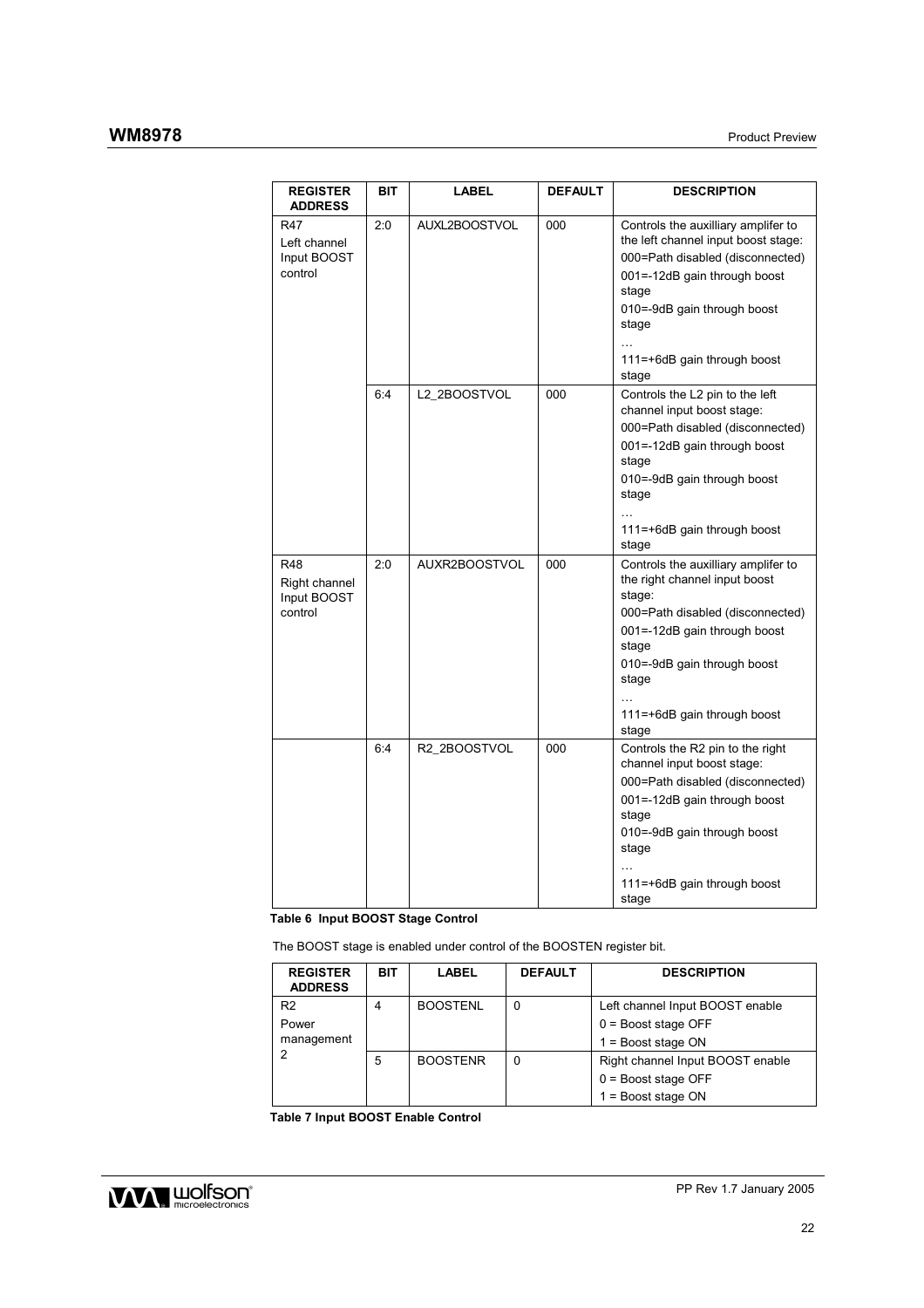#### **MICROPHONE BIASING CIRCUIT**

The MICBIAS output provides a low noise reference voltage suitable for biasing electret type microphones and the associated external resistor biasing network. Refer to the Applications Information section for recommended external components. The MICBIAS voltage can be altered via the MBVSEL register bit. When MBVSEL=0, MICBIAS=0.9\*AVDD and when MBVSEL=1, MICBIAS=0.6\*AVDD. The output can be enabled or disabled using the MICBEN control bit.

| <b>REGISTER</b><br><b>ADDRESS</b> | BIT | LABEL         | <b>DEFAULT</b> | <b>DESCRIPTION</b>                |
|-----------------------------------|-----|---------------|----------------|-----------------------------------|
| R1                                | 4   | <b>MICBEN</b> |                | Microphone Bias Enable            |
| Power                             |     |               |                | $0 =$ OFF (high impedance output) |
| management 1                      |     |               |                | $1 = ON$                          |

**Table 8 Microphone Bias Enable Control** 

| <b>REGISTER</b><br><b>ADDRESS</b> | BIT | LABEL  | <b>DEFAULT</b> | <b>DESCRIPTION</b>              |
|-----------------------------------|-----|--------|----------------|---------------------------------|
| <b>R44</b>                        | 8   | MBVSEL | 0              | Microphone Bias Voltage Control |
| Input control                     |     |        |                | $0 = 0.9$ * AVDD                |
|                                   |     |        |                | $1 = 0.6 * AVDD$                |

**Table 9 Microphone Bias Voltage Control** 

The internal MICBIAS circuitry is shown in Figure 8. Note that the maximum source current capability for MICBIAS is 3mA. The external biasing resistors therefore must be large enough to limit the MICBIAS current to 3mA.



**Figure 8 Microphone Bias Schematic** 

## **ANALOGUE TO DIGITAL CONVERTER (ADC)**

The WM8978 uses stereo multi-bit, oversampled sigma-delta ADCs. The use of multi-bit feedback and high oversampling rates reduces the effects of jitter and high frequency noise. The ADC Full Scale input level is proportional to AVDD. With a 3.3V supply voltage, the full scale level is 1.0Vrms. Any voltage greater than full scale may overload the ADC and cause distortion.

#### **ADC DIGITAL FILTERS**

The ADC filters perform true 24 bit signal processing to convert the raw multi-bit oversampled data from the ADC to the correct sampling frequency to be output on the digital audio interface. The digital filter path for each ADC channel is illustrated in Figure 9.

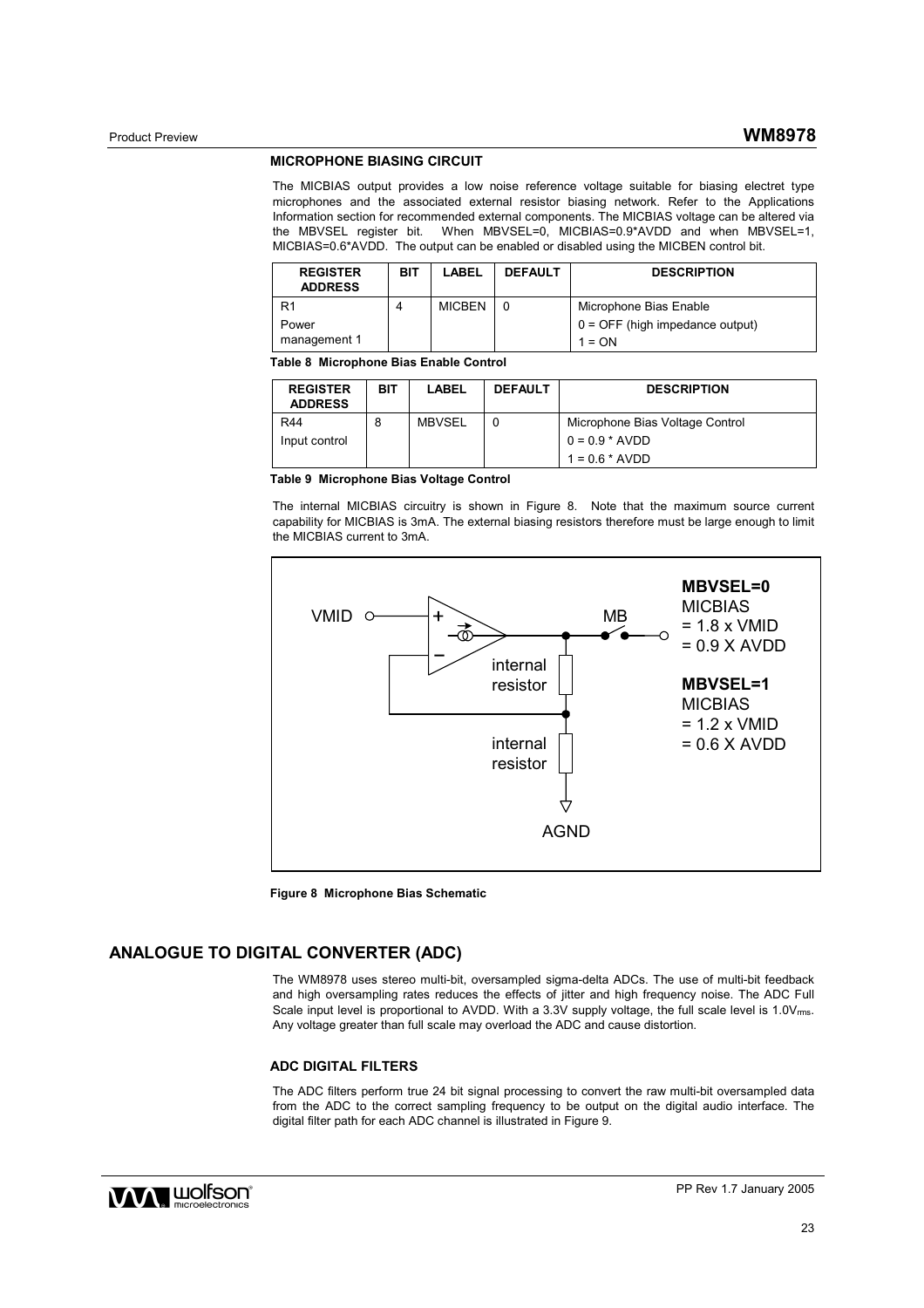**WM8978** Product Preview



#### **Figure 9 ADC Digital Filter Path**

The ADCs are enabled by the ADCENL/R register bit.

| <b>REGISTER</b><br><b>ADDRESS</b> | <b>BIT</b> | LABEL         | <b>DEFAULT</b> | <b>DESCRIPTION</b>        |
|-----------------------------------|------------|---------------|----------------|---------------------------|
| R <sub>2</sub>                    | 0          | <b>ADCENL</b> | 0              | Enable ADC left channel:  |
| Power                             |            |               |                | $0 = ADC$ disabled        |
| management 2                      |            |               |                | $1 = ADC$ enabled         |
|                                   |            | <b>ADCENR</b> |                | Enable ADC right channel: |
|                                   |            |               |                | $0 = ADC$ disabled        |
|                                   |            |               |                | $1 = ADC$ enabled         |

### **Table 10 ADC Enable Control**

The polarity of the output signal can also be changed under software control using the ADCPOLL/ADCPOLR register bit. The oversampling rate of the ADC can be adjusted using the ADCOSR register bit. With ADCOSR=0 the oversample rate is 64x which gives lowest power operation and when ADCOSR=1 the oversample rate is 128x which gives best performance.

| <b>REGISTER</b><br><b>ADDRESS</b> | <b>BIT</b> | <b>LABEL</b>   | <b>DEFAULT</b> | <b>DESCRIPTION</b>                 |
|-----------------------------------|------------|----------------|----------------|------------------------------------|
| <b>R14</b>                        | 0          | <b>ADCPOLL</b> | 0              | ADC left channel polarity adjust:  |
| <b>ADC Control</b>                |            |                |                | $0 = normal$                       |
|                                   |            |                |                | $1$ =inverted                      |
|                                   |            | <b>ADCPOLR</b> | 0              | ADC right channel polarity adjust: |
|                                   |            |                |                | $0 = normal$                       |
|                                   |            |                |                | $1$ =inverted                      |
|                                   | 3          | <b>ADCOSR</b>  | 0              | ADC oversample rate select:        |
|                                   |            |                |                | 0=64x (lower power)                |
|                                   |            |                |                | 1=128x (best performance)          |

**Table 11 ADC Control** 

#### **SELECTABLE HIGH PASS FILTER**

A selectable high pass filter is provided. To disable this filter set HPFEN=0. The filter has two modes controlled by HPFAPP. In Audio Mode (HPFAPP=0) the filter is first order, with a cut-off frequency of 3.7Hz. In Application Mode (HPFAPP=1) the filter is second order, with a cut-off frequency selectable via the HPFCUT register. The cut-off frequencies when HPFAPP=1 are shown in Table 13.

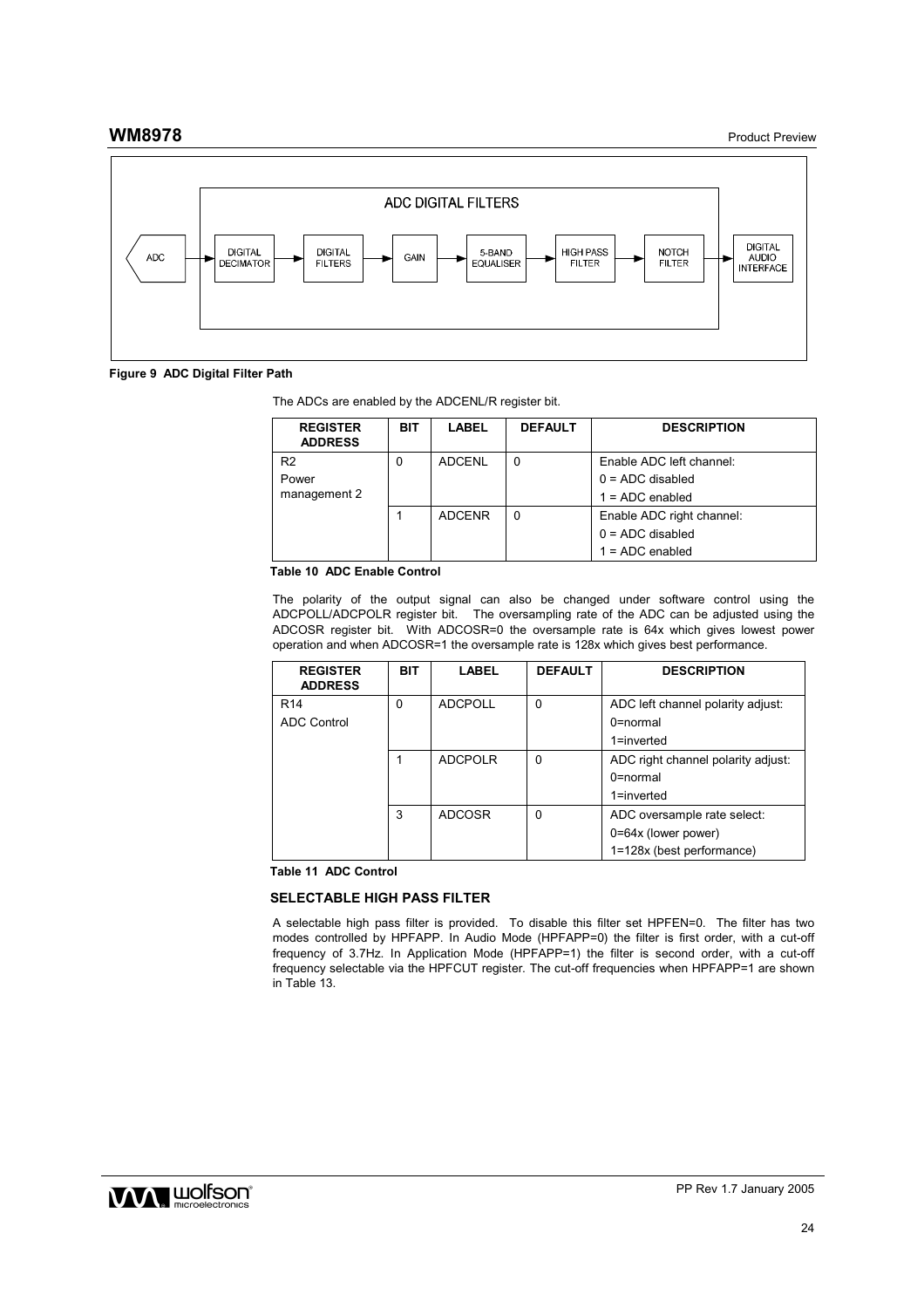| <b>REGISTER</b><br><b>ADDRESS</b> | <b>BIT</b> | <b>LABEL</b>  | <b>DEFAULT</b> | <b>DESCRIPTION</b>                                |
|-----------------------------------|------------|---------------|----------------|---------------------------------------------------|
| R <sub>14</sub>                   | 8          | <b>HPFEN</b>  |                | <b>High Pass Filter Enable</b>                    |
| <b>ADC Control</b>                |            |               |                | $0 =$ disabled                                    |
|                                   |            |               |                | $1 =$ enabled                                     |
|                                   |            | <b>HPFAPP</b> | 0              | Select audio mode or application mode             |
|                                   |            |               |                | 0=Audio mode ( $1st$ order, fc = ~3.7Hz)          |
|                                   |            |               |                | 1=Application mode ( $2nd$ order, fc =<br>HPFCUT) |
|                                   | 6:4        | <b>HPFCUT</b> | 000            | Application mode cut-off frequency                |
|                                   |            |               |                | See Table 13 for details.                         |

**Table 12 ADC Enable Control** 

| <b>HPFCUT</b> | FS (KHZ) |            |     |            |       |     |            |      |     |  |
|---------------|----------|------------|-----|------------|-------|-----|------------|------|-----|--|
|               |          | SR=101/100 |     | SR=011/010 |       |     | SR=001/000 |      |     |  |
|               | 8        | 11.025     | 12  | 16         | 22.05 | 24  | 32         | 44.1 | 48  |  |
| 000           | 82       | 113        | 122 | 82         | 113   | 122 | 82         | 113  | 122 |  |
| 001           | 102      | 141        | 153 | 102        | 141   | 153 | 102        | 141  | 153 |  |
| 010           | 131      | 180        | 156 | 131        | 180   | 156 | 131        | 180  | 156 |  |
| 011           | 163      | 225        | 245 | 163        | 225   | 245 | 163        | 225  | 245 |  |
| 100           | 204      | 281        | 306 | 204        | 281   | 306 | 204        | 281  | 306 |  |
| 101           | 261      | 360        | 392 | 261        | 360   | 392 | 261        | 360  | 392 |  |
| 110           | 327      | 450        | 490 | 327        | 450   | 490 | 327        | 450  | 490 |  |
| 111           | 408      | 563        | 612 | 408        | 563   | 612 | 408        | 563  | 612 |  |

**Table 13 High Pass Filter Cut-off Frequencies (HPFAPP=1)** 

Note that the High Pass filter values (when HPFAPP=1) work on the basis that the SR register bits are set correctly for the actual sample rate as shown in Table 13.

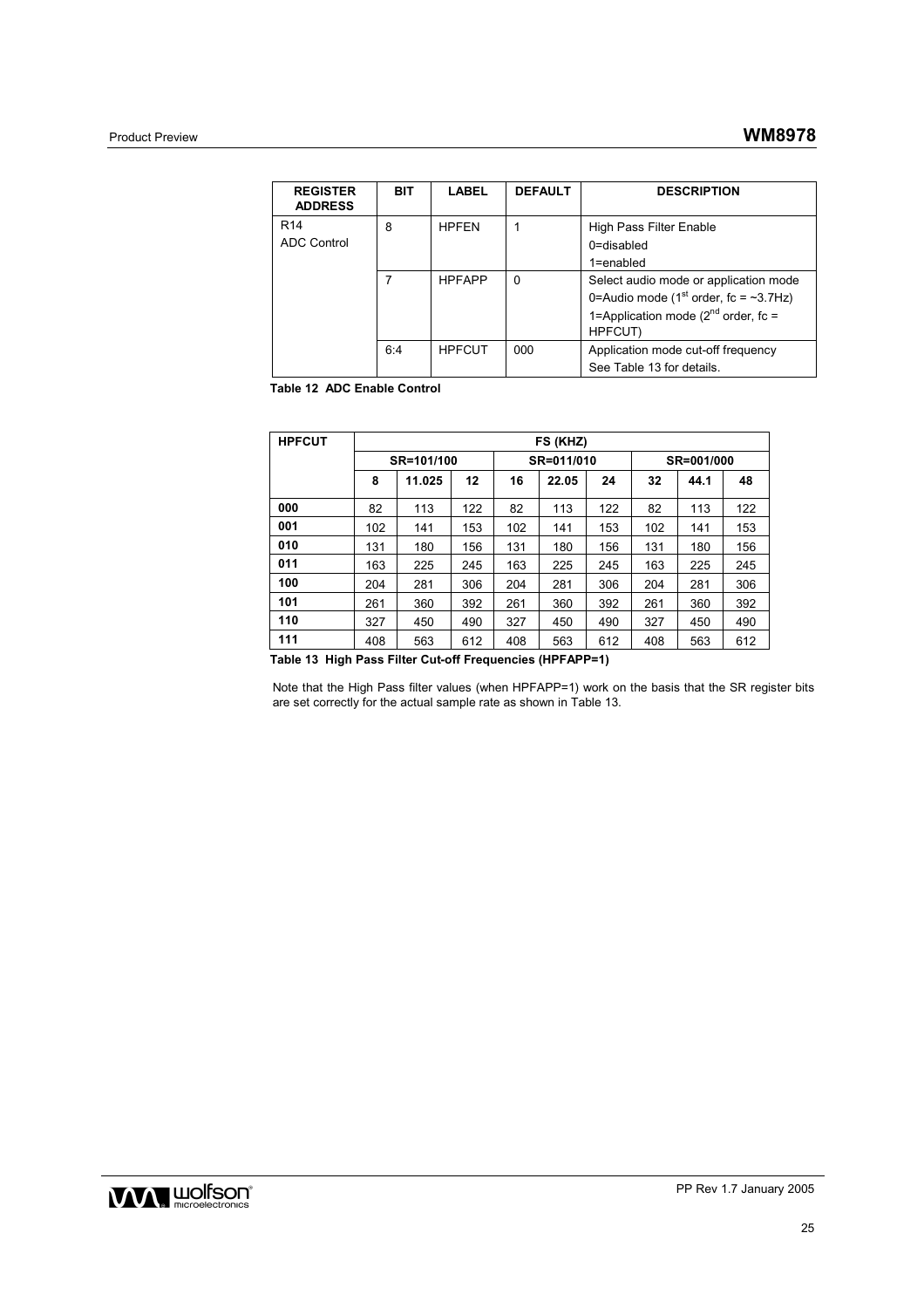#### **PROGRAMMABLE NOTCH FILTER**

A programmable notch filter is provided. This filter has a variable centre frequency and bandwidth, programmable via two coefficients, a0 and a1. a0 and a1 are represented by the register bits NFA0[13:0] and NFA1[13:0]. Because these coefficient values require four register writes to setup there is an NFU (Notch Filter Update) flag which should be set only when all four registers are setup.

| <b>REGISTER</b><br><b>ADDRESS</b> | <b>BIT</b>     | LABEL       | <b>DEFAULT</b> | <b>DESCRIPTION</b>                       |
|-----------------------------------|----------------|-------------|----------------|------------------------------------------|
| R <sub>27</sub>                   | 6:0            | NFA0[6:0]   | $\mathbf{0}$   | Notch Filter a0 coefficient, bits [6:0]  |
| Notch Filter 1                    | $\overline{7}$ | <b>NFEN</b> | $\Omega$       | Notch filter enable:                     |
|                                   |                |             |                | 0=Disabled                               |
|                                   |                |             |                | 1=Enabled                                |
|                                   | 8              | <b>NFU</b>  | $\Omega$       | Notch filter update. The notch filter    |
|                                   |                |             |                | values used internally only update       |
|                                   |                |             |                | when one of the NFU bits is set high.    |
| R <sub>28</sub>                   | 6:0            | NFA0[13:7]  | 0              | Notch Filter a0 coefficient, bits [13:7] |
| Notch Filter 2                    | 8              | <b>NFU</b>  | $\Omega$       | Notch filter update. The notch filter    |
|                                   |                |             |                | values used internally only update       |
|                                   |                |             |                | when one of the NFU bits is set high.    |
| R <sub>29</sub>                   | 6:0            | NFA1[6:0]   | $\Omega$       | Notch Filter a1 coefficient, bits [6:0]  |
| Notch Filter 3                    | 8              | <b>NFU</b>  | $\Omega$       | Notch filter update. The notch filter    |
|                                   |                |             |                | values used internally only update       |
|                                   |                |             |                | when one of the NFU bits is set high.    |
| R <sub>30</sub>                   | $0 - 6$        | NFA1[13:7]  | $\Omega$       | Notch Filter a1 coefficient, bits [13:7] |
| Notch Filter 4                    | 8              | <b>NFU</b>  | $\Omega$       | Notch filter update. The notch filter    |
|                                   |                |             |                | values used internally only update       |
|                                   |                |             |                | when one of the NFU bits is set high.    |

#### **Table 14 Notch Filter Function**

The coefficients are calculated as follows:

$$
a_0 = \frac{1 - \tan(w_b / 2)}{1 + \tan(w_b / 2)}
$$

$$
a_1 = -(1 + a_0)\cos(w_0)
$$

Where:

$$
w_0 = 2\pi f_c / f_s
$$

 $w_b = 2\pi f_b / f_s$ 

 $f_c$  = centre frequency in Hz,  $f_b$  = -3dB bandwidth in Hz,  $f_s$  = sample frequency in Hz

The actual register values can be determined from the coefficients as follows:

NFA0 = 
$$
-a0 \times 2^{13}
$$
  
NFA1 =  $-a1 \times 2^{12}$ 

#### **DIGITAL ADC VOLUME CONTROL**

The output of the ADCs can be digitally attenuated over a range from -127dB to 0dB in 0.5dB steps. The gain for a given eight-bit code X is given by:

 $0.5 \times$  (G-255) dB for  $1 \le G \le 255$ : MUTE for  $G = 0$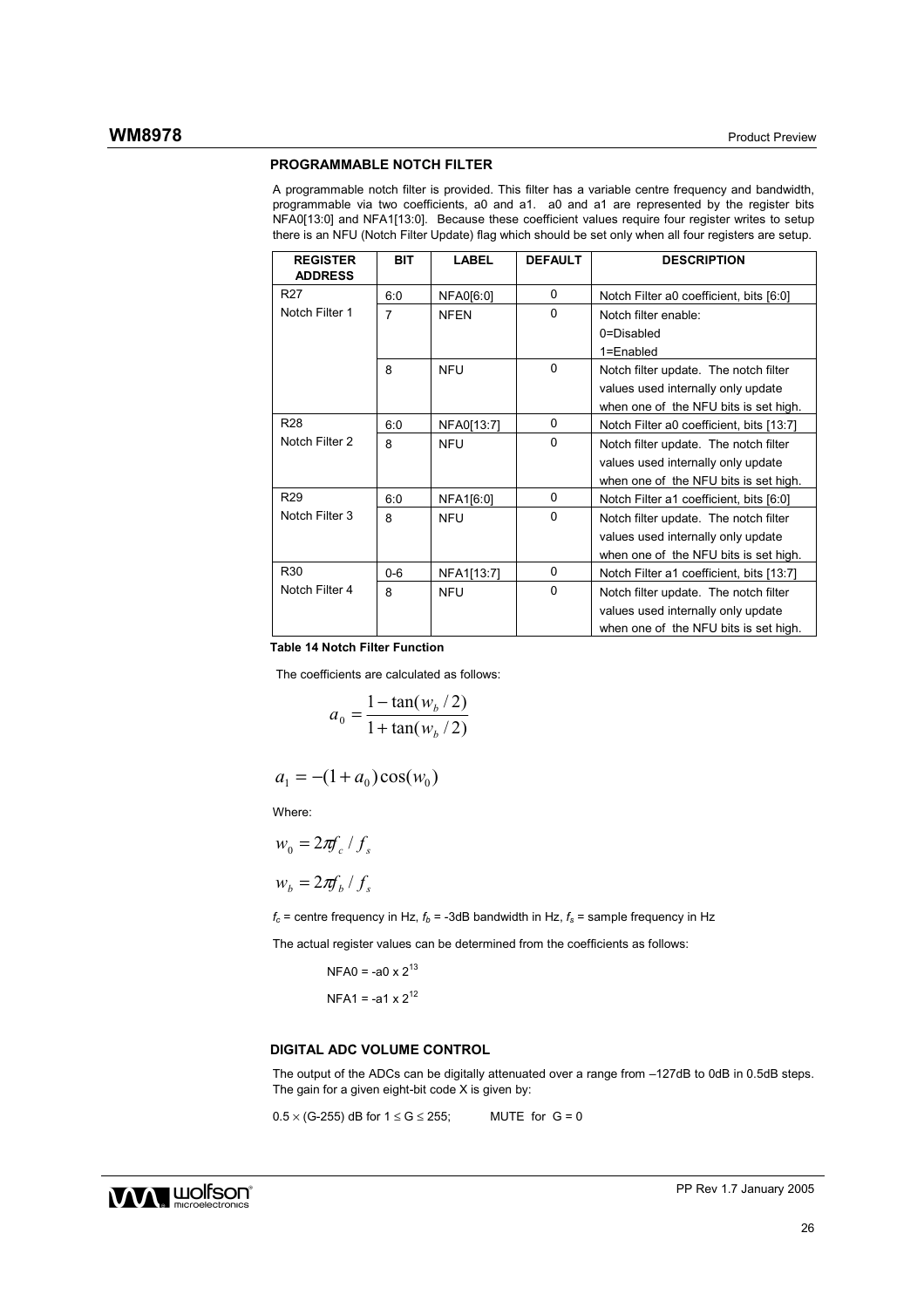## Product Preview **WM8978**

| <b>REGISTER</b><br><b>ADDRESS</b> | <b>BIT</b> | <b>LABEL</b>   | <b>DEFAULT</b>        | <b>DESCRIPTION</b>                                                                                |
|-----------------------------------|------------|----------------|-----------------------|---------------------------------------------------------------------------------------------------|
| R <sub>15</sub>                   | 7:0        | <b>ADCVOLL</b> | 11111111              | Left ADC Digital Volume Control                                                                   |
| Left channel                      |            | [7:0]          | (0dB)                 | $0000 0000 =$ Digital Mute                                                                        |
| <b>ADC Digital</b>                |            |                |                       | $00000001 = -127dB$                                                                               |
| Volume                            |            |                |                       | $00000010 = -126.5dB$                                                                             |
|                                   |            |                |                       | $\dots$ 0.5dB steps up to                                                                         |
|                                   |            |                |                       | $1111 1111 = OdB$                                                                                 |
|                                   | 8          | <b>ADCVU</b>   | <b>Not</b><br>latched | ADC left and ADC right volume do not<br>update until a 1 is written to ADCVU (in<br>reg 16 or 17) |
| R <sub>16</sub>                   | 7:0        | <b>ADCVOLR</b> | 11111111              | Right ADC Digital Volume Control                                                                  |
| Right channel                     |            | [7:0]          | (0dB)                 | $0000 0000 =$ Digital Mute                                                                        |
| <b>ADC Digital</b>                |            |                |                       | $00000001 = -127dB$                                                                               |
| Volume                            |            |                |                       | $00000010 = -126.5dB$                                                                             |
|                                   |            |                |                       | $\dots$ 0.5dB steps up to                                                                         |
|                                   |            |                |                       | $1111 1111 = OdB$                                                                                 |
|                                   | 8          | <b>ADCVU</b>   | <b>Not</b><br>latched | ADC left and ADC right volume do not<br>update until a 1 is written to ADCVU (in<br>reg 16 or 17) |

**Table 15 ADC Digital Volume Control** 

## **INPUT LIMITER / AUTOMATIC LEVEL CONTROL (ALC)**

The WM8978 has an automatic PGA gain control circuit, which can function as an input peak limiter or as an automatic level control (ALC).

In input peak limiter mode (ALCMODE bit = 1), a digital peak detector detects when the input signal goes above a predefined level and will ramp the PGA gain down to prevent the signal becoming too large for the input range of the ADC. When the signal returns to a level below the threshold, the PGA gain is slowly returned to its starting level. The peak limiter cannot increase the PGA gain above its static level.



**Figure 10 Input Peak Limiter Operation** 

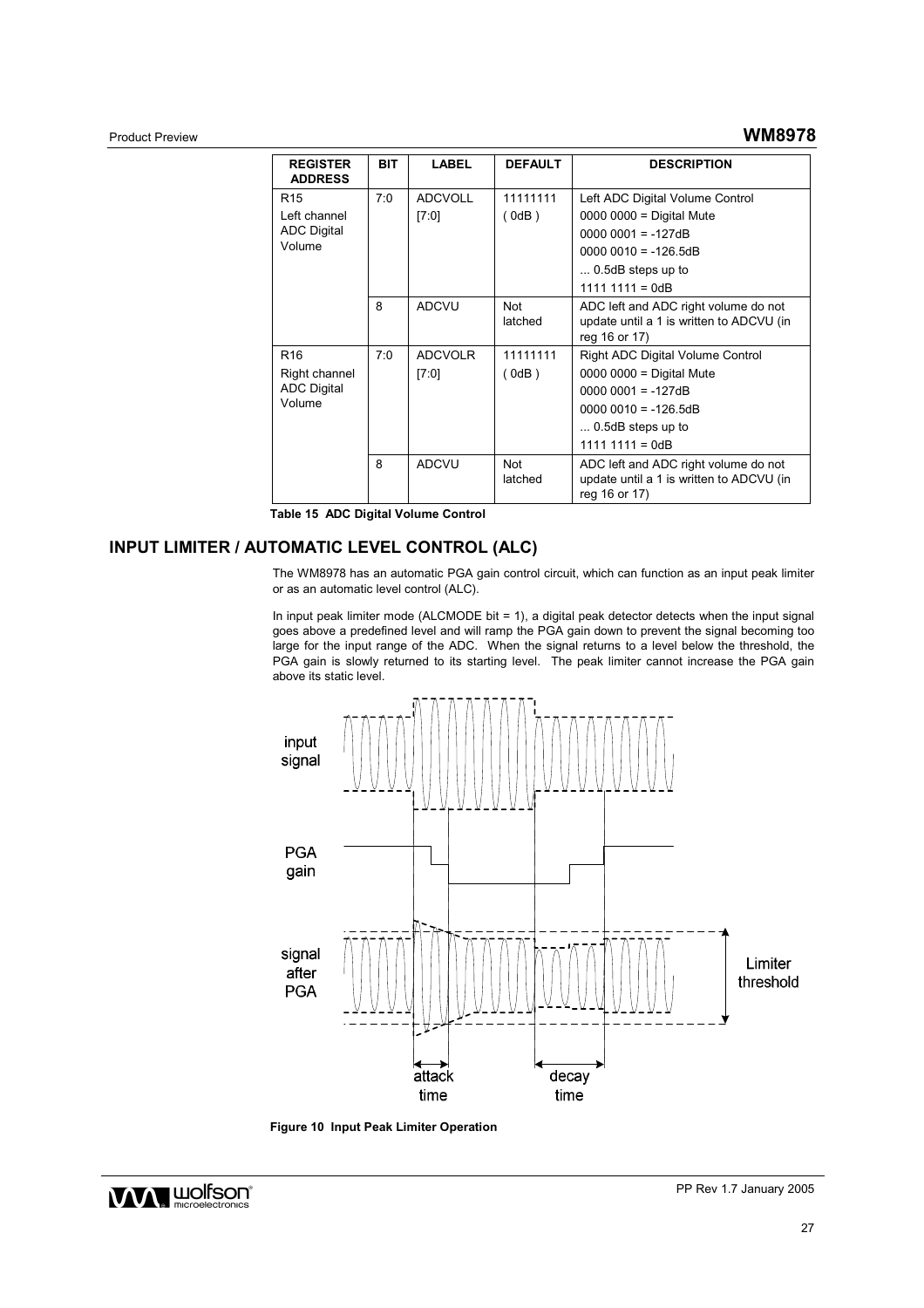In ALC mode (ALCMODE bit = 0) the circuit aims to keep a constant recording volume irrespective of the input signal level. This is achieved by continuously adjusting the PGA gain so that the signal level at the ADC input remains constant. A digital peak detector monitors the ADC output and changes the PGA gain if necessary.



#### **Figure 11 ALC Operation**

The ALC/Limiter function is enabled by setting the register bit ALCSEL. When enabled, the recording volume can be programmed between –6dB and –28.5dB (relative to ADC full scale) using the ALCLVL register bits. An upper limit for the PGA gain can be imposed by setting the ALCMAX control bits and a lower limit for the PGA gain can be imposed by setting the ALCMIN control bits.

ALCHLD, ALCDCY and ALCATK control the hold, decay and attack times, respectively:

**Hold** time is the time delay between the peak level detected being below target and the PGA gain beginning to ramp up. It can be programmed in power-of-two  $(2^n)$  steps, e.g. 2.67ms, 5.33ms, 10.67ms etc. up to 43.7s. Alternatively, the hold time can also be set to zero. The hold time is not active in limiter mode (ALCMODE = 1). The hold time only applies to gain ramp-up, there is no delay before ramping the gain down when the signal level is above target.

**Decay** (Gain Ramp-Up) Time is the time that it takes for the PGA gain to ramp up and is given as a time per gain step, time per 6dB change and time to ramp up over 90% of it's range. The decay time can be programmed in power-of-two  $(2^n)$  steps, from 3.3ms/6dB, 6.6ms/6dB, 13.1ms/6dB, etc. to 3.36s/6dB.

**Attack** (Gain Ramp-Down) Time is the time that it takes for the PGA gain to ramp down and is given as a time per gain step, time per 6dB change and time to ramp down over 90% of it's range. The attack time can be programmed in power-of-two (2<sup>n</sup>) steps, from 832us/6dB, 1.66ms/6dB, 3.328us/6dB, etc. to 852ms/6dB.

NB, In peak limiter mode the gain control circuit runs approximately 4x faster to allow reduction of fast peaks. Attack and Decay times for peak limiter mode are given below.

The hold, decay and attack times given in Table 16 are constant across sample rates so long as the SR bits are set correctly. E.g. when sampling at 48kHz the sample rates stated in Table 16 will only be correct if the SR bits are set to 000 (48kHz). If the actual sample rate was only 44.1kHz then the hold, decay and attack times would be scaled down by 44.1/48.

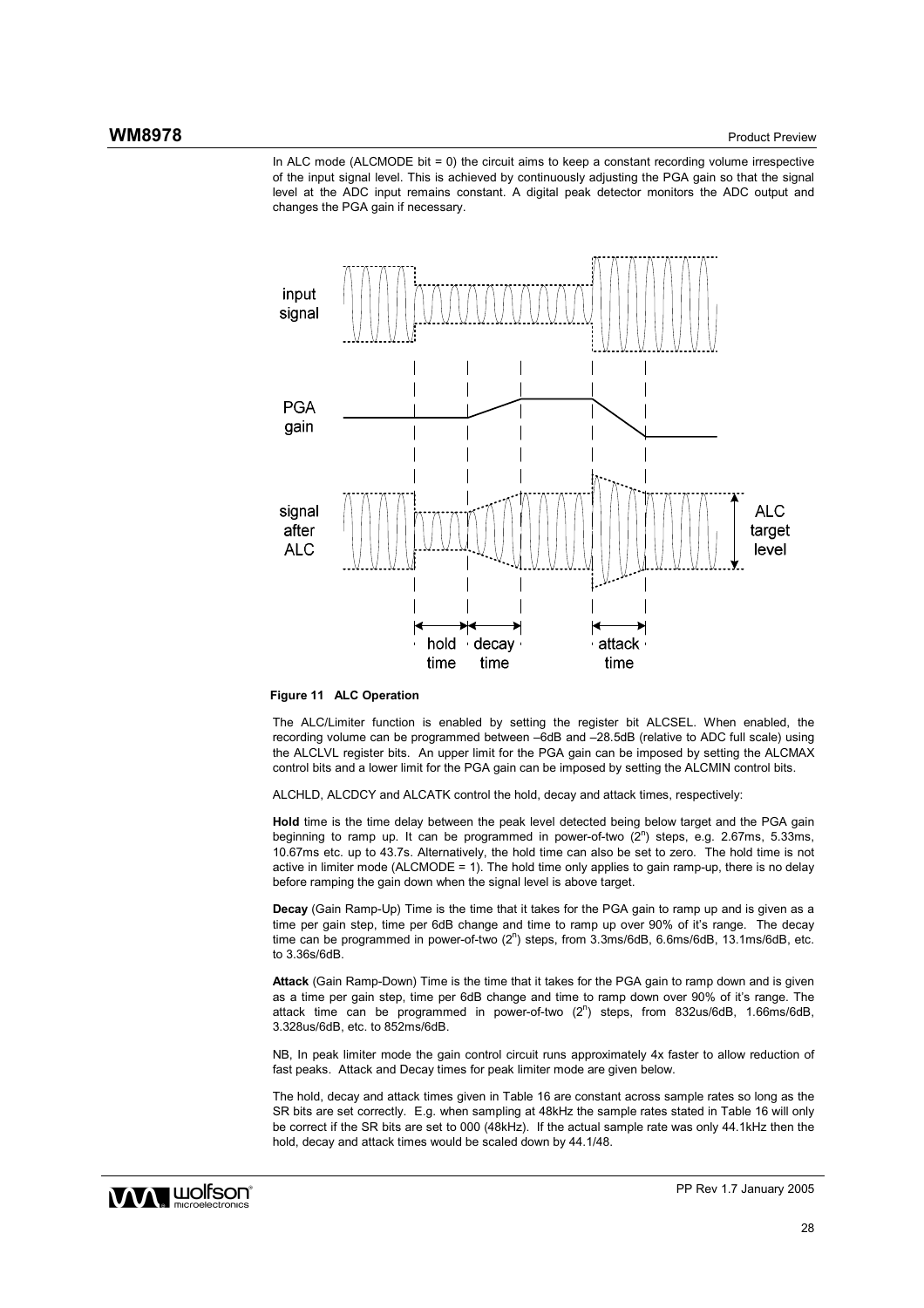# Product Preview **WM8978**

| <b>REGISTER</b><br><b>ADDRESS</b> | BIT | <b>LABEL</b>           | <b>DEFAULT</b>        | <b>DESCRIPTION</b>                             |
|-----------------------------------|-----|------------------------|-----------------------|------------------------------------------------|
| R32                               | 8:7 | <b>ALCSEL</b>          | 00                    | <b>ALC</b> function select                     |
| <b>ALC Control</b>                |     |                        |                       | 00=ALC disabled                                |
| 1                                 |     |                        |                       | 01=Right channel ALC enabled                   |
|                                   |     |                        |                       | 10=Left channel ALC enabled                    |
|                                   |     |                        |                       | 11=Both channels ALC enabled                   |
|                                   | 5:3 | <b>ALCMAXGAIN</b>      | 111                   | Set Maximum Gain of PGA                        |
|                                   |     | [2:0]                  | $(+35.25dB)$          | $111 = +35.25dB$                               |
|                                   |     |                        |                       | 110=+29.25dB                                   |
|                                   |     |                        |                       | $101 = +23.25dB$                               |
|                                   |     |                        |                       | 100=+17.25dB                                   |
|                                   |     |                        |                       | $011 = +11.25dB$                               |
|                                   |     |                        |                       | $010=+5.25dB$                                  |
|                                   |     |                        |                       | $001 = -0.75dB$                                |
|                                   |     |                        |                       | $000 = -6.75dB$                                |
|                                   | 2:0 | <b>ALCMINGAIN</b>      | 000 (-12dB)           | Set minimum gain of PGA                        |
|                                   |     | [2:0]                  |                       | 000 =- 12dB                                    |
|                                   |     |                        |                       | $001 = -6dB$                                   |
|                                   |     |                        |                       | $010 = 0dB$                                    |
|                                   |     |                        |                       | $011 = +6dB$                                   |
|                                   |     |                        |                       | $100 = +12dB$                                  |
|                                   |     |                        |                       | $101 = +18dB$                                  |
|                                   |     |                        |                       | $110 = +24dB$                                  |
|                                   |     |                        |                       | $111 = +30dB$                                  |
| R33                               | 7:4 | <b>ALCHLD</b>          | 0000                  | ALC hold time before gain is                   |
| <b>ALC Control</b>                |     | [3:0]                  | (0ms)                 | increased.                                     |
| 2                                 |     |                        |                       | $0000 = 0$ ms                                  |
|                                   |     |                        |                       | $0001 = 2.67ms$                                |
|                                   |     |                        |                       | $0010 = 5.33ms$                                |
|                                   |     |                        |                       | (time doubles with every step)                 |
|                                   |     |                        |                       | $1111 = 43.691s$                               |
|                                   | 3:0 | <b>ALCLVL</b><br>[3:0] | 1011<br>$(-12dB)$     | ALC target - sets signal level at ADC<br>input |
|                                   |     |                        |                       | $0000 = -28.5dB$ FS                            |
|                                   |     |                        |                       | $0001 = -27.0dB$ FS                            |
|                                   |     |                        |                       | $\ldots$ (1.5dB steps)                         |
|                                   |     |                        |                       | $1110 = -7.5dB$ FS                             |
|                                   |     |                        |                       | $1111 = -6dB$ FS                               |
|                                   | 8   | <b>ALCZC</b>           | 0 (zero<br>cross off) | ALC uses zero cross detection circuit.         |

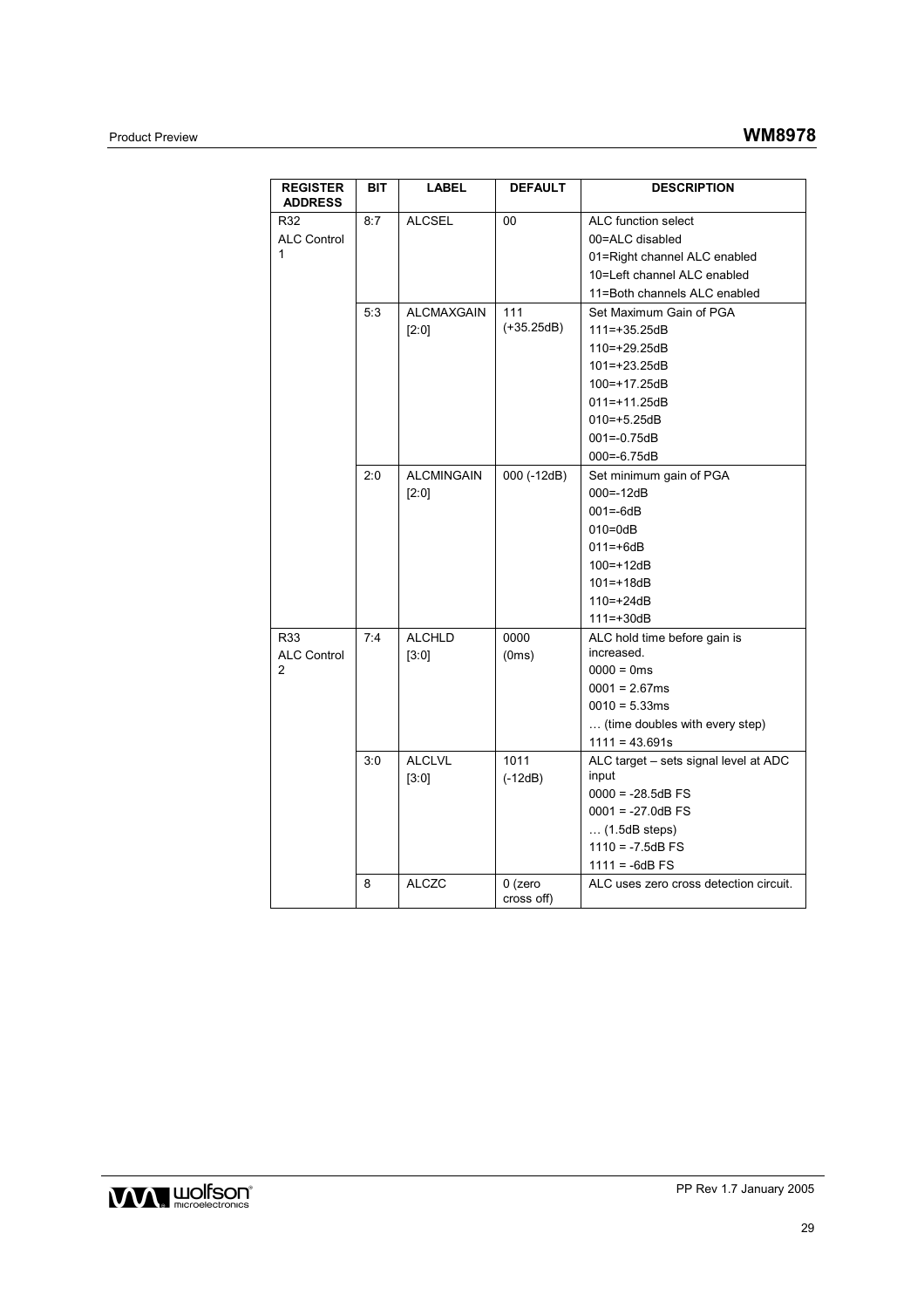# **WM8978** Product Preview

| R34                | 8   | <b>ALCMODE</b> | 0           |            |                           | Determines the ALC mode of       |                 |
|--------------------|-----|----------------|-------------|------------|---------------------------|----------------------------------|-----------------|
| <b>ALC Control</b> |     |                |             | operation: |                           |                                  |                 |
| 3                  |     |                |             | 0=ALC mode |                           |                                  |                 |
|                    |     |                |             |            | 1=Limiter mode.           |                                  |                 |
|                    | 7:4 | <b>ALCDCY</b>  | 0011        |            | Decay (gain ramp-up) time |                                  |                 |
|                    |     | [3:0]          | (13ms/6dB)  |            | $(ALCMODE == 0)$          |                                  |                 |
|                    |     |                |             |            | Per<br>step               | Per<br>6dB                       | 90% of<br>range |
|                    |     |                |             | 0000       | 410us                     | 3.3ms                            | 24ms            |
|                    |     |                |             | 0001       | 820us                     | 6.6ms                            | 48ms            |
|                    |     |                |             | 0010       | 1.64ms                    | 13.1ms                           | 192ms           |
|                    |     |                |             |            |                           | (time doubles with every step)   |                 |
|                    |     |                |             | 1010       | 420ms                     | 3.36s                            | 24.576s         |
|                    |     |                |             | or         |                           |                                  |                 |
|                    |     |                |             | higher     |                           |                                  |                 |
|                    |     |                | 0011        |            | Decay (gain ramp-up) time |                                  |                 |
|                    |     |                | (2.9ms/6dB) |            | $(ALCMODE == 1)$          |                                  |                 |
|                    |     |                |             |            | Per                       | Per                              | 90% of          |
|                    |     |                |             |            | step                      | 6dB                              | range           |
|                    |     |                |             | 0000       | 90.8us                    | 726.4us                          | 5.26ms          |
|                    |     |                |             | 0001       | 181.6us                   | 1.453<br>ms                      | 10.53<br>ms     |
|                    |     |                |             | 0010       | 363.2us                   | 2.905                            | 21.06           |
|                    |     |                |             |            |                           | ms                               | ms              |
|                    |     |                |             |            |                           | (time doubles with every step)   |                 |
|                    |     |                |             | 1010       | 93 <sub>ms</sub>          | 744ms                            | 5.39s           |
|                    | 3:0 | <b>ALCATK</b>  | 0010        |            |                           | ALC attack (gain ramp-down) time |                 |
|                    |     | [3:0]          | (832us/6dB) |            | $(ALCMODE == 0)$          |                                  |                 |
|                    |     |                |             |            | Per                       | Per                              | 90% of          |
|                    |     |                |             |            | step                      | 6dB                              | range           |
|                    |     |                |             | 0000       | 104 <sub>us</sub>         | 832us                            | 6ms             |
|                    |     |                |             | 0001       | 208us                     | 1.664                            | 12ms            |
|                    |     |                |             |            |                           | ms                               |                 |
|                    |     |                |             | 0010       | 416us                     | 3.328<br>ms                      | 24.1ms          |
|                    |     |                |             |            |                           | (time doubles with every step)   |                 |
|                    |     |                |             | 1010       | 106ms                     | 852ms                            | 6.18s           |
|                    |     |                |             | or         |                           |                                  |                 |
|                    |     |                |             | higher     |                           |                                  |                 |
|                    |     |                | 0010        |            |                           | ALC attack (gain ramp-down) time |                 |
|                    |     |                | (182us/6dB) |            | $(ALCMODE == 1)$          |                                  |                 |
|                    |     |                |             |            | Per                       | Per                              | 90% of          |
|                    |     |                |             |            | step                      | 6dB                              | range           |
|                    |     |                |             | 0000       | 22.7us                    | 182.4us                          | 1.31ms          |
|                    |     |                |             | 0001       | 45.4us                    | 363.2us                          | 2.62ms          |
|                    |     |                |             | 0010       | 90.8us                    | 726.4us                          | 5.26ms          |
|                    |     |                |             |            |                           | (time doubles with every step)   |                 |
|                    |     |                |             | 1010       | 23.2ms                    | 186ms                            | 1.348s          |

**Table 16 ALC Control Registers** 

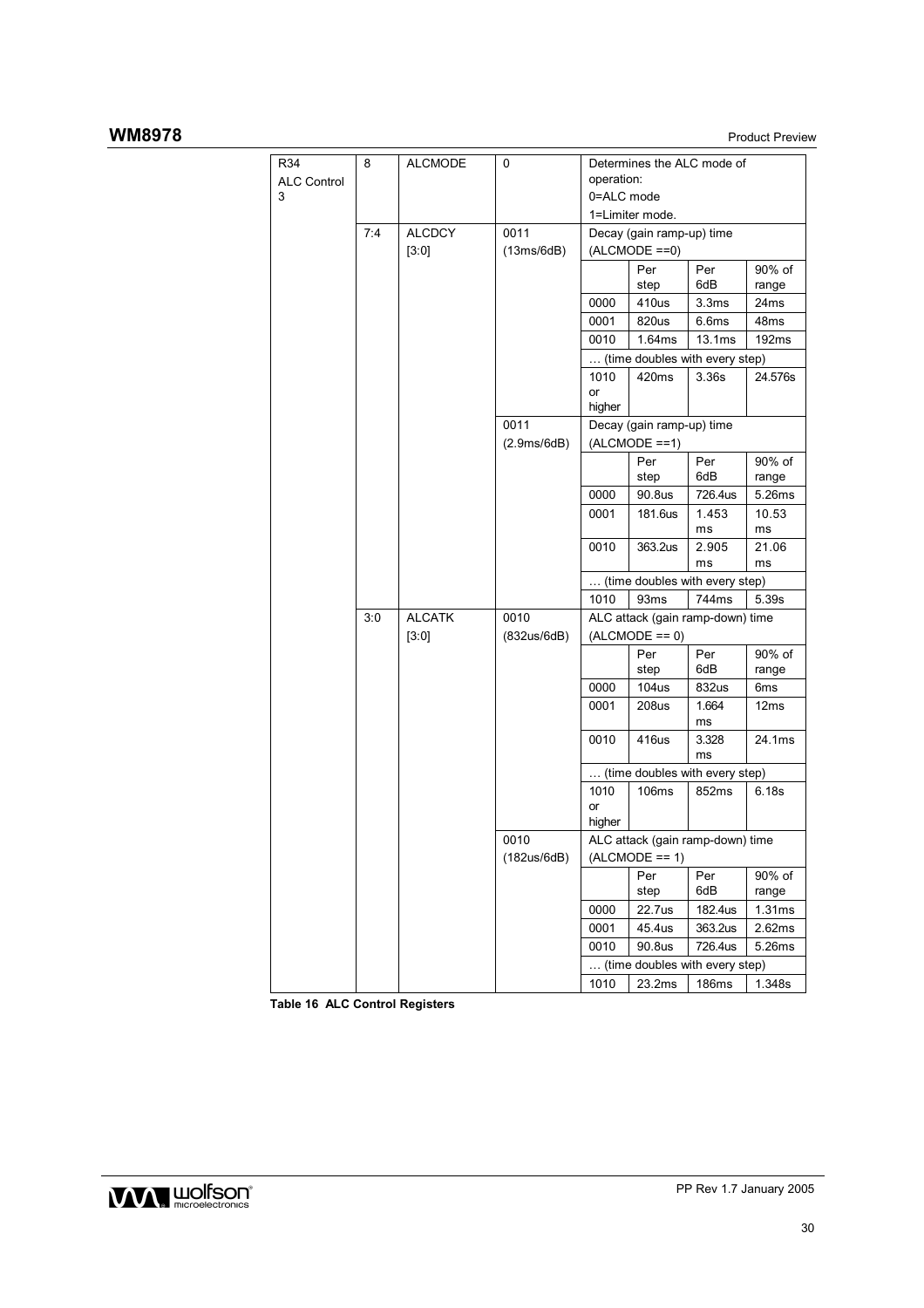#### **ALC CLIP PROTECTION**

To prevent clipping when a large signal occurs just after a period of quiet, the ALC circuit includes a clip protection function. If the ADC input signal exceeds 87.5% of full scale (–1.16dB), the PGA gain is ramped down at the maximum attack rate (as when ALCATK = 0000), until the signal level falls below 87.5% of full scale. This function is automatically enabled whenever the ALC is enabled.

#### **Note:**

If ATK = 0000, then the clip protection circuit makes no difference to the operation of the ALC. It is designed to prevent clipping when long attack times are used.

#### **NOISE GATE**

When the signal is very quiet and consists mainly of noise, the ALC function may cause "noise pumping", i.e. loud hissing noise during silence periods. The WM8978 has a noise gate function that prevents noise pumping by comparing the signal level at the input pins against a noise gate threshold, NGTH. The noise gate cuts in when:

Signal level at ADC [dB] < NGTH [dB] + PGA gain [dB] + Mic Boost gain [dB]

This is equivalent to:

Signal level at input pin [dB] < NGTH [dB]

The PGA gain is then held constant (preventing it from ramping up as it normally would when the signal is quiet).

The table below summarises the noise gate control register. The NGTH control bits set the noise gate threshold with respect to the ADC full-scale range. The threshold is adjusted in 6dB steps. Levels at the extremes of the range may cause inappropriate operation, so care should be taken with set–up of the function. Note that the noise gate only works in conjunction with the ALC function.

| <b>REGISTER</b><br><b>ADDRESS</b> | <b>BIT</b> | <b>LABEL</b>  | <b>DEFAULT</b> | <b>DESCRIPTION</b>         |
|-----------------------------------|------------|---------------|----------------|----------------------------|
| R35                               | 2:0        | <b>NGTH</b>   | 000            | Noise gate threshold:      |
| ALC Noise Gate                    |            |               |                | $000 = -39dB$              |
| Control                           |            |               |                | $001 = -45dB$              |
|                                   |            |               |                | $010 = -51db$              |
|                                   |            |               |                | $\ldots$ (6dB steps)       |
|                                   |            |               |                | $111 = -81dB$              |
|                                   | 3          | <b>NGATEN</b> | $\Omega$       | Noise gate function enable |
|                                   |            |               |                | $1 =$ enable               |
|                                   |            |               |                | $0 =$ disable              |

**Table 17 ALC Noise Gate Control** 

## **OUTPUT SIGNAL PATH**

The WM8978 output signal paths consist of digital application filters, up-sampling filters, stereo Hi-Fi DACs, analogue mixers, speaker, stereo headphone and stereo line/mono/midrail output drivers. The digital filters and DAC are enabled by register bits DACENL And DACENR. The mixers and output drivers can be separately enabled by individual control bits (see Analogue Outputs). Thus it is possible to utilise the analogue mixing and amplification provided by the WM8978, irrespective of whether the DACs are running or not.

The WM8978 DACs receive digital input data on the DACDAT pin. The digital filter block processes the data to provide the following functions:

- § Digital volume control
- § Graphic equaliser
- § A digital peak limiter.
- § Sigma-Delta Modulation

High performance sigma-delta audio DAC converts the digital data into an analogue signal.

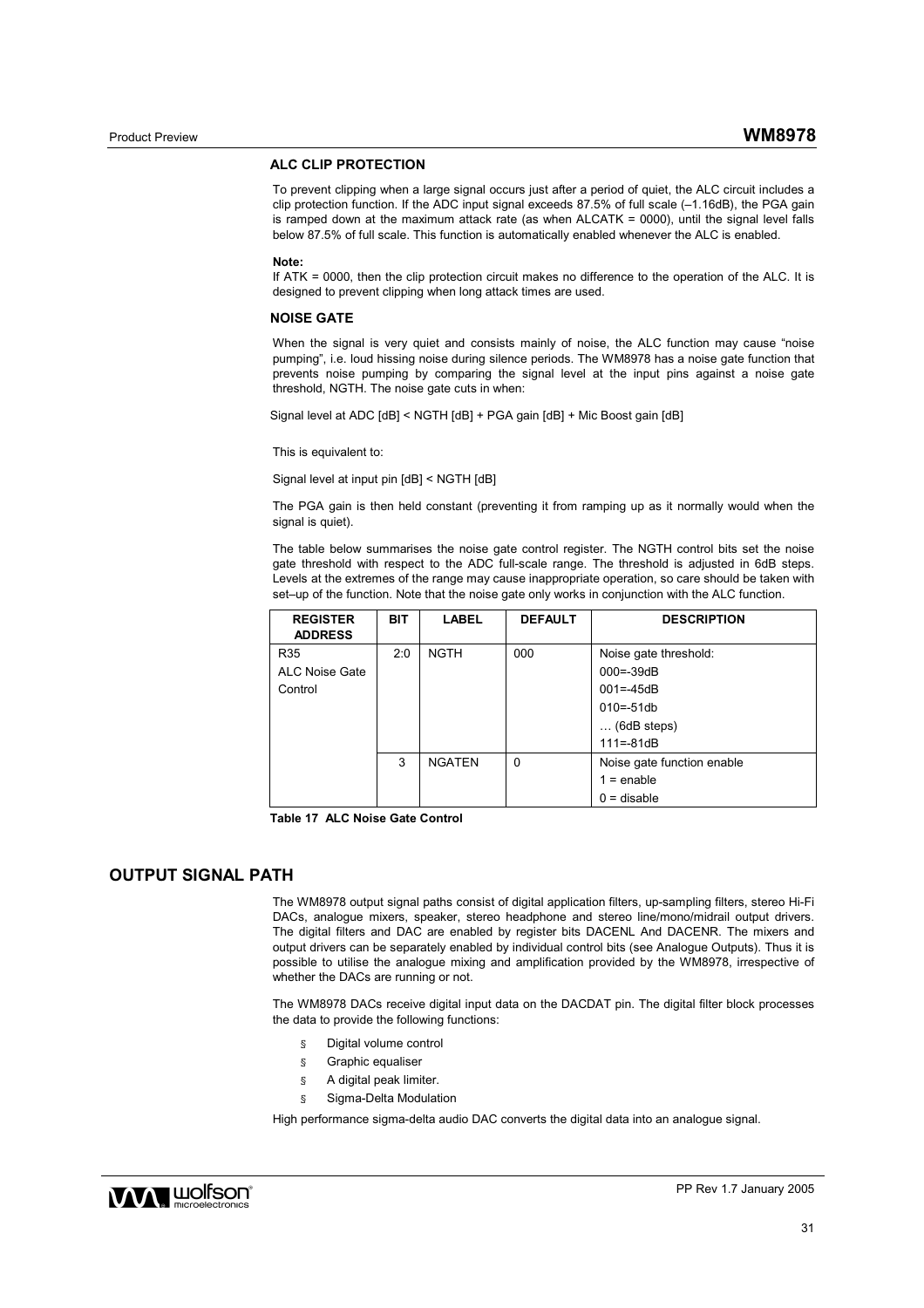

**Figure 12 DAC Digital Filter Path** 

The analogue outputs from the DACs can then be mixed with the aux analogue inputs and the ADC analogue inputs. The mix is fed to the output drivers for headphone (LOUT1/ROUT1), speaker (LOUT2/ROUT2) or line (OUT3/OUT4). OUT3 and OUT4 have additional mixers which allow them to output different signals to the headphone and speaker outputs.

#### **DIGITAL PLAYBACK (DAC) PATH**

Digital data is passed to the WM8978 via the flexible audio interface and is then passed through a variety of advanced digital filters as shown in Figure 12 to the hi-fi DACs. The DACs are enabled by the DACENL/R register bits.

| <b>REGISTER</b><br><b>ADDRESS</b> | <b>BIT</b> | <b>LABEL</b>  | <b>DEFAULT</b> | <b>DESCRIPTION</b>       |
|-----------------------------------|------------|---------------|----------------|--------------------------|
| R <sub>3</sub>                    | 0          | <b>DACENL</b> | 0              | Left channel DAC enable  |
| Power                             |            |               |                | $0 = DAC$ disabled       |
| Management 3                      |            |               |                | $1 = DAC$ enabled        |
|                                   |            | <b>DACENR</b> |                | Right channel DAC enable |
|                                   |            |               |                | $0 = DAC$ disabled       |
|                                   |            |               |                | $1 = DAC$ enabled        |

#### **Table 18 DAC Enable Control**

The WM8978 also has a Soft Mute function, which gradually attenuates the volume of the digital signal to zero. When removed, the gain will ramp back up to the digital gain setting.

| <b>REGISTER</b><br><b>ADDRESS</b> | <b>BIT</b>     | <b>LABEL</b>    | <b>DEFAULT</b> | <b>DESCRIPTION</b>                       |
|-----------------------------------|----------------|-----------------|----------------|------------------------------------------|
| R <sub>10</sub>                   | $\Omega$       | <b>DACPOLL</b>  | $\Omega$       | Left DAC output polarity:                |
| <b>DAC Control</b>                |                |                 |                | $0 =$ non-inverted                       |
|                                   |                |                 |                | $1 =$ inverted (180 degrees phase shift) |
|                                   | 1              | <b>DACPOLR</b>  | $\Omega$       | Right DAC output polarity:               |
|                                   |                |                 |                | $0 =$ non-inverted                       |
|                                   |                |                 |                | $1 =$ inverted (180 degrees phase shift) |
|                                   | $\mathfrak{p}$ | <b>AMUTE</b>    | $\Omega$       | Automute enable                          |
|                                   |                |                 |                | $0 =$ Amute disabled                     |
|                                   |                |                 |                | $1 =$ Amute enabled                      |
|                                   | 3              | <b>DACOSR</b>   | $\Omega$       | DAC oversampling rate:                   |
|                                   |                |                 |                | 0=64x (lowest power)                     |
|                                   |                |                 |                | 1=128x (best performance)                |
|                                   | 6              | <b>SOFTMUTE</b> | $\Omega$       | Softmute enable:                         |
|                                   |                |                 |                | 0=Disabled                               |
|                                   |                |                 |                | 1=Enabled                                |

#### **Table 19 DAC Control Register**

The digital audio data is converted to oversampled bit streams in the on-chip, true 24-bit digital interpolation filters. The bitstream data enters the multi-bit, sigma-delta DACs, which convert it to a high quality analogue audio signal. The multi-bit DAC architecture reduces high frequency noise and sensitivity to clock jitter. It also uses a Dynamic Element Matching technique for high linearity and low distortion.

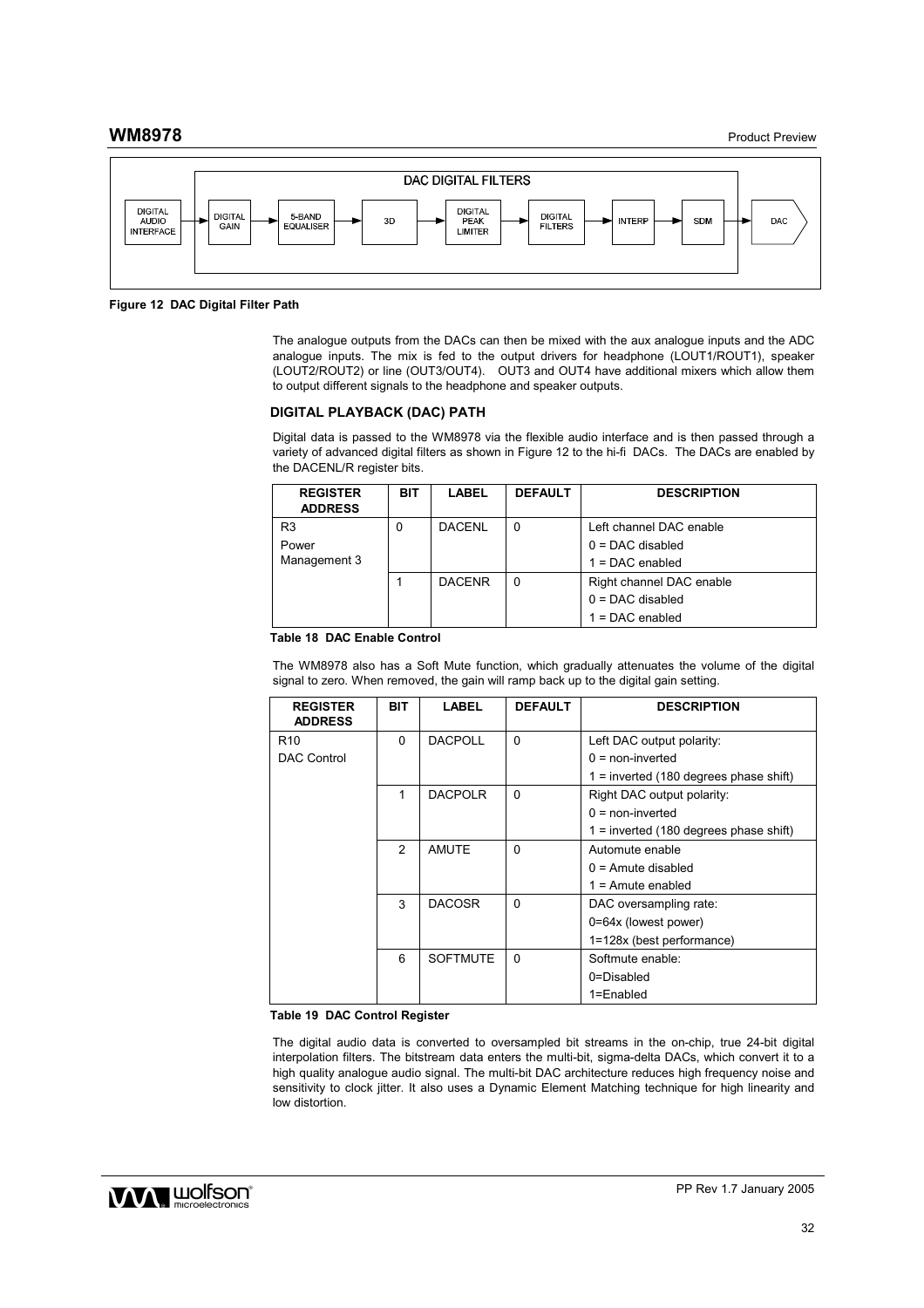The DAC output defaults to non-inverted. Setting DACPOLL will invert the DAC output phase on the left channel and DACPOLR inverts the phase on the right channel.

#### **AUTOMUTE**

The DAC has an automute function which applies an analogue mute when 1024 consecutive zeros are detected. The mute is released as soon as a non-zero sample is detected. Automute can be disabled using the AMUTE control bit.

#### **DIGITAL HI-FI DAC VOLUME (GAIN) CONTROL**

The signal volume from each Hi-Fi DAC can be controlled digitally. The gain and attenuation range is –127dB to 0dB in 0.5dB steps. The level of attenuation for an eight-bit code X is given by:

 $0.5 \times (X-255)$  dB for  $1 \le X \le 255$ ; MUTE for  $X = 0$ 

| <b>REGISTER</b><br><b>ADDRESS</b> | <b>BIT</b> | <b>LABEL</b>   | <b>DEFAULT</b> | <b>DESCRIPTION</b>                 |
|-----------------------------------|------------|----------------|----------------|------------------------------------|
| R <sub>11</sub>                   | 7:0        | <b>DACVOLL</b> | 11111111       | Left DAC Digital Volume Control    |
| Left DAC                          |            | [7:0]          | (0dB)          | $0000 0000 =$ Digital Mute         |
| Digital Volume                    |            |                |                | $00000001 = -127dB$                |
|                                   |            |                |                | $00000010 = -126.5dB$              |
|                                   |            |                |                | $\dots$ 0.5dB steps up to          |
|                                   |            |                |                | $1111 1111 = OdB$                  |
|                                   | 8          | <b>DACVU</b>   | <b>Not</b>     | DAC left and DAC right volume do   |
|                                   |            |                | latched        | not update until a 1 is written to |
|                                   |            |                |                | DACVU (in reg 11 or 12)            |
| R <sub>12</sub>                   | 7:0        | <b>DACVOLR</b> | 11111111       | Right DAC Digital Volume Control   |
| Right DAC                         |            | [7:0]          | $($ 0dB)       | $0000 0000 =$ Digital Mute         |
| Digital Volume                    |            |                |                | $00000001 = -127dB$                |
|                                   |            |                |                | $00000010 = -126.5dB$              |
|                                   |            |                |                | $\dots$ 0.5dB steps up to          |
|                                   |            |                |                | $1111 1111 = OdB$                  |
|                                   | 8          | <b>DACVU</b>   | <b>Not</b>     | DAC left and DAC right volume do   |
|                                   |            |                | latched        | not update until a 1 is written to |
|                                   |            |                |                | DACVU (in reg 11 or 12)            |

**Table 20 DAC Digital Volume Control** 

Note: An additional gain of up to +12dB can be added using the gain block embedded in the digital peak limiter circuit (see DAC OUTPUT LIMITER section).

#### **DAC 5-BAND EQUALISER**

A 5-band graphic equaliser function which can be used to change the output frequency levels to suit the environment. This can be applied to the ADC or DAC path and is described in the 5-BAND EQUALISER section for further details on this feature.

#### **DAC 3-D ENHANCEMENT**

The WM8978 has an advanced digital 3-D enhancement feature which can be used to vary the perceived stereo separation of the left and right channels. Like the 5-band equaliser this feature can be applied to either the record path or the plaback path but not both simultaneously. See the 3-D STEREO ENHANCEMENT section for further details on this feature.

#### **DAC DIGITAL OUTPUT LIMITER**

The WM8978 has a digital output limiter function. The operation of this is shown in Figure 13. In this diagram the upper graph shows the envelope of the input/output signals and the lower graph shows the gain characteristic.

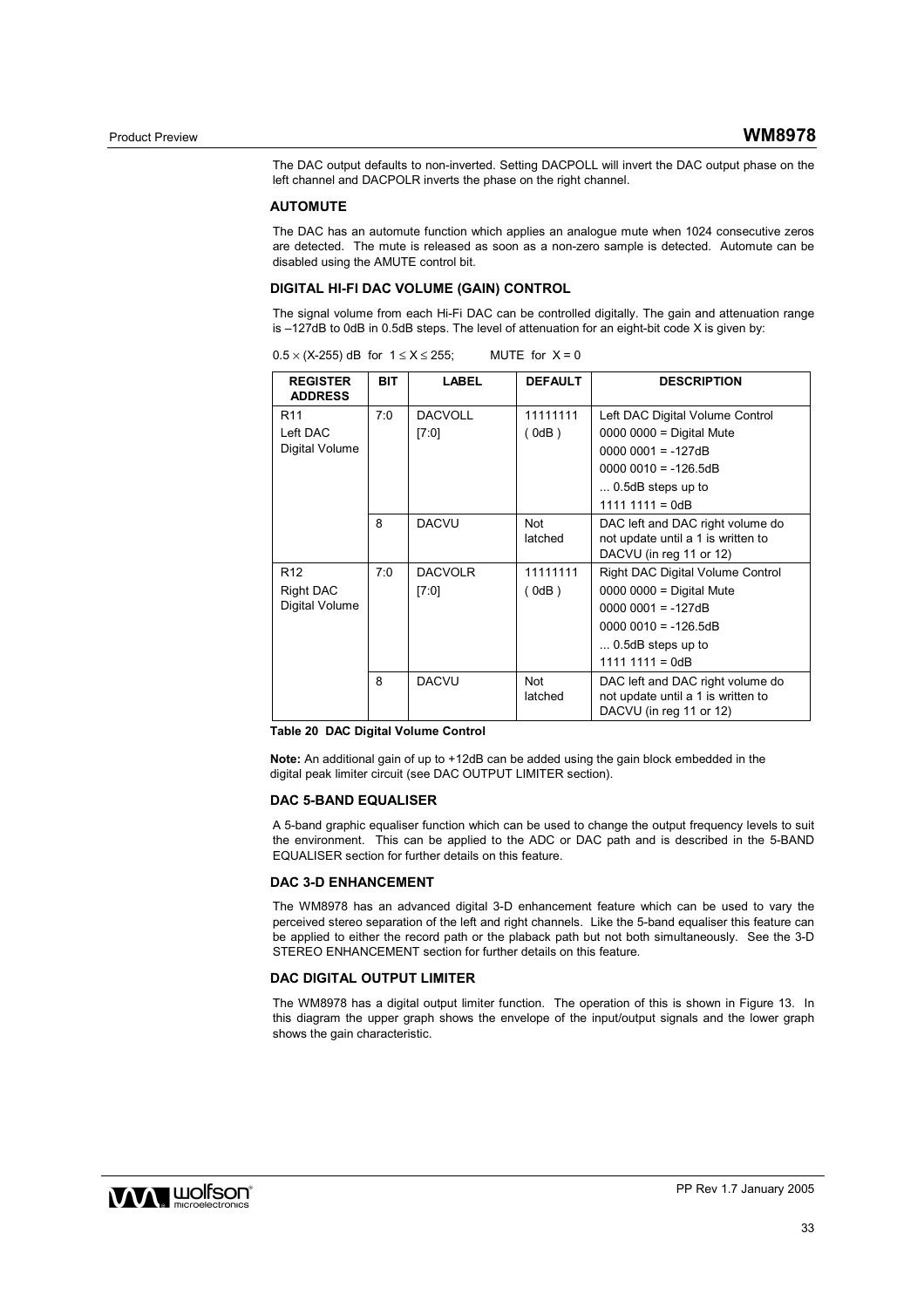

#### **Figure 13 DAC Digital Limiter Operation**

The limiter has a programmable upper threshold which is close to 0dB. Referring to Figure 13, in normal operation (LIMBOOST=000 => limit only) signals below this threshold are unaffected by the limiter. Signals above the upper threshold are attenuated at a specific attack rate (set by the LIMATK register bits) until the signal falls below the threshold. The limiter also has a lower threshold 1dB below the upper threshold. When the signal falls below the lower threshold the signal is amplified at a specific decay rate (controlled by LIMDCY register bits) until a gain of 0dB is reached. Both threshold levels are controlled by the LIMLVL register bits. The upper threshold is 0.5dB above the value programmed by LIMLVL and the lower threshold is 0.5dB below the LIMLVL value.

### **VOLUME BOOST**

The limiter has programmable upper gain which boosts signals below the threshold to compress the dynamic range of the signal and increase its perceived loudness. This operates as an ALC function with limited boost capability. The volume boost is from 0dB to +12dB in 1dB steps, controlled by the LIMBOOST register bits.

The output limiter volume boost can also be used as a stand alone digital gain boost when the limiter is disabled.

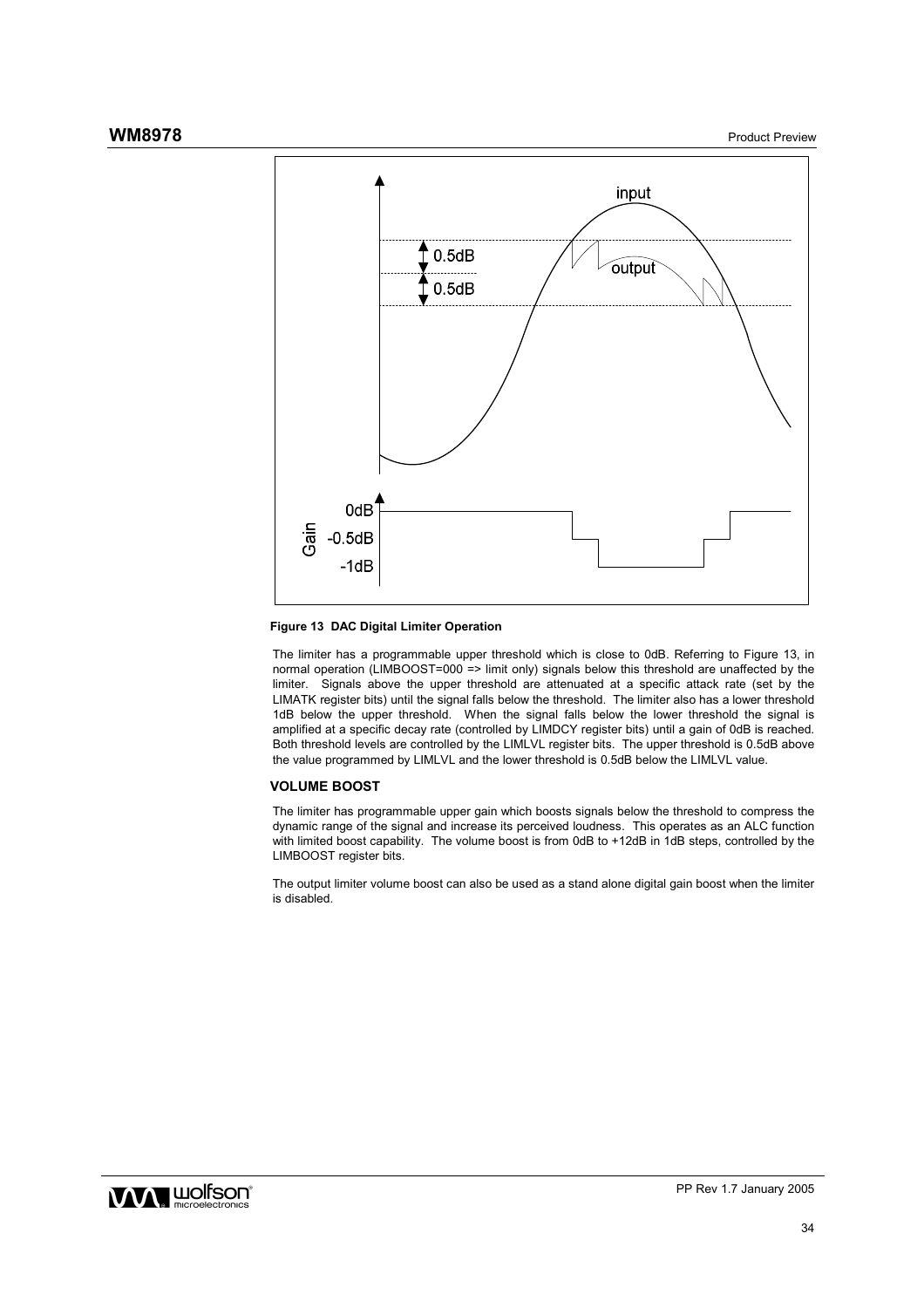| <b>REGISTER</b><br><b>ADDRESS</b>                      | BIT | <b>LABEL</b>    | <b>DEFAULT</b> | <b>DESCRIPTION</b>                                                                                                                                                                                                                                                                                                  |
|--------------------------------------------------------|-----|-----------------|----------------|---------------------------------------------------------------------------------------------------------------------------------------------------------------------------------------------------------------------------------------------------------------------------------------------------------------------|
| R <sub>24</sub><br>DAC digital<br>limiter control<br>1 | 3:0 | <b>LIMATK</b>   | 0010           | Limiter Attack time (per 6dB gain<br>change) for 44.1kHz sampling. Note<br>that these will scale with sample rate.<br>0000=94us<br>$0001 = 188s$<br>0010=375us<br>0011=750us<br>$0100 = 1.5ms$<br>$0101 = 3ms$<br>$0110 = 6ms$<br>$0111 = 12ms$<br>1000=24ms<br>$1001 = 48ms$<br>1010=96ms<br>1011 to 1111=192ms    |
|                                                        | 7:0 | <b>LIMDCY</b>   | 0011           | Limiter Decay time (per 6dB gain<br>change) for 44.1kHz sampling. Note<br>that these will scale with sample rate:<br>0000=750us<br>$0001 = 1.5$ ms<br>$0010 = 3ms$<br>$0011 = 6ms$<br>$0100 = 12ms$<br>$0101 = 24ms$<br>0110=48ms<br>0111=96ms<br>1000=192ms<br>$1001 = 384ms$<br>1010=768ms<br>1011 to 1111=1.536s |
|                                                        | 8   | <b>LIMEN</b>    | 0              | Enable the DAC digital limiter:<br>0=disabled<br>1=enabled                                                                                                                                                                                                                                                          |
| R <sub>25</sub><br>DAC digital<br>limiter control<br>2 | 3:0 | <b>LIMBOOST</b> | 0000           | Limiter volume boost (can be used as a<br>stand alone volume boost when<br>$LIMEN=0$ :<br>0000=0dB<br>$0001 = +1dB$<br>$0010=+2dB$<br>$\ldots$ (1dB steps)<br>$1011 = +11dB$<br>1100=+12dB<br>1101 to 1111=reserved                                                                                                 |
|                                                        | 6:4 | LIMLVL          | 000            | Programmable signal threshold level<br>(determines level at which the limiter<br>starts to operate)<br>$000 = -1dB$<br>$001 = -2dB$<br>$010 = -3dB$<br>$011 = -4dB$<br>$100 = -5dB$<br>101 to 111=-6dB                                                                                                              |

**Table 21 DAC Digital Limiter Control** 

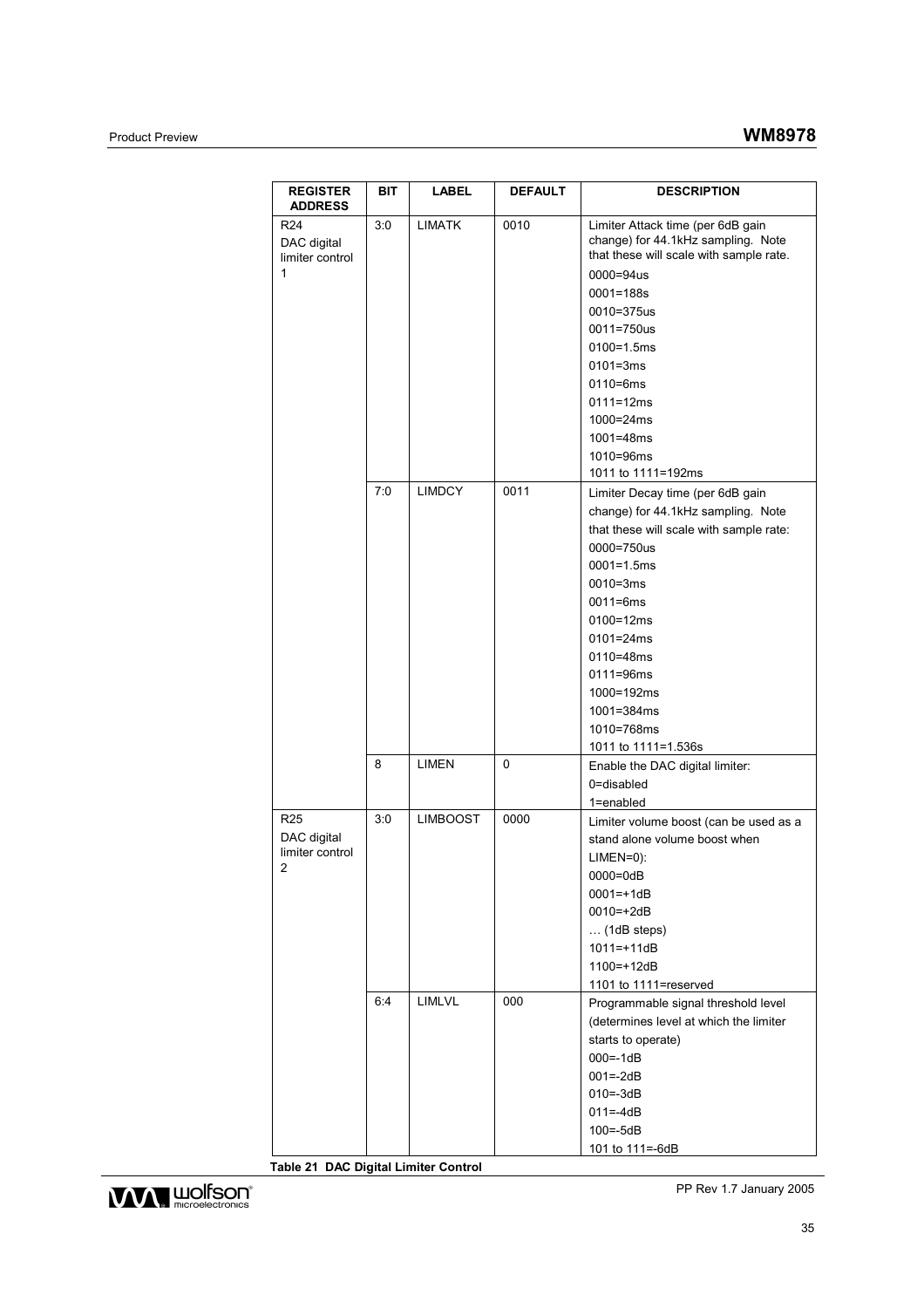#### **5-BAND GRAPHIC EQUALISER**

A 5-band graphic EQ is provided, which can be applied to the ADC or DAC path, together with 3D enhancement, under control of the EQ3DMODE register bit.

| <b>REGISTER</b><br><b>ADDRESS</b> | BIT | <b>LABEL</b> | <b>DEFAULT</b> | <b>DESCRIPTION</b>                                        |
|-----------------------------------|-----|--------------|----------------|-----------------------------------------------------------|
| R <sub>18</sub><br>EQ Control 1   | 8   | EQ3DMODE     |                | $0 =$ Equaliser and 3D Enhancement<br>applied to ADC path |
|                                   |     |              |                | 1 = Equaliser and 3D Enhancement<br>applied to DAC path   |

**Table 22 EQ and 3D Enhancement DAC or ADC Path Select** 

The equaliser consists of low and high frequency shelving filters (Band 1 and 5) and three peak filters for the centre bands. Each has adjustable cut-off or centre frequency, and selectable boost (+/- 12dB in 1dB steps). The peak filters have selectable bandwidth.

| <b>REGISTER</b><br><b>ADDRESS</b> | BIT | <b>LABEL</b>      | <b>DEFAULT</b> | <b>DESCRIPTION</b>                    |
|-----------------------------------|-----|-------------------|----------------|---------------------------------------|
| R <sub>18</sub>                   | 4:0 | EQ <sub>1</sub> G | 01100          | Band 1 Gain Control, See Table 28 for |
| EQ Band 1                         |     |                   | (0dB)          | details.                              |
| Control                           | 6:5 | EQ <sub>1</sub> C | 01             | Band 1 Cut-off Frequency:             |
|                                   |     |                   |                | $00=80$ Hz                            |
|                                   |     |                   |                | $01 = 105$ Hz                         |
|                                   |     |                   |                | $10=135$ Hz                           |
|                                   |     |                   |                | $11=175$ Hz                           |

**Table 23 EQ Band 1 Control** 

| <b>REGISTER</b><br><b>ADDRESS</b> | <b>BIT</b> | <b>LABEL</b>      | <b>DEFAULT</b> | <b>DESCRIPTION</b>                                |
|-----------------------------------|------------|-------------------|----------------|---------------------------------------------------|
| R <sub>19</sub><br>EQ Band 2      | 4:0        | EQ <sub>2</sub> G | 01100<br>(0dB) | Band 2 Gain Control, See Table 28 for<br>details. |
| Control                           | 6:5        | EQ <sub>2</sub> C | 01             | Band 2 Centre Frequency:                          |
|                                   |            |                   |                | $00 = 230$ Hz                                     |
|                                   |            |                   |                | $01 = 300$ Hz                                     |
|                                   |            |                   |                | $10=385$ Hz                                       |
|                                   |            |                   |                | $11=500$ Hz                                       |
|                                   | 8          | EQ2BW             | $\Omega$       | Band 2 Bandwidth Control                          |
|                                   |            |                   |                | 0=narrow bandwidth                                |
|                                   |            |                   |                | 1=wide bandwidth                                  |

**Table 24 EQ Band 2 Control** 

| <b>REGISTER</b><br><b>ADDRESS</b> | <b>BIT</b> | <b>LABEL</b> | <b>DEFAULT</b> | <b>DESCRIPTION</b>                                |
|-----------------------------------|------------|--------------|----------------|---------------------------------------------------|
| R <sub>20</sub><br>EQ Band 3      | 4:0        | EQ3G         | 01100<br>(0dB) | Band 3 Gain Control, See Table 28 for<br>details. |
|                                   |            |              |                |                                                   |
| Control                           | 6:5        | EQ3C         | 01             | Band 3 Centre Frequency:                          |
|                                   |            |              |                | $00=650$ Hz                                       |
|                                   |            |              |                | $01 = 850$ Hz                                     |
|                                   |            |              |                | $10 = 1.1$ kHz                                    |
|                                   |            |              |                | $11=1.4$ kHz                                      |
|                                   | 8          | EQ3BW        | $\Omega$       | Band 3 Bandwidth Control                          |
|                                   |            |              |                | 0=narrow bandwidth                                |
|                                   |            |              |                | 1=wide bandwidth                                  |

**Table 25 EQ Band 3 Control** 

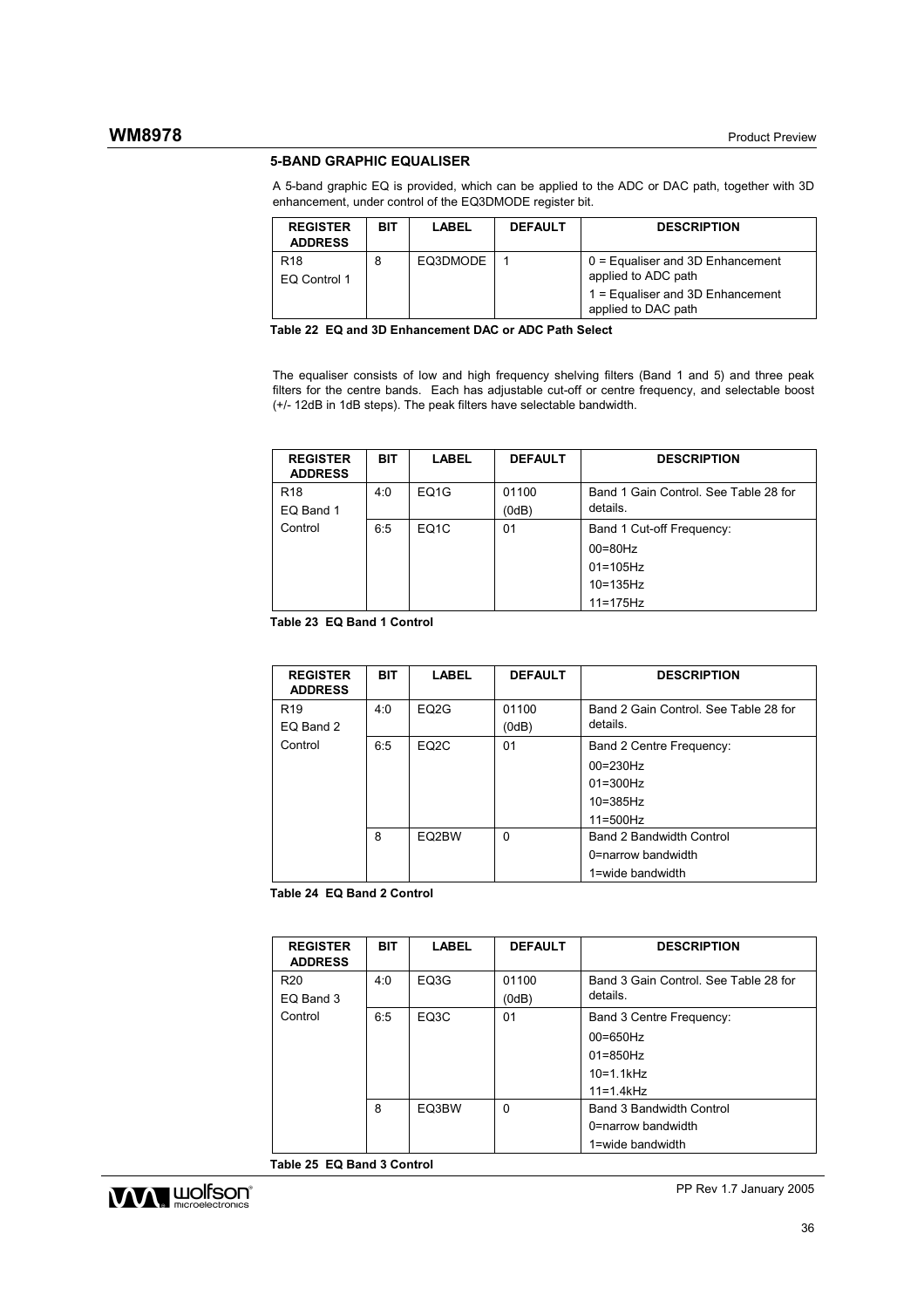| <b>REGISTER</b><br><b>ADDRESS</b> | <b>BIT</b> | <b>LABEL</b> | <b>DEFAULT</b> | <b>DESCRIPTION</b>                               |
|-----------------------------------|------------|--------------|----------------|--------------------------------------------------|
| R <sub>21</sub><br>EQ Band 4      | 4:0        | EQ4G         | 01100<br>(0dB) | Band 4 Gain Control, See Table 28 for<br>details |
| Control                           | 6:5        | EQ4C         | 01             | Band 4 Centre Frequency:                         |
|                                   |            |              |                | $00 = 1.8$ kHz                                   |
|                                   |            |              |                | $01 = 2.4$ kHz                                   |
|                                   |            |              |                | $10=3.2$ kHz                                     |
|                                   |            |              |                | $11 = 4.1$ kHz                                   |
|                                   | 8          | EQ4BW        | 0              | Band 4 Bandwidth Control                         |
|                                   |            |              |                | 0=narrow bandwidth                               |
|                                   |            |              |                | 1=wide bandwidth                                 |

**Table 26 EQ Band 4 Control** 

| <b>REGISTER</b><br><b>ADDRESS</b> | <b>BIT</b> | <b>LABEL</b>      | <b>DEFAULT</b> | <b>DESCRIPTION</b>                    |
|-----------------------------------|------------|-------------------|----------------|---------------------------------------|
| R <sub>22</sub>                   | 4:0        | EQ5G              | 01100          | Band 5 Gain Control. See Table 28 for |
| EQ Band 5                         |            |                   | (0dB)          | details.                              |
| Gain Control                      | 6:5        | EQ <sub>5</sub> C | 01             | Band 5 Cut-off Frequency:             |
|                                   |            |                   |                | $00=5.3$ kHz                          |
|                                   |            |                   |                | $01=6.9$ kHz                          |
|                                   |            |                   |                | $10 = 9kHz$                           |
|                                   |            |                   |                | 11=11.7kHz                            |

**Table 27 EQ Band 5 Control** 

| <b>GAIN REGISTER</b> | <b>GAIN</b> |
|----------------------|-------------|
| 00000                | $+12dB$     |
| 00001                | $+11dB$     |
| 00010                | $+10dB$     |
| $\ldots$ (1dB steps) |             |
| 01100                | 0dB         |
| 01101                | -1dB        |
| 11000 to 11111       | $-12dB$     |

**Table 28 Gain Register Table** 

## **3D STEREO ENHANCEMENT**

The WM8978 has a digital 3D enhancement option to artificially increase the separation between the left and right channels. Selection of 3D for record or playback is controlled by register bit EQ3DMODE. Switching this bit from record to playback or from playback to record may only be done when ADC and DAC are disabled. The WM8978 control interface will only allow EQ3DMODE to be changed when ADC and DAC are disabled (ie ADCENL =  $0$ , ADCENR =  $0$ , DACENL =  $0$  and  $DACENR = 0$ ).

The DEPTH3D setting controls the degree of stereo expansion.

When 3D enhancement is used, it may be necessary to attenuate the signal by 6dB to avoid limiting.

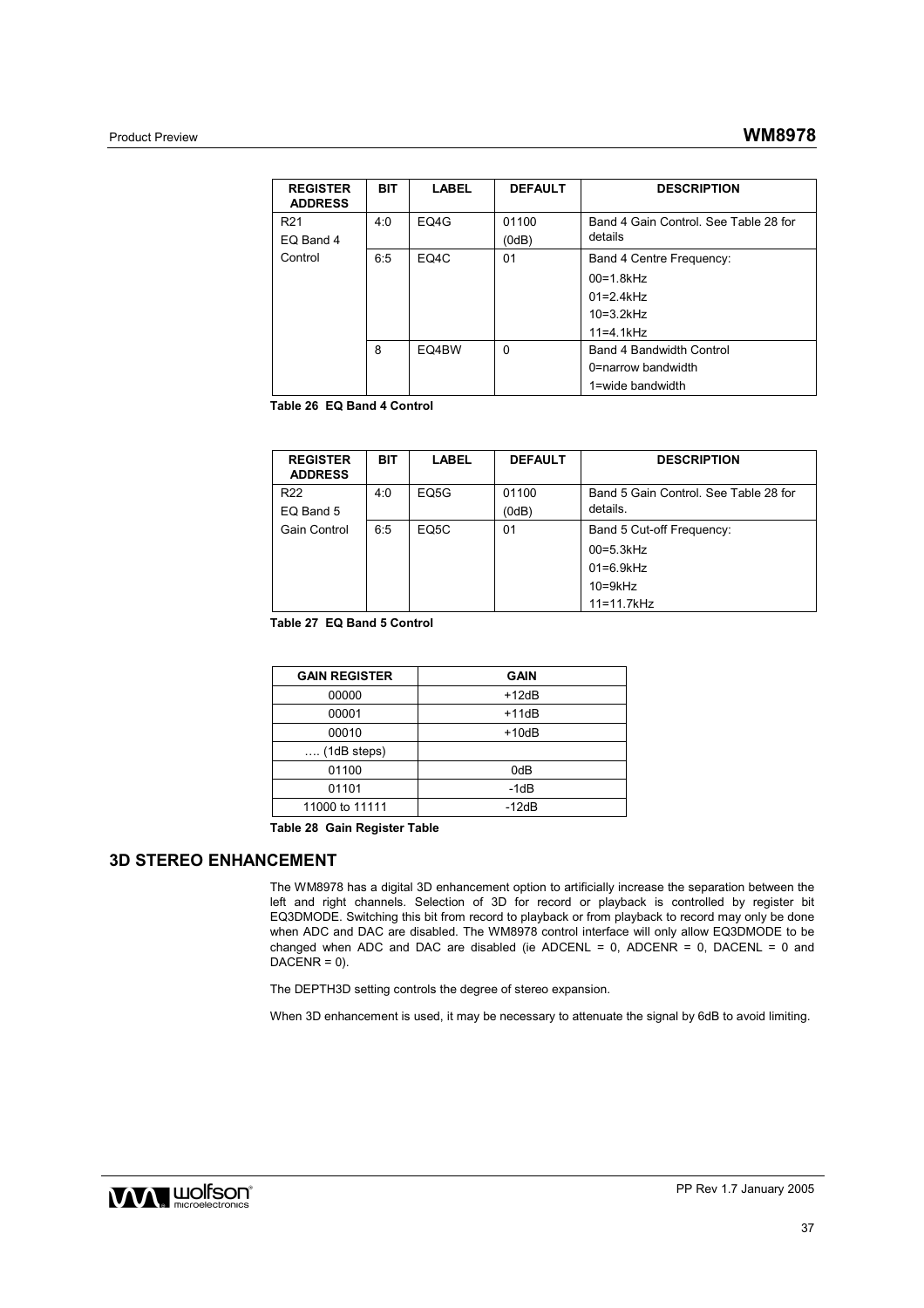| <b>REGISTER</b><br><b>ADDRESS</b> | BIT | LABEL        | <b>DEFAULT</b> | <b>DESCRIPTION</b>             |
|-----------------------------------|-----|--------------|----------------|--------------------------------|
| R41 (29h)                         | 3:0 | DEPTH3D[3:0] | 0000           | Stereo depth                   |
| 3D                                |     |              |                | 0000: 0% (minimum 3D effect)   |
|                                   |     |              |                | 0001: 6.67%                    |
|                                   |     |              |                |                                |
|                                   |     |              |                | 1110: 93.3%                    |
|                                   |     |              |                | 1111: 100% (maximum 3D effect) |
|                                   |     |              |                |                                |

**Table 29 3D Stereo Enhancement Function** 

## **ANALOGUE OUTPUTS**

The WM8978 has three sets of stereo analogue outputs. These are:

- LOUT1 and ROUT1 which are normally used to drive a headphone load.
- LOUT2 and ROUT2 normally used to drive an  $8Ω$  BTL speaker.
- OUT3 and OUT4 can be configured as a stereo line out (OUT3 is left output and OUT4 is right output). OUT4 can also be used to provide a mono mix of left and right channels.

LOUT2, ROUT2, OUT3 and OUT4 are supplied from SPKVDD and are capable of driving up to 1.5Vrms signals as shown in Figure 14. LOUT1 and ROUT1 are supplied from AVDD and can only drive out a 1V rms signal (AVDD/3.3).

LOUT1, ROUT1, LOUT2 and ROUT2 have individual analogue volume PGAs with -57dB to +6dB ranges.

There are four output mixers in the output signal path, the left and right channel mixers which control the signals to speaker, headphone (and optionally the line outputs) and also dedicated OUT3 and OUT4 mixers.

### **LEFT AND RIGHT OUTPUT CHANNEL MIXERS**

The left and right output channel mixers are shown in Figure 14. These mixers allow the AUX inputs, the ADC bypass and the DAC left and right channels to be combined as desired. This allows a mono mix of the DAC channels to be done as well as mixing in external line-in from the AUX or speech from the input bypass path.

The AUX and bypass inputs have individual volume control from -15dB to +6dB and the DAC volume can be adjusted in the digital domain if required. The output of these mixers goes to both the headphone (LOUT1 and ROUT1) and speaker (LOUT2 and ROUT2) and can optionally go to the OUT3 and OUT4 mixers.

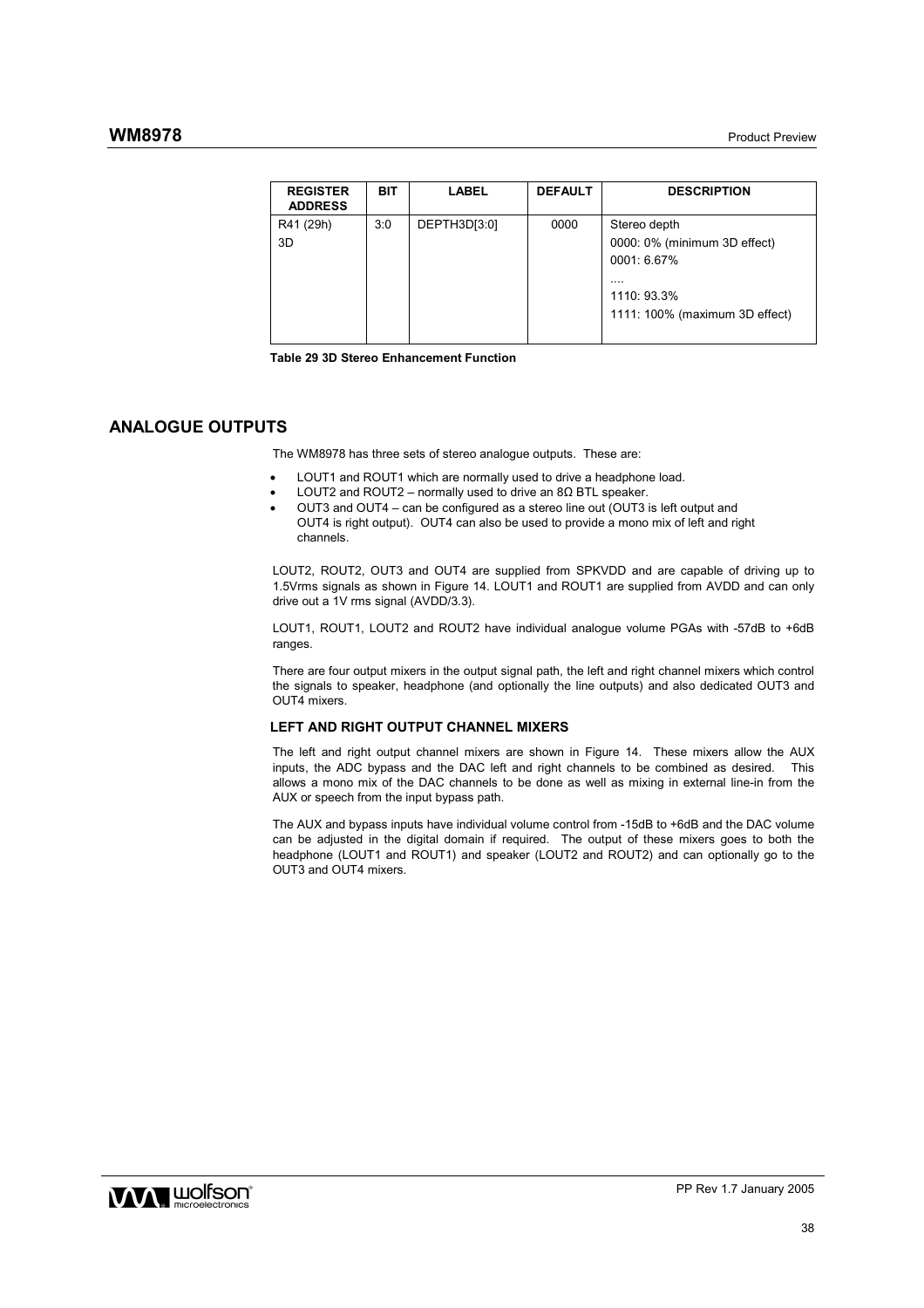



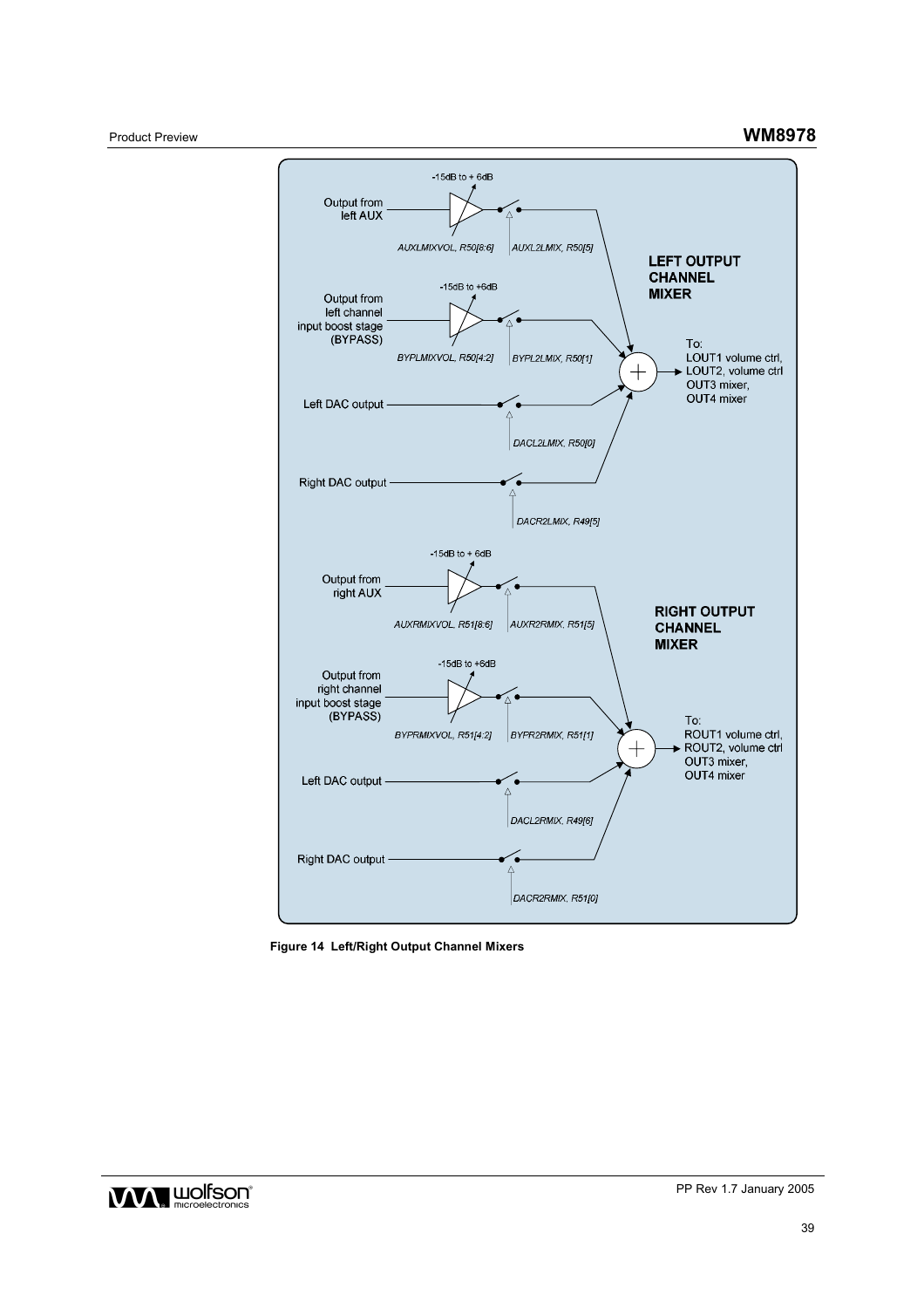| <b>REGISTER</b><br><b>ADDRESS</b> | BIT         | <b>LABEL</b>      | <b>DEFAULT</b> | <b>DESCRIPTION</b>                                                                     |
|-----------------------------------|-------------|-------------------|----------------|----------------------------------------------------------------------------------------|
| R49<br>Output mixer               | 5           | DACR2LMIX         | 0              | Right DAC output to left output<br>mixer                                               |
| control                           |             |                   |                | $0 = not selected$                                                                     |
|                                   |             |                   |                | $1 = selected$                                                                         |
|                                   | 6           | DACL2RMIX         | 0              | Left DAC output to right output mixer                                                  |
|                                   |             |                   |                | $0 = not selected$                                                                     |
|                                   |             |                   |                | $1 = selected$                                                                         |
| <b>R50</b>                        | $\mathbf 0$ | DACL2LMIX         | $\mathbf{1}$   | Left DAC output to left output mixer                                                   |
| Left channel                      |             |                   |                | $0 = not selected$                                                                     |
| output mixer                      |             |                   |                | $1 = selected$                                                                         |
| control                           | 1           | BYPL2LMIX         | 0              | Left bypass path (from the left<br>channel input boost output) to left<br>output mixer |
|                                   |             |                   |                | $0 = not selected$                                                                     |
|                                   |             |                   |                | $1 = selected$                                                                         |
|                                   | 4:2         | <b>BYPLMIXVOL</b> | 000            | Left bypass volume contol to output<br>channel mixer:                                  |
|                                   |             |                   |                | $000 = -15dB$                                                                          |
|                                   |             |                   |                | $001 = -12dB$                                                                          |
|                                   |             |                   |                | $\ddotsc$                                                                              |
|                                   |             |                   |                | $101 = 0dB$                                                                            |
|                                   |             |                   |                | $110 = +3dB$                                                                           |
|                                   |             |                   |                | $111 = +6dB$                                                                           |
|                                   | 5           | AUXL2LMIX         | 0              | Left Auxilliary input to left channel<br>output mixer:                                 |
|                                   |             |                   |                | $0 = not selected$                                                                     |
|                                   |             |                   |                | $1 =$ selected                                                                         |
|                                   | 8:6         | <b>AUXLMIXVOL</b> | 000            | Aux left channel input to left mixer<br>volume control:                                |
|                                   |             |                   |                | $000 = -15dB$                                                                          |
|                                   |             |                   |                | $001 = -12dB$                                                                          |
|                                   |             |                   |                | $\ddotsc$                                                                              |
|                                   |             |                   |                | $101 = 0dB$                                                                            |
|                                   |             |                   |                | $110 = +3dB$                                                                           |
|                                   |             |                   |                | $111 = +6dB$                                                                           |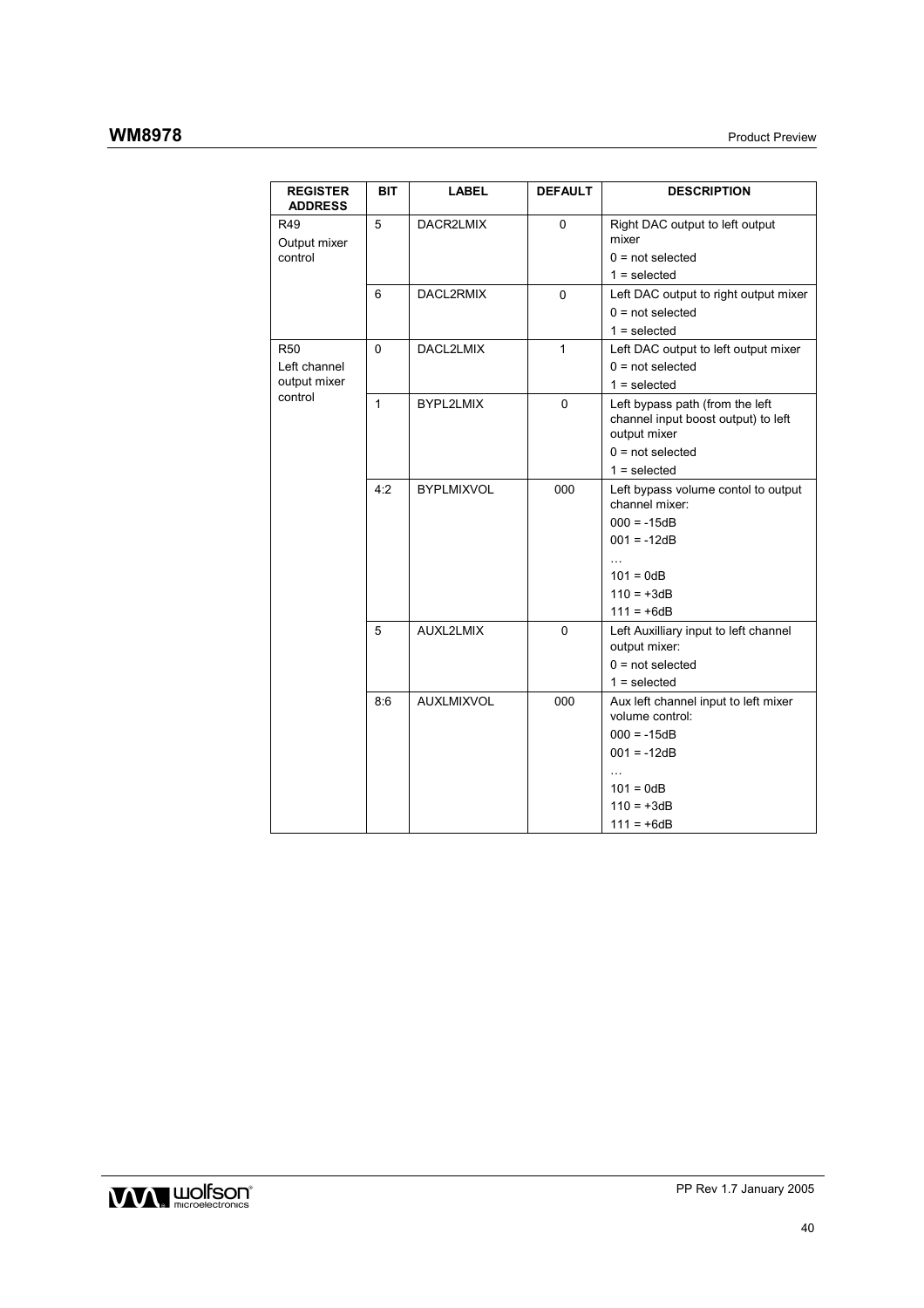## Product Preview **WM8978**

| R <sub>51</sub><br>Right channel<br>output mixer<br>control | 0              | DACR2RMIX         | 1           | Right DAC output to right output<br>mixer<br>$0 = not selected$<br>$1 = selected$                                                                      |
|-------------------------------------------------------------|----------------|-------------------|-------------|--------------------------------------------------------------------------------------------------------------------------------------------------------|
|                                                             | 1              | BYPR2RMIX         | 0           | Right bypass path (from the right<br>channel input boost output) to right<br>output mixer<br>$0 = not selected$<br>$1 = selected$                      |
|                                                             | 4:2            | <b>BYPRMIXVOL</b> | 000         | Right bypass volume control to<br>output channel mixer:<br>$000 = -15dB$<br>$001 = -12dB$<br>.<br>$101 = 0dB$<br>$110 = +3dB$<br>$111 = +6dB$          |
|                                                             | 5              | AUXR2RMIX         | 0           | Right Auxiliary input to right channel<br>output mixer:<br>$0 = not selected$<br>$1 = selected$                                                        |
|                                                             | 8:6            | <b>AUXRMIXVOL</b> | 000         | Aux right channel input to right mixer<br>volume control:<br>$000 = -15dB$<br>$001 = -12dB$<br>$\cdots$<br>$101 = 0dB$<br>$110 = +3dB$<br>$111 = +6dB$ |
| R3<br>Power<br>management                                   | $\overline{2}$ | <b>LMIXEN</b>     | 0           | Left output channel mixer enable:<br>$0 =$ disabled<br>$1 =$ enabled                                                                                   |
| 3                                                           | 3              | <b>RMIXEN</b>     | $\mathbf 0$ | Right output channel mixer enable:<br>$0 =$ disabled<br>$1 =$ enabled                                                                                  |

**Table 30 Left and Right Output Mixer Control** 

## **HEADPHONE OUTPUTS (LOUT1 AND ROUT1)**

The headphone outputs, LOUT1 and ROUT1 can drive a 16Ω or 32Ω headphone load, either through DC blocking capacitors, or DC coupled without any capacitor. Each headphone output has an analogue volume control PGA with a gain range of -57dB to +6dB as shown in Figure 17.

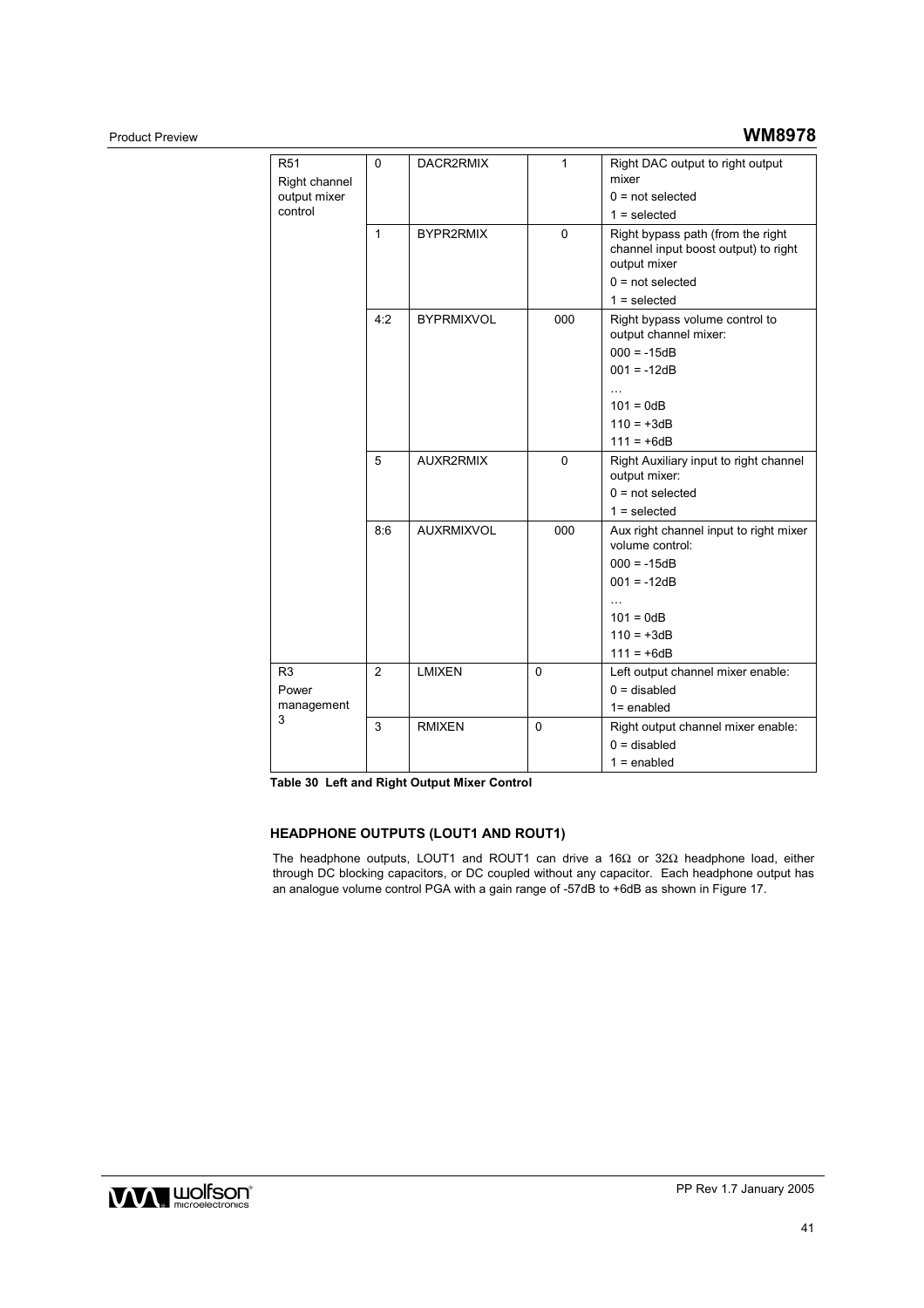



| <b>REGISTER</b><br><b>ADDRESS</b>    | BIT            | LABEL       | <b>DEFAULT</b> | <b>DESCRIPTION</b>                                                                         |
|--------------------------------------|----------------|-------------|----------------|--------------------------------------------------------------------------------------------|
| R <sub>52</sub><br>LOUT <sub>1</sub> | $\overline{7}$ | LOUT1ZC     | 0              | Headphone volume zero cross<br>enable:                                                     |
| Volume                               |                |             |                | 1 = Change gain on zero cross only                                                         |
| control                              |                |             |                | $0 =$ Change gain immediately                                                              |
|                                      | 6              | LOUT1MUTE   | $\mathbf 0$    | Left headphone output mute:                                                                |
|                                      |                |             |                | $0 =$ Normal operation                                                                     |
|                                      |                |             |                | $1 =$ Mute                                                                                 |
|                                      | 5:0            | LOUT1VOL    | 111001         | Left headphone output volume:                                                              |
|                                      |                |             |                | $000000 = -57dB$                                                                           |
|                                      |                |             |                |                                                                                            |
|                                      |                |             |                | $111001 = 0dB$                                                                             |
|                                      |                |             |                |                                                                                            |
|                                      |                |             |                | $111111 = +6dB$                                                                            |
|                                      | 8              | <b>HPVU</b> | Not latched    | LOUT1 and ROUT1 volumes do not<br>update until a 1 is written to HPVU<br>(in reg 52 or 53) |
| R <sub>53</sub><br>ROUT <sub>1</sub> | $\overline{7}$ | ROUT1ZC     | $\overline{0}$ | Headphone volume zero cross<br>enable:                                                     |
| Volume                               |                |             |                | 1 = Change gain on zero cross only                                                         |
| control                              |                |             |                | $0 =$ Change gain immediately                                                              |
|                                      | 6              | ROUT1MUTE   | $\mathbf{0}$   | Right headphone output mute:                                                               |
|                                      |                |             |                | $0 =$ Normal operation                                                                     |
|                                      |                |             |                | $1 =$ Mute                                                                                 |
|                                      | 5:0            | ROUT1VOL    | 111001         | Right headphone output volume:                                                             |
|                                      |                |             |                | $000000 = -57dB$                                                                           |
|                                      |                |             |                |                                                                                            |
|                                      |                |             |                | $111001 = 0dB$                                                                             |
|                                      |                |             |                |                                                                                            |
|                                      |                |             |                | $111111 = +6dB$                                                                            |
|                                      | 8              | <b>HPVU</b> | Not latched    | LOUT1 and ROUT1 volumes do not<br>update until a 1 is written to HPVU<br>(in reg 52 or 53) |

**Table 31 OUT1 Volume Control**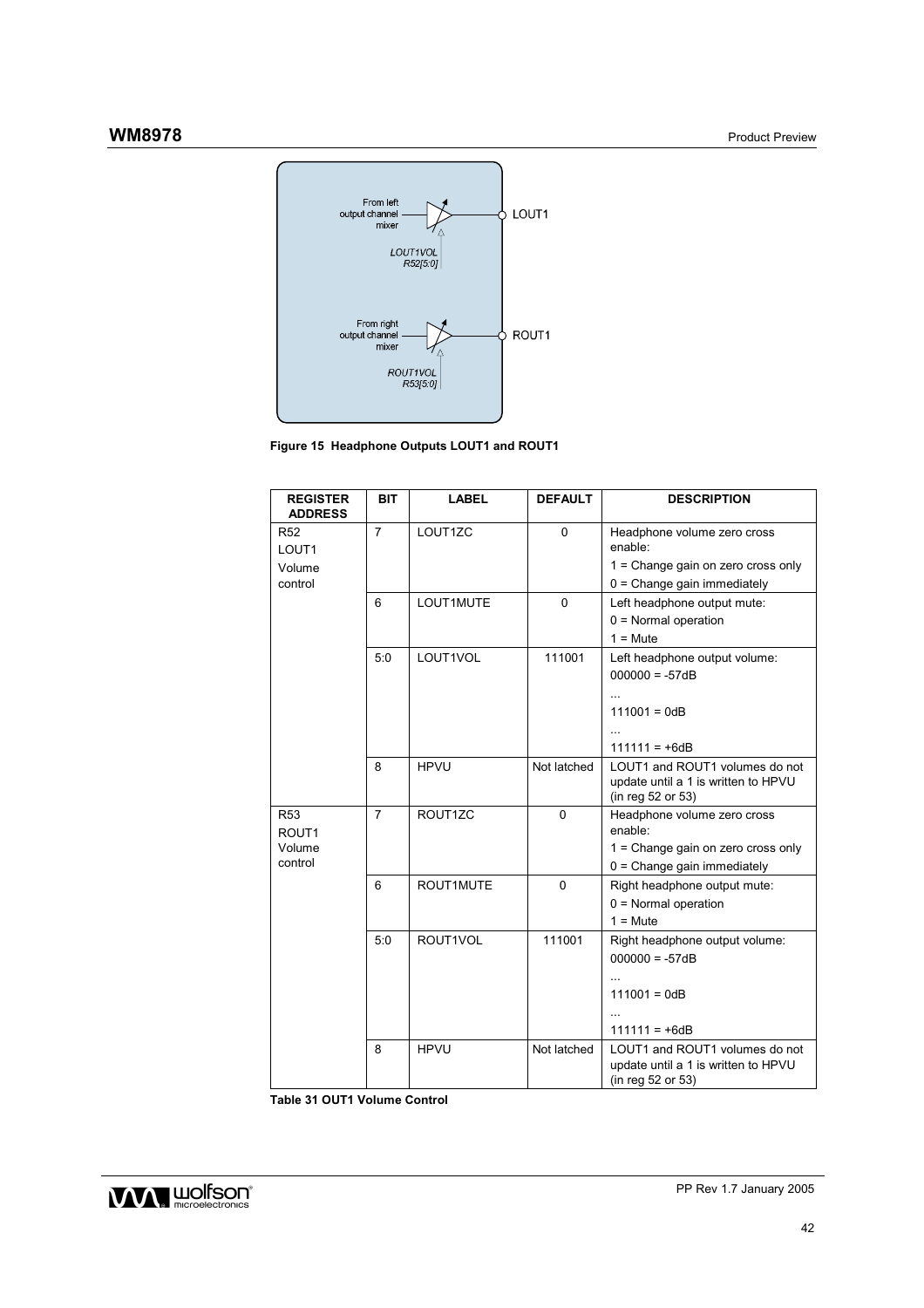### **Headphone Output using DC Blocking Capacitors: DC Coupled Headphone Output:**





**Figure 16 Recommended Headphone Output Configurations** 

When DC blocking capacitors are used, then their capacitance and the load resistance together determine the lower cut-off frequency,  $f_c$ . Increasing the capacitance lowers  $f_c$ , improving the bass response. Smaller capacitance values will diminish the bass response. Assuming a 16Ω load and  $C1, C2 = 220 \mu F$ :

 $f_c = 1 / 2π R<sub>L</sub>C<sub>1</sub> = 1 / (2π x 16Ω x 220μF) = 45 Hz$ 

In the DC coupled configuration, the headphone "ground" is connected to the VMID pin. The OUT3/4 pins can be configured as a DC output driver by setting the OUT3MUTE and OUT4MUTE register bit. The DC voltage on VMID in this configuration is equal to the DC offset on the LOUT1 and ROUT1 pins therefore no DC blocking capacitors are required. This saves space and material cost in portable applications.

Note that OUT3 and OUT4 have an optional output boost of 1.5x. When these are configured in this output boost mode (OUT3BOOST/OUT4BOOST=1) then the VMID value of these outputs will be equal to 1.5xAVDD/2 and will not match the VMID of the headphone drivers. Do not use the DC coupled output mode in this configuration.

It is recommended to connect the DC coupled outputs only to headphones, and not to the line input of another device. Although the built-in short circuit protection will prevent any damage to the headphone outputs, such a connection may be noisy, and may not function properly if the other device is grounded.

## **SPEAKER OUTPUTS (LOUT2 AND ROUT2)**

The outputs LOUT2 and ROUT2 are designed to drive an 8Ω BTL speaker but can optionally drive two headphone loads of 16Ω/32Ω or a line output (see Headphone Output and Line Output sections, respectively). Each output has an individual volume control PGA, an output boost/level shift bit, a mute and an enable as shown in Figure 17. LOUT2 and ROUT2 output the left and right channel mixer outputs respectively.

The ROUT2 signal path also has an optional invert. The amplifier used for this invert can be used to mix in the AUXR signal with an adjustable gain range of -15dB -> +6dB. This allows a 'beep' signal to be applied only to the speaker output without affecting the HP or line outputs.

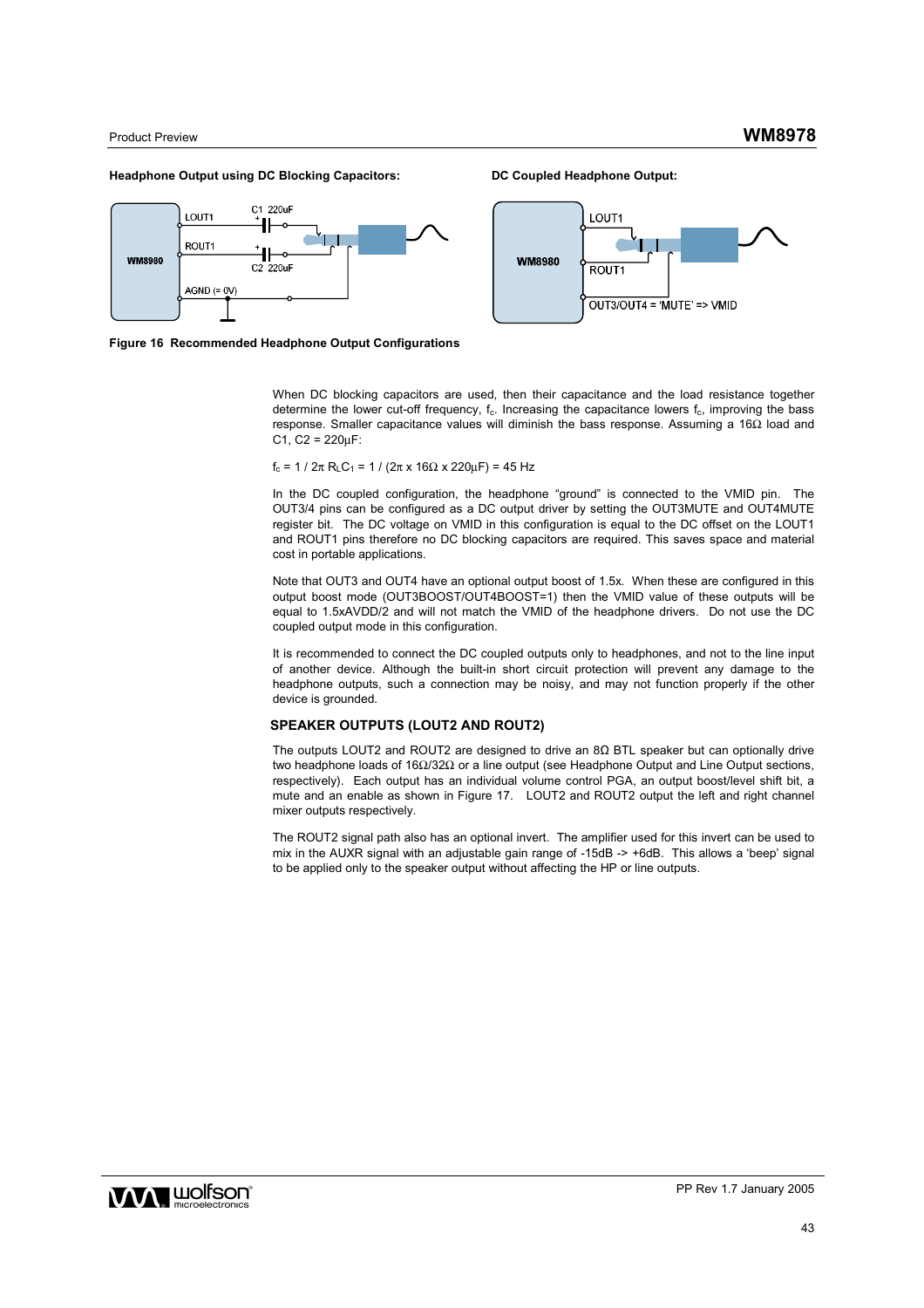

**Figure 17 Speaker Outputs LOUT2 and ROUT2** 

The signal to be output on LOUT2/ROUT2 comes from the Left/Right Mixer circuits and can be any combination of the DAC output, the Bypass path (output of the input boost stage) and the AUX input. The LOUT2/ROUT2 volume is controlled by the LOUT2VOL/ ROUT2VOL register bits. Note that gains over 0dB may cause clipping if the signal is large. The LOUT2MUTE/ ROUT2MUTE register bits cause the speaker outputs to be muted (the output DC level is driven out). The output pins remain at the same DC level (DCOP), so that no click noise is produced when muting or un-muting

The speaker output stages also have a selectable gain boost of 1.5x (3.52dB). When this boost is enabled the output DC level is also level shifted (from AVDD/2 to 1.5xAVDD/2) to prevent the signal from clipping. A dedicated amplifier BUFDCOP, as shown in Figure 18, is used to perform the DC level shift operation. This buffer must be enabled using the BUFDCOPEN register bit for this operating mode. It should also be noted that if SPKVDD is not equal to or greater than 1.5xAVDD this boost mode may result in signals clipping. Table 33 summarises the effect of the SPKBOOST control bits.

**Table 32 Speaker Boost Stage Control** 

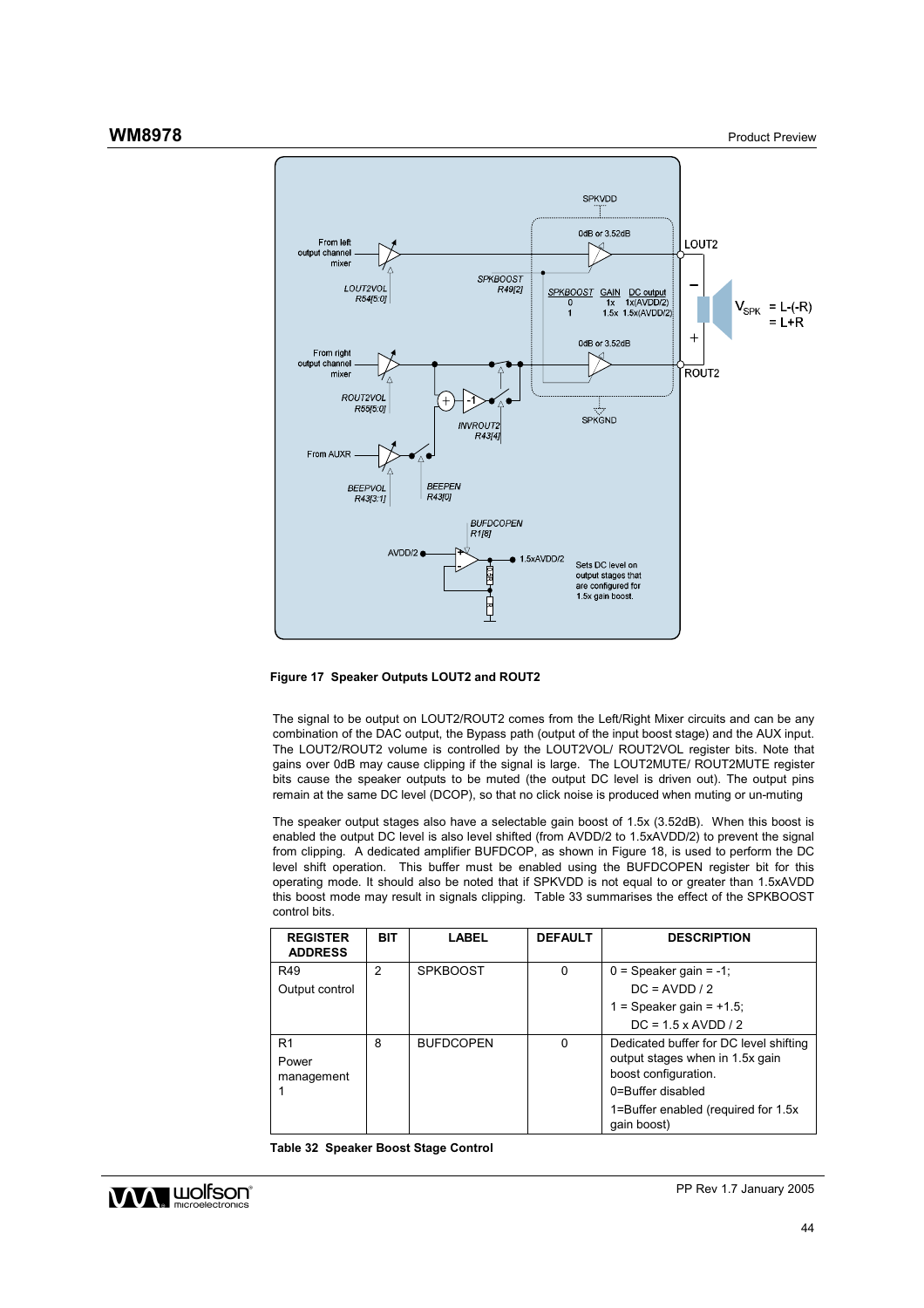# Product Preview **WM8978**

| <b>SPKBOOST</b> | <b>OUTPUT</b><br><b>STAGE GAIN</b> | <b>OUTPUT DC</b><br>LEVEL | <b>OUTPUT STAGE</b><br><b>CONFIGURATION</b> |
|-----------------|------------------------------------|---------------------------|---------------------------------------------|
|                 | 1x(0dB)                            | AVDD/2                    | Inverting                                   |
|                 | 1.5x(3.52dB)                       | 1.5xAVDD/2                | Non-inverting                               |

**Table 33 Output Boost Stage Details** 

| <b>REGISTER</b><br><b>ADDRESS</b> | <b>BIT</b> | <b>LABEL</b>    | <b>DEFAULT</b> | <b>DESCRIPTION</b>                                                             |
|-----------------------------------|------------|-----------------|----------------|--------------------------------------------------------------------------------|
| R43                               | 5          | MUTERPGA2INV    | 0              | Mute input to INVROUT2 mixer                                                   |
| Beep control                      | 4          | <b>INVROUT2</b> | 0              | Invert ROUT2 output                                                            |
|                                   | 3:1        | <b>BEEPVOL</b>  | 000            | AUXR input to ROUT2 inverter gain<br>$000 = -15dB$<br>$\cdots$<br>$111 = +6dB$ |
|                                   | 0          | <b>BEFPEN</b>   | 0              | $0 =$ mute AUXR beep input<br>$1 =$ enable AUXR beep input                     |

**Table 34 AUXR – ROUT2 BEEP Mixer Function** 

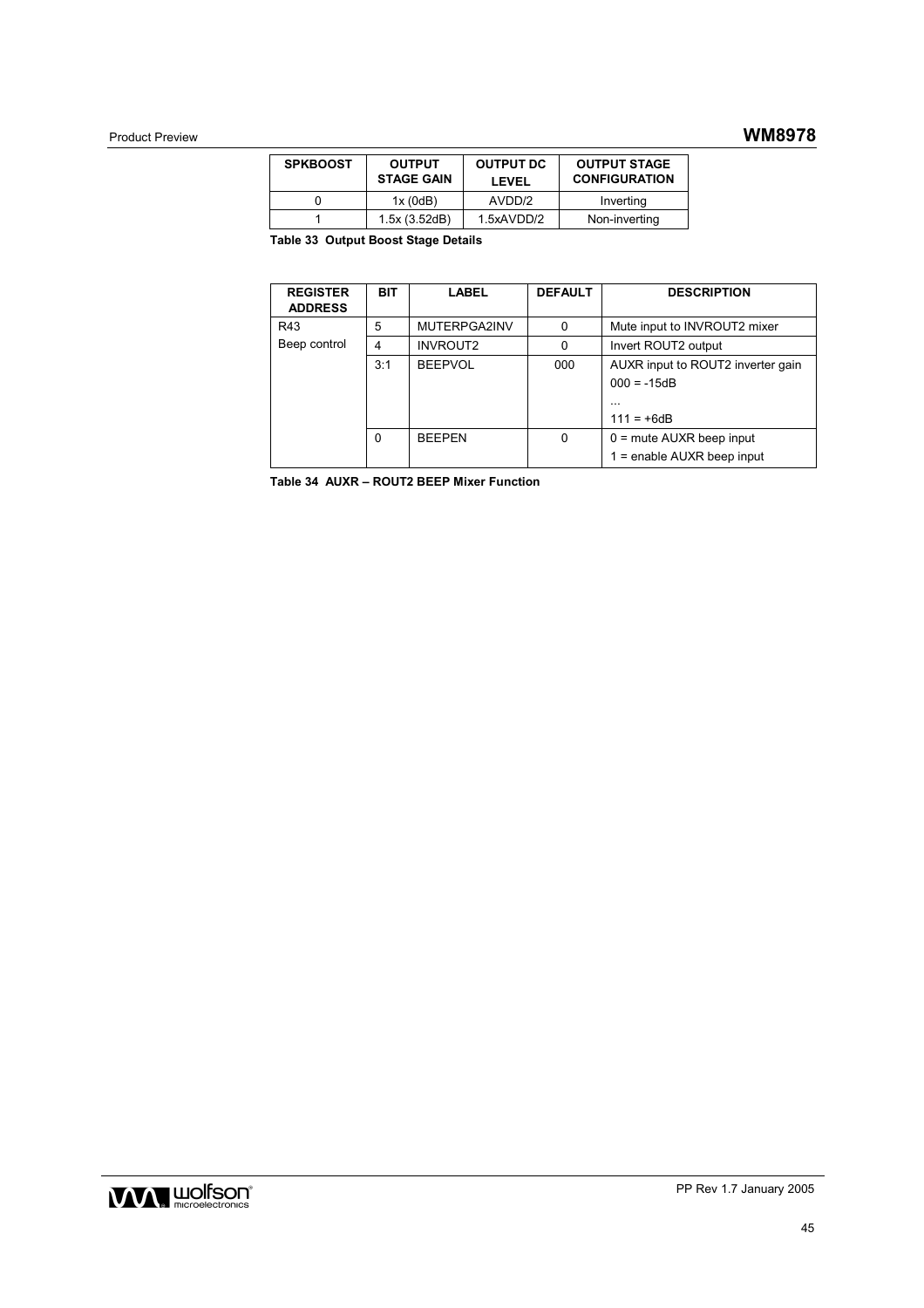| <b>REGISTER</b><br><b>ADDRESS</b> | <b>BIT</b>     | <b>LABEL</b> | <b>DEFAULT</b> | <b>DESCRIPTION</b>                                        |
|-----------------------------------|----------------|--------------|----------------|-----------------------------------------------------------|
| <b>R54</b>                        | $\overline{7}$ | LOUT2ZC      | 0              | Speaker volume zero cross enable:                         |
| LOUT2 (SPK)                       |                |              |                | 1 = Change gain on zero cross only                        |
| Volume                            |                |              |                | $0 =$ Change gain immediately                             |
| control                           | 6              | LOUT2MUTE    | $\Omega$       | Left speaker output mute:                                 |
|                                   |                |              |                | $0 =$ Normal operation                                    |
|                                   |                |              |                | $1 =$ Mute                                                |
|                                   | 5:0            | LOUT2VOL     | 111001         | Left speaker output volume:                               |
|                                   |                |              |                | $000000 = -57dB$                                          |
|                                   |                |              |                |                                                           |
|                                   |                |              |                | $111001 = 0dB$                                            |
|                                   |                |              |                |                                                           |
|                                   |                |              |                | $111111 = +6dB$                                           |
|                                   | 8              | <b>SPKVU</b> | Not latched    | LOUT2 and ROUT2 volumes do not                            |
|                                   |                |              |                | update until a 1 is written to SPKVU<br>(in reg 54 or 55) |
| <b>R55</b>                        | $\overline{7}$ | ROUT2ZC      | $\mathbf{0}$   | Speaker volume zero cross enable:                         |
| ROUT2 (SPK)                       |                |              |                | 1 = Change gain on zero cross only                        |
| Volume                            |                |              |                | $0 =$ Change gain immediately                             |
| control                           | 6              | ROUT2MUTE    | $\mathbf{0}$   | Right speaker output mute:                                |
|                                   |                |              |                | $0 =$ Normal operation                                    |
|                                   |                |              |                | $1 =$ Mute                                                |
|                                   | 5:0            | ROUT2VOL     | 111001         | Right speaker output volume:                              |
|                                   |                |              |                | $000000 = -57dB$                                          |
|                                   |                |              |                |                                                           |
|                                   |                |              |                | $111001 = 0dB$                                            |
|                                   |                |              |                |                                                           |
|                                   |                |              |                | $111111 = +6dB$                                           |
|                                   | 8              | <b>SPKVU</b> | Not latched    | LOUT2 and ROUT2 volumes do not                            |
|                                   |                |              |                | update until a 1 is written to SPKVU                      |
|                                   |                |              |                | (in reg 54 or 55)                                         |

**Table 35 Speaker Volume Control** 

### **ZERO CROSS TIMEOUT**

A zero-cross timeout function is also provided so that if zero cross is enabled on the input or output PGAs the gain will automatically update after a timeout period if a zero cross has not occurred. This is enabled by setting SLOWCLKEN. The timeout period is dependent on the clock input to the digital and is equal to  $2^{21}$  \* input clock period.

| <b>REGISTER</b><br><b>ADDRESS</b> | BIT | LABEL            | <b>DEFAULT</b> | <b>DESCRIPTION</b>                                                                                                                                                  |
|-----------------------------------|-----|------------------|----------------|---------------------------------------------------------------------------------------------------------------------------------------------------------------------|
| R7<br>Additional<br>Control       | 0   | <b>SLOWCLKEN</b> | 0              | Slow clock enable. Used for both the<br>jack insert detect debounce circuit and<br>the zero cross timeout.<br>$0 =$ slow clock disabled<br>$1 =$ slow clock enabled |

**Table 36 Timeout Clock Enable Control** 

## **OUT3/OUT4 MIXERS AND OUTPUT STAGES**

The OUT3/OUT4 pins can provide an additional stereo line output, a mono output, or a pseudo ground connection for headphones. There is a dedicated analogue mixer for OUT3 and one for OUT4 as shown in Figure 19.

The OUT3 and OUT4 output stages are powered from SPKVDD and SPKGND. The individually controllable outputs also incorporate an optional 1.5x boost and level shifing stage.

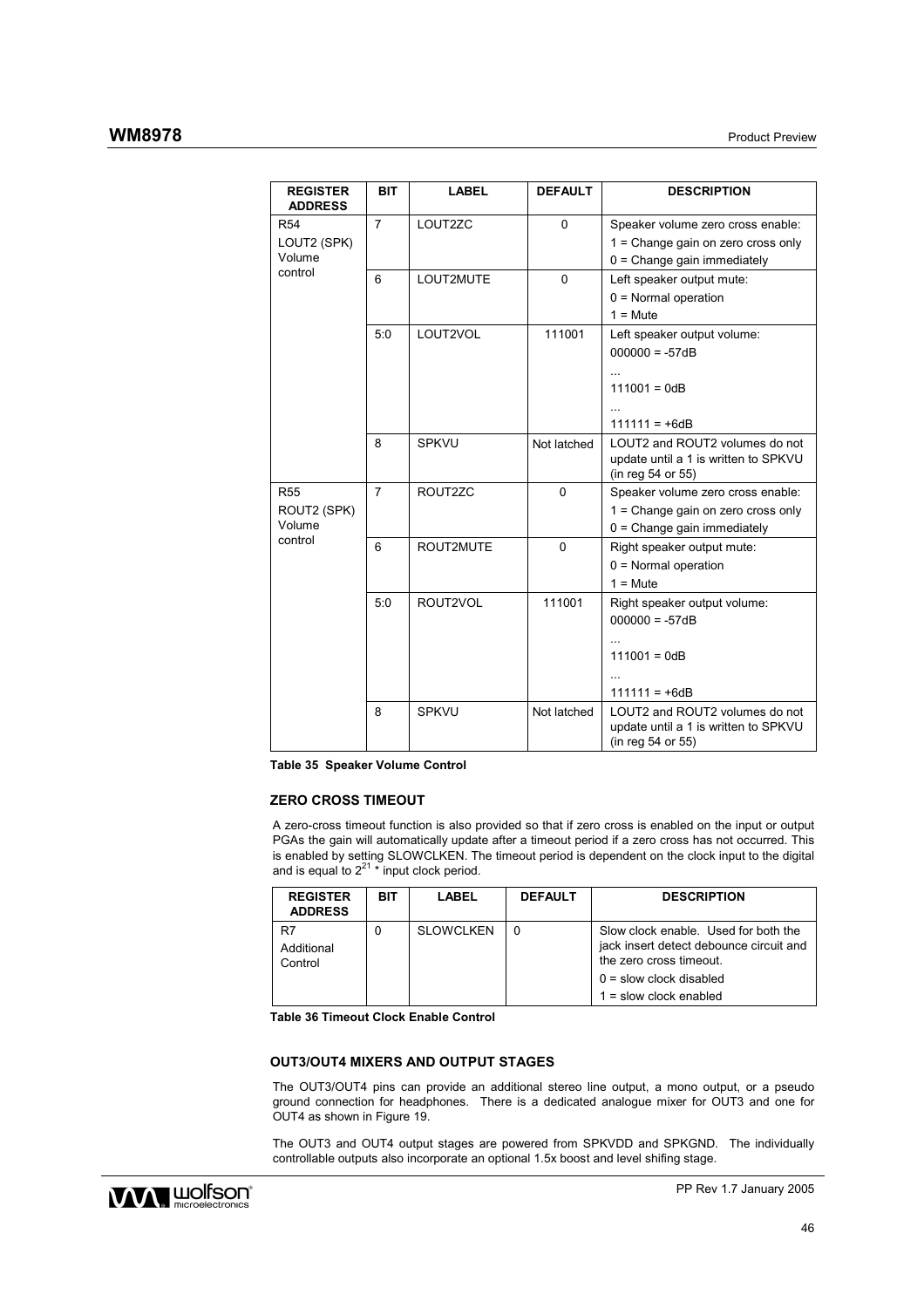

**Figure 19 OUT3 and OUT4 Mixers** 

OUT3 can provide a buffered midrail headphone pseudo-ground, or a left line output.

OUT4 can provide a buffered midrail headphone pseudo-ground, a right line output, or a mono mix output.

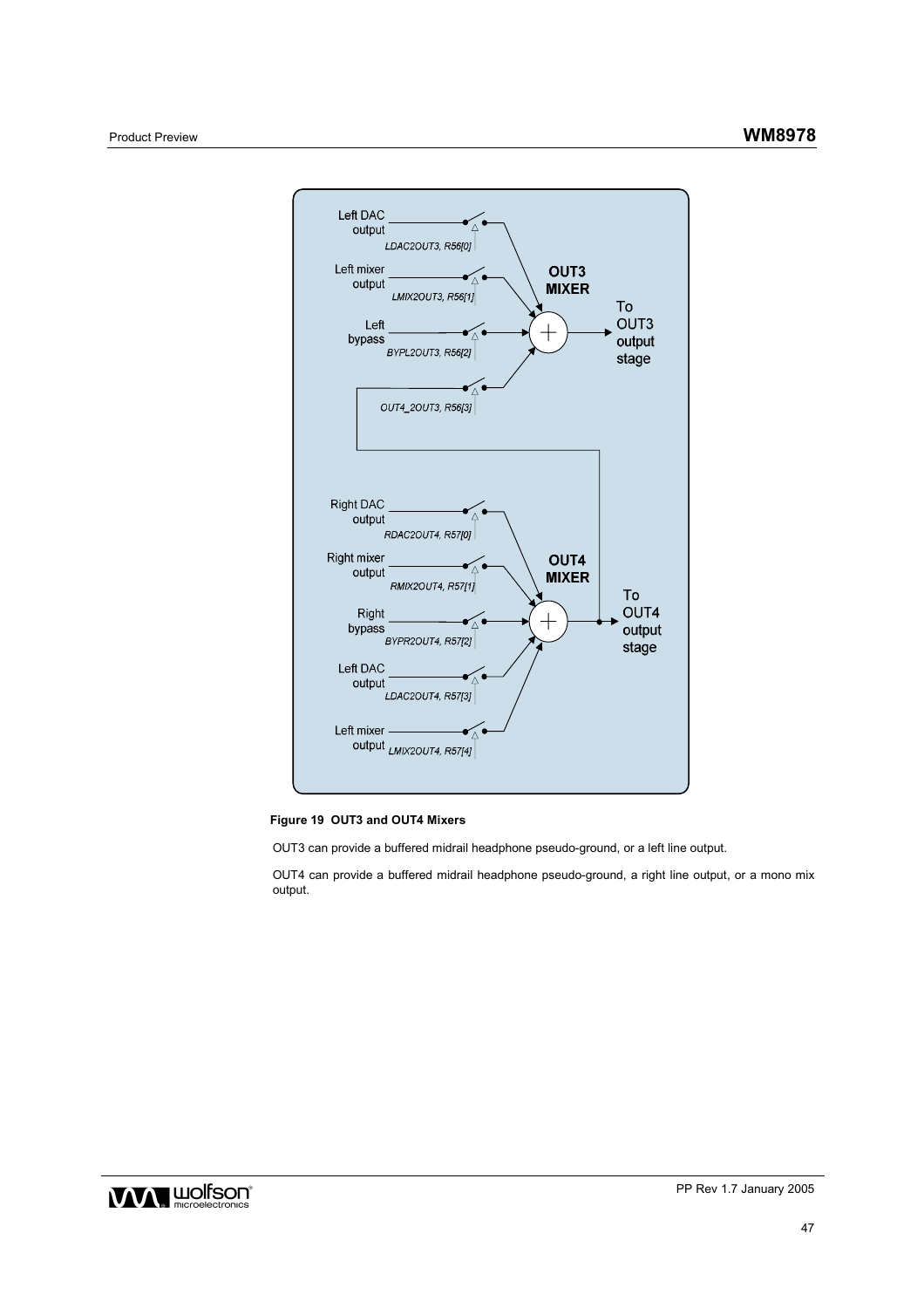| <b>REGISTER</b><br><b>ADDRESS</b> | BIT            | <b>LABEL</b>    | <b>DEFAULT</b> | <b>DESCRIPTION</b>                      |
|-----------------------------------|----------------|-----------------|----------------|-----------------------------------------|
| <b>R56</b>                        | 6              | <b>OUT3MUTE</b> | $\Omega$       | 0 = Output stage outputs OUT3 mixer     |
| OUT3 mixer                        |                |                 |                | $1 =$ Output stage muted $-$ drives out |
| control                           |                |                 |                | VMID. Can be used as VMID buffer in     |
|                                   |                |                 |                | this mode.                              |
|                                   | 3              | OUT4_2OUT3      | 0              | OUT4 mixer output to OUT3               |
|                                   |                |                 |                | $0 =$ disabled                          |
|                                   |                |                 |                | $1 =$ enabled                           |
|                                   | 2              | BYPL2OUT3       | 0              | Left ADC input to OUT3                  |
|                                   |                |                 |                | $0 =$ disabled                          |
|                                   |                |                 |                | $1 =$ enabled                           |
|                                   | $\mathbf{1}$   | LMIX2OUT3       | 0              | Left DAC mixer to OUT3                  |
|                                   |                |                 |                | $0 =$ disabled                          |
|                                   |                |                 |                | $1 =$ enabled                           |
|                                   | 0              | LDAC2OUT3       | $\mathbf{1}$   | Left DAC output to OUT3                 |
|                                   |                |                 |                | $0 =$ disabled                          |
|                                   |                |                 |                | $1 =$ enabled                           |
| <b>R57</b>                        | 6              | <b>OUT4MUTE</b> | $\Omega$       | 0 = Output stage outputs OUT4 mixer     |
| OUT4 mixer                        |                |                 |                | $1 =$ Output stage muted $-$ drives out |
| control                           |                |                 |                | VMID. Can be used as VMID buffer in     |
|                                   |                |                 |                | this mode.                              |
|                                   | 5              | <b>HALFSIG</b>  | 0              | $0 = OUT4$ normal output                |
|                                   |                |                 |                | $1 =$ OUT4 attenuated by 6dB            |
|                                   | 4              | LMIX2OUT4       | 0              | Left DAC mixer to OUT4                  |
|                                   |                |                 |                | $0 =$ disabled                          |
|                                   |                |                 |                | $1 =$ enabled                           |
|                                   | 3              | LDAC2OUT4       | $\Omega$       | Left DAC to OUT4                        |
|                                   |                |                 |                | $0 =$ disabled                          |
|                                   |                |                 |                | $1 =$ enabled                           |
|                                   | $\overline{2}$ | BYPR2OUT4       | 0              | Right ADC input to OUT4                 |
|                                   |                |                 |                | $0 =$ disabled                          |
|                                   |                |                 |                | $1 =$ enabled                           |
|                                   | $\mathbf{1}$   | RMIX2OUT4       | 0              | Right DAC mixer to OUT4                 |
|                                   |                |                 |                | $0 =$ disabled                          |
|                                   |                |                 |                | $1 =$ enabled                           |
|                                   | 0              | RDAC2OUT4       | 1              | Right DAC output to OUT4                |
|                                   |                |                 |                | $0 =$ disabled                          |
|                                   |                |                 |                | $1 =$ enabled                           |

**Table 37 OUT3/OUT4 Mixer Registers** 

The OUT3 and OUT4 output stages each have a selectable gain boost of 1.5x (3.52dB). When this boost is enabled the output DC level is also level shifted (from AVDD/2 to 1.5xAVDD/2) to prevent the signal from clipping. A dedicated amplifier BUFDCOP, as shown in Figure 20, is used to perform the DC level shift operation. This buffer must be enabled using the BUFDCOPEN register bit for this operating mode. It should also be noted that if SPKVDD is not equal to or greater than 1.5xAVDD this boost mode may result in signals clipping. Table 33 summarises the effect of the OUT3BOOST and OUT4BOOST control bits.

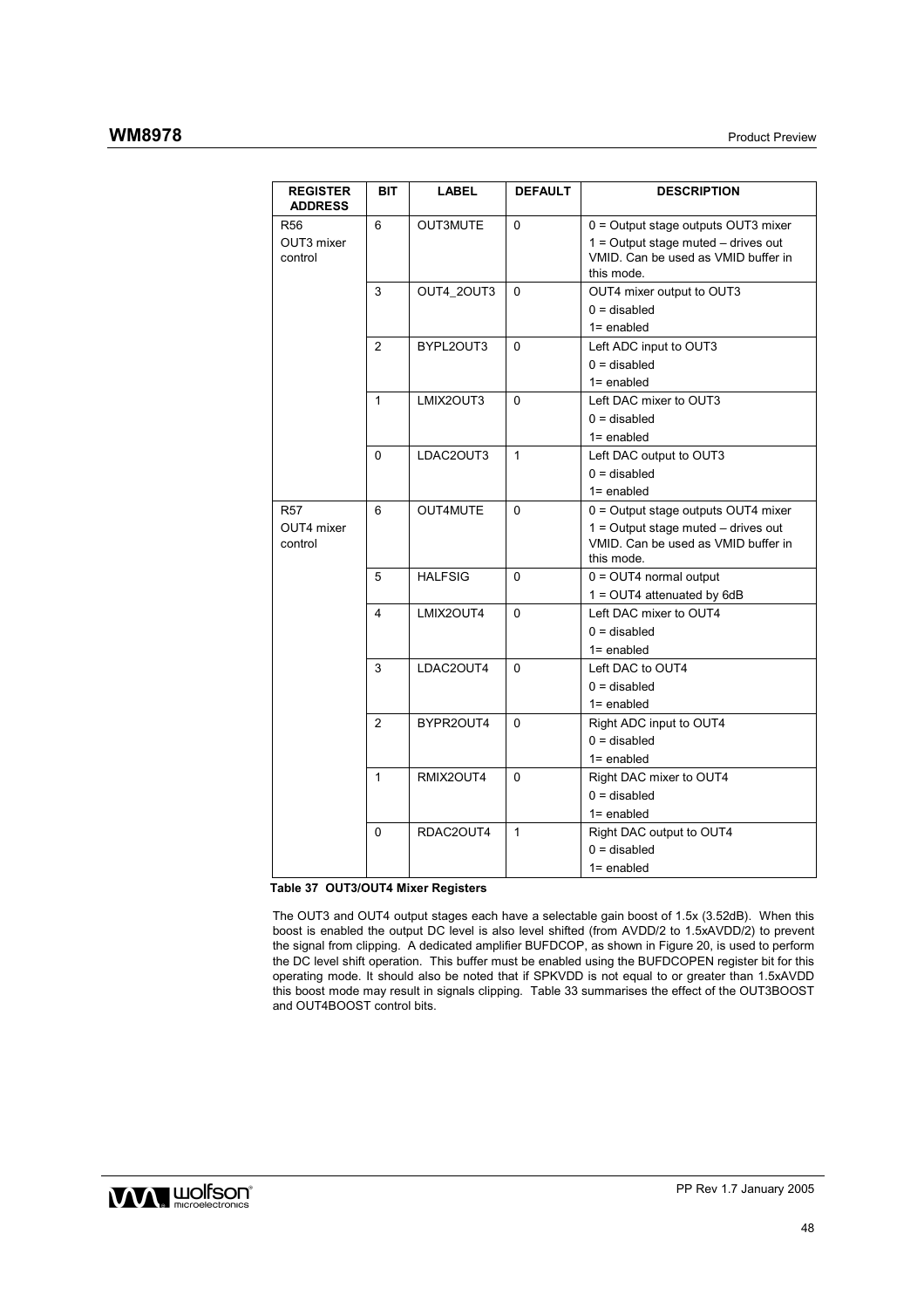

**Figure 21 Outputs OUT3 and OUT4** 

| <b>REGISTER</b><br><b>ADDRESS</b> | BIT | LABEL            | <b>DEFAULT</b> | <b>DESCRIPTION</b>                                                                                                     |
|-----------------------------------|-----|------------------|----------------|------------------------------------------------------------------------------------------------------------------------|
| R49                               | 3   | OUT3BOOST        | 0              | $0 = OUT3$ output gain = -1;                                                                                           |
| Output control                    |     |                  |                | $DC = AVDD / 2$                                                                                                        |
|                                   |     |                  |                | $1 =$ OUT3 output gain = $+1.5$                                                                                        |
|                                   |     |                  |                | $DC = 1.5 \times AVDD / 2$                                                                                             |
|                                   | 4   | OUT4BOOST        | 0              | $0 =$ OUT4 output gain = -1;                                                                                           |
|                                   |     |                  |                | $DC = AVDD / 2$                                                                                                        |
|                                   |     |                  |                | $1 =$ OUT4 output gain = $+1.5$                                                                                        |
|                                   |     |                  |                | $DC = 1.5 \times AVDD / 2$                                                                                             |
| R1<br>Power<br>management         | 8   | <b>BUFDCOPEN</b> | $\Omega$       | Dedicated buffer for DC level shifting<br>output stages when in 1.5x gain<br>boost configuration.<br>0=Buffer disabled |
|                                   |     |                  |                | 1=Buffer enabled (required for 1.5x<br>gain boost)                                                                     |

**Table 38 OUT3 and OUT4 Boost Stages Control** 

| OUT3BOOST/<br>OUT4BOOST | <b>OUTPUT</b><br><b>STAGE GAIN</b> | <b>OUTPUT DC</b><br>LEVEL | <b>OUTPUT STAGE</b><br><b>CONFIGURATION</b> |
|-------------------------|------------------------------------|---------------------------|---------------------------------------------|
|                         | 1x                                 | AVDD/2                    | Inverting                                   |
|                         | 1.5x                               | 1.5xAVDD/2                | Non-inverting                               |

**Table 39 OUT3/OUT4 Output Boost Stage Details** 

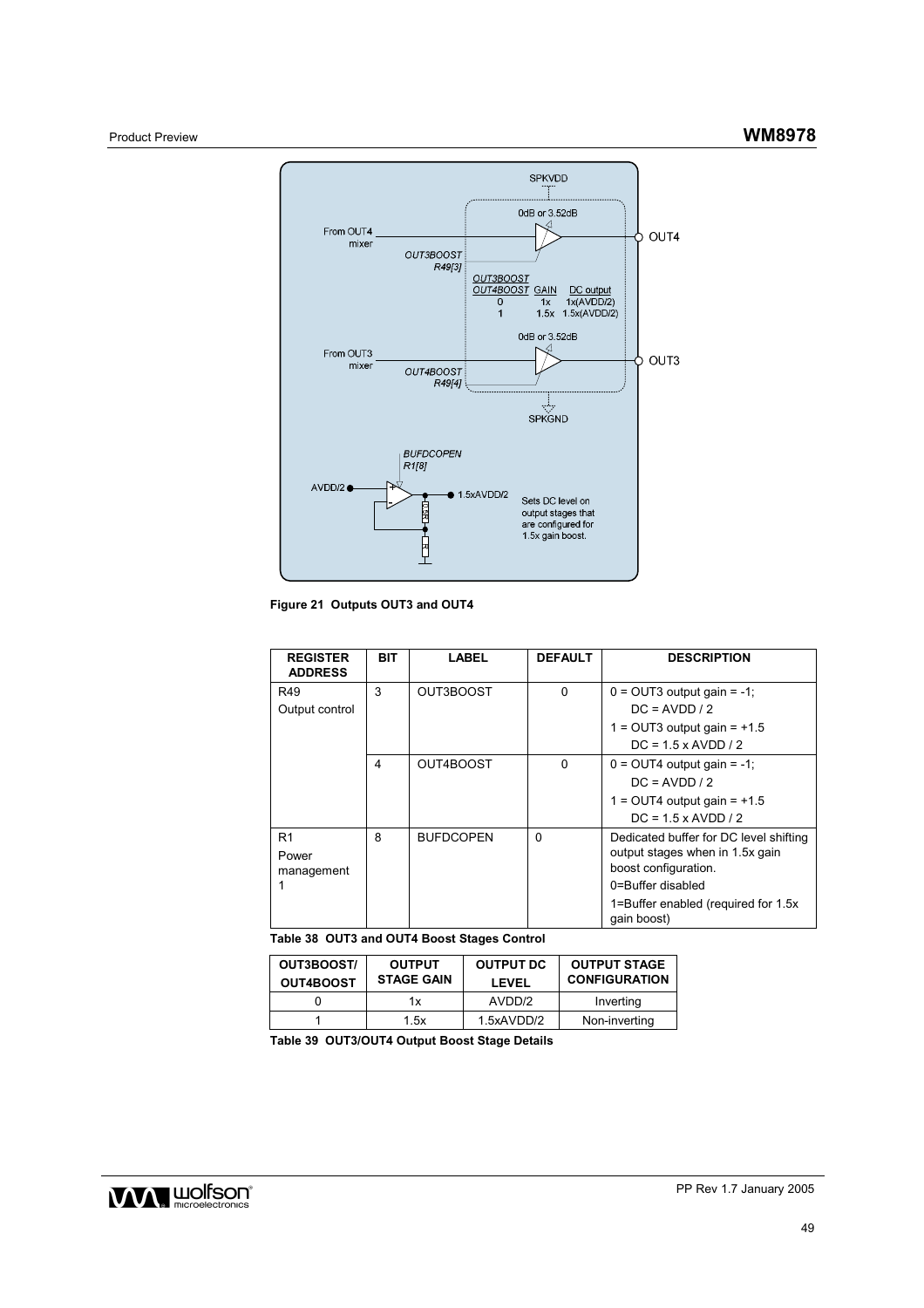### **ENABLING THE OUTPUTS**

Each analogue output of the WM8978 can be separately enabled or disabled. The analogue mixer associated with each output has a separate enable. All outputs are disabled by default. To save power, unused parts of the WM8978 should remain disabled.

Outputs can be enabled at any time, but it is not recommended to do so when BUFIO is disabled (BUFIOEN=0) or when BUFDCOP is disabled (BUFDCOPEN=0) when configured in output boost mode, as this may cause pop noise (see "Power Management" and "Applications Information" sections).

| <b>REGISTER</b><br><b>ADDRESS</b>                       | <b>BIT</b>     | <b>LABEL</b>     | <b>DEFAULT</b> | <b>DESCRIPTION</b>                                     |
|---------------------------------------------------------|----------------|------------------|----------------|--------------------------------------------------------|
| R1                                                      | $\overline{2}$ | <b>BUFIOEN</b>   | $\Omega$       | Unused input/output tie off buffer enable              |
| Power                                                   | 6              | <b>OUT3MIXEN</b> | $\Omega$       | OUT3 mixer enable                                      |
| Management                                              | $\overline{7}$ | <b>OUT4MIXEN</b> | $\Omega$       | OUT4 mixer enable                                      |
|                                                         | 8              | <b>BUFDCOPEN</b> | $\Omega$       | Output stage 1.5xAVDD/2 driver enable                  |
| R <sub>2</sub>                                          | 8              | ROUT1EN          | $\Omega$       | ROUT1 output enable                                    |
| Power                                                   | 7              | LOUT1EN          | $\Omega$       | LOUT1 output enable                                    |
| Management                                              | 6              | <b>SLEEP</b>     | $\Omega$       | $0 =$ Normal device operation                          |
| 2                                                       |                |                  |                | 1 = Residual current reduced in device<br>standby mode |
| R <sub>3</sub>                                          | 2              | <b>LMIXEN</b>    | 0              | Left mixer enable                                      |
| Power                                                   | 3              | <b>RMIXEN</b>    | $\Omega$       | Right mixer enable                                     |
| Management                                              | 5              | ROUT2EN          | $\Omega$       | ROUT2 output enable                                    |
| 3                                                       | 6              | LOUT2EN          | $\Omega$       | LOUT2 output enable                                    |
|                                                         | 7              | OUT3EN           | 0              | OUT3 enable                                            |
|                                                         | 8              | OUT4EN           | $\Omega$       | OUT4 enable                                            |
| <b>Note:</b> All "Enable" bits are $1 = ON$ , $0 = OFF$ |                |                  |                |                                                        |

**Table 40 Output Stages Power Management Control** 

### **THERMAL SHUTDOWN**

The speaker outputs can drive very large currents. To protect the WM8974 from overheating a thermal shutdown circuit is included. If the device temperature reaches approximately 125 $\rm ^{0}C$  and the thermal shutdown circuit is enabled (TSDEN=1) then the speaker amplifiers will be disabled if TSDEN is set. The thermal shutdown may also be configured to generate an interrupt. See the GPIO and Interrupt Controller section for details.

| <b>REGISTER</b><br><b>ADDRESS</b> | BIT | LABEL | <b>DEFAULT</b> | <b>DESCRIPTION</b>            |
|-----------------------------------|-----|-------|----------------|-------------------------------|
| R49                               |     | TSDEN |                | Thermal Shutdown Enable       |
| <b>Output Control</b>             |     |       |                | 0 : thermal shutdown disabled |
|                                   |     |       |                | 1: thermal shutdown enabled   |

**Table 41 Thermal Shutdown** 

### **UNUSED ANALOGUE INPUTS/OUTPUTS**

Whenever an analogue input/output is disabled, it remains connected to a voltage source (either AVDD/2 or 1.5xAVDD/2 as appropriate) through a resistor. This helps to prevent pop noise when the output is re-enabled. The resistance between the voltage buffer and the output pins can be controlled using the VROI control bit. The default impedance is low, so that any capacitors on the outputs can charge up quickly at start-up. If a high impedance is desired for disabled outputs, VROI can then be set to 1, increasing the resistance to about 30kΩ.

| <b>REGISTER</b><br><b>ADDRESS</b> | BIT | <b>LABEL</b> | <b>DEFAULT</b> | <b>DESCRIPTION</b>                                           |
|-----------------------------------|-----|--------------|----------------|--------------------------------------------------------------|
| R49                               |     | <b>VROI</b>  | 0              | VREF (AVDD/2 or 1.5xAVDD/2) to<br>analogue output resistance |
|                                   |     |              |                | 0: approx $1k\Omega$                                         |
|                                   |     |              |                | 1: approx 30 $k\Omega$                                       |

**Table 42 Disabled Outputs to VREF Resistance**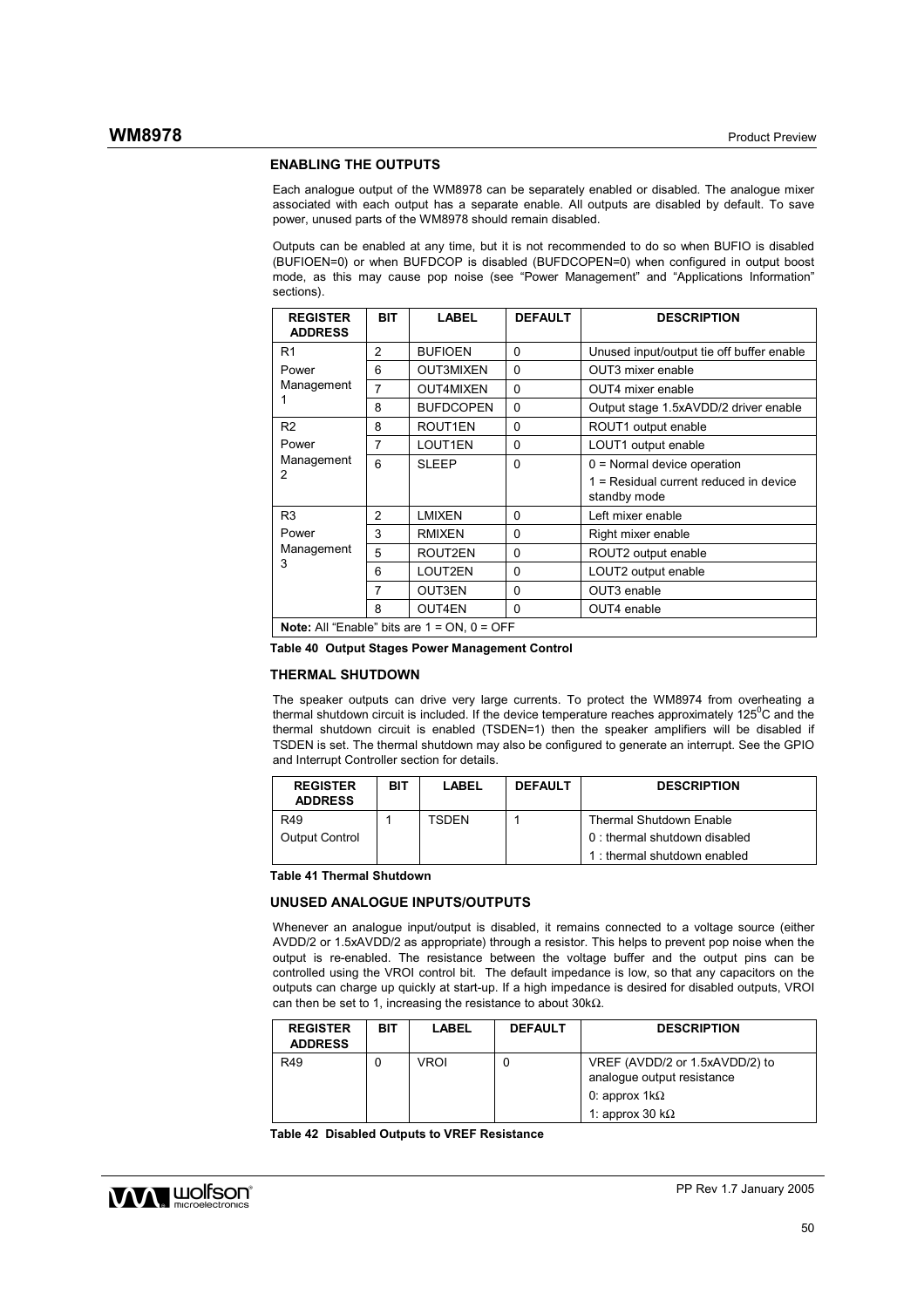A dedicated buffer is available for tying off unused analogue I/O pins as shown in Figure 22. This buffer can be enabled using the BUFIOEN register bit.

If the SPKBOOST, OUT3BOOST or OUT4BOOST bits are set then the relevant outputs will be tied to the output of the DC level shift buffer at 1.5xAVDD/2 when disabled.

Figure 22 summarises the tie-off options for the speaker and mono output pins.



**Figure 22 Unused Input/Output Pin Tie-off Buffers** 

| L/ROUT2EN/<br>OUT3/4EN | OUT3BOOST/<br>OUT4BOOST/<br><b>SPKBOOST</b> | <b>VROI</b> | <b>OUTPUT CONFIGURATION</b>          |
|------------------------|---------------------------------------------|-------------|--------------------------------------|
|                        |                                             |             | 1k $\Omega$ tie-off to AVDD/2        |
|                        |                                             |             | $30k\Omega$ tie-off to AVDD/2        |
|                        |                                             |             | 1k $\Omega$ tie-off to 1.5xAVDD/2    |
|                        |                                             |             | $30k\Omega$ tie-off to 1.5xAVDD/2    |
|                        |                                             |             | Output enabled (DC level=AVDD/2)     |
|                        |                                             |             | Output enabled (DC level=1.5xAVDD/2) |

**Table 43 Unused Output Pin Tie-off Options** 

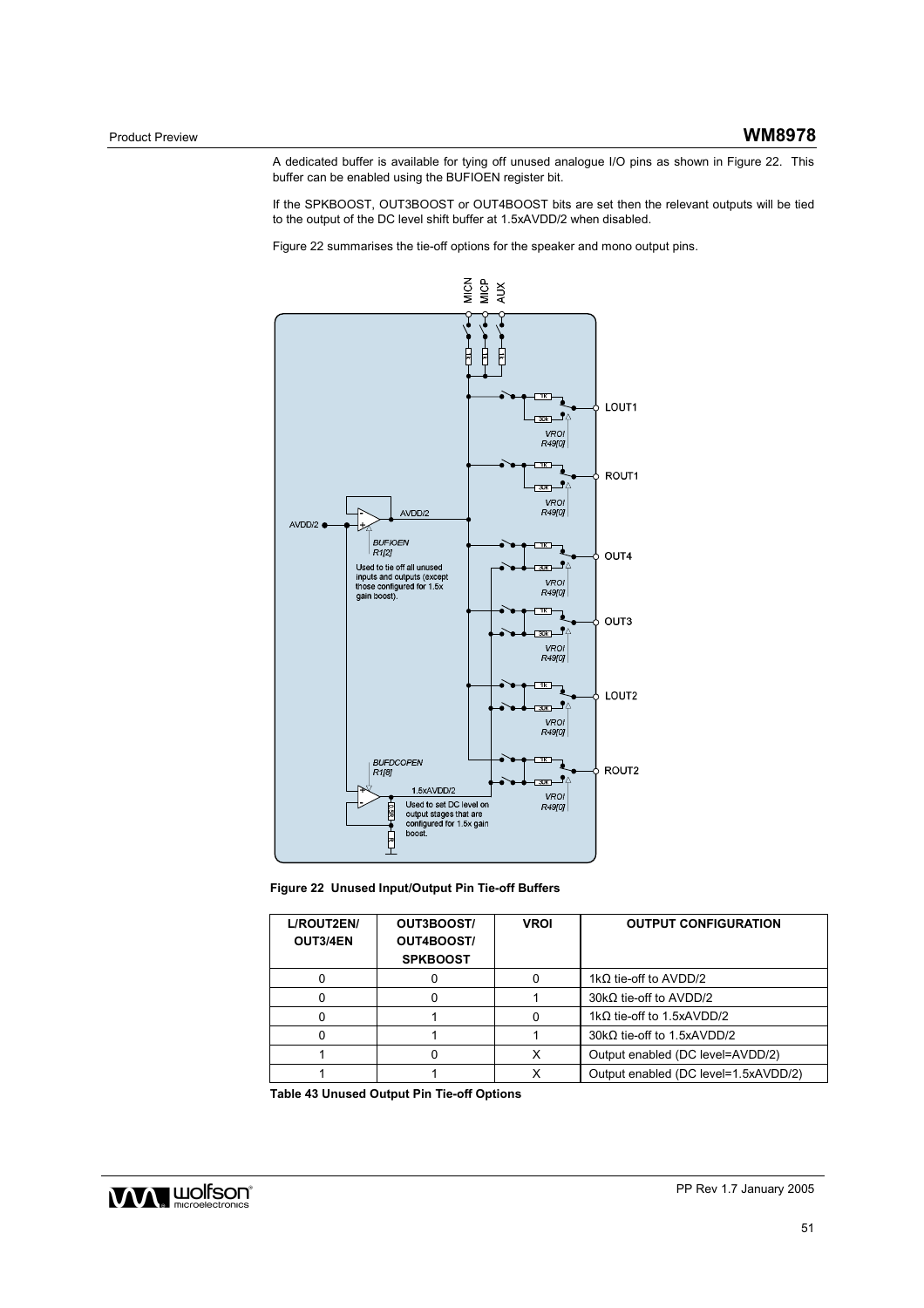## **DIGITAL AUDIO INTERFACES**

The audio interface has four pins:

- ADCDAT: ADC data output
- DACDAT: DAC data input
- LRC: Data Left/Right alignment clock
- BCLK: Bit clock, for synchronisation

The clock signals BCLK, and LRC can be outputs when the WM8978 operates as a master, or inputs when it is a slave (see Master and Slave Mode Operation, below).

Five different audio data formats are supported:

- Left justified
- Right justified
- $\cdot$   $I^2S$
- DSP mode A
- DSP mode B

All of these modes are MSB first. They are described in Audio Data Formats, below. Refer to the Electrical Characteristic section for timing information.

## **MASTER AND SLAVE MODE OPERATION**

The WM8978 audio interface may be configured as either master or slave. As a master interface device the WM8978 generates BCLK and LRC and thus controls sequencing of the data transfer on ADCDAT and DACDAT. To set the device to master mode register bit MS should be set high. In slave mode (MS=0), the WM8978 responds with data to clocks it receives over the digital audio interfaces.

### **AUDIO DATA FORMATS**

In Left Justified mode, the MSB is available on the first rising edge of BCLK following an LRC transition. The other bits up to the LSB are then transmitted in order. Depending on word length, BCLK frequency and sample rate, there may be unused BCLK cycles before each LRC transition.



**Figure 23 Left Justified Audio Interface (assuming n-bit word length)** 

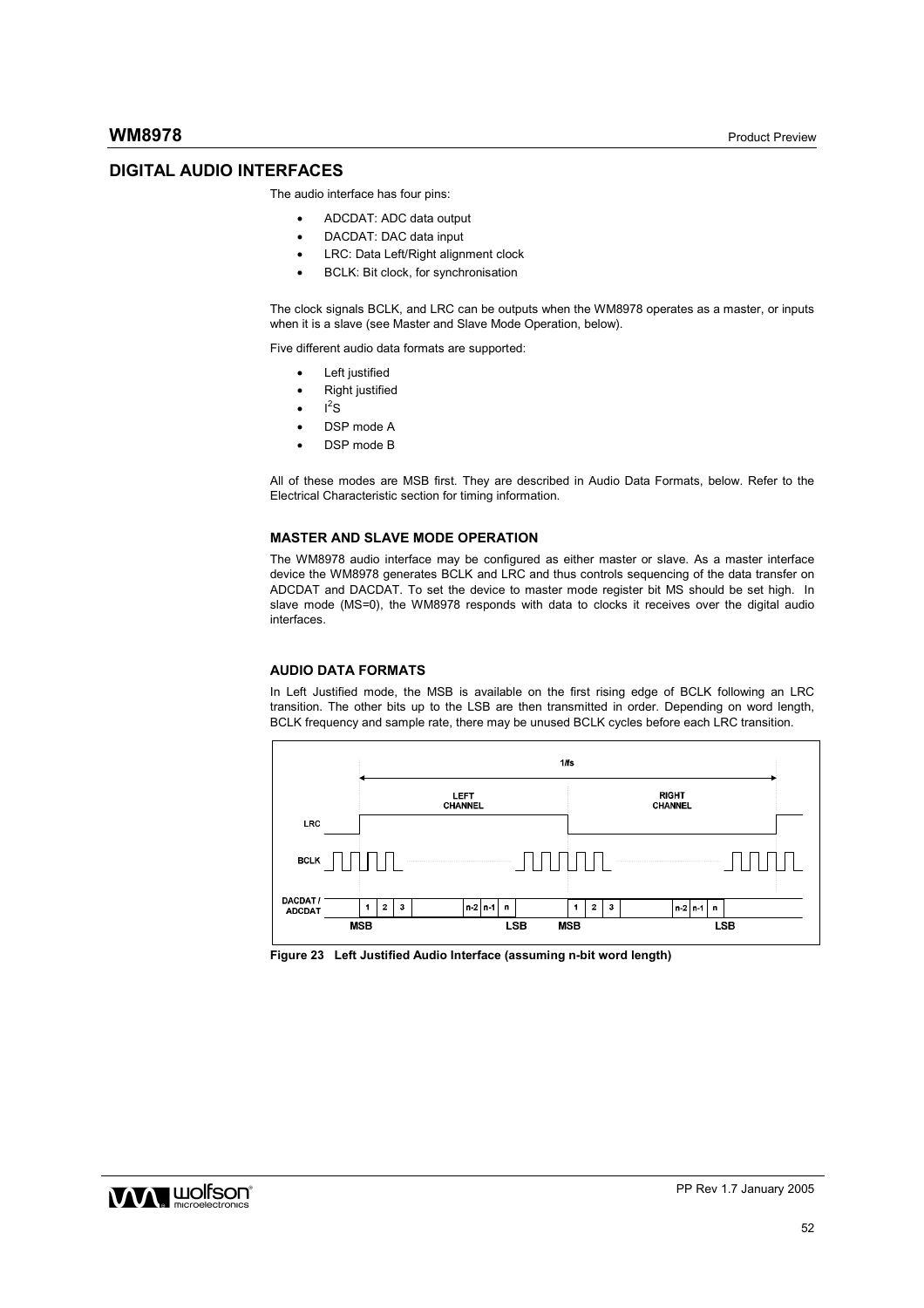In Right Justified mode, the LSB is available on the last rising edge of BCLK before a LRC transition. All other bits are transmitted before (MSB first). Depending on word length, BCLK frequency and sample rate, there may be unused BCLK cycles after each LRC transition.



**Figure 24 Right Justified Audio Interface (assuming n-bit word length)** 

In I<sup>2</sup>S mode, the MSB is available on the second rising edge of BCLK following a LRC transition. The other bits up to the LSB are then transmitted in order. Depending on word length, BCLK frequency and sample rate, there may be unused BCLK cycles between the LSB of one sample and the MSB of the next.



**Figure 25 I<sup>2</sup> S Audio Interface (assuming n-bit word length)** 

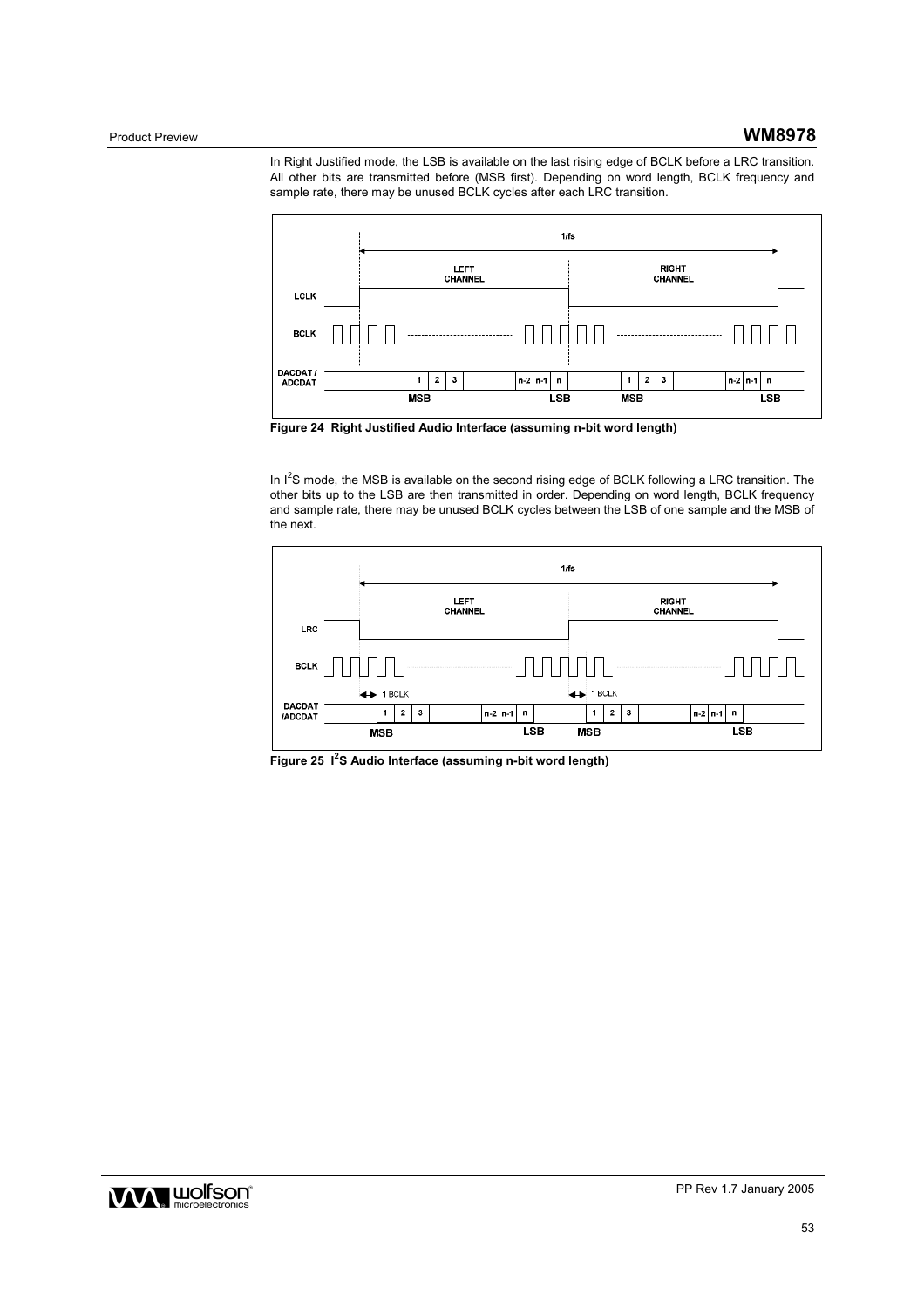In DSP/PCM mode, the left channel MSB is available on either the  $1<sup>st</sup>$  (mode B) or  $2<sup>nd</sup>$  (mode A) rising edge of BCLK (selectable by LRP) following a rising edge of LRC. Right channel data immediately follows left channel data. Depending on word length, BCLK frequency and sample rate, there may be unused BCLK cycles between the LSB of the right channel data and the next sample.



**Figure 26 DSP/PCM Mode Audio Interface (mode A, LCRP=0)** 



**Figure 27 DSP/PCM Mode Audio Interface (mode B, LCRP=1)** 

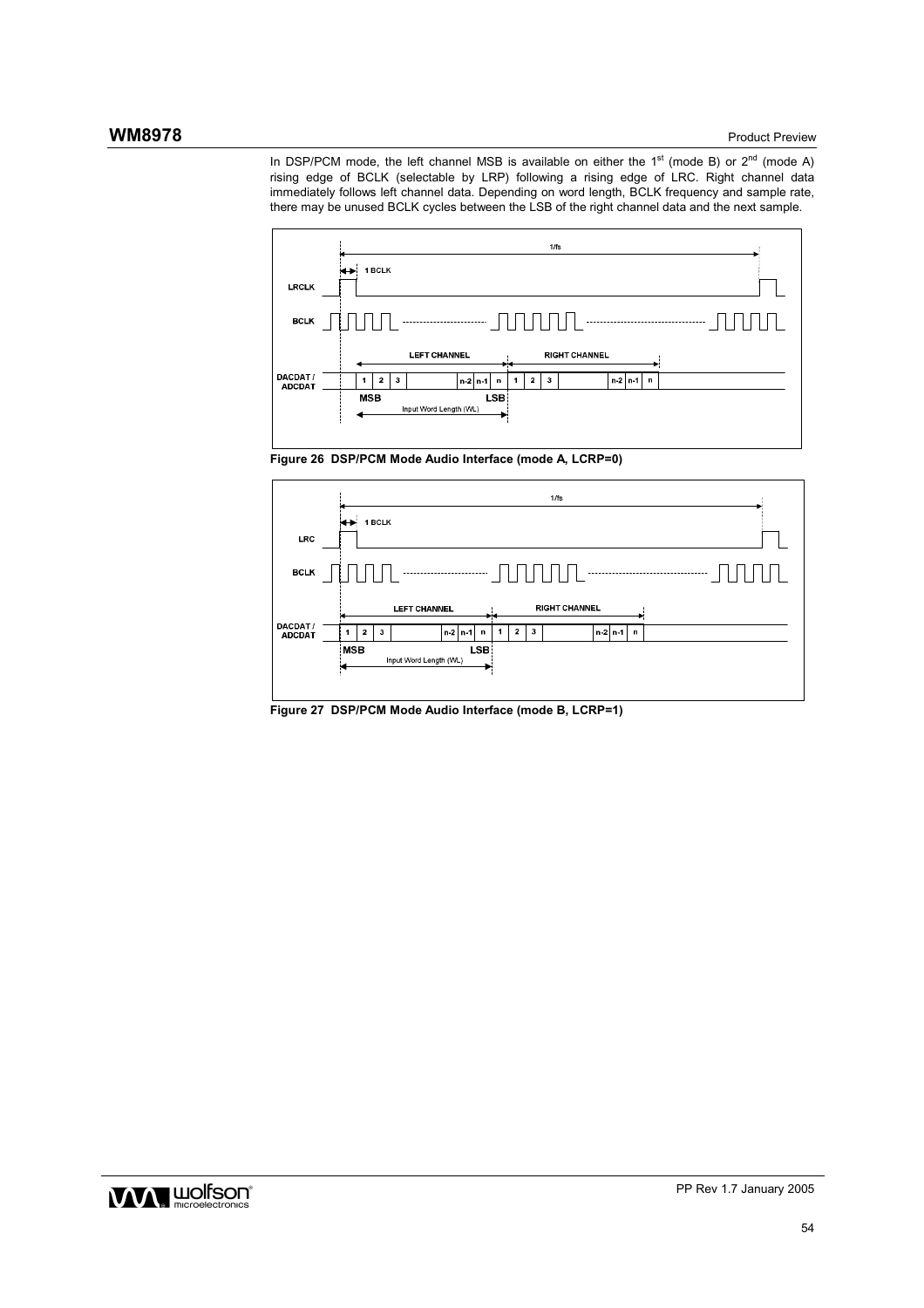| <b>REGISTER</b><br><b>ADDRESS</b> | <b>BIT</b>     | <b>LABEL</b>     | <b>DEFAULT</b> | <b>DESCRIPTION</b>                                                             |
|-----------------------------------|----------------|------------------|----------------|--------------------------------------------------------------------------------|
| R4<br>Audio                       | 0              | <b>MONO</b>      | 0              | Selects between stereo and mono<br>device operation:                           |
| Interface                         |                |                  |                | $0 =$ Stereo device operation                                                  |
| Control                           |                |                  |                | 1 = Mono device operation. Data<br>appears in 'left' phase of LRC.             |
|                                   | 1              | <b>ADCLRSWAP</b> | $\Omega$       | Controls whether ADC data appears in<br>'right' or 'left' phases of LRC clock: |
|                                   |                |                  |                | 0=ADC data appear in 'left' phase of<br><b>LRC</b>                             |
|                                   |                |                  |                | 1=ADC data appears in 'right' phase of<br><b>LRC</b>                           |
|                                   | 2              | <b>DACLRSWAP</b> | 0              | Controls whether DAC data appears in<br>'right' or 'left' phases of LRC clock: |
|                                   |                |                  |                | 0=DAC data appear in 'left' phase of<br><b>LRC</b>                             |
|                                   |                |                  |                | 1=DAC data appears in 'right' phase of<br><b>LRC</b>                           |
|                                   | 4:3            | <b>FMT</b>       | 10             | Audio interface Data Format Select:                                            |
|                                   |                |                  |                | 00=Right Justified                                                             |
|                                   |                |                  |                | 01=Left Justified                                                              |
|                                   |                |                  |                | 10= $I^2S$ format                                                              |
|                                   |                |                  |                | 11= DSP/PCM mode                                                               |
|                                   | 6:5            | WL               | 10             | Word length                                                                    |
|                                   |                |                  |                | $00=16$ bits                                                                   |
|                                   |                |                  |                | $01 = 20$ bits                                                                 |
|                                   |                |                  |                | $10=24$ bits                                                                   |
|                                   |                |                  |                | 11=32 bits (see note)                                                          |
|                                   | $\overline{7}$ | <b>LRCP</b>      |                | LRC clock polarity                                                             |
|                                   |                |                  |                | $0 = normal$                                                                   |
|                                   |                |                  |                | 1=inverted                                                                     |
|                                   | 8              | <b>BCP</b>       |                | <b>BCLK</b> polarity                                                           |
|                                   |                |                  |                | 0=normal                                                                       |
|                                   |                |                  |                | 1=inverted                                                                     |

**Table 44 Audio Interface Control** 

**Note:** Right Justified Mode will only operate with a maximum of 24 bits.

## **AUDIO INTERFACE CONTROL**

The register bits controlling audio format, word length and master / slave mode are summarised below. Each audio interface can be controlled individually.

Register bit MS selects audio interface operation in master or slave mode. In Master mode BCLK, and LRC are outputs. The frequency of BCLK in master mode are controlled with BCLKDIV. These are divided down versions of master clock. This may result in short BCLK pulses at the end of a LRC if there is a non-integer ratio of BCLKs to LRC clocks.

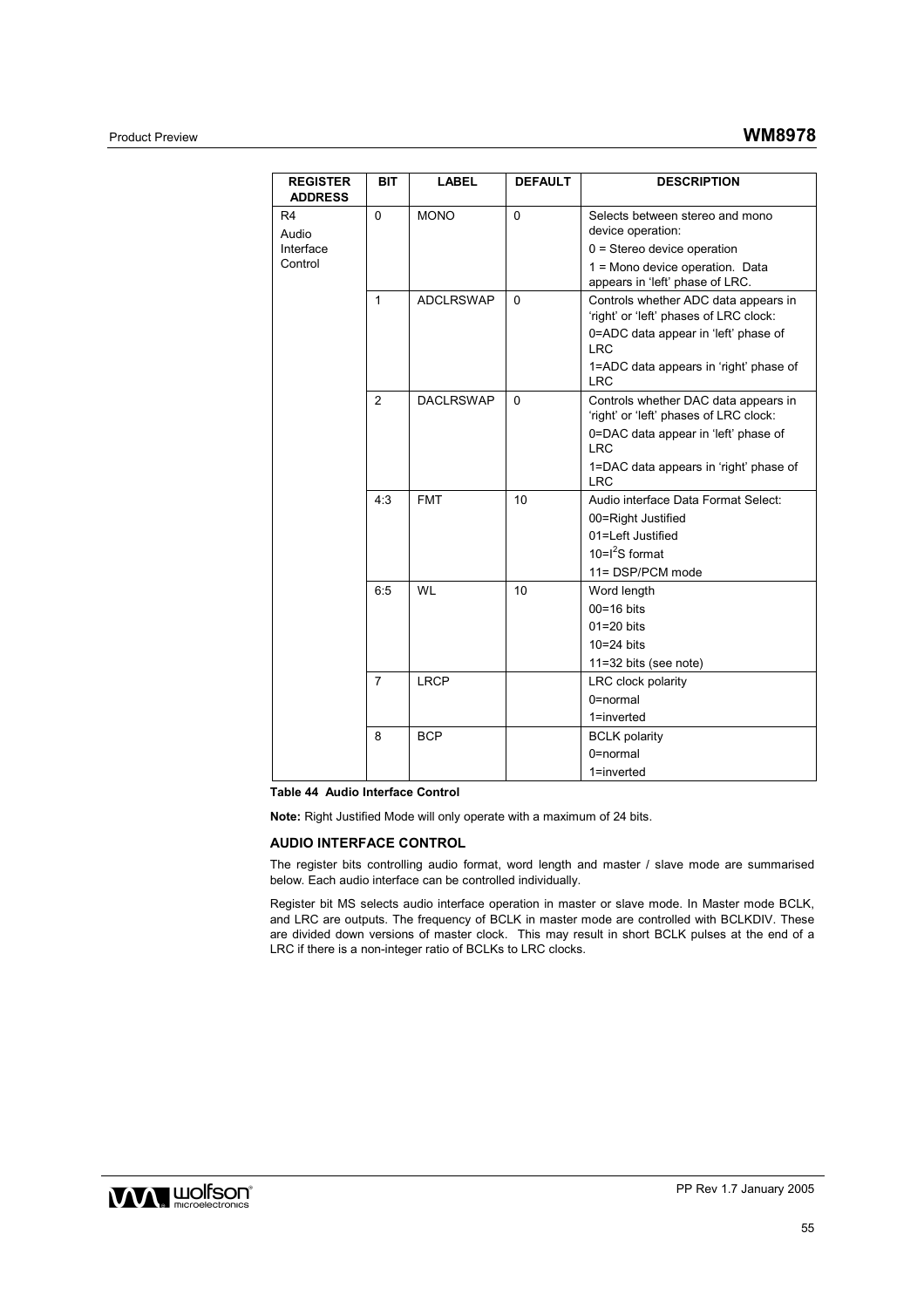## **WM8978** Product Preview

| <b>REGISTER</b><br><b>ADDRESS</b> | BIT      | LABEL          | <b>DEFAULT</b> | <b>DESCRIPTION</b>                                                                       |
|-----------------------------------|----------|----------------|----------------|------------------------------------------------------------------------------------------|
| R <sub>6</sub><br><b>Clock</b>    | $\Omega$ | <b>MS</b>      | $\Omega$       | Sets the chip to be master over LRC<br>and BCLK                                          |
| Generation                        |          |                |                | 0=BCLK and LRC clock are inputs                                                          |
| Control                           |          |                |                | 1=BCLK and LRC clock are outputs<br>generated by the WM8978 (MASTER)                     |
|                                   | 4:2      | <b>BCLKDIV</b> | 000            | Configures the BCLK output frequency,<br>for use when the chip is master over<br>BCLK.   |
|                                   |          |                |                | 000=divide by 1 (BCLK=MCLK)                                                              |
|                                   |          |                |                | 001=divide by 2 (BCLK=MCLK/2)                                                            |
|                                   |          |                |                | 010=divide by 4                                                                          |
|                                   |          |                |                | 011=divide by 8                                                                          |
|                                   |          |                |                | 100=divide by 16                                                                         |
|                                   |          |                |                | 101=divide by 32                                                                         |
|                                   |          |                |                | 110=reserved                                                                             |
|                                   |          |                |                | 111=reserved                                                                             |
|                                   | 7:5      | <b>MCLKDIV</b> | 010            | Sets the scaling for either the MCLK or<br>PLL clock output (under control of<br>CLKSEL) |
|                                   |          |                |                | 000=divide by 1                                                                          |
|                                   |          |                |                | 001=divide by 1.5                                                                        |
|                                   |          |                |                | 010=divide by 2                                                                          |
|                                   |          |                |                | 011=divide by 3                                                                          |
|                                   |          |                |                | 100=divide by 4                                                                          |
|                                   |          |                |                | 101=divide by 6                                                                          |
|                                   |          |                |                | 110=divide by 8                                                                          |
|                                   |          |                |                | 111=divide by 12                                                                         |
|                                   | 8        | <b>CLKSEL</b>  | 1              | Controls the source of the clock for all<br>internal operation:                          |
|                                   |          |                |                | $0 = MCLK$                                                                               |
|                                   |          |                |                | 1=PLL output                                                                             |

**Table 45 Clock Control** 

## **LOOPBACK**

Setting the LOOPBACK register bit enables digital loopback. When this bit is set the output data from the ADC audio interface is fed directly into the DAC data input.

## **COMPANDING**

The WM8978 supports A-law and µ-law companding and linear mode on both transmit (ADC) and receive (DAC) sides. Companding can be enabled on the DAC or ADC audio interfaces by writing the appropriate value to the DAC\_COMP or ADC\_COMP register bits respectively.

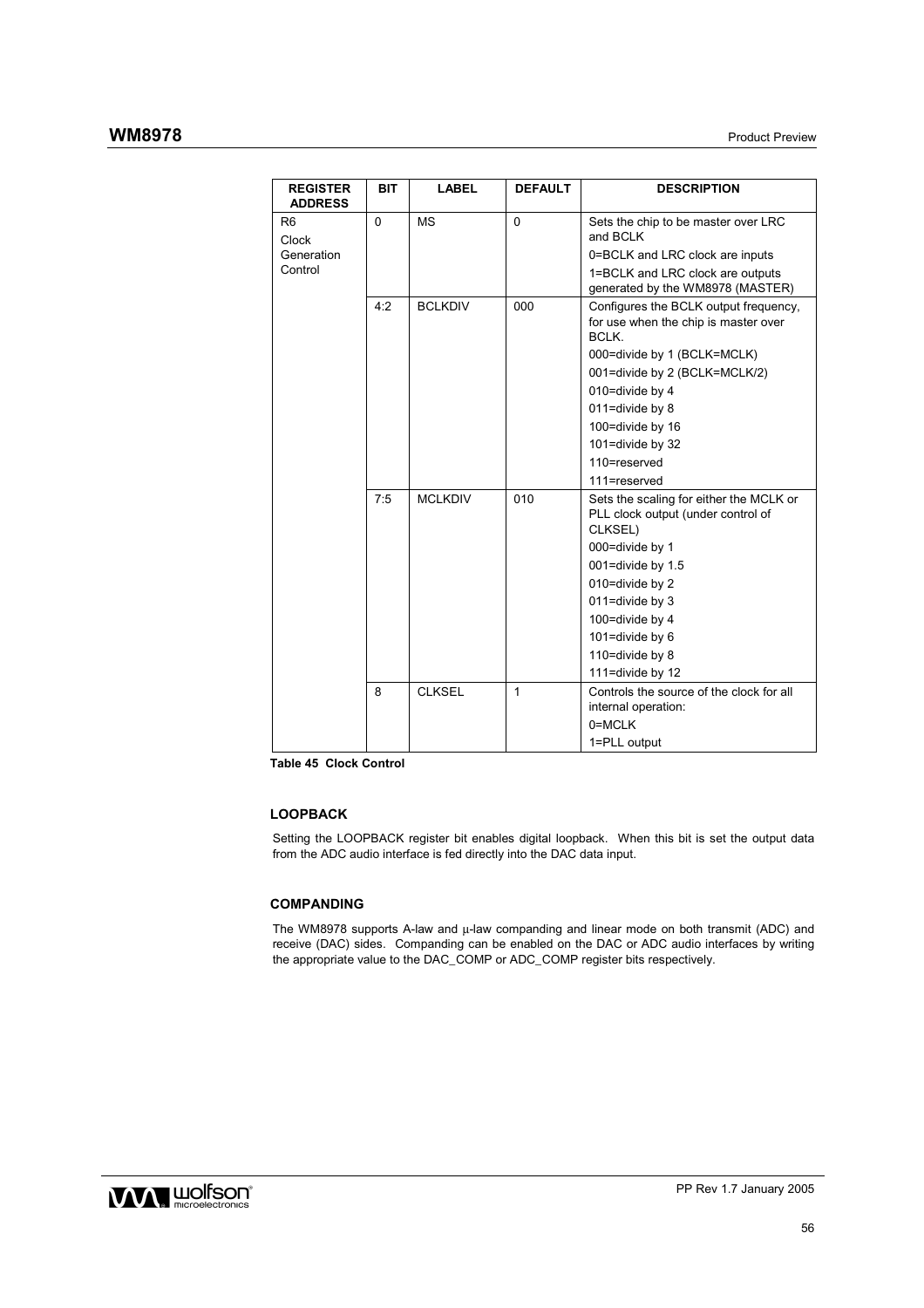| <b>REGISTER</b><br><b>ADDRESS</b> | BIT.     | <b>LABEL</b>    | <b>DEFAULT</b> | <b>DESCRIPTION</b>                                                          |
|-----------------------------------|----------|-----------------|----------------|-----------------------------------------------------------------------------|
| R <sub>5</sub>                    | $\Omega$ | <b>LOOPBACK</b> | $\Omega$       | Digital loopback function                                                   |
| Companding                        |          |                 |                | 0=No loopback                                                               |
| Control                           |          |                 |                | 1=Loopback enabled, ADC data output<br>is ded directly into DAC data input. |
|                                   | 2:1      | ADC_COMP        | $\Omega$       | ADC companding                                                              |
|                                   |          |                 |                | 00=off (linear mode)                                                        |
|                                   |          |                 |                | 01=reserved                                                                 |
|                                   |          |                 |                | $10 = \mu$ -law                                                             |
|                                   |          |                 |                | $11 = A$ -law                                                               |
|                                   | 4:3      | DAC_COMP        | 0              | DAC companding                                                              |
|                                   |          |                 |                | 00=off (linear mode)                                                        |
|                                   |          |                 |                | 01=reserved                                                                 |
|                                   |          |                 |                | $10 = \mu$ -law                                                             |
|                                   |          |                 |                | $11 = A$ -law                                                               |
|                                   | 5        | WL8             | $\Omega$       | $0 =$ off                                                                   |
|                                   |          |                 |                | $1 =$ device operates in 8-bit mode.                                        |

**Table 46 Companding Control** 

Companding involves using a piecewise linear approximation of the following equations (as set out by ITU-T G.711 standard) for data compression:

µ-law (where µ=255 for the U.S. and Japan):

 $F(x) = ln(1 + \mu|x|) / ln(1 + \mu)$  -1 x 1

A-law (where A=87.6 for Europe):

| $F(x) = A x  / (1 + \ln A)$           | $\frac{1}{2}$ for x 1/A   |  |
|---------------------------------------|---------------------------|--|
| $F(x) = (1 + \ln A x ) / (1 + \ln A)$ | $\frac{1}{2}$ for 1/A x 1 |  |

The companded data is also inverted as recommended by the G.711 standard (all 8 bits are inverted for µ-law, all even data bits are inverted for A-law). The data will be transmitted as the first 8 MSB's of data.

Companding converts 13 bits ( $\mu$ -law) or 12 bits (A-law) to 8 bits using non-linear quantization. The input data range is separated into 8 levels, allowing low amplitude signals better precision than that of high amplitude signals. This is to exploit the operation of the human auditory system, where louder sounds do not require as much resolution as quieter sounds. The companded signal is an 8 bit word containing sign (1-bit), exponent (3-bits) and mantissa (4-bits).

Setting the WL8 register bit allows the device to operate with 8-bit data. In this mode it is possible to use 8 BCLK's per LRC frame. When using DSP mode B, this allows 8-bit data words to be output consecutively every 8 BCLK's and can be used with 8-bit data words using the A-law and u-law companding functions.

| BIT8 | <b>BIT[7:4]</b> | <b>BIT[3:0]</b> |
|------|-----------------|-----------------|
| SIGN | <b>EXPONENT</b> | MANTISSA        |

**Table 47 8-bit Companded Word Composition** 

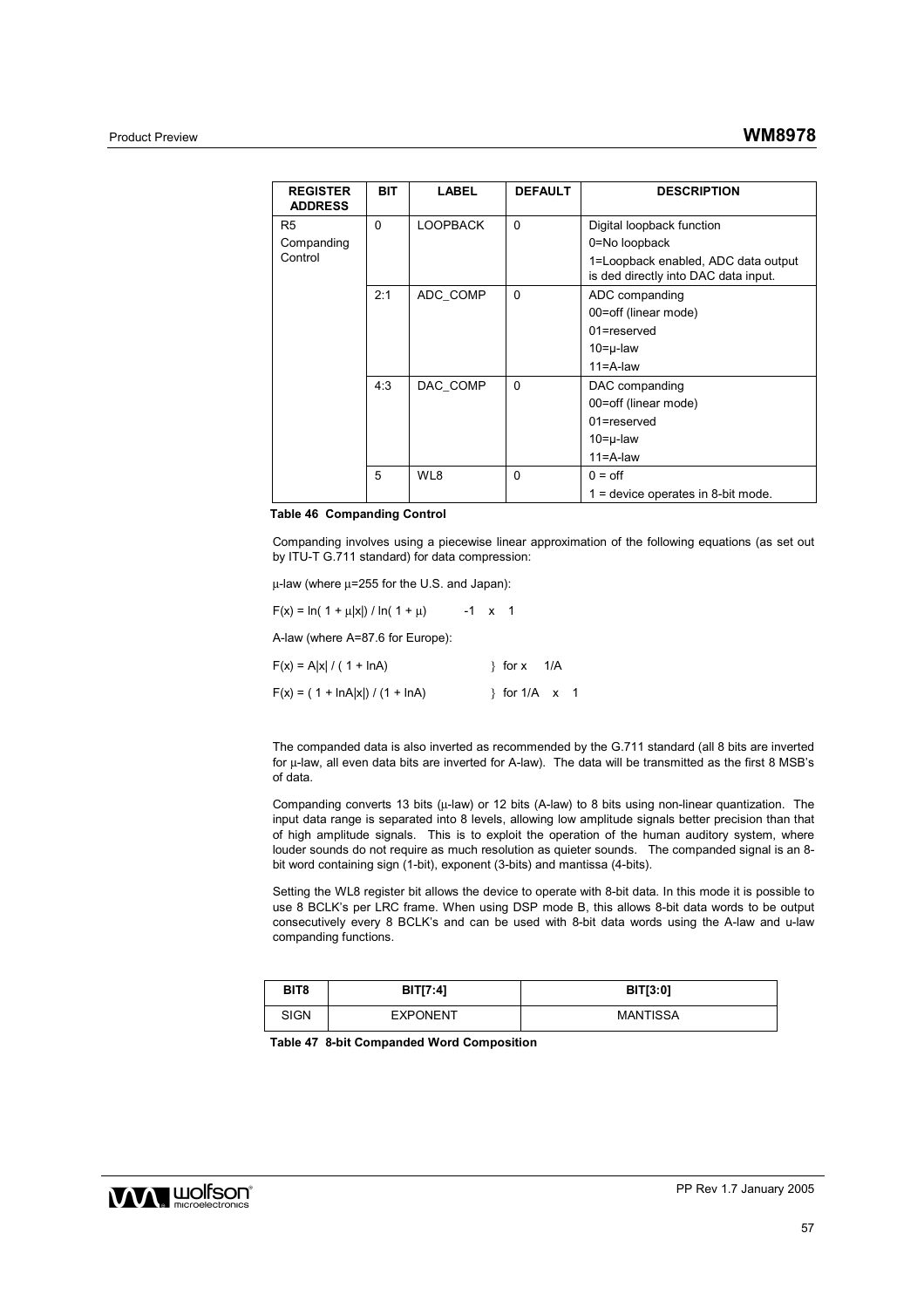

**Figure 28 u-Law Companding** 



**Figure 29 A-Law Companding** 

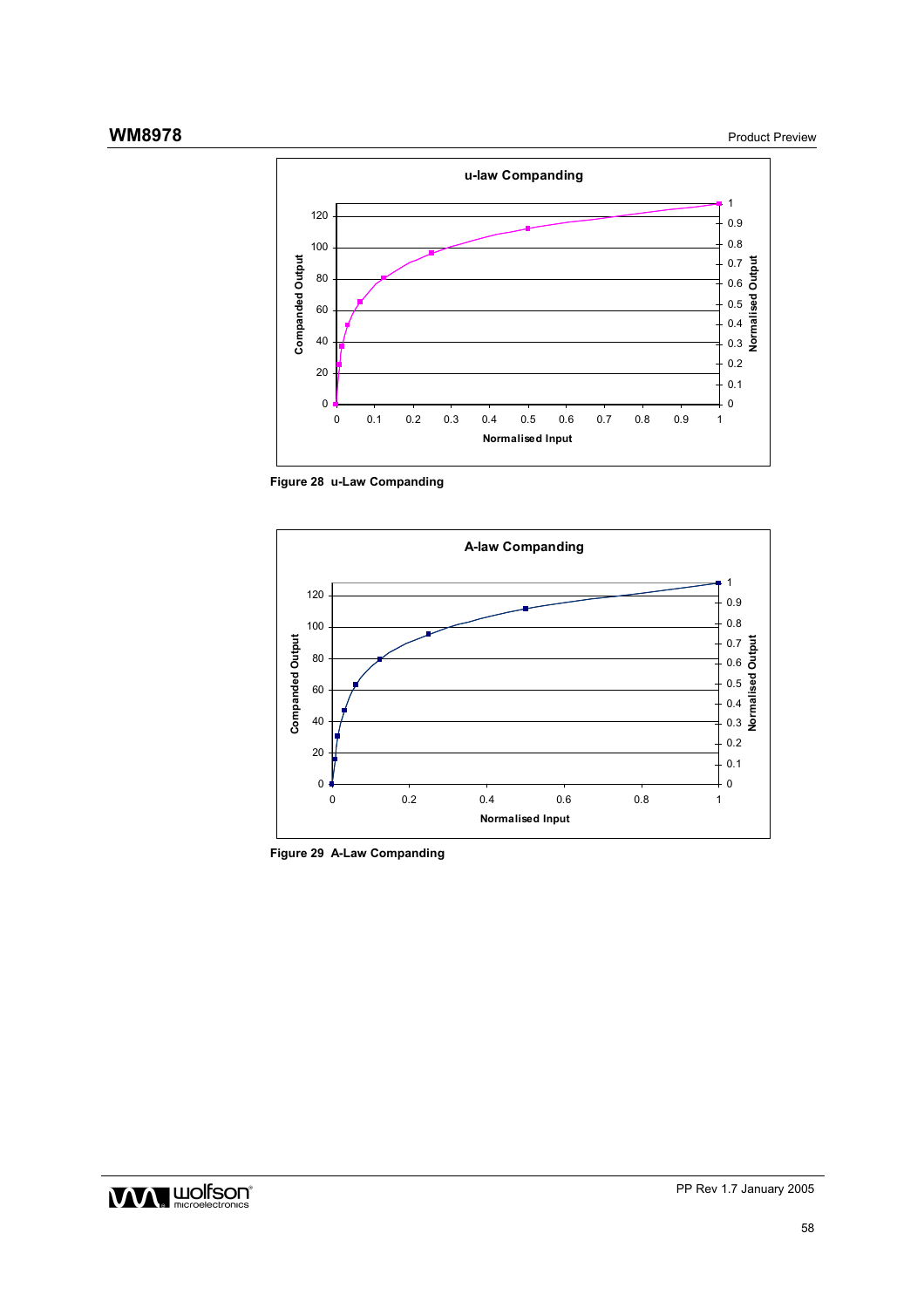## **AUDIO SAMPLE RATES**

The WM8978 sample rates for the ADCs and the DACs are set using the SR register bits. The cutoffs for the digital filters and the ALC attack/decay times stated are determined using these values and assume a 256fs master clock rate.

If a sample rate that is not explicitly supported by the SR register settings is required then the closest SR value to that sample rate should be chosen, the filter characteristics and the ALC attack, decay and hold times will scale appropriately.

| <b>REGISTER</b><br><b>ADDRESS</b> | <b>BIT</b> | <b>LABEL</b> | <b>DEFAULT</b> | <b>DESCRIPTION</b>                                                                                                                                                                                                    |
|-----------------------------------|------------|--------------|----------------|-----------------------------------------------------------------------------------------------------------------------------------------------------------------------------------------------------------------------|
| R7<br>Additional<br>Control       | 3:1        | <b>SR</b>    | 000            | Approximate sample rate (configures the<br>coefficients for the internal digital filters):<br>$000=48kHz$<br>$001 = 32$ kHz<br>$010=24$ kHz<br>$011 = 16kHz$<br>$100 = 12$ kHz<br>$101 = 8kHz$<br>$110-111$ =reserved |

**Table 48 Sample Rate Control** 

## **MASTER CLOCK AND PHASE LOCKED LOOP (PLL)**

The WM8978 has an on-chip phase-locked loop (PLL) circuit that can be used to:

Generate master clocks for the WM8978 audio functions from another external clock, e.g. in telecoms applications.

Generate and output (on pin CSB/GPIO1) a clock for another part of the system that is derived from an existing audio master clock.

Figure 30 shows the PLL and internal clocking arrangment on the WM8978.

The PLL can be enabled or disabled by the PLLEN register bit.

| <b>REGISTER</b><br><b>ADDRESS</b> | BIT | <b>LABEL</b> | <b>DEFAULT</b> | <b>DESCRIPTION</b> |
|-----------------------------------|-----|--------------|----------------|--------------------|
| R <sub>1</sub>                    | 5   | <b>PLLEN</b> |                | PLL enable         |
| Power                             |     |              |                | $0 = PLL$ off      |
| management 1                      |     |              |                | $1 = PLL$ on       |

**Table 49 PLLEN Control Bit** 

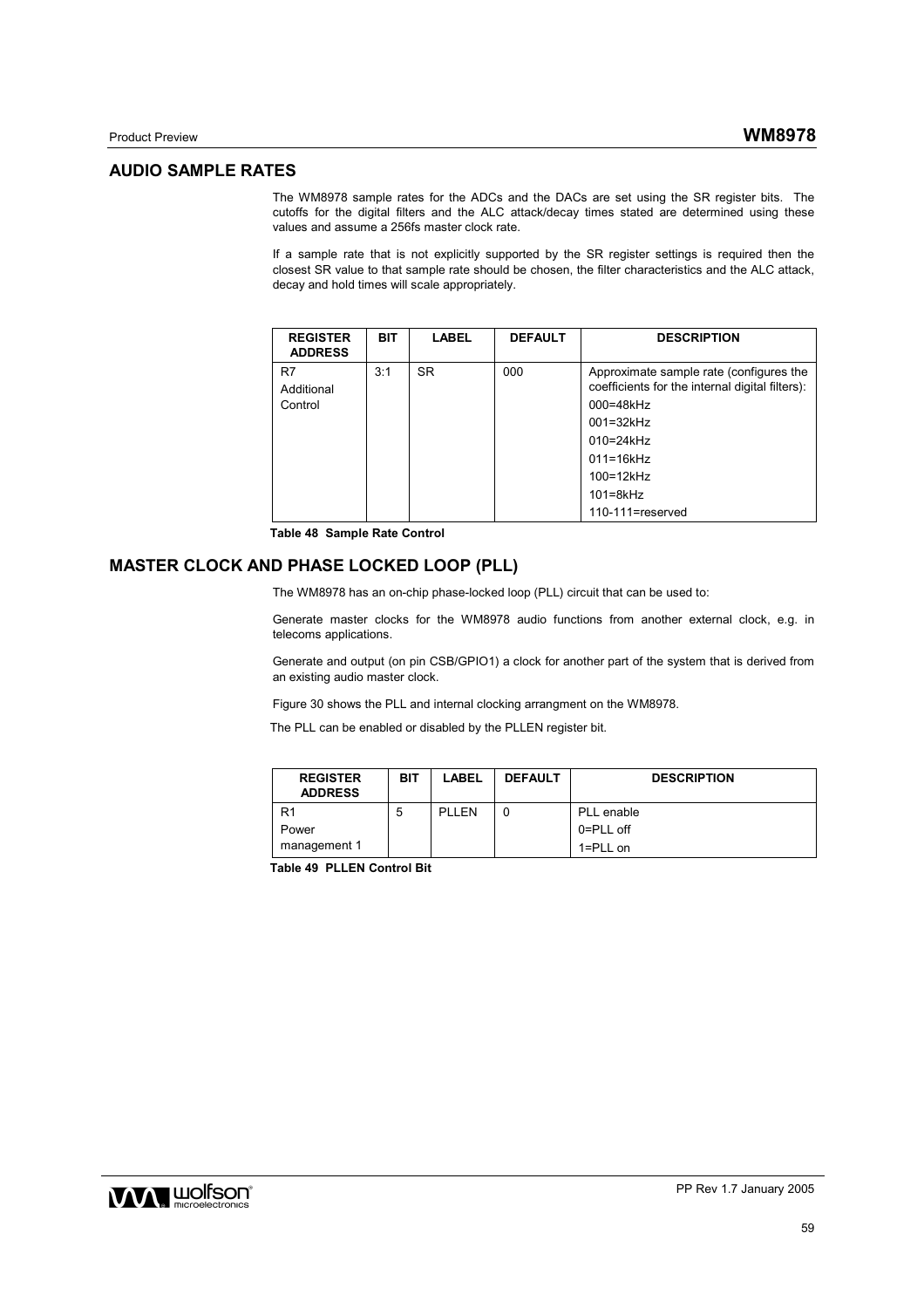

### **Figure 30 PLL and Clock Select Circuit**

The PLL frequency ratio  $R = f_2/f_1$  (see Figure 30) can be set using the register bits PLLK and PLLN:

$$
PLLN = int R
$$

PLLK = int  $(2^{24}$  (R-PLLN))

### **EXAMPLE:**

MCLK=12MHz, required clock = 12.288MHz.

R should be chosen to ensure 5 < PLLN < 13. There is a fixed divide by 4 in the PLL and a selectable divide by N after the PLL which should be set to divide by 2 to meet this requirement.

Enabling the divide by 2 sets the required  $f_2 = 4 \times 2 \times 12.288$  MHz = 98.304 MHz.

 $R = 98.304 / 12 = 8.192$ 

```
PLLN = int R = 8
```
k = int ( $2^{24}$  x (8.192 – 8)) = 3221225 = 3126E9h

| <b>REGISTER</b><br><b>ADDRESS</b>          | <b>BIT</b> | <b>LABEL</b>       | <b>DEFAULT</b>  | <b>DESCRIPTION</b>                                                                                      |
|--------------------------------------------|------------|--------------------|-----------------|---------------------------------------------------------------------------------------------------------|
| R36<br>PLL N value                         | 4          | <b>PLLPRESCALE</b> | 0               | Divide MCLK by 2 before input to<br>PLL                                                                 |
|                                            | 3:0        | PIIN               | 1000            | Integer (N) part of PLL input/output<br>frequency ratio. Use values greater<br>than 5 and less than 13. |
| R37<br>PLL K value                         | 5:0        | PLLK [23:18]       | 0 <sub>Ch</sub> | Fractional (K) part of PLL1<br>input/output frequency ratio (treat as<br>one 24-digit binary number).   |
| R38<br><b>PLL K Value</b><br>2             | 8:0        | PLLK [17:9]        | 093h            |                                                                                                         |
| R <sub>39</sub><br><b>PLL K Value</b><br>3 | 8:0        | <b>PLLK [8:0]</b>  | 0E9h            |                                                                                                         |

**Table 50 PLL Frequency Ratio Control** 

The PLL performs best when  $f_2$  is around 90MHz. Its stability peaks at N=8. Some example settings are shown in Table 51.

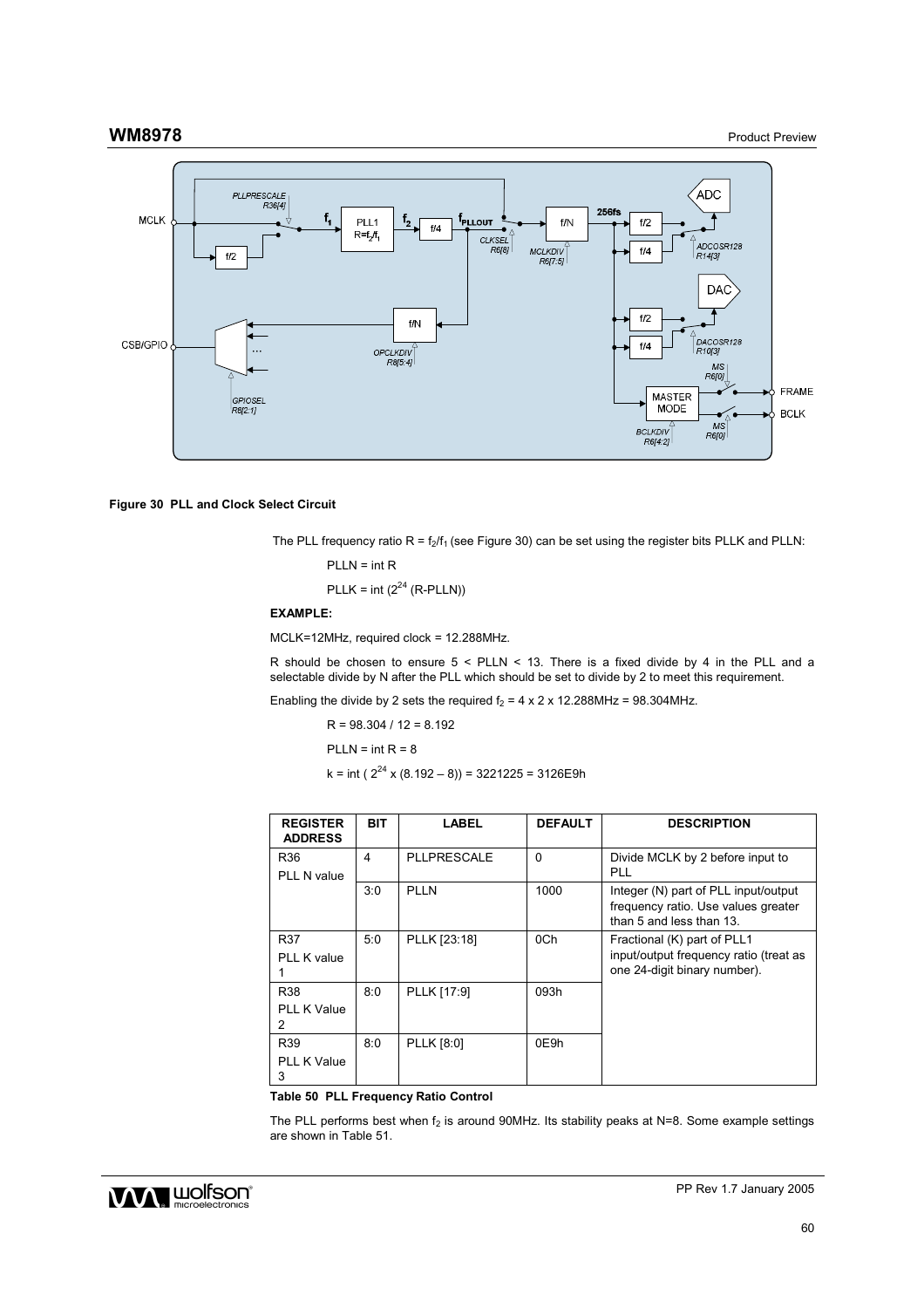Product Preview **WM8978** 

| <b>MCLK</b> | <b>DESIRED</b> | F <sub>2</sub> | <b>PRESCALE</b> | <b>POSTSCALE</b> | $\mathsf{R}$ | N              | K             |
|-------------|----------------|----------------|-----------------|------------------|--------------|----------------|---------------|
| (MHz)       | <b>OUTPUT</b>  | (MHz)          | <b>DIVIDE</b>   | <b>DIVIDE</b>    |              | (Hex)          | (Hex)         |
| (F1)        | (MHz)          |                |                 |                  |              |                |               |
| 12          | 11.29          | 90.3168        | 1               | 2                | 7.5264       | $\overline{7}$ | 86C227        |
| 12          | 12.288         | 98.304         | 1               | $\overline{2}$   | 8.192        | 8              | 3126E9        |
| 13          | 11.29          | 90.3168        | 1               | $\overline{2}$   | 6.947446     | 6              | F28BD5        |
| 13          | 12.288         | 98.304         | 1               | $\overline{2}$   | 7.561846     | $\overline{7}$ | 8FD526        |
| 14.4        | 11.29          | 90.3168        | 1               | 2                | 6.272        | 6              | 45A1CB        |
| 14.4        | 12.288         | 98.304         | 1               | $\overline{2}$   | 6.826667     | 6              | D3A06D        |
| 19.2        | 11.29          | 90.3168        | 2               | $\overline{2}$   | 9.408        | 9              | 6872B0        |
| 19.2        | 12.288         | 98.304         | 2               | $\overline{2}$   | 10.24        | A              | 3D70A4        |
| 19.68       | 11.29          | 90.3168        | 2               | $\overline{2}$   | 9.178537     | 9              | 2DB493        |
| 19.68       | 12.288         | 98.304         | 2               | 2                | 9.990243     | 9              | <b>FD80A0</b> |
| 19.8        | 11.29          | 90.3168        | 2               | $\overline{2}$   | 9.122909     | 9              | 1F76F8        |
| 19.8        | 12.288         | 98.304         | $\overline{2}$  | $\overline{2}$   | 9.929697     | 9              | EE009F        |
| 24          | 11.29          | 90.3168        | 2               | $\overline{2}$   | 7.5264       | $\overline{7}$ | 86C227        |
| 24          | 12.288         | 98.304         | $\overline{2}$  | 2                | 8.192        | 8              | 3126E9        |
| 26          | 11.29          | 90.3168        | $\overline{2}$  | $\mathbf{2}$     | 6.947446     | 6              | F28BD5        |
| 26          | 12.288         | 98.304         | $\overline{2}$  | $\overline{2}$   | 7.561846     | 7              | 8FD526        |
| 27          | 11.29          | 90.3168        | 2               | $\overline{2}$   | 6.690133     | 6              | BOAC94        |
| 27          | 12.288         | 98.304         | $\overline{2}$  | $\overline{2}$   | 7.281778     | 7              | 482297        |

**Table 51 PLL Frequency Examples** 

## **GENERAL PURPOSE INPUT/OUTPUT**

The WM8978 has three dual purpose input/output pins.

- CSB/GPIO1: CSB / GPIO pin
- L2/GPIO2: Left channel line input / headphone detection input
- R2/GPIO3: Right channel line input / headphone detection input

The GPIO2 and GPIO3 functions are provided for use as jack detection inputs.

The GPIO1 functions are provided for use as a jack detection input or general purpose output.

The default configuration for the CSB/GPIO1 is to be an input.

When setup as an input, the CSB/GPIO1 pin can either be used as CSB or for jack detection, depending on how the MODE pin is set.

Table 48 illustrates the functionality of the GPIO1 pin when used as a general purpose output.

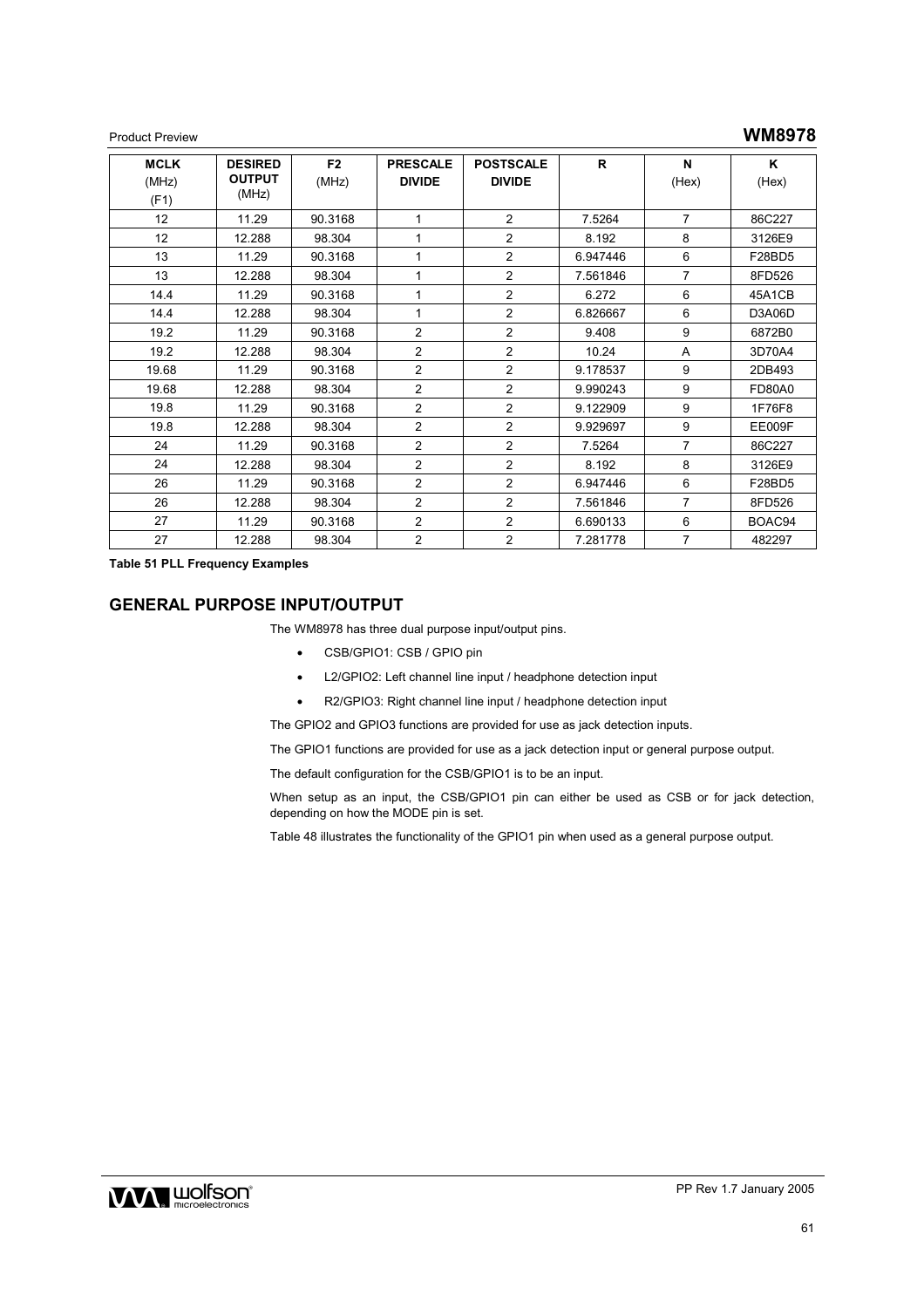| <b>REGISTER</b><br><b>ADDRESS</b> | BIT | <b>LABEL</b>    | <b>DEFAULT</b> | <b>DESCRIPTION</b>              |
|-----------------------------------|-----|-----------------|----------------|---------------------------------|
| R8                                | 2:0 | GPIO1SEL        | 000            | CSB/GPIO1 pin function select:  |
| <b>GPIO</b>                       |     |                 |                | 000= input (CSB/jack detection: |
| Control                           |     |                 |                | depending on MODE setting)      |
|                                   |     |                 |                | $001$ = reserved                |
|                                   |     |                 |                | 010=Temp ok                     |
|                                   |     |                 |                | 011=Amute active                |
|                                   |     |                 |                | 100=PLL clk o/p                 |
|                                   |     |                 |                | 101=PLL lock                    |
|                                   |     |                 |                | 110=logic 1                     |
|                                   |     |                 |                | 111= $logic$ 0                  |
|                                   | 3   | GPIO1POL        | $\Omega$       | <b>GPIO1 Polarity invert</b>    |
|                                   |     |                 |                | 0=Non inverted                  |
|                                   |     |                 |                | 1=Inverted                      |
|                                   | 5:4 | <b>OPCLKDIV</b> | $00 \,$        | PLL Output clock division ratio |
|                                   |     |                 |                | 00=divide by 1                  |
|                                   |     |                 |                | 01=divide by 2                  |
|                                   |     |                 |                | 10=divide by 3                  |
|                                   |     |                 |                | 11=divide by 4                  |

### **Table 52 CSB/GPIO Control**

Note: If MODE is set to 3 wire mode, CSB/GPIO1 shall be used as CSB input irrespective of the GPIO1SEL[2:] bits.

For further details of the Jack detect operation see the OUTPUT SWITCHING section.

## **OUTPUT SWITCHING (JACK DETECT)**

When the device is configured with a 2-wire interface the CSB/GPIO1 pin can be used as a switch control input to automatically disable one set of outputs and enable another. The L2/GPIO2 and R2/GPIO3 pins can also be used for this purpose. For example, when a headphone is plugged into a jack socket then it may be desirable to disable the speaker (e.g. when one of the GPIO pins is connected to a mechanical switch in the headphone socket to detect plug-in).

The GPIO pins have an internal de-bounce circuit when in this mode in order to prevent the output enables from toggling multiple times due to input glitches. This de-bounce circuit is clocked from a slow clock with period  $2^{21}$  x MCLK.

Note that the GPIOPOL bits are not relevant for jack detection, it is the signal detected at the pin which is used.

The switching on/off of the outputs is fully configurable by the user. Each output, OUT1, OUT2, OUT3 and OUT4 has 2 associated enables. OUT1\_EN\_0, OUT2\_EN\_0, OUT3\_EN\_0 and OUT4\_EN\_0 are the output enable signal which are used if the selected jack detection pin is at logic 0 (after de-bounce). OUT1\_EN\_1, OUT2\_EN\_1, OUT3\_EN\_1 and OUT4\_EN\_1 are the output enable signals which are used if the selected jack detection pin is at logic 1 (after de-bounce).

Similar to the output enables, VMID can be driven out of OUT3. This VMID output can be configured to be on/off depending on the jack detection input polarity of the VMID\_EN\_0 and VMID\_EN\_1 bits.

The jack detection enables work as follows:

All OUT EN signals have an AND function performed with their normal enable signals (in Table 40). When an output is normally enabled at per Table 40, the selected jack detection enable (controlled by selected jack detection pin polarity) is set 0, it will turn the output off. If the normal enable signal is already OFF (0), the jack detection signal will have no effect due on the AND function.

During jack detection if the user desires an output to be un-changed whether the jack is in or not, both the JD\_EN settings i.e. JD\_EN0 and JD\_EN1, should be set to 0000.

The VMID\_EN signal has an OR function performed with the normal VMID driver enable. If the VMID\_EN signal is to have no effect to normal functionality when jack detection is enabled, it should set to 0 for all JD\_EN0 or JD\_EN1 settings.

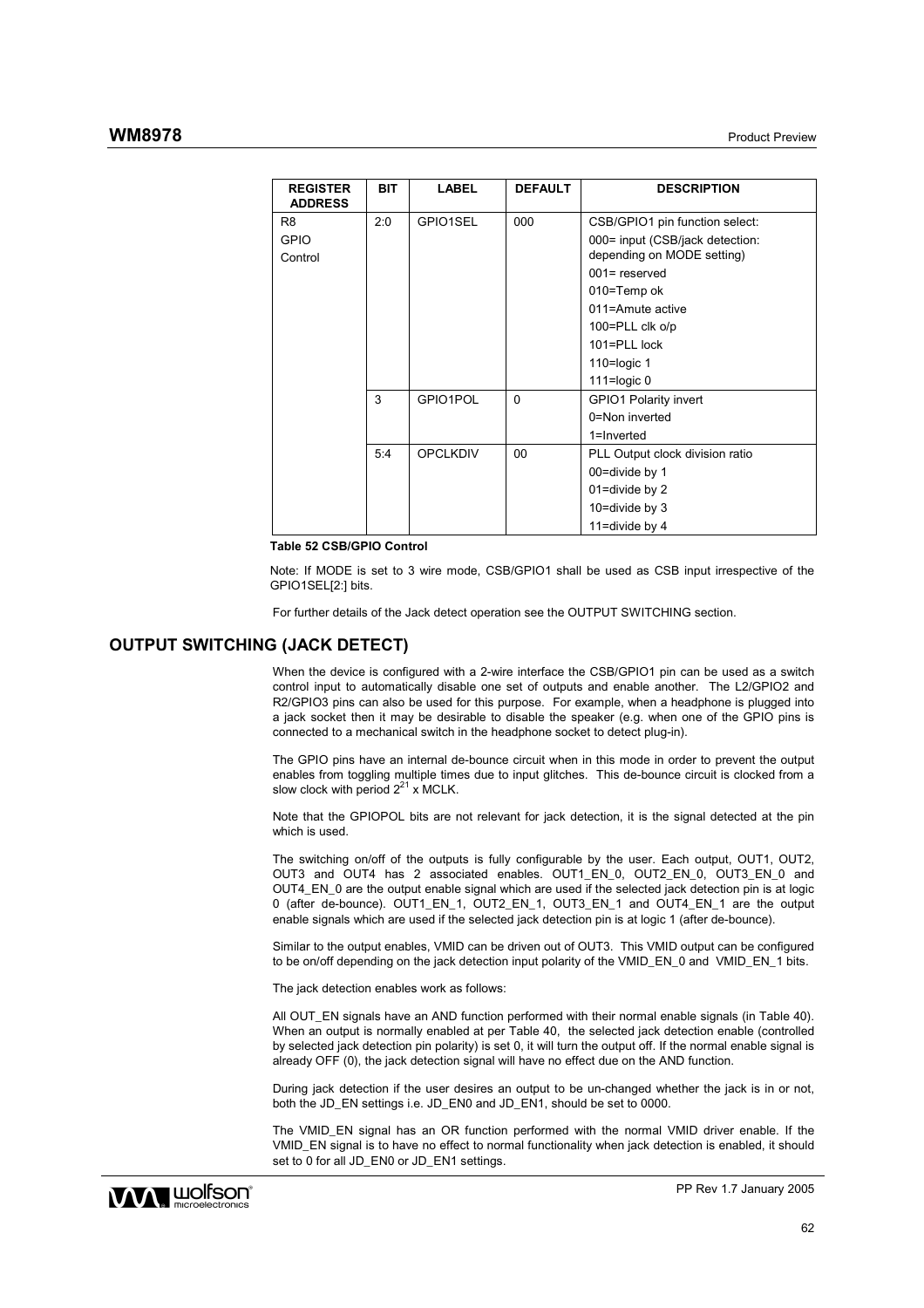## Product Preview **WM8978**

If jack detection is not enabled (JD\_EN=0), the output enables default to all 1's, allowing the outputs to be controlled as normal via the normal output enables found in Table 40. Similarly the VMID\_EN signal defaults to 0 allowing the VMID driver to be controlled via the normal enable bit.

|                                   | <b>BIT</b> | <b>LABEL</b> | <b>DEFAULT</b> | <b>DESCRIPTION</b>                   |
|-----------------------------------|------------|--------------|----------------|--------------------------------------|
| <b>REGISTER</b><br><b>ADDRESS</b> |            |              |                |                                      |
| R9                                | 5:4        | JD_SEL       | 00             | Pin selected as jack detection input |
| <b>GPIO</b> control               |            |              |                | $00 = GPIO1$                         |
|                                   |            |              |                | $01 = GPIO2$                         |
|                                   |            |              |                | $10 = GPIO3$                         |
|                                   |            |              |                | $11 =$ Reserved                      |
|                                   | 6          | JD_EN        | $\Omega$       | <b>Jack Detection Enable</b>         |
|                                   |            |              |                | 0=disabled                           |
|                                   |            |              |                | $1$ =enabled                         |
|                                   | 8:7        | JD VMID      | 00             | [7] VMID_EN_0                        |
|                                   |            |              |                | [8] VMID_EN_1                        |
| R <sub>13</sub>                   | 3:0        | JD_EN0       | $\Omega$       | Output enables when selected jack    |
|                                   |            |              |                | detection input is logic 0.          |
|                                   |            |              |                | [0]= OUT1_EN_0                       |
|                                   |            |              |                | $[1] = OUT2_EN_0$                    |
|                                   |            |              |                | [2]= OUT3_EN_0                       |
|                                   |            |              |                | [3]= OUT4 EN 0                       |
|                                   | 7:4        | JD_EN1       | $\Omega$       | Output enables when selected jack    |
|                                   |            |              |                | detection input is logic 1           |
|                                   |            |              |                | $[4] =$ OUT1_EN_1                    |
|                                   |            |              |                | [5]= OUT2_EN_1                       |
|                                   |            |              |                | [6]= OUT3_EN_1                       |
|                                   |            |              |                | $[7] = \text{OUT4 EN} 1$             |

**Table 53 Jack Detect Register Control Bits** 

## **CONTROL INTERFACE**

## **SELECTION OF CONTROL MODE AND 2-WIRE MODE ADDRESS**

The control interface can operate as either a 3-wire or 2-wire MPU interface. The MODE pin determines the 2 or 3 wire mode as shown in Table 54.

The WM8978 is controlled by writing to registers through a serial control interface. A control word consists of 16 bits. The first 7 bits (B15 to B9) are address bits that select which control register is accessed. The remaining 9 bits (B8 to B0) are register bits, corresponding to the 9 bits in each control register.

| <b>MODE</b> | <b>INTERFACE FORMAT</b> |
|-------------|-------------------------|
| Low         | 2 wire                  |
| High        | 3 wire                  |

**Table 54 Control Interface Mode Selection** 

### **3-WIRE SERIAL CONTROL MODE**

In 3-wire mode, every rising edge of SCLK clocks in one data bit from the SDIN pin. A rising edge on CSB/GPIO1 pin latches in a complete control word consisting of the last 16 bits.

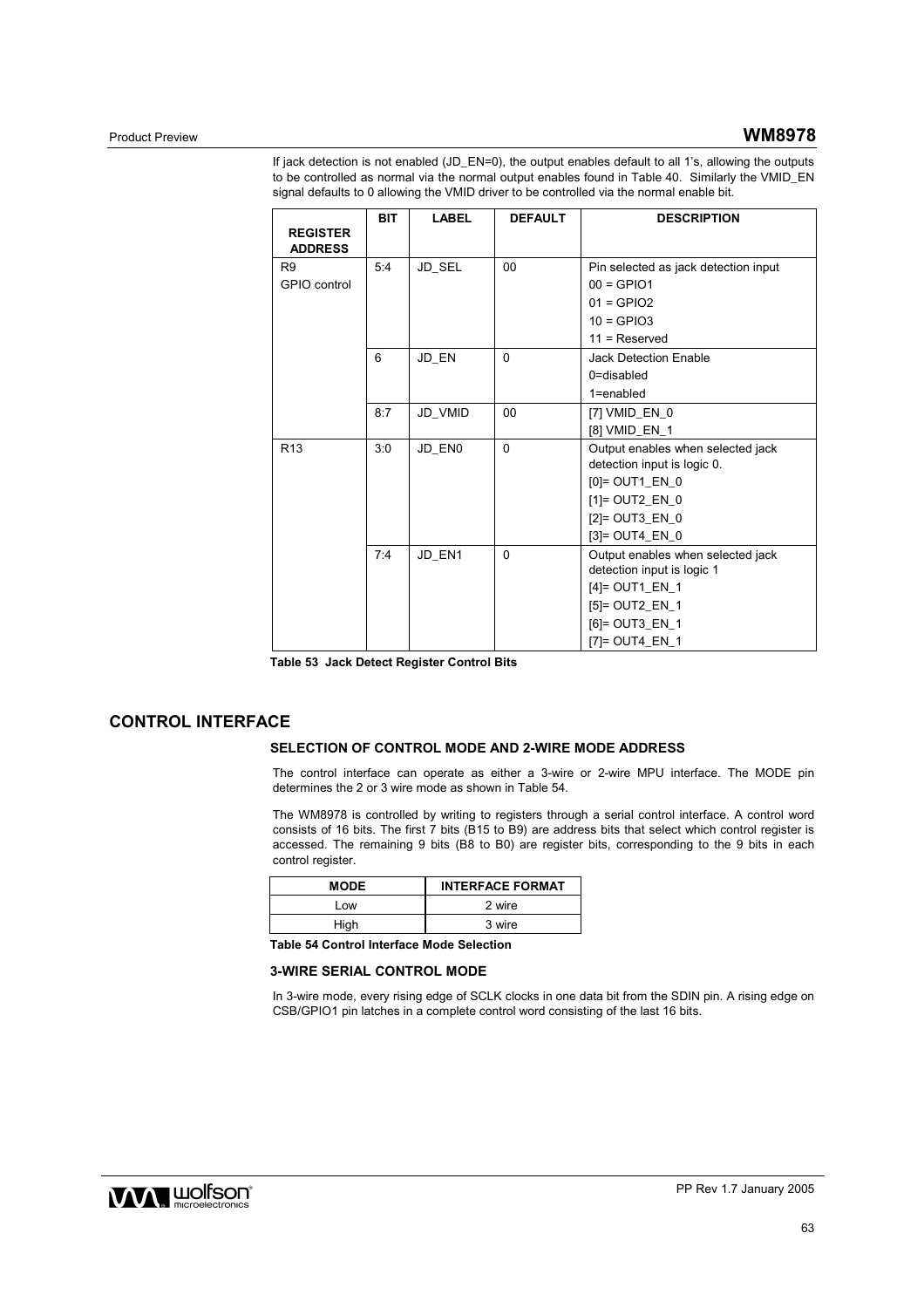

**Figure 31 3-Wire Serial Control Interface** 

### **2-WIRE SERIAL CONTROL MODE**

The WM8978 supports software control via a 2-wire serial bus. Many devices can be controlled by the same bus, and each device has a unique 7-bit device address (this is not the same as the 7-bit address of each register in the WM8978).

The WM8978 operates as a slave 2-wire device only. The controller indicates the start of data transfer with a high to low transition on SDIN while SCLK remains high. This indicates that a device address and data will follow. All devices on the 2-wire bus respond to the start condition and shift in the next eight bits on SDIN (7-bit address + Read/Write bit, MSB first). If the device address received matches the address of the WM8978, then the WM8978 responds by pulling SDIN low on the next clock pulse (ACK). If the address is not recognised or the R/W bit is '1' when operating in write only mode, the WM8978 returns to the idle condition and wait for a new start condition and valid address.

During a write, once the WM8978 has acknowledged a correct address, the controller sends the first byte of control data (B15 to B8, i.e. the WM8978 register address plus the first bit of register data). The WM8978 then acknowledges the first data byte by pulling SDIN low for one clock pulse. The controller then sends the second byte of control data (B7 to B0, i.e. the remaining 8 bits of register data), and the WM8978 acknowledges again by pulling SDIN low.

Transfers are complete when there is a low to high transition on SDIN while SCLK is high. After a complete sequence the WM8978 returns to the idle state and waits for another start condition. If a start or stop condition is detected out of sequence at any point during data transfer (i.e. SDIN changes while SCLK is high), the device jumps to the idle condition.



**Figure 32 2-Wire Serial Control Interface** 

In 2-wire mode the WM8978 has a fixed device address, 0011010.

## **RESETTING THE CHIP**

The WM8978 can be reset by performing a write of any value to the software reset register (address 0 hex). This will cause all register values to be reset to their default values. In addition to this there is a Power-On Reset (POR) circuit which ensures that the registers are set to default when the device is powered up.

## **POWER SUPPLIES**

The WM8978 can use up to four separate power supplies:

AVDD and AGND: Analogue supply, powers all analogue functions except the speaker output and mono output drivers. AVDD can range from 2.5V to 3.6V and has the most significant impact on overall power consumption (except for power consumed in the headphone). A large AVDD slightly improves audio quality.

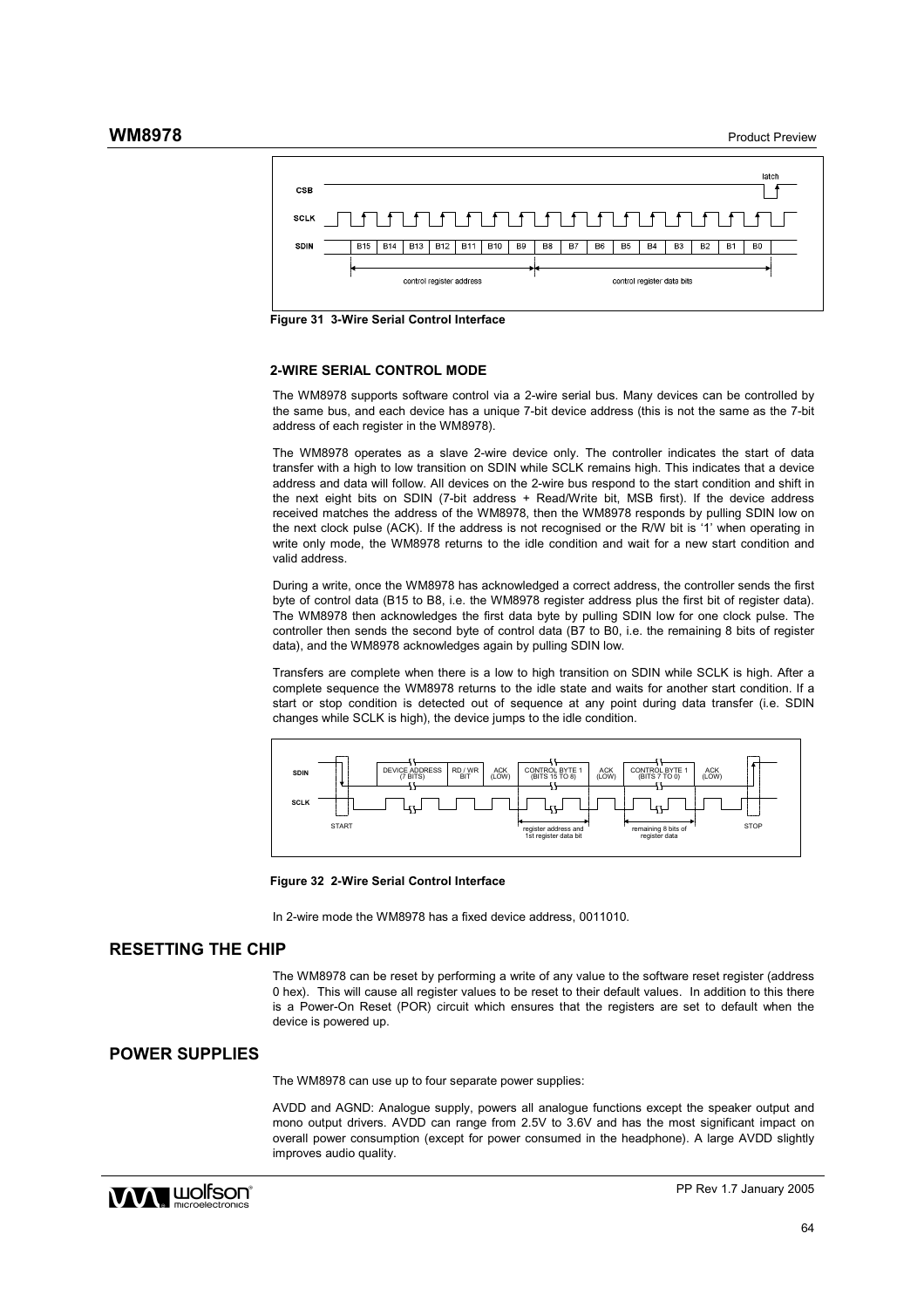SPKVDD and SPKGND: Headphone and Speaker supplies, power the speaker and mono output drivers. SPKVDD can range from 2.5V to 5V. SPKVDD can be tied to AVDD, but it requires separate layout and decoupling capacitors to curb harmonic distortion. With a larger SPKVDD, louder headphone and speaker outputs can be achieved with lower distortion. If SPKVDD is lower than AVDD, the output signal may be clipped.

DCVDD: Digital core supply, powers all digital functions except the audio and control interfaces. DCVDD can range from 1.62V to 3.6V, and has no effect on audio quality. The return path for DCVDD is DGND, which is shared with DBVDD.

DBVDD can range from 1.8V to 3.6V. DBVDD return path is through DGND.

It is possible to use the same supply voltage for all four supplies. However, digital and analogue supplies should be routed and decoupled separately on the PCB to keep digital switching noise out of the analogue signal paths.

### **RECOMMENDED POWER UP/DOWN SEQENCE**

In order to minimise output 'pop' and 'click' noise it is recommended that the device is powered up in a controlled sequence.

In addition to this it is recommended that the zero cross functions are used when changing the volume in the PGAs.

## **POWER MANAGEMENT**

### **SAVING POWER BY REDUCING OVERSAMPLING RATE**

The default mode of operation of the ADC and DAC digital filters is in 64x oversampling mode. Under the control of ADCOSR and DACOSR the oversampling rate may be doubled. 64x oversampling results in a slight decrease in noise performance compared to 128x but lowers the power consumption of the device.

| <b>REGISTER</b><br><b>ADDRESS</b> | BIT | LABEL     | <b>DEFAULT</b> | <b>DESCRIPTION</b>         |
|-----------------------------------|-----|-----------|----------------|----------------------------|
| R <sub>10</sub>                   |     | DACOSR128 | 0              | DAC oversample rate select |
| DAC control                       |     |           |                | $0 = 64x$ (lowest power)   |
|                                   |     |           |                | $1 = 128x$ (best SNR)      |
| R <sub>14</sub>                   | 3   | ADCOSR128 | 0              | ADC oversample rate select |
| ADC control                       |     |           |                | $0 = 64x$ (lowest power)   |
|                                   |     |           |                | $1 = 128x$ (best SNR)      |

**Table 55 ADC and DAC Oversampling Rate Selection** 

### **VMID**

The analogue will not work unless VMID is enabled (VMIDSEL 00). The impedance of the VMID resistor string, together with the decoupling capacitor on the VMID pin will determine the startup time of the VMID circuit.

| <b>REGISTER</b><br><b>ADDRESS</b> | <b>BIT</b> | <b>LABEL</b> | <b>DEFAULT</b> | <b>DESCRIPTION</b>                                                  |
|-----------------------------------|------------|--------------|----------------|---------------------------------------------------------------------|
| R1<br>Power                       | 1:0        | VMIDSEL      | 00             | Reference string impedance to VMID pin<br>(detemines startup time): |
| management 1                      |            |              |                | 00=off (open circuit)                                               |
|                                   |            |              |                | $01 = 75k\Omega$                                                    |
|                                   |            |              |                | $10=300k\Omega$                                                     |
|                                   |            |              |                | $11=5k\Omega$ (for fastest startup)                                 |

**Table 56 VMID Impedance Control** 

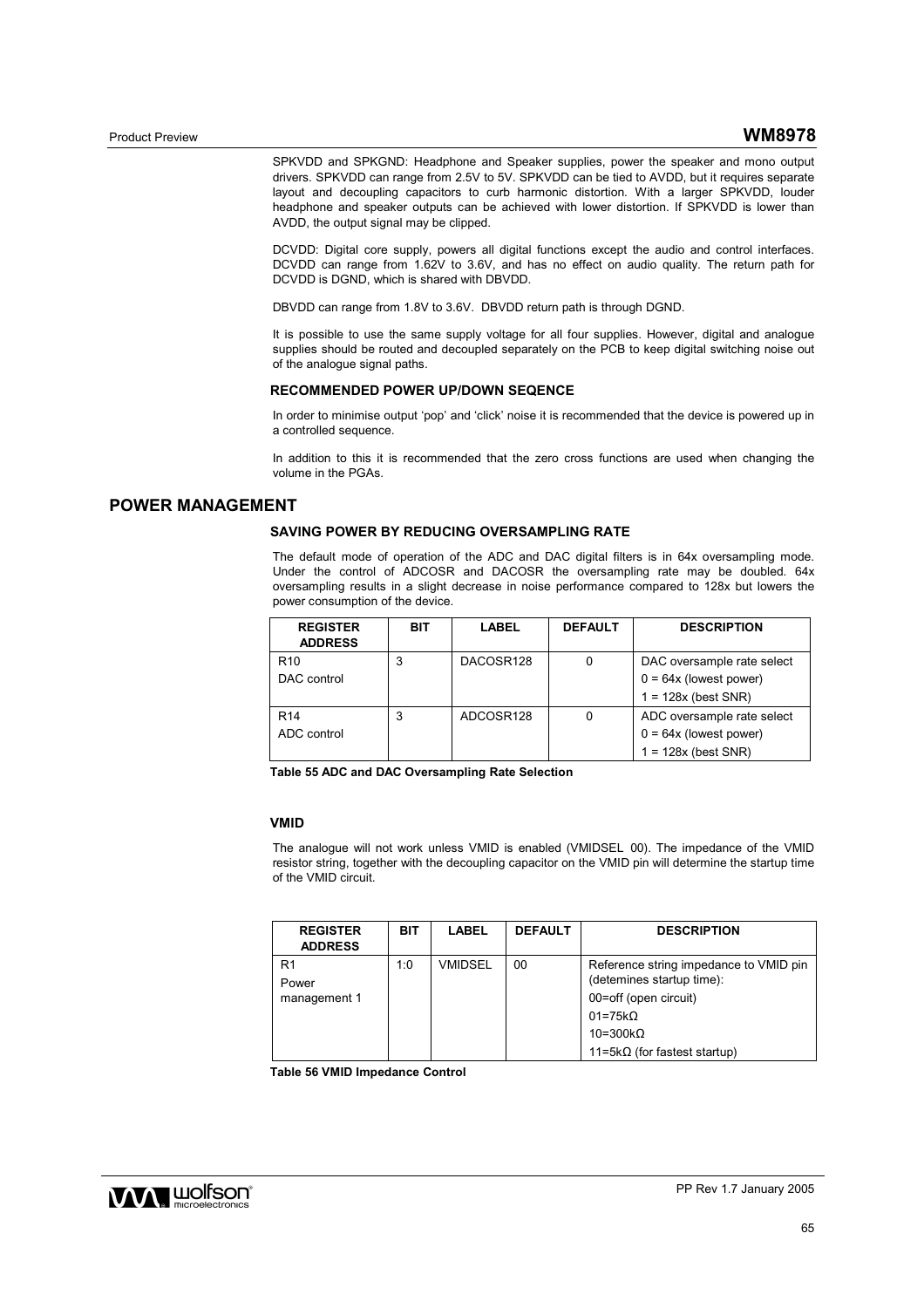### **BIASEN**

| <b>REGISTER</b><br><b>ADDRESS</b> | BIT | LABEL         | <b>DEFAULT</b> | <b>DESCRIPTION</b>              |
|-----------------------------------|-----|---------------|----------------|---------------------------------|
| R1<br>Power<br>management 1       | 3   | <b>BIASEN</b> |                | Analogue amplifier bias control |

The analogue amplifiers will not operate unless BIASEN is enabled.

**Table 57 Analogue Bias Control** 

### **ESTIMATED SUPPLY CURRENTS**

When either the DAC or ADC are enabled it is estimated that approximately 4mA will be drawn from DCVDD when fs=48kHz (This will be lower at lower sample rates). When the PLL is enabled an additional 700 microamps will be drawn from DCVDD.

|  |  | Table 58 shows the estimated 3.3V AVDD current drawn by various circuits, by register bit. |
|--|--|--------------------------------------------------------------------------------------------|
|  |  |                                                                                            |

| <b>REGISTER BIT</b> | <b>AVDD CURRENT (MILLIAMPS)</b>              |
|---------------------|----------------------------------------------|
| <b>BUFDCOPEN</b>    | 0.1                                          |
|                     |                                              |
| <b>OUT4MIXEN</b>    | 0.2                                          |
| <b>OUT3MIXEN</b>    | 0.2                                          |
| <b>PLLEN</b>        | 1.4 (with clocks applied)                    |
| <b>MICBEN</b>       | 0.5                                          |
| <b>BIASEN</b>       | 0.3                                          |
| <b>BUFIOEN</b>      | 0.1                                          |
| <b>VMIDSEL</b>      | 10K=>0.3, less than 0.1 for 100k/500k        |
| ROUT1EN             | 0.4                                          |
| LOUT1EN             | 0.4                                          |
| <b>BOOSTENR</b>     | 0.2                                          |
| <b>BOOSTENL</b>     | 0.2                                          |
| <b>INPPGAENR</b>    | 0.2                                          |
| <b>INPPGAENL</b>    | 0.2                                          |
| <b>ADCENR</b>       | x64 (ADCOSR=0)=>2.6, x128 (ADCOSR=1)=>4.9    |
| <b>ADCENL</b>       | x64 (ADCOSR=0)=>2.6, x128 (ADCOSR=1)=>4.9    |
| OUT4EN              | 0.2                                          |
| OUT3EN              | 0.2                                          |
| LOUT2EN             | 1mA from SPKVDD + 0.2mA from AVDD in 5V mode |
| ROUT2EN             | 1mA from SPKVDD + 0.2mA from AVDD in 5V mode |
| <b>RMIXEN</b>       | 0.2                                          |
| <b>LMIXEN</b>       | 0.2                                          |
| <b>DACENR</b>       | x64 (DACOSR=0)=>1.8, x128(DACOSR=1)=>1.9     |
| <b>DACENL</b>       | x64 (DACOSR=0)=>1.8, x128(DACOSR=1)=>1.9     |

**Table 58 AVDD Supply Current** 

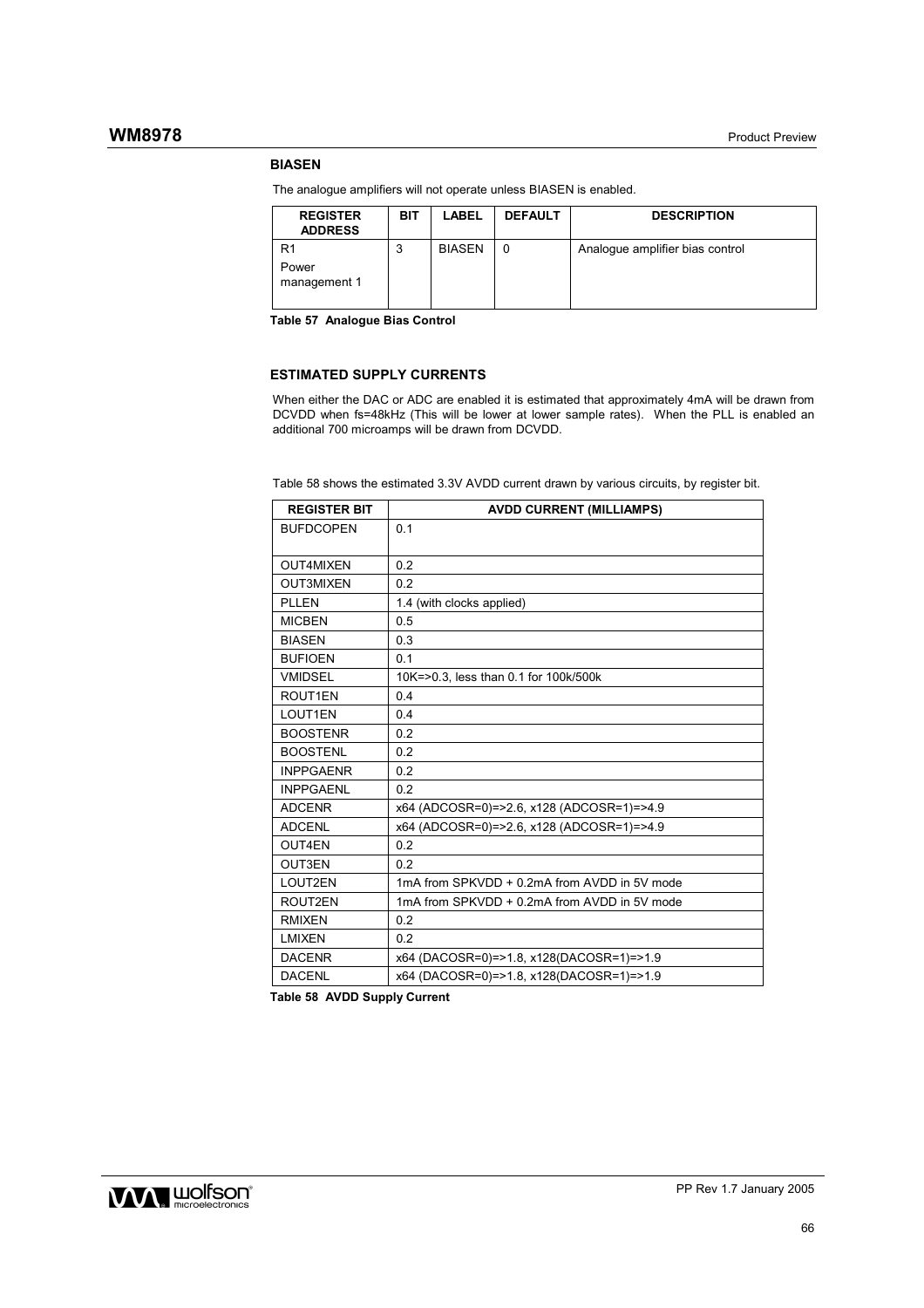# **REGISTER MAP**

| <b>ADDR</b>    |                | <b>REGISTER</b><br><b>NAME</b> | <b>B8</b>                     | B7                                                                                                       | B6                                  | <b>B5</b>                                 | <b>B4</b>        | B <sub>3</sub> | B <sub>2</sub>                  | <b>B1</b>       | B0               | DEF'T      |
|----------------|----------------|--------------------------------|-------------------------------|----------------------------------------------------------------------------------------------------------|-------------------------------------|-------------------------------------------|------------------|----------------|---------------------------------|-----------------|------------------|------------|
|                | B[15:9]        |                                |                               |                                                                                                          |                                     |                                           |                  |                |                                 |                 |                  | <b>VAL</b> |
|                | <b>DEC HEX</b> |                                |                               |                                                                                                          |                                     |                                           |                  |                |                                 | (HEX)           |                  |            |
| 0              | 00             | <b>Software Reset</b>          |                               | Software reset                                                                                           |                                     |                                           |                  |                |                                 |                 |                  |            |
| 1              | 01             | Power manage't 1               | <b>BUFDCOP</b>                | <b>BUFIOEN</b><br><b>OUT4MIX</b><br><b>OUT3MIX</b><br>PLLEN<br><b>BIASEN</b><br>VMIDSEL<br><b>MICBEN</b> |                                     |                                           |                  |                | 000                             |                 |                  |            |
|                |                |                                | EN                            | ΕN                                                                                                       | EN                                  |                                           |                  |                |                                 |                 |                  |            |
| 2              | 02             | Power manage't 2               | ROUT1EN                       | LOUT1EN                                                                                                  | <b>SLEEP</b>                        |                                           |                  |                | OOSTENRBOOSTENLINPGAENRNPPGAENL | <b>ADCENR</b>   | <b>ADCENL</b>    | 000        |
| 3              | 03             | Power manage't 3               | OUT4EN                        | OUT3EN                                                                                                   | LOUT2EN                             | ROUT2EN                                   | 0                | RMIXEN         | LMIXEN                          | <b>DACENR</b>   | <b>DACENL</b>    | 000        |
| 4              | 04             | Audio Interface                | <b>BCP</b>                    | <b>LRCP</b>                                                                                              |                                     | WL                                        |                  | <b>FMT</b>     | DLRSWAP ALRSWAP                 |                 | <b>MONO</b>      | 050        |
| 5              | 05             | Companding ctrl                | 0                             | 0                                                                                                        | 0                                   | WL8<br>DAC_COMP<br>ADC_COMP               |                  |                |                                 | <b>OOPBACK</b>  | 000              |            |
| 6              | 06             | Clock Gen ctrl                 | <b>CLKSEL</b>                 |                                                                                                          | <b>MCLKDIV</b>                      | <b>BCLKDIV</b><br><b>MS</b><br>0          |                  |                |                                 | <b>LOWCLKEN</b> | 140              |            |
| $\overline{7}$ | 07             | Additional ctrl                | $\pmb{0}$                     | 0                                                                                                        | 0                                   | $\mathbf 0$<br>0<br><b>SR</b><br>OPCLKDIV |                  |                |                                 |                 | 000              |            |
| 8              | 08             | <b>GPIO Stuff</b>              | $\mathbf{0}$                  | 0                                                                                                        | 0                                   |                                           |                  | GPIO1POL       |                                 | GPIO1SEL[2:0]   |                  | 000        |
| 9              | 09             | Jack detect control            | JD_VMID1                      | JD_VMID0                                                                                                 | JD_EN                               | JD_SEL                                    |                  | 0              |                                 | 000             |                  | 000        |
| 10             | 0A             | <b>DAC Control</b>             | $\mathbf{0}$                  | 0                                                                                                        | <b>SOFT</b><br><b>MUTE</b>          | $\mathbf 0$                               | $\pmb{0}$        | DACOSR<br>128  | <b>AMUTE</b>                    | DACPOLR         | <b>DACPOLL</b>   | 000        |
| 11             | 0B             | Left DAC digital Vol           | <b>DACVU</b>                  |                                                                                                          |                                     | <b>DACVOLL</b>                            |                  |                |                                 |                 | 0FF              |            |
| 12             | 0 <sup>C</sup> | Right DAC dig'l Vol            | <b>DACVU</b>                  |                                                                                                          |                                     |                                           | <b>DACVOLR</b>   |                |                                 |                 |                  | 0FF        |
| 13             | 0D             | ack Detect Control             |                               |                                                                                                          | JD_EN1                              |                                           |                  |                |                                 | JD EN0          |                  | 000        |
| 14             | 0E             | <b>ADC Control</b>             | <b>HPFEN</b>                  | <b>HPFAPP</b>                                                                                            |                                     | <b>HPFCUT</b>                             |                  | <b>ADCOSR</b>  | 0                               | ADCPOLR         | <b>ADCPOLL</b>   | 100        |
|                |                |                                |                               |                                                                                                          |                                     |                                           |                  | 128            |                                 |                 |                  |            |
| 15             | 0F             | Left ADC Digital Vol           | ADCVU                         |                                                                                                          | ADCVOLL                             |                                           |                  |                |                                 |                 | 0FF              |            |
| 16             | 10             | <b>Right ADC Digital</b>       | <b>ADCVU</b>                  | <b>ADCVOLR</b>                                                                                           |                                     |                                           |                  |                |                                 | 0FF             |                  |            |
|                |                | Vol                            |                               |                                                                                                          |                                     |                                           |                  |                |                                 |                 |                  |            |
| 18             | 12             | EQ1 - low shelf                | EQ3DMODE                      | 0                                                                                                        |                                     | EQ1C<br>EQ1G                              |                  |                |                                 |                 |                  | 12C        |
| 19             | 13             | $EQ2 - peak1$                  | EQ2BW                         | 0                                                                                                        |                                     | EQ <sub>2</sub> C<br>EQ2G                 |                  |                |                                 |                 |                  | 02C        |
| 20             | 14             | $EO3 - peak2$                  | EQ3BW                         | 0                                                                                                        |                                     | EQ3C<br>EQ3G                              |                  |                |                                 |                 |                  | 02C        |
| 21             | 15             | $EO4 - peak3$                  | EQ4BW                         | 0                                                                                                        |                                     | EQ4C<br>EQ4G                              |                  |                |                                 |                 |                  | 02C        |
| 22             | 16             | EQ5 - high shelf               | $\mathbf{0}$                  | 0                                                                                                        |                                     | EQ5C<br>EQ5G                              |                  |                |                                 |                 |                  | 02C        |
| 24             | 18             | DAC Limiter 1                  | LIMEN                         |                                                                                                          | <b>LIMDCY</b>                       | <b>LIMATK</b>                             |                  |                |                                 |                 |                  | 032        |
| 25             | 19             | DAC Limiter 2                  | $\mathbf 0$                   | 0                                                                                                        |                                     | <b>LIMLVL</b><br><b>LIMBOOST</b>          |                  |                |                                 |                 | 000              |            |
| 27             | 1B             | Notch Filter 1                 | <b>NFU</b>                    | <b>NFEN</b>                                                                                              |                                     | NFA0[13:7]                                |                  |                |                                 |                 |                  | 000        |
| 28             | 1 <sub>C</sub> | Notch Filter 2                 | <b>NFU</b>                    | 0                                                                                                        |                                     | NFA0[6:0]                                 |                  |                |                                 |                 |                  | 000        |
| 29             | 1D             | Notch Filter 3                 | <b>NFU</b>                    | 0                                                                                                        |                                     | NFA1[13:7]                                |                  |                |                                 |                 |                  | 000        |
| 30             | 1E             | Notch Filter 4                 | <b>NFU</b>                    | 0                                                                                                        |                                     | NFA1[6:0]                                 |                  |                |                                 |                 |                  | 000        |
| 32             | 20             | ALC control 1                  | <b>ALCSEL</b>                 |                                                                                                          | 0<br><b>ALCMIN</b><br><b>ALCMAX</b> |                                           |                  |                |                                 |                 | 038              |            |
| 33             | 21             | ALC control 2                  | ALCZC                         |                                                                                                          | <b>ALCHLD</b><br><b>ALCLVL</b>      |                                           |                  |                |                                 |                 | 00B              |            |
| 34             | 22             | ALC control 3                  | <b>ALCMODE</b>                |                                                                                                          |                                     | ALCDCY<br>ALCATK                          |                  |                |                                 |                 | 032              |            |
| 35             | 23             | Noise Gate                     | 0                             | 0                                                                                                        | 0                                   | 0                                         | 0                | <b>NGEN</b>    |                                 | <b>NGTH</b>     |                  | 000        |
| 36             | 24             | PLL N                          | $\pmb{0}$                     | 0                                                                                                        | 0                                   | $\mathbf 0$                               | PLL_PRE          |                |                                 | PLLN[3:0]       |                  | 008        |
|                |                |                                |                               |                                                                                                          |                                     |                                           | <b>SCALE</b>     |                |                                 |                 |                  |            |
| 37             | 25             | PLL K1                         | $\pmb{0}$                     | 0                                                                                                        | 0                                   | PLLK[23:18]                               |                  |                |                                 |                 |                  | 00C        |
| 38             | 26             | PLL K 2                        |                               |                                                                                                          | PLLK[17:9]                          |                                           |                  |                |                                 |                 |                  | 093        |
| 39             | 27             | PLL K3                         |                               |                                                                                                          |                                     | PLLK[8:0]                                 |                  |                |                                 |                 |                  | 0E9        |
| 41             | 29             | 3D control                     | $\bf{0}$                      | 0                                                                                                        | 0                                   | 0<br>0<br>DEPTH3D                         |                  |                |                                 | 000             |                  |            |
| 43             | 2Β             | Beep control                   | $\mathbf 0$                   | 0                                                                                                        | 0                                   | <b>MUTER</b><br>PGA2INV                   | <b>INVROUT2</b>  |                | <b>BEEPVOL</b>                  |                 | <b>BEEPEN</b>    | 000        |
| 44             | 2C             | Input ctrl                     | <b>MICBVSEL</b>               | $\bf{0}$                                                                                                 | $R2_2$                              | RIN <sub>2</sub>                          | RIP <sub>2</sub> | 0              | $L2_2$                          | LIN2            | LIP <sub>2</sub> | 003        |
|                |                |                                |                               |                                                                                                          | <b>INPPGA</b>                       | <b>INPPGA</b>                             | <b>INPPGA</b>    |                | <b>INPPGA</b>                   | <b>INPPGA</b>   | <b>INPPGA</b>    |            |
| 45             | 2D             | Left INP PGA gain<br>ctrl      | <b>INPGA</b>                  | <b>INPPGAZCL</b>                                                                                         | <b>INPPGA</b>                       |                                           |                  |                | INPPGAVOLL                      |                 |                  | 010        |
|                |                | Right INP PGA                  | <b>UPDATE</b>                 |                                                                                                          | MUTEL                               | <b>INPPGAVOLR</b>                         |                  |                |                                 |                 |                  |            |
| 46             | 2E             | qain ctrl                      | <b>INPGA</b><br><b>UPDATE</b> | NPPGAZCR                                                                                                 | <b>INPPGA</b><br><b>MUTER</b>       |                                           |                  |                |                                 |                 |                  | 010        |

W PP Rev 1.7 January 2005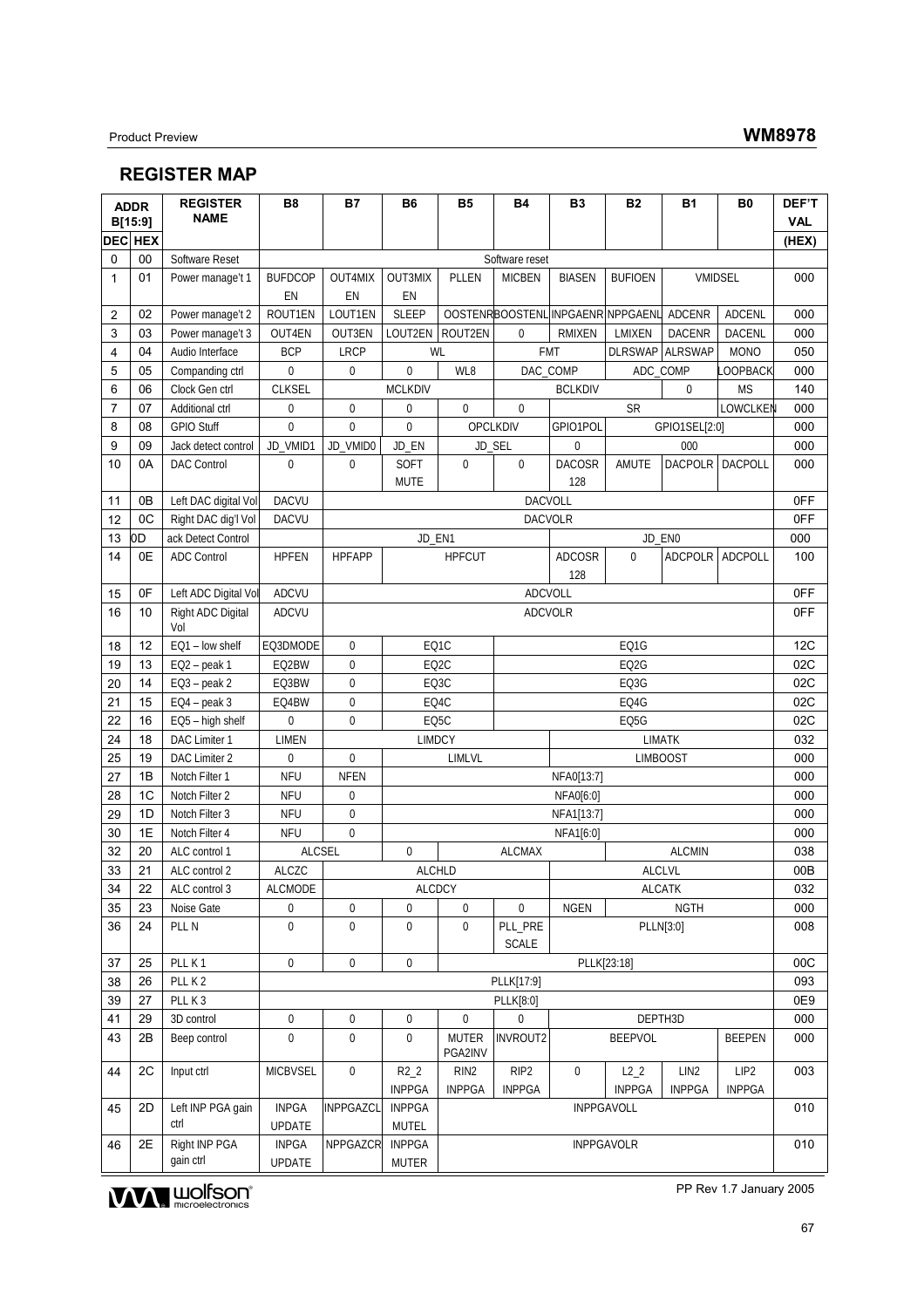# **WM8978** Product Preview

| 47 | 2F | Left ADC Boost ctrl PGABOOSTL |                  | $\mathbf{0}$ |                   | 0<br>L2 2BOOSTVOL<br>AUXL2BOOSTVOL                                           |                   |                   |                   | 100               |                   |     |
|----|----|-------------------------------|------------------|--------------|-------------------|------------------------------------------------------------------------------|-------------------|-------------------|-------------------|-------------------|-------------------|-----|
| 48 | 30 | Right ADC Boost<br>ctrl       | <b>PGABOOSTR</b> | 0            |                   | R2 2BOOSTVOL<br>0<br>AUXR2BOOSTVOL                                           |                   |                   |                   | 100               |                   |     |
| 49 | 31 | Output ctrl                   | $\mathbf{0}$     | $\mathbf{0}$ | DACL <sub>2</sub> | DACR <sub>2</sub>                                                            | OUT4              | OUT <sub>3</sub>  | <b>SPK</b>        | <b>TSDEN</b>      | <b>VROI</b>       | 002 |
|    |    |                               |                  |              | <b>RMIX</b>       | <b>LMIX</b>                                                                  | <b>BOOST</b>      | <b>BOOST</b>      | <b>BOOST</b>      |                   |                   |     |
| 50 | 32 | Left mixer ctrl               | AUXLMIXVOL       |              |                   | <b>AUXL2LMIX</b><br><b>ACL2LMIX</b><br><b>BYPLMIXVOL</b><br><b>BYPL2LMIX</b> |                   |                   |                   |                   | 001               |     |
| 51 | 33 | Right mixer ctrl              |                  | AUXRMIXVOL   |                   | UXR2RMIX<br>YPR2RMIX<br><b>BYPRMIXVOL</b>                                    |                   |                   |                   | <b>ACR2RMIX</b>   | 001               |     |
| 52 | 34 | LOUT1 (HP)                    | <b>UPDATE</b>    | LOUT1ZC      | LOUT1             | LOUT1VOL                                                                     |                   |                   |                   |                   |                   | 039 |
|    |    | volume ctrl                   |                  |              | <b>MUTE</b>       |                                                                              |                   |                   |                   |                   |                   |     |
| 53 | 35 | ROUT1 (HP)                    | <b>UPDATE</b>    | ROUT1ZC      | ROUT1             | ROUT1VOL                                                                     |                   |                   |                   |                   |                   | 039 |
|    |    | volume ctrl                   |                  |              | <b>MUTE</b>       |                                                                              |                   |                   |                   |                   |                   |     |
| 54 | 36 | LOUT2 (SPK)                   | <b>UPDATE</b>    | LOUT2ZC      | LOUT <sub>2</sub> | LOUT2VOL                                                                     |                   |                   |                   |                   |                   | 039 |
|    |    | volume ctrl                   |                  |              | <b>MUTE</b>       |                                                                              |                   |                   |                   |                   |                   |     |
| 55 | 37 | ROUT2 (SPK)                   | <b>UPDATE</b>    | ROUT2ZC      | ROUT <sub>2</sub> | ROUT2VOL                                                                     |                   |                   |                   |                   |                   | 039 |
|    |    | volume ctrl                   |                  |              | <b>MUTE</b>       |                                                                              |                   |                   |                   |                   |                   |     |
| 56 | 38 | OUT3 mixer ctrl               | $\Omega$         | $\mathbf{0}$ | OUT3              | $\mathbf{0}$                                                                 | $\Omega$          | OUT4              | BYPL2             | LMIX <sub>2</sub> | LDAC <sub>2</sub> | 001 |
|    |    |                               |                  |              | <b>MUTE</b>       |                                                                              |                   | 20UT3             | OUT <sub>3</sub>  | OUT <sub>3</sub>  | OUT <sub>3</sub>  |     |
| 57 | 39 | <b>OUT4 (MONO)</b>            | $\mathbf{0}$     | $\mathbf{0}$ | OUT <sub>4</sub>  | <b>HALFSIG</b>                                                               | LMIX <sub>2</sub> | LDAC <sub>2</sub> | BYPR <sub>2</sub> | RMIX <sub>2</sub> | RDAC <sub>2</sub> | 001 |
|    |    | mixer ctrl                    |                  |              | <b>MUTE</b>       | OUT <sub>4</sub><br>OUT4<br>OUT <sub>4</sub><br>OUT4<br>OUT <sub>4</sub>     |                   |                   |                   |                   |                   |     |

**Table 59 WM8978 Register Map**

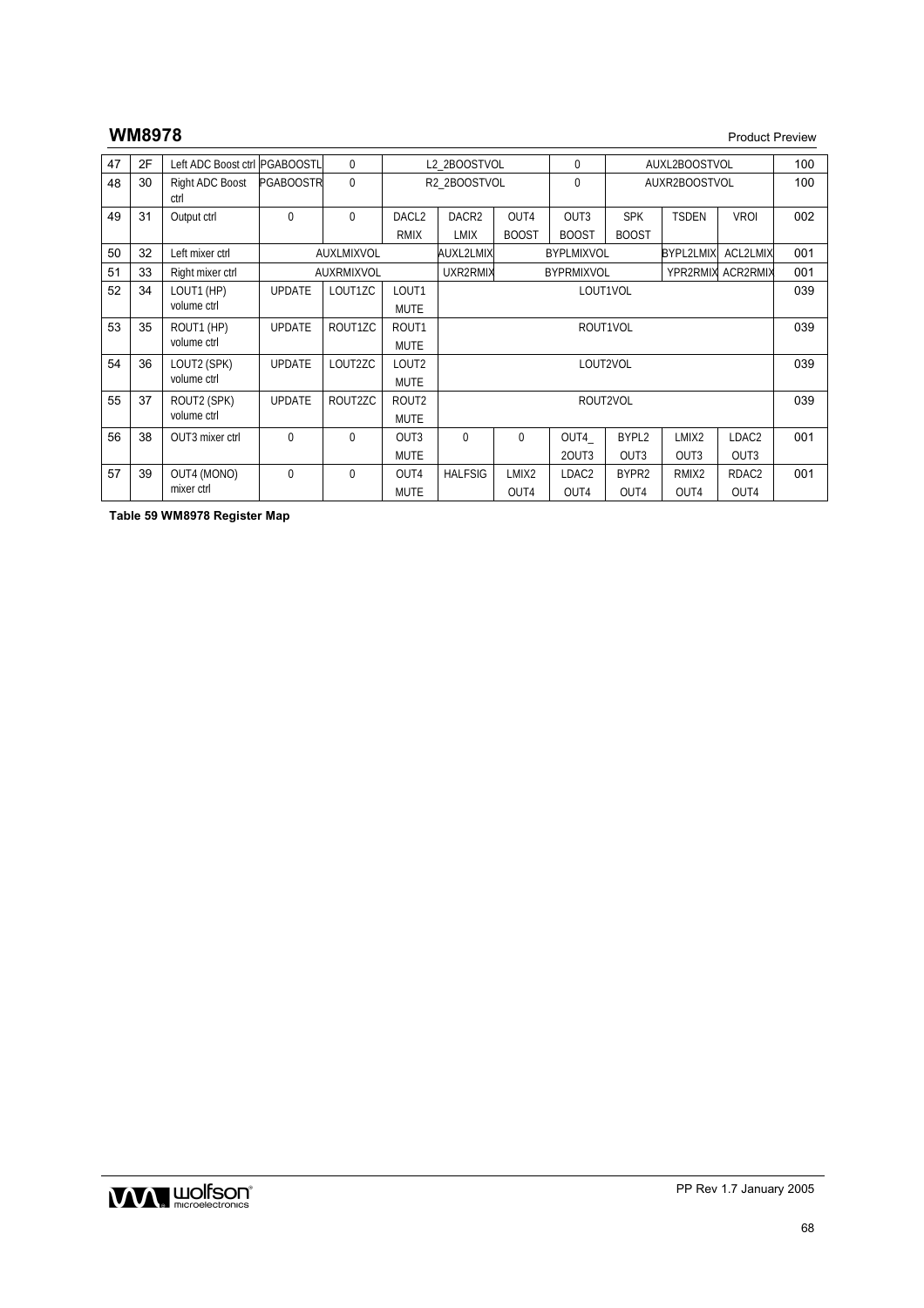# **DIGITAL FILTER CHARACTERISTICS**

| <b>PARAMETER</b>            | <b>TEST CONDITIONS</b> | <b>MIN</b> | <b>TYP</b> | <b>MAX</b>  | <b>UNIT</b> |  |  |  |  |  |
|-----------------------------|------------------------|------------|------------|-------------|-------------|--|--|--|--|--|
| <b>ADC Filter</b>           |                        |            |            |             |             |  |  |  |  |  |
| Passband                    | $+/- 0.025dB$          | 0          |            | $0.454$ fs  |             |  |  |  |  |  |
|                             | $-6dB$                 |            | $0.5$ fs   |             |             |  |  |  |  |  |
| Passband Ripple             |                        |            |            | $+/- 0.025$ | dB          |  |  |  |  |  |
| Stopband                    |                        | $0.546$ fs |            |             |             |  |  |  |  |  |
| <b>Stopband Attenuation</b> | $f > 0.546$ fs         | -60        |            |             | dB          |  |  |  |  |  |
| <b>Group Delay</b>          |                        |            | 21/fs      |             |             |  |  |  |  |  |
| <b>ADC High Pass Filter</b> |                        |            |            |             |             |  |  |  |  |  |
| High Pass Filter Corner     | $-3dB$                 |            | 3.7        |             | Hz          |  |  |  |  |  |
| Frequency                   | $-0.5dB$               |            | 10.4       |             |             |  |  |  |  |  |
|                             | $-0.1dB$               |            | 21.6       |             |             |  |  |  |  |  |
| <b>DAC Filter</b>           |                        |            |            |             |             |  |  |  |  |  |
| Passband                    | $+/- 0.035dB$          | 0          |            | $0.454$ fs  |             |  |  |  |  |  |
|                             | $-6dB$                 |            | $0.5$ fs   |             |             |  |  |  |  |  |
| Passband Ripple             |                        |            |            | $+/-0.035$  | dB          |  |  |  |  |  |
| Stopband                    |                        | $0.546$ fs |            |             |             |  |  |  |  |  |
| <b>Stopband Attenuation</b> | $f > 0.546$ fs         | -80        |            |             | dB          |  |  |  |  |  |
| <b>Group Delay</b>          |                        |            | 29/fs      |             |             |  |  |  |  |  |

**Table 60 Digital Filter Characteristics** 

## **TERMINOLOGY**

1. Stop Band Attenuation (dB) – the degree to which the frequency spectrum is attenuated (outside audio band)

2. Pass-band Ripple – any variation of the frequency response in the pass-band region

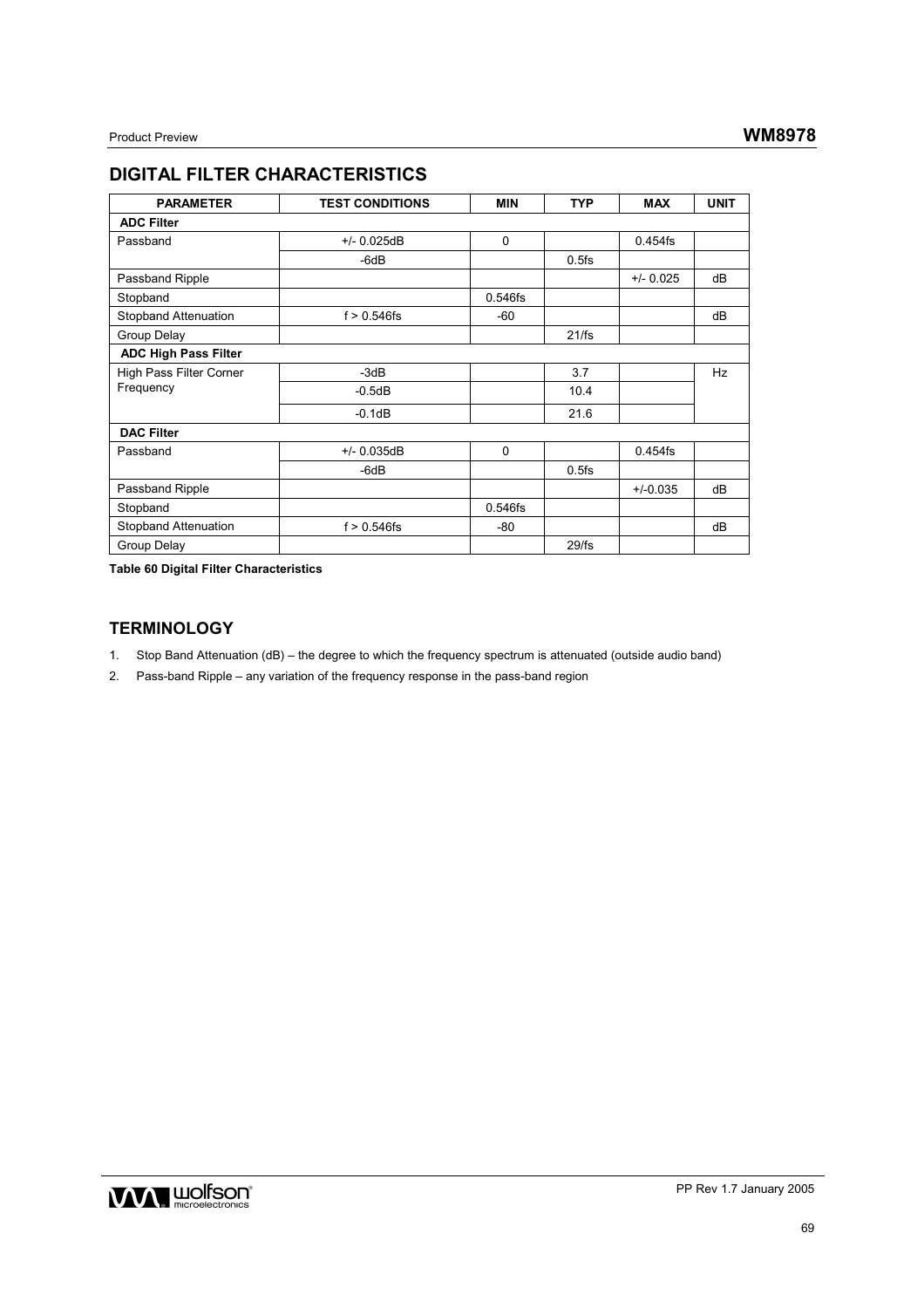## **DAC FILTER RESPONSES**







## **ADC FILTER RESPONSES**



**Figure 35 ADC Digital Filter Frequency Response Figure 36 ADC Digital Filter Ripple** 



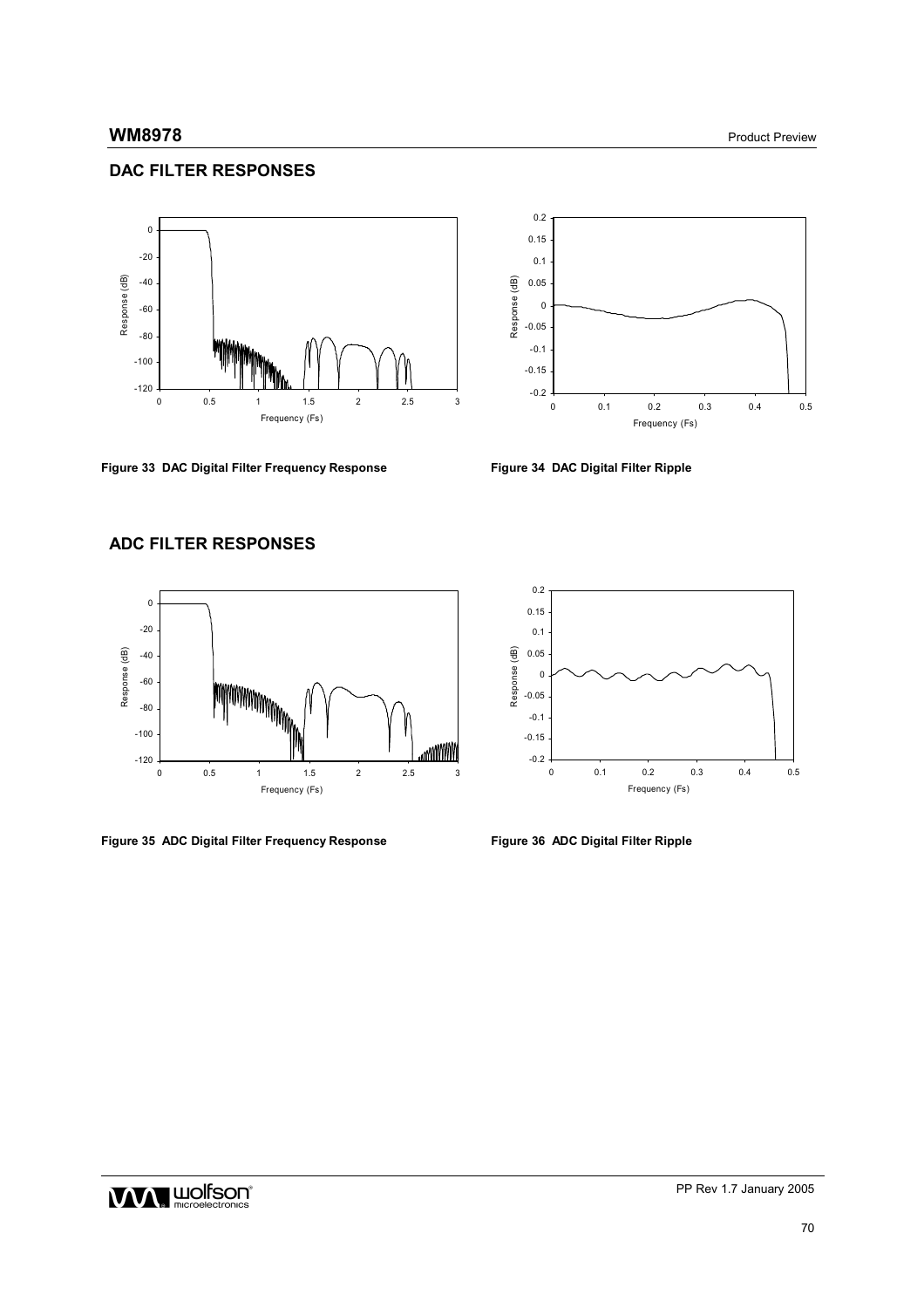The WM8978 has a selectable digital highpass filter in the ADC filter path. This filter has two modes, audio and applications. In audio mode the filter is a 1<sup>st</sup> order IIR with a cut-off of around 3.7Hz. In applications mode the filter is a  $2<sup>nd</sup>$  order high pass filter with a selectable cut-off frequency.



**Figure 37 ADC Highpass Filter Response, HPFAPP=0** 



**Figure 38 ADC Highpass Filter Responses (48kHz), HPFAPP=1, all cut-off settings shown.** 



**Figure 40 ADC Highpass Filter Responses (12kHz), HPFAPP=1, all cut-off settings shown.** 



 **Figure 39 ADC Highpass Filter Responses (24kHz), HPFAPP=1, all cut-off settings shown.**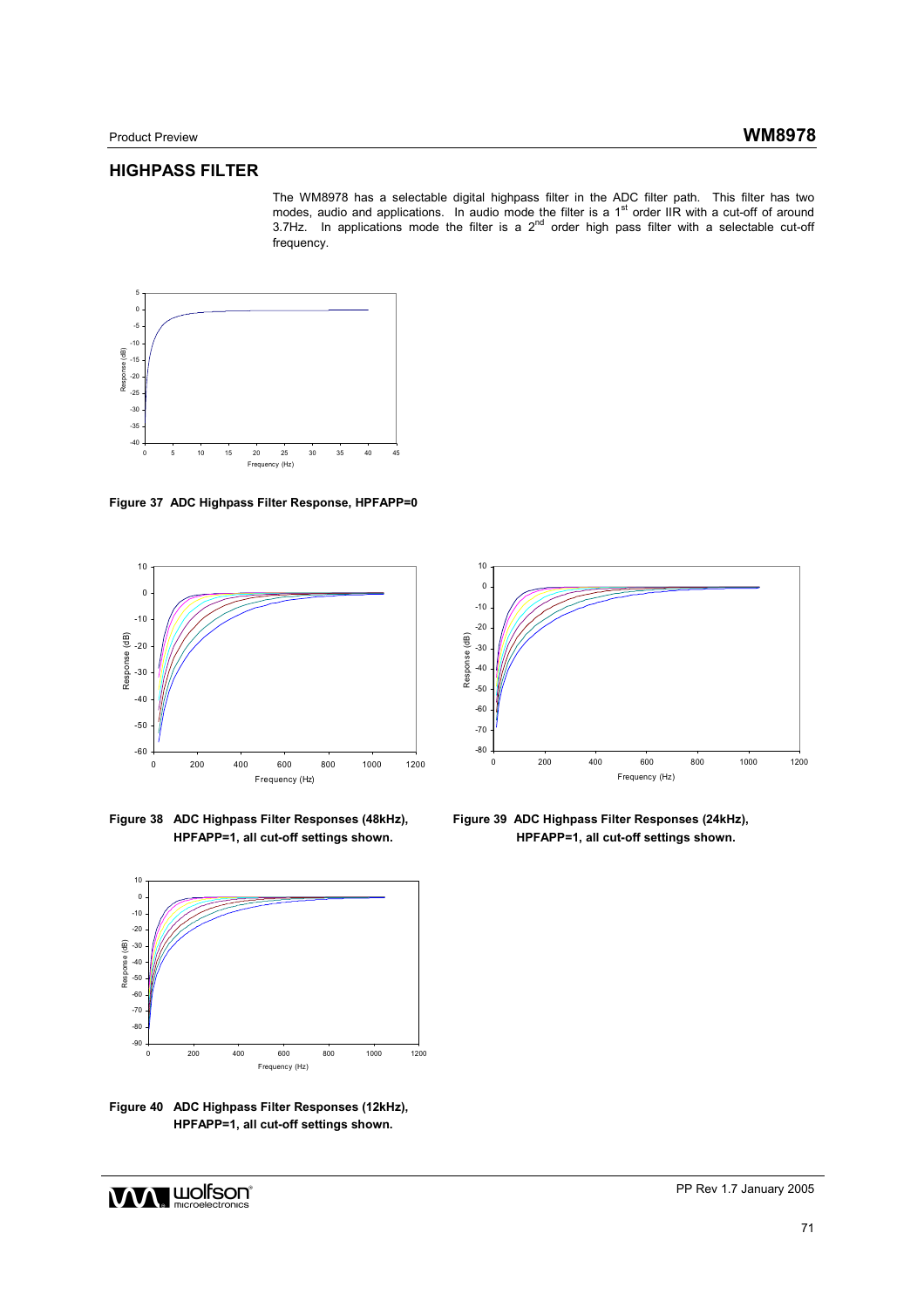The WM8978 has a 5-band equaliser which can be applied to either the ADC path or the DAC path. The plots from Figure 41 to Figure 54 show the frequency responses of each filter with a sampling frequency of 48kHz, firstly showing the different cut-off/centre frequencies with a gain of ±12dB, and secondly a sweep of the gain from -12dB to +12dB for the lowest cut-off/centre frequency of each filter.



**Figure 41 EQ Band 1 Low Frequency Shelf Filter Cut-offs Figure 42 EQ Band 1 Gains for Lowest Cut-off Frequency**



**Figure 43 EQ Band 2 – Peak Filter Centre Frequencies, EQ2BW=0** 



**Figure 45 EQ Band 2 – EQ2BW=0, EQ2BW=1** 







**Figure 44 EQ Band 2 – Peak Filter Gains for Lowest Cut-off Frequency, EQ2BW=0**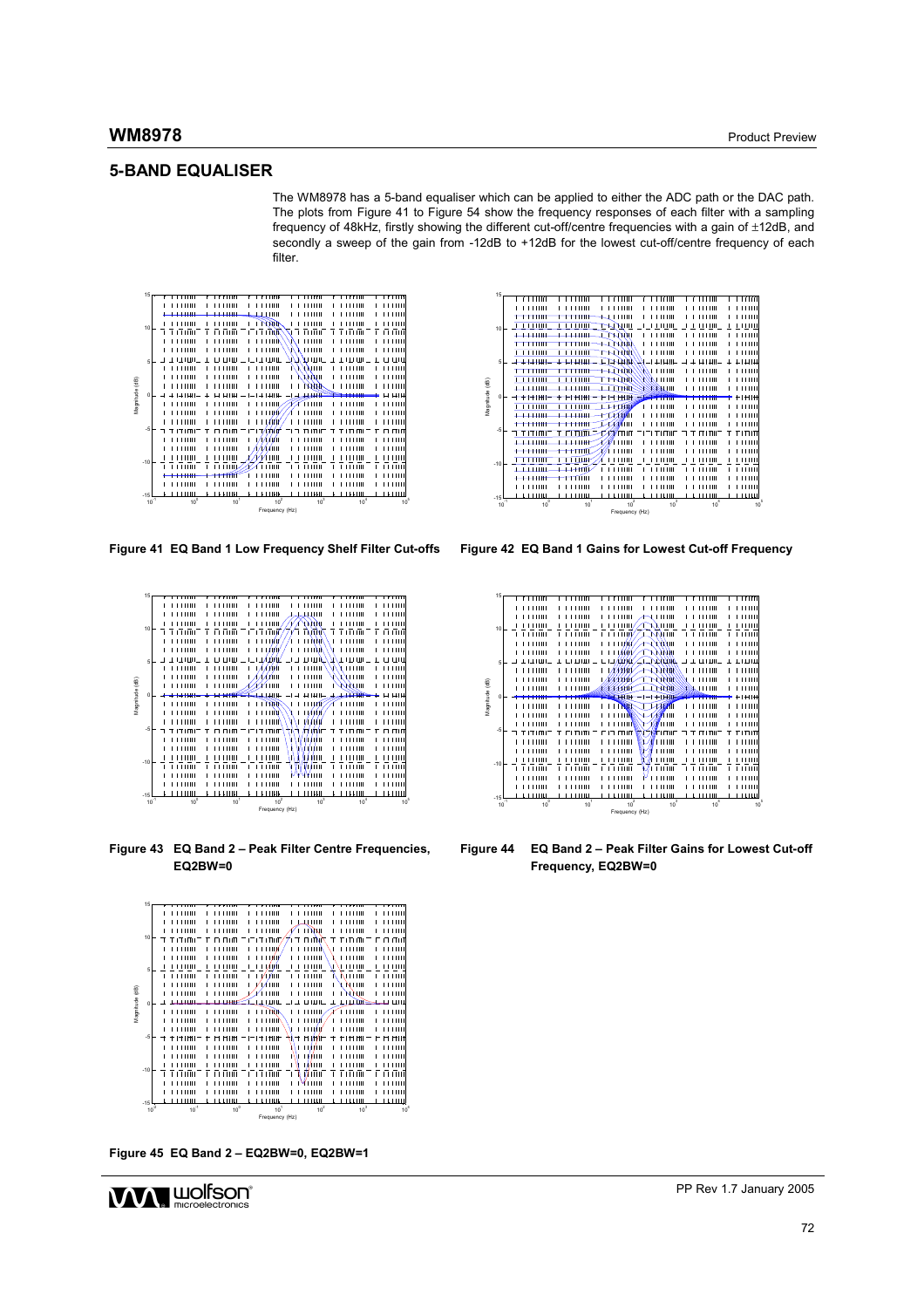



Figure 46 EQ Band 3 - Peak Filter Centre Frequencies, EQ3| Figure 47 EQ Band 3 - Peak Filter Gains for Lowest Cut-off  **Frequency, EQ3BW=0** 

|                | 15           |                 |                 |                |                      |                |                 |
|----------------|--------------|-----------------|-----------------|----------------|----------------------|----------------|-----------------|
|                |              | THILL           | 11111           | Ш              | 1111                 | $\blacksquare$ | 11111           |
|                |              |                 |                 |                |                      |                |                 |
|                |              | шш              | Ш               | ш              | <b>TTUH</b>          | 11111          | 11111           |
|                | 10           | шш              | Ш               | ш              | <b>AYUL</b>          | 1111           | 1111            |
|                |              | гили            | ш               | 11111          | <b>VMTIII</b>        | пш             | гинг            |
|                |              | шш              | ш               | нш             | шш                   | ш              | <b>THE</b>      |
|                |              | шш              | Ш               | нш             | TTH                  | TШ             | ш               |
|                |              | ш               | 11111           | ш              | 11111                | ÀШ             | 111             |
|                | 5            | шш              | шш              | THILL          | 111111               | ۱W<br>I        | 11111           |
|                |              |                 |                 | тти            | 1110                 |                | 11111           |
|                |              | THE             | Ш               |                |                      | шNШ            |                 |
|                |              | тин             | 11111           | тиш            | ш                    | шħ             | 1111            |
|                | $\mathbf{0}$ | 1 1 1 1 1 1 1 1 | THILL           | ้ากำแ          | 1111<br>$\mathbf{1}$ | 11111          | 1 H H           |
|                |              | 111111          | 11111           | шш             | 111111               | <b>LHIMT</b>   | 11111           |
| Magnitude (dB) |              | шш              | Ш               | нш             | 111111               | ∕⊥⊔แ           | 1111            |
|                | $-5$         | Ш               | Ш               | Ш              | ATHI                 | Ш              | ш               |
|                |              | шш              | 11111           | 111111         | NYTH                 | 1111           | .               |
|                |              |                 |                 |                |                      | 11110          |                 |
|                |              | 111111          | тин             | гиш            | ANTH                 |                | 11111           |
|                | $-10$        | тин             | ш               | нш             | Mu                   | Ш              | 1111            |
|                |              | 111111          | 11111           | шш             | туун<br>п            | 1111           | 11111           |
|                |              | шш              | ,,,,,,          | шш             | ти                   | ш              | гин             |
|                |              | тин             | ш               | нш             | шM                   | ШI             | 1111            |
|                |              | ш               | Ш               | Ш              | 11 H P               |                | шш              |
|                |              |                 |                 |                |                      |                |                 |
|                |              | THILL           | ш               | шш             | ш                    | ш              | ш               |
|                | $-15$        | -111111         | гтни            | поня           | 0.0000               | 111111         | 111111          |
|                | $10^{-2}$    | $10^{-1}$       | 10 <sup>o</sup> | $10^1$         | $10^2$               | $10^3$         | 10 <sup>4</sup> |
|                |              |                 |                 | Frequency (Hz) |                      |                |                 |
|                |              |                 |                 |                |                      |                |                 |

**Figure 48 EQ Band 3 – EQ3BW=0, EQ3BW=1** 

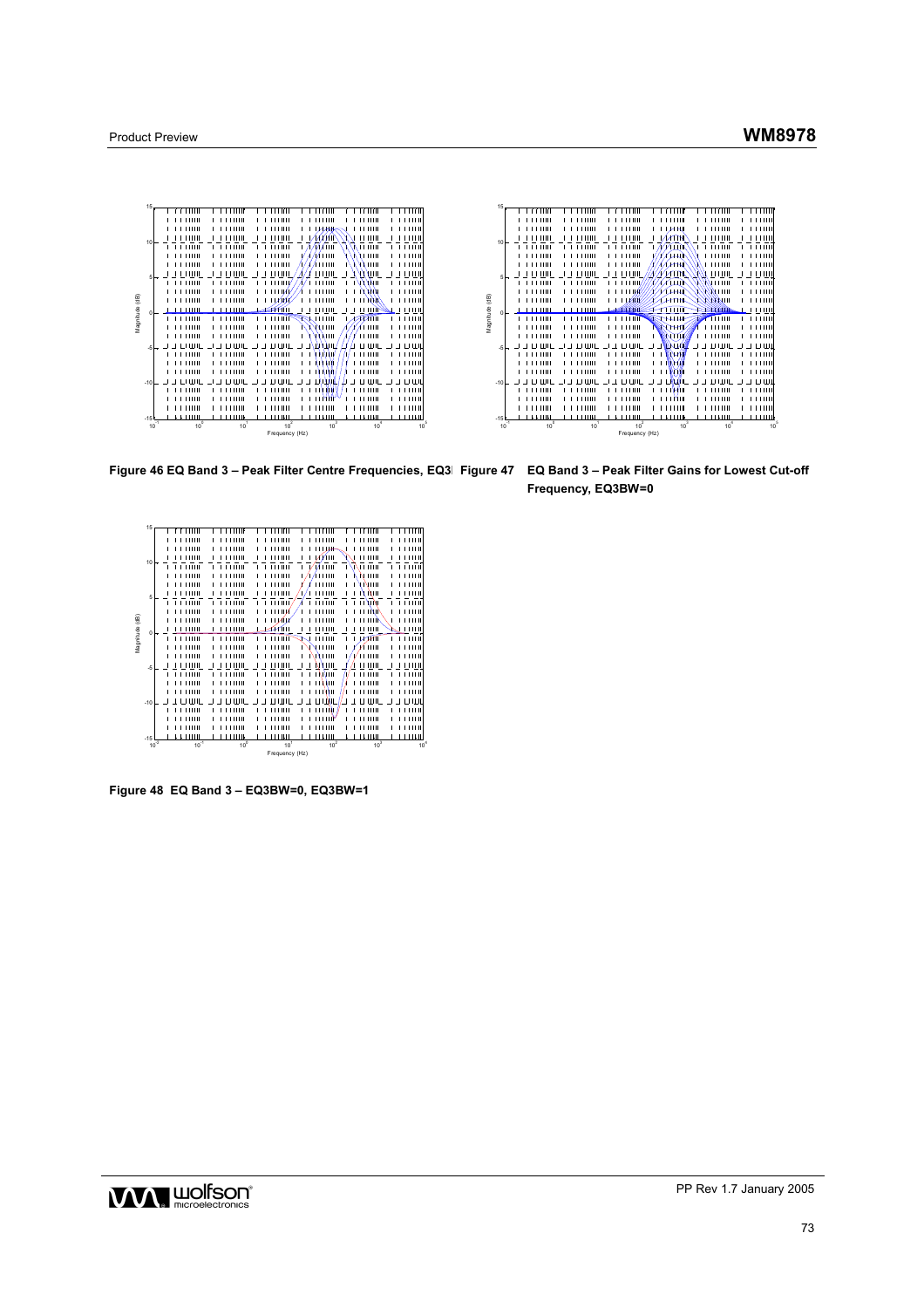





15

|                | 15                 |           |              |                 |              |                 |                 |
|----------------|--------------------|-----------|--------------|-----------------|--------------|-----------------|-----------------|
|                |                    |           |              |                 |              |                 |                 |
|                |                    | THE       | Ш            | 11111           | 1111         | ш               | 1111            |
|                |                    | Ш         | Ш            | Ш               | ш            | ₩ШШ             | HШ              |
|                |                    | Ш         | Ш            | ш               | Ш            | <b>NNII</b>     |                 |
|                | 10                 | 11111     | ПШ           | 11111           | 1Tuf         | ٨N              | ш               |
|                |                    | ш         | Ш            | ш               | 117B         | ШN              | шm              |
|                |                    | ш         | Ш            | Ш               | ит           | ш               | ш               |
|                |                    |           |              |                 | ıИш          |                 |                 |
|                | 5                  | ш         | 11111        | ш               |              | Ш               |                 |
|                |                    | нш        | шш           | ш               | 'nш          | Ш               | 1111            |
|                |                    | Ш         | Ш            | Ш               | $\mathbf{H}$ | ШI              |                 |
|                |                    | 11111     | ш            | ниш             | ш            | Ш               | Ш               |
| Magnitude (dB) | O                  | гтиш      | 111111       | 11              | 1111111      | ш               | шш              |
|                |                    | тин       | 111111       | шш              | ווערב        | 11111           | 11111           |
|                |                    | THE       | ш            | ш               | IN D         | ШИ              | ш               |
|                |                    | THE       | THILL        | ш               | Шħ           | MИ              | Ш               |
|                |                    | 11111     | 11111        | ш               | Ш            | или             | <b>HH</b>       |
|                | $-5$               |           |              |                 |              |                 |                 |
|                |                    | Ш         | Ш            | ш               | ПШ           | Vш              | Ш               |
|                |                    | Ш         | Ш            | Ш               | TШ           | илт             | ш               |
|                |                    | 11111     | ш            | ш               | 1111         | ш               | 1111            |
|                | $-10$              | ш         |              |                 | THE          | ш               | THE             |
|                |                    | 11111     | Ш            | ш               | шш           | THEFT           | 1111            |
|                |                    | 11111     | Ш            | Ш               | 1111         | Ш               | Ш               |
|                |                    | THILL     | THILL        | THILL           | 11110        | 11111           | ш               |
|                |                    | 1000      | 111111       | 111111          | LITTI        | 111111          | 1.1111          |
|                | $-15$<br>$10^{-2}$ | $10^{-1}$ | $10^{\circ}$ | 10 <sup>1</sup> | $10^2$       | 10 <sup>3</sup> |                 |
|                |                    |           |              |                 |              |                 | 10 <sup>4</sup> |
|                |                    |           |              | Frequency (Hz)  |              |                 |                 |

**Figure 51 EQ Band 4 – EQ3BW=0, EQ3BW=1** 



 $\overline{\text{mm}}$  $\overline{\text{nm}}$ 111000  $1.1\,110$ r ritum<br>Lititum E E FEITH  $1.111111$  $\frac{11400}{11400}$ 青苔晶 十日間 非常温 10 τ  $1.111111$ **COLOR**  $1.11\,\mathrm{nm}$ гани 111111 1.111.1111 1.11100 1.111111 . ganc 非常血 主旨题 ┿ 5 **THILL** 111111111 Magnitude (dB) ....... ....... Magnitude (dB) ----------<br>-----------<br>------------0 ₫ -5 תום ד -10 111111 111100 соон 111111  $\pm 11100$  $\pm 11110$ 10<sup>-1</sup> 10<sup>0</sup> 10<sup>1</sup> 10<sup>1</sup> 10<sup>1</sup> 10<sup>3</sup> 10<sup>4</sup> 10<sup>5</sup><br>10<sup>1</sup> 10<sup>0</sup> 10<sup>1</sup> 10<sup>2</sup> 10<sup>3</sup> 10<sup>4</sup> 10<sup>5</sup>

**Figure 52 EQ Band 5 High Frequency Shelf Filter Cut-offs Figure 53 EQ Band 5 Gains for Lowest Cut-off Frequency**

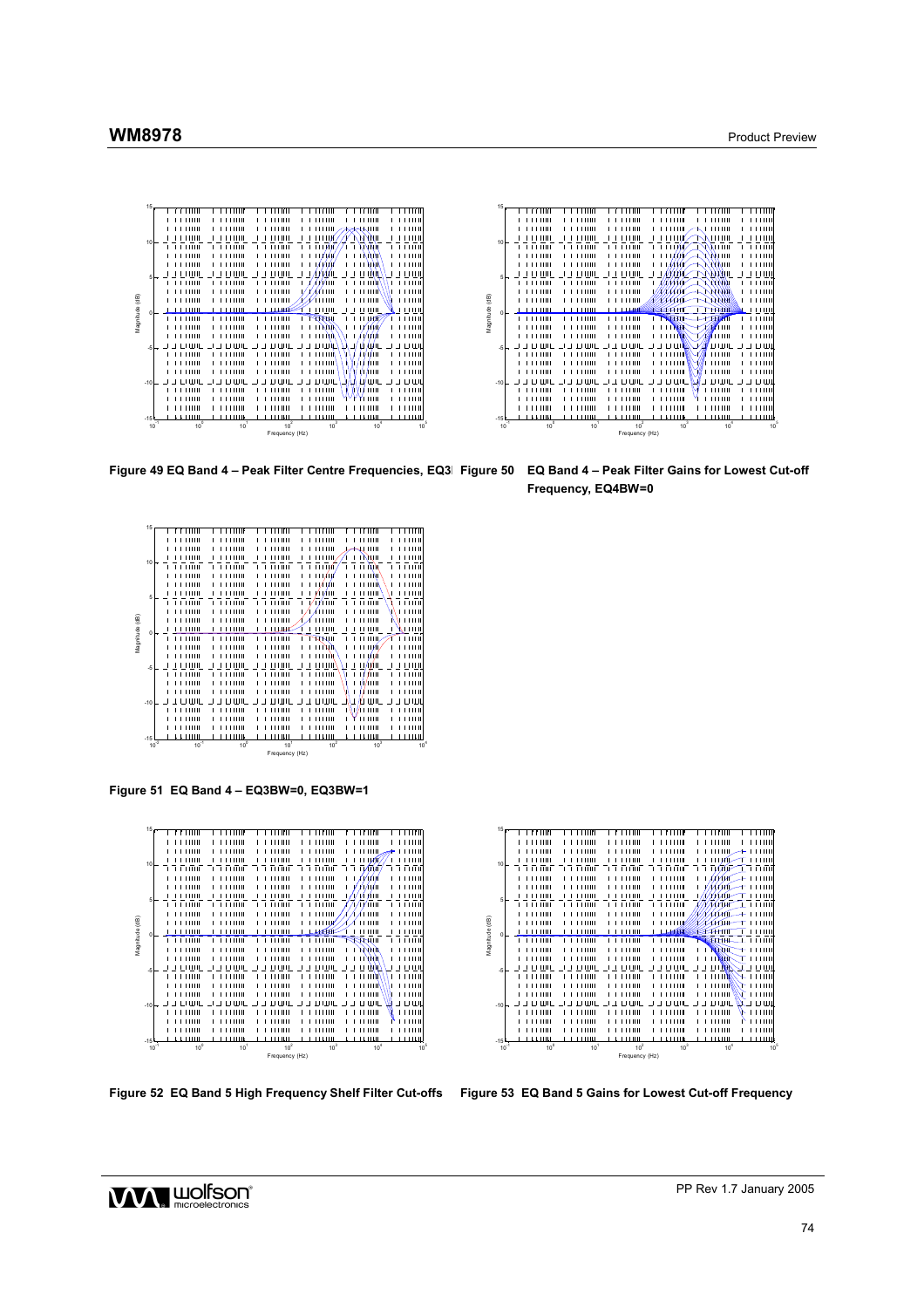Figure 54 shows the result of having the gain set on more than one channel simultaneously. The blue traces show each band (lowest cut-off/centre frequency) with ±12dB gain. The red traces show the cumulative effect of all bands with +12dB gain and all bands -12dB gain, with EqxBW=0 for the peak filters.



**Figure 54 Cumulative Frequency Boost/Cut** 

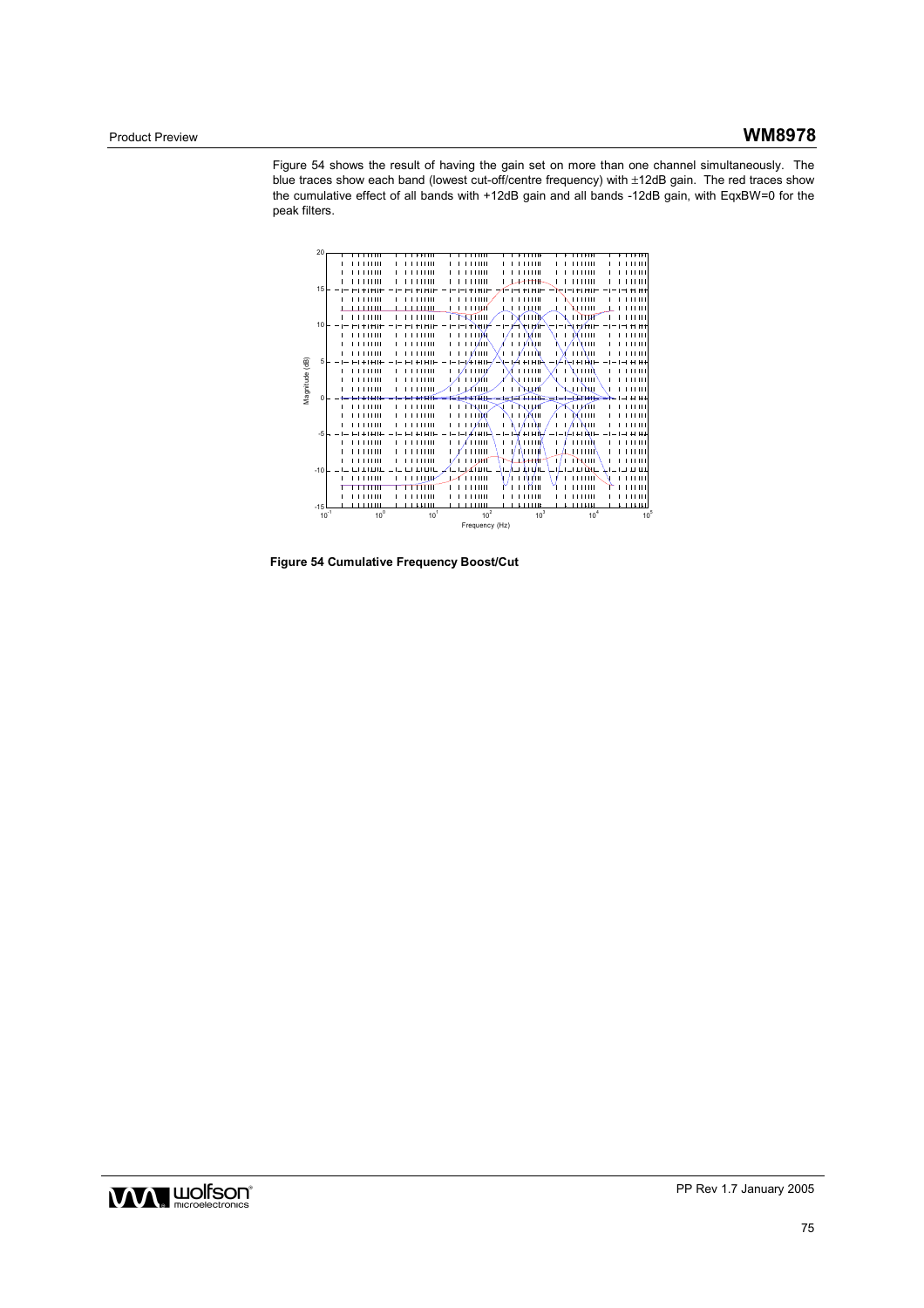# **APPLICATIONS INFORMATION**

## **RECOMMENDED EXTERNAL COMPONENTS**



**Figure 55 External Component Diagram**

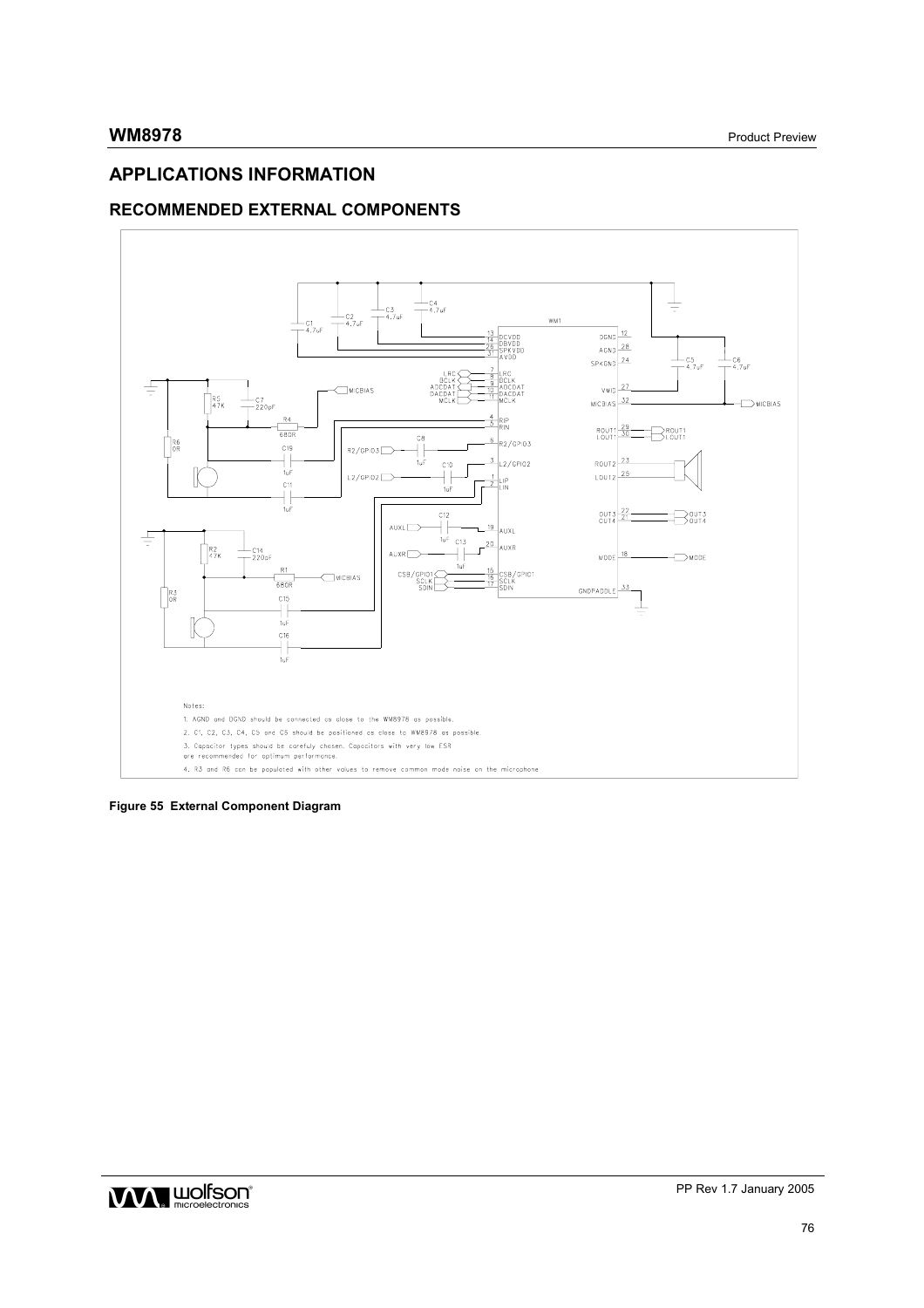Product Preview **WM8978** 

# **PACKAGE DIAGRAM**



| Symbols                                |                                  | Dimensions (mm) |            |                |  |
|----------------------------------------|----------------------------------|-----------------|------------|----------------|--|
|                                        | <b>MIN</b>                       | <b>NOM</b>      | <b>MAX</b> | <b>NOTE</b>    |  |
| A                                      | 0.80                             | 0.90            | 1.00       |                |  |
| A1                                     | 0                                | 0.02            | 0.05       |                |  |
| A <sub>3</sub>                         |                                  | 0.20 REF        |            |                |  |
| b                                      | 0.18                             | 0.25            | 0.30       | 1              |  |
| D                                      |                                  | 5.00            |            |                |  |
| D2                                     | 3.30                             | 3.45            | 3.55       | 2              |  |
| Е                                      |                                  | 5.00            |            |                |  |
| E <sub>2</sub>                         | 3.30                             | 3.45            | 3.55       | $\overline{2}$ |  |
| e                                      |                                  | 0.50 BSC        |            |                |  |
| G                                      |                                  | 0.213           |            |                |  |
| н                                      |                                  | 0.1             |            |                |  |
| L                                      | 0.30                             | 0.40            | 0.50       |                |  |
| т                                      |                                  | 0.1             |            |                |  |
| W                                      |                                  | 0.2             |            |                |  |
|                                        |                                  |                 |            |                |  |
| <b>Tolerances of Form and Position</b> |                                  |                 |            |                |  |
| aaa                                    | 0.15                             |                 |            |                |  |
| bbb                                    | 0.10                             |                 |            |                |  |
| CCC                                    |                                  |                 |            |                |  |
| REF:                                   | JEDEC, MO-220, VARIATION VHHD-5. |                 |            |                |  |

NOTES:<br>1. DIMENSION D APPLIES TO METALLIZED TERMINAL AND IS MEASURED BETWEEN 0.15 mm AND 0.30 mm FROM TERMINAL TIP.<br>2. FALLS WITHIN JEDEC, MO-220, VARIATION VHHD-5.<br>3. ALL DIMENSIONS ARE IN MILLIMETRES.<br>4. THE TERMINAL #1